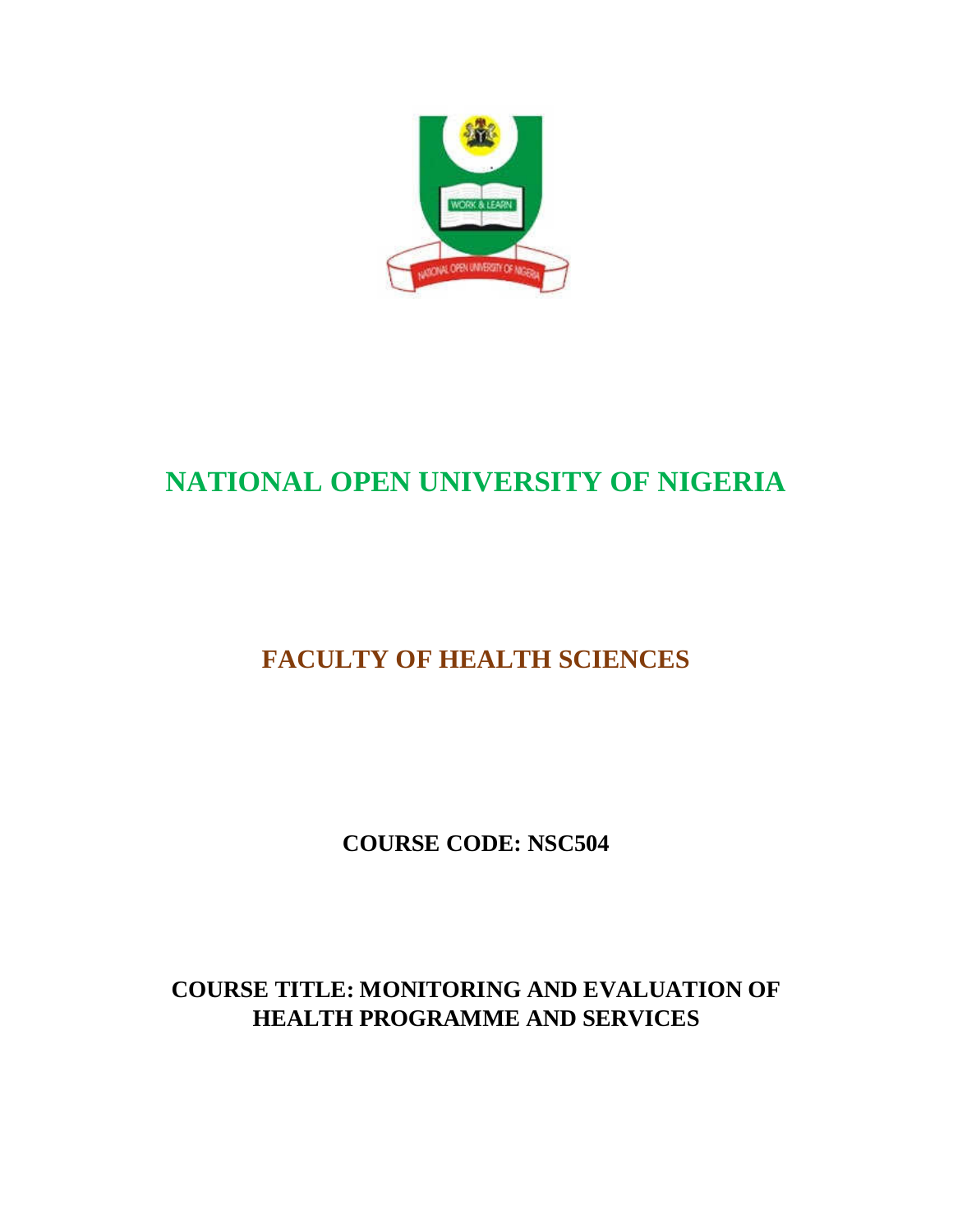| <b>COURSE</b><br><b>GUIDE</b> |                                                                                                                                                                                                            |
|-------------------------------|------------------------------------------------------------------------------------------------------------------------------------------------------------------------------------------------------------|
|                               | NSC504 - MONITORING AND EVALUATION OF HEALTH<br><b>PROGRAMME AND SERVICES</b>                                                                                                                              |
| <b>Course Team</b>            | Dr E. M. Joseph-Shehu (CourseDeveloper/Writer) - NOUN<br>Dr E. M. Joseph - Shehu (Course Coordinator) -NOUN<br>Dr OluwayemisOlagunju (Course Editor) - OAU, Ile-Ife<br>NATIONAL OPEN UNIVERSITY OF NIGERIA |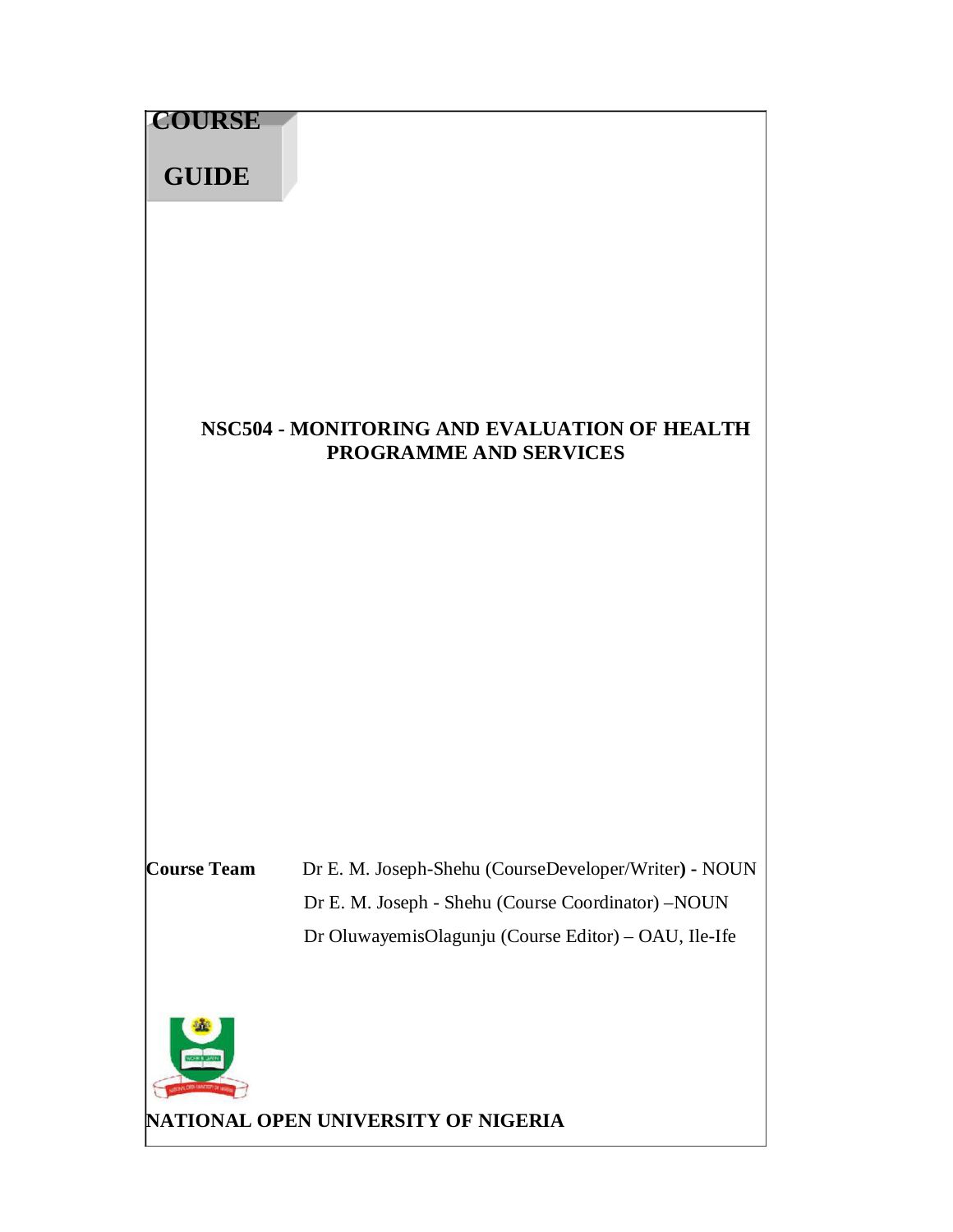© 2020 by NOUN Press National Open University of Nigeria Headquarters University Village Plot 91, Cadastral Zone Nnamdi Azikiwe Expressway Jabi, Abuja

Lagos Office 14/16 Ahmadu Bello Way Victoria Island, Lagos

e-mail: centralinfo@nou.edu.ng

URL: www.nou.edu.ng

Printed 2020

ISBN: 978-978-970-154-4

Copyright: All rights reserved. No part of this book may be reproduced, in any form or by any means, without permission in writing from the publisher.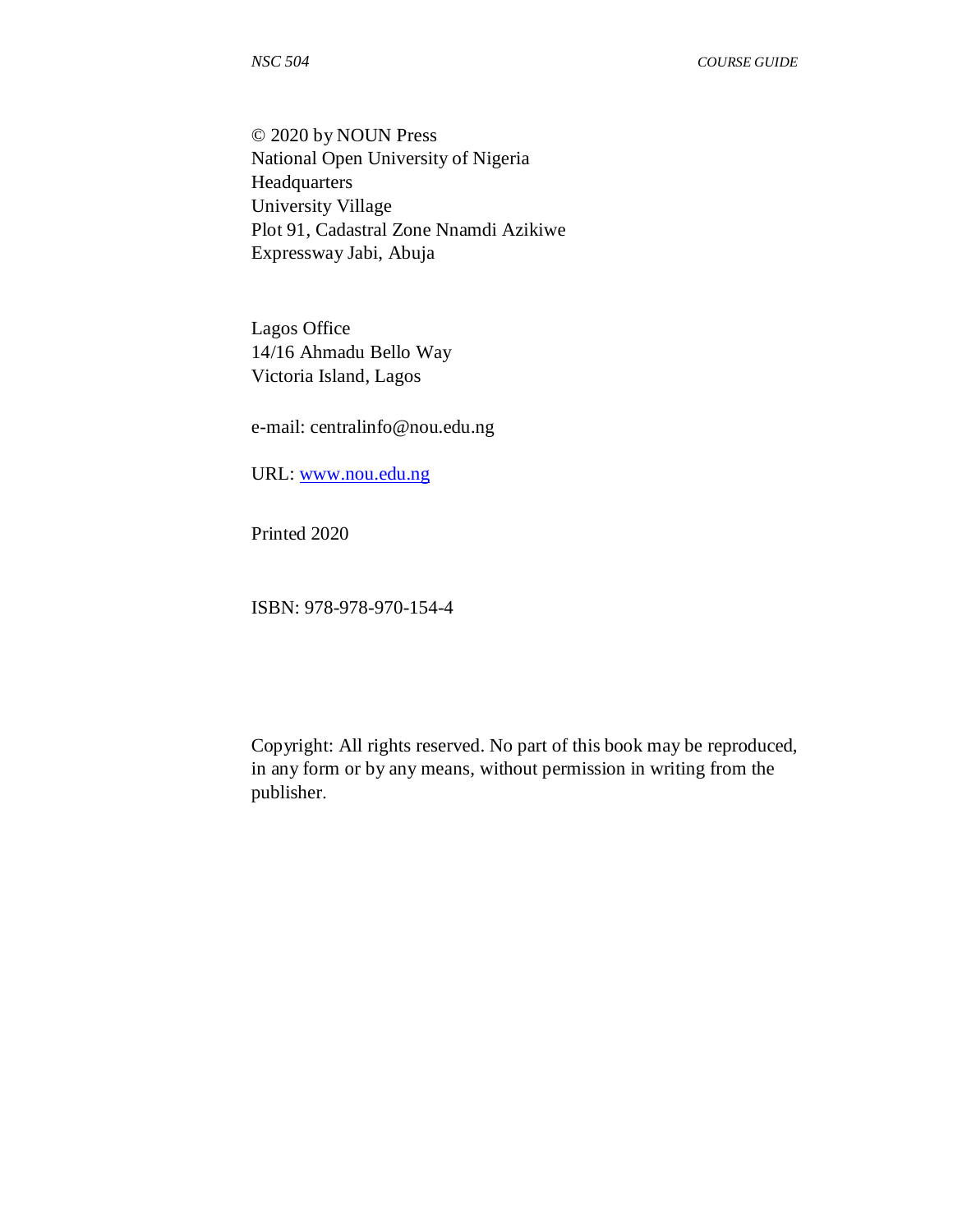# **COURSE GUIDE**

**COURSE CODE: NSC 504**

**COURSE TITLE: Monitoring and Evaluation of Health Programme and Services COURSE UNITS: 3 Credit Units YEAR: 5 SEMESTER: Second Semester PRE-REQUISITE COURSES**: All courses in the BNSC degree programme in the year 100 to 500 first semester **CON-CURRENT COURSES**: NSC 502, NSC 506, NSC 508, NSC 512 **SESSION**: 2019/2020 **COURSE WEBSITE:** www.noun.edu.ng **COURSE WRITERS**  Dr. Elizabeth M. Joseph-Shehu, Faculty of Health Sciences, NOUN, Abuja **COURSE EDITORS:** 

**COURSE COORDINATOR:** Dr. E.M. Joseph-Shehu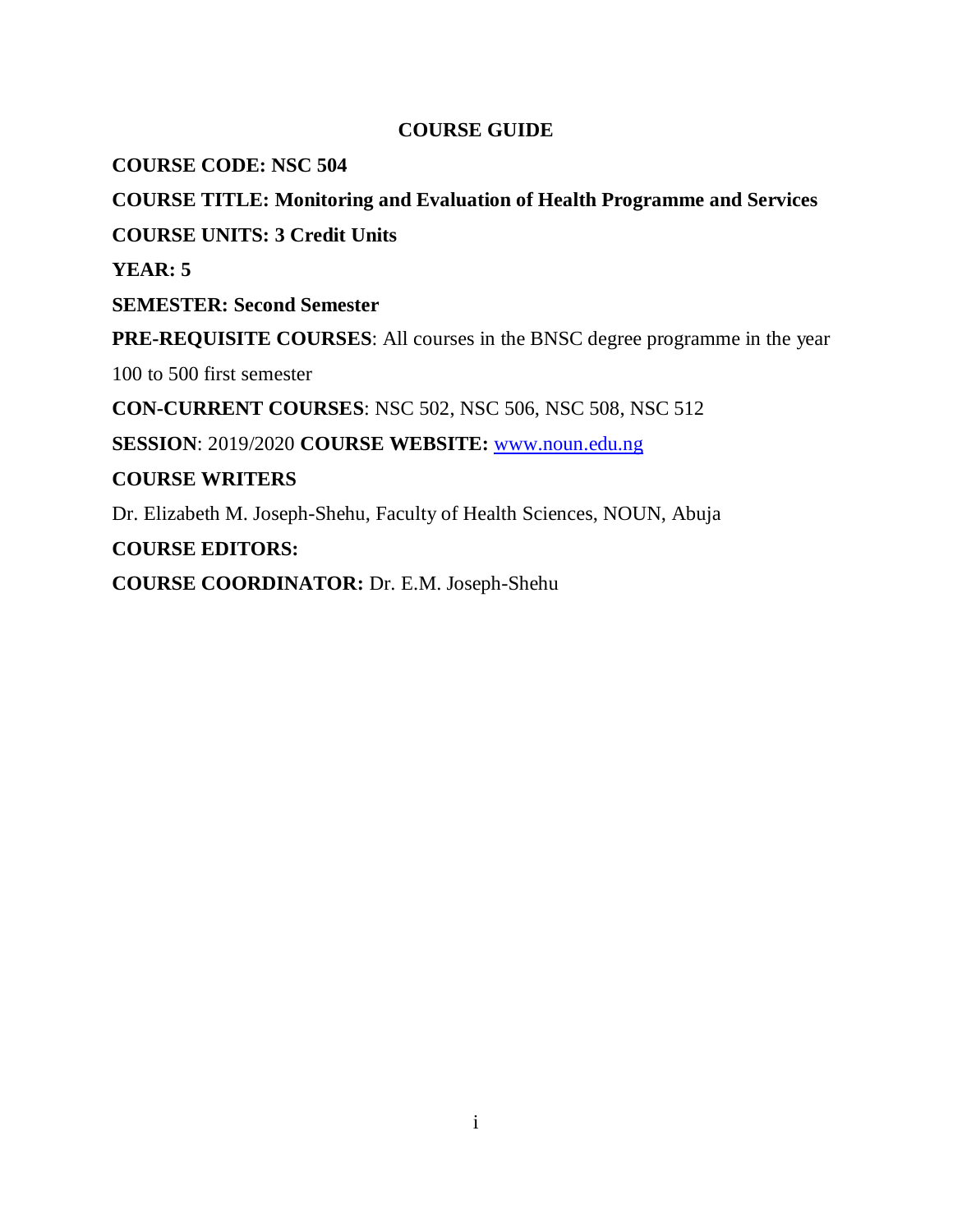|        | <b>MODULE ONE:OVERVIEW OF MONITORING AND EVALUATION HEALTH</b> |
|--------|----------------------------------------------------------------|
|        |                                                                |
|        |                                                                |
| Unit 1 |                                                                |
| 1.0    |                                                                |
| 2.0    |                                                                |
| 3.0    |                                                                |
| 3.1    |                                                                |
| 3.2    |                                                                |
| 3.3    |                                                                |
| 3.4    |                                                                |
| 3.5    |                                                                |
| 4.0    |                                                                |
| 5.0    |                                                                |
| 6.0    |                                                                |
| 7.0    |                                                                |

# **Table of Contents**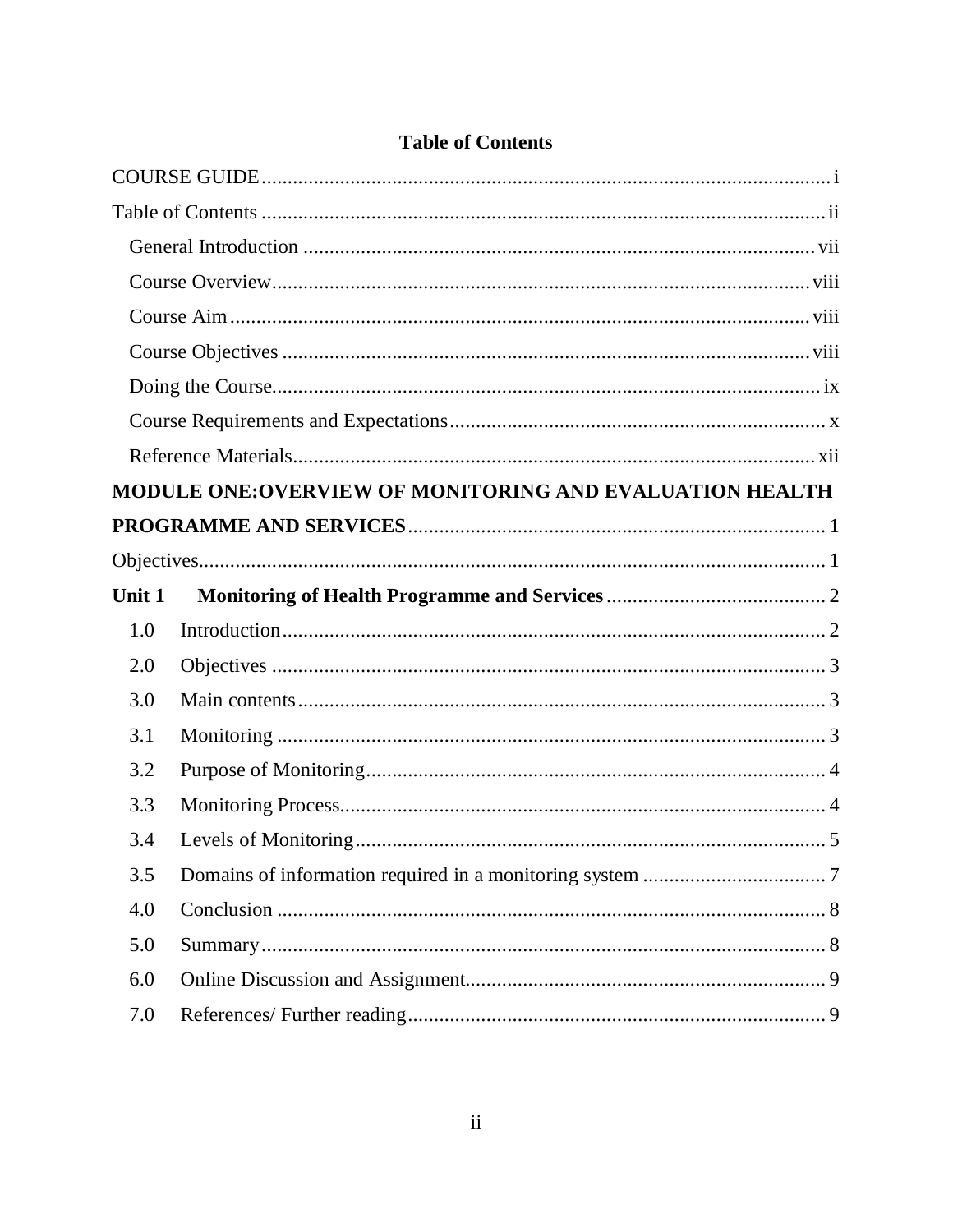|     | Unit 2 Overview of Evaluation of Health Programme and Services 10         |  |
|-----|---------------------------------------------------------------------------|--|
| 1.0 |                                                                           |  |
| 2.0 |                                                                           |  |
| 3.0 |                                                                           |  |
| 3.1 |                                                                           |  |
| 3.2 |                                                                           |  |
| 3.3 |                                                                           |  |
| 3.4 |                                                                           |  |
| 4.0 |                                                                           |  |
| 5.0 |                                                                           |  |
| 6.0 |                                                                           |  |
| 7.0 |                                                                           |  |
|     | MODULE TWO: CONDUCTING MONITORING AND EVALUATION  22                      |  |
|     |                                                                           |  |
|     |                                                                           |  |
| 1.0 |                                                                           |  |
| 2.0 |                                                                           |  |
| 3.0 |                                                                           |  |
| 3.1 | Principles of Effective Monitoring and Evaluation of Health Programme and |  |
|     |                                                                           |  |
|     |                                                                           |  |
|     |                                                                           |  |
|     |                                                                           |  |
|     |                                                                           |  |
|     |                                                                           |  |
|     |                                                                           |  |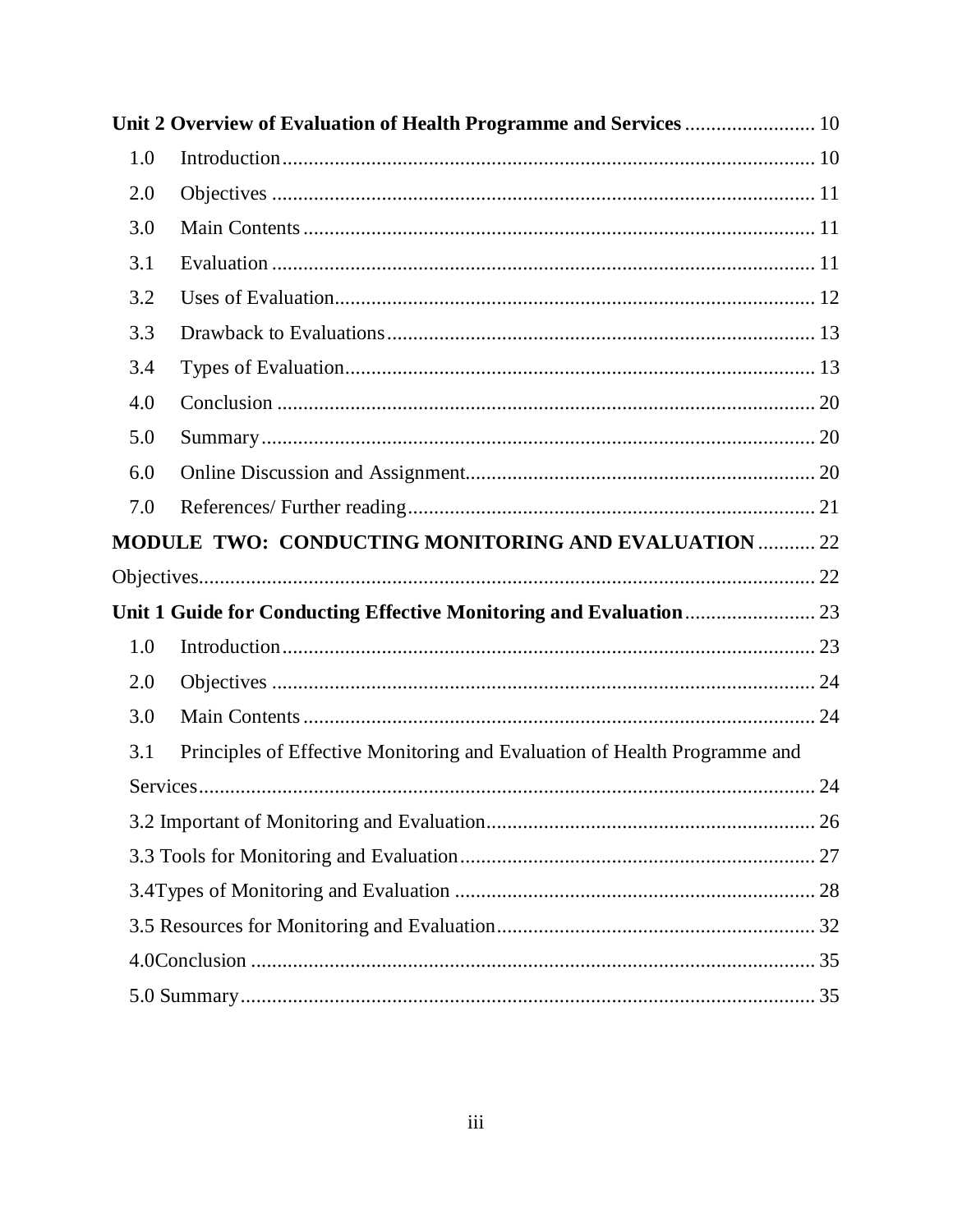| 7.0    |  |  |  |  |
|--------|--|--|--|--|
| Unit 2 |  |  |  |  |
| 1.0    |  |  |  |  |
| 2.0    |  |  |  |  |
| 3.0    |  |  |  |  |
| 3.1    |  |  |  |  |
| 3.2    |  |  |  |  |
| 3.3    |  |  |  |  |
| 3.4    |  |  |  |  |
| 3.5    |  |  |  |  |
| 3.6    |  |  |  |  |
| 4.0    |  |  |  |  |
| 5.0    |  |  |  |  |
| 6.0    |  |  |  |  |
| 7.0    |  |  |  |  |
| Unit 3 |  |  |  |  |
| 1.0    |  |  |  |  |
| 2.0    |  |  |  |  |
| 3.0    |  |  |  |  |
| 3.1    |  |  |  |  |
| 3.2    |  |  |  |  |
| 4.0    |  |  |  |  |
| 5.0    |  |  |  |  |
| 6.0    |  |  |  |  |
| 7.0    |  |  |  |  |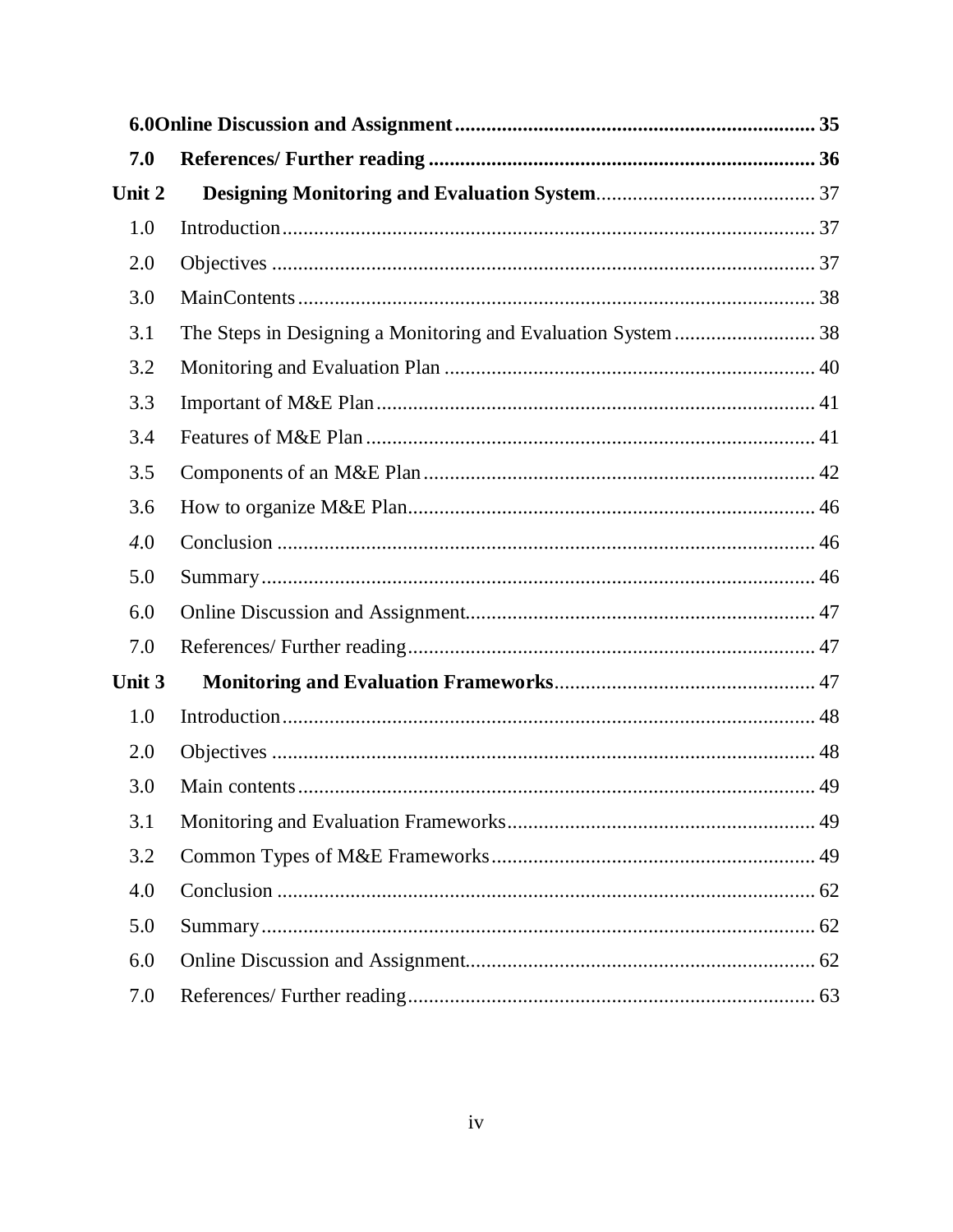| Unit 4 |                                                                         |
|--------|-------------------------------------------------------------------------|
| 1.0    |                                                                         |
| 2.0    |                                                                         |
| 3.0    |                                                                         |
| 3.1    | Steps in Developing Appropriate Indicators for a Project/ Programme  65 |
| 3.2    |                                                                         |
| 3.4    |                                                                         |
| 3.5    |                                                                         |
| 4.0    |                                                                         |
| 5.0    |                                                                         |
| 6.0    |                                                                         |
| 7.0    |                                                                         |
| Unit 5 |                                                                         |
|        |                                                                         |
| 1.0    |                                                                         |
| 3.0    |                                                                         |
| 3.1    |                                                                         |
| 3.2    |                                                                         |
| 3.3    |                                                                         |
| 3.4    |                                                                         |
| 3.5    |                                                                         |
| 4.0    |                                                                         |
| 5.0    |                                                                         |
| 6.0    |                                                                         |
| 7.0    |                                                                         |
|        |                                                                         |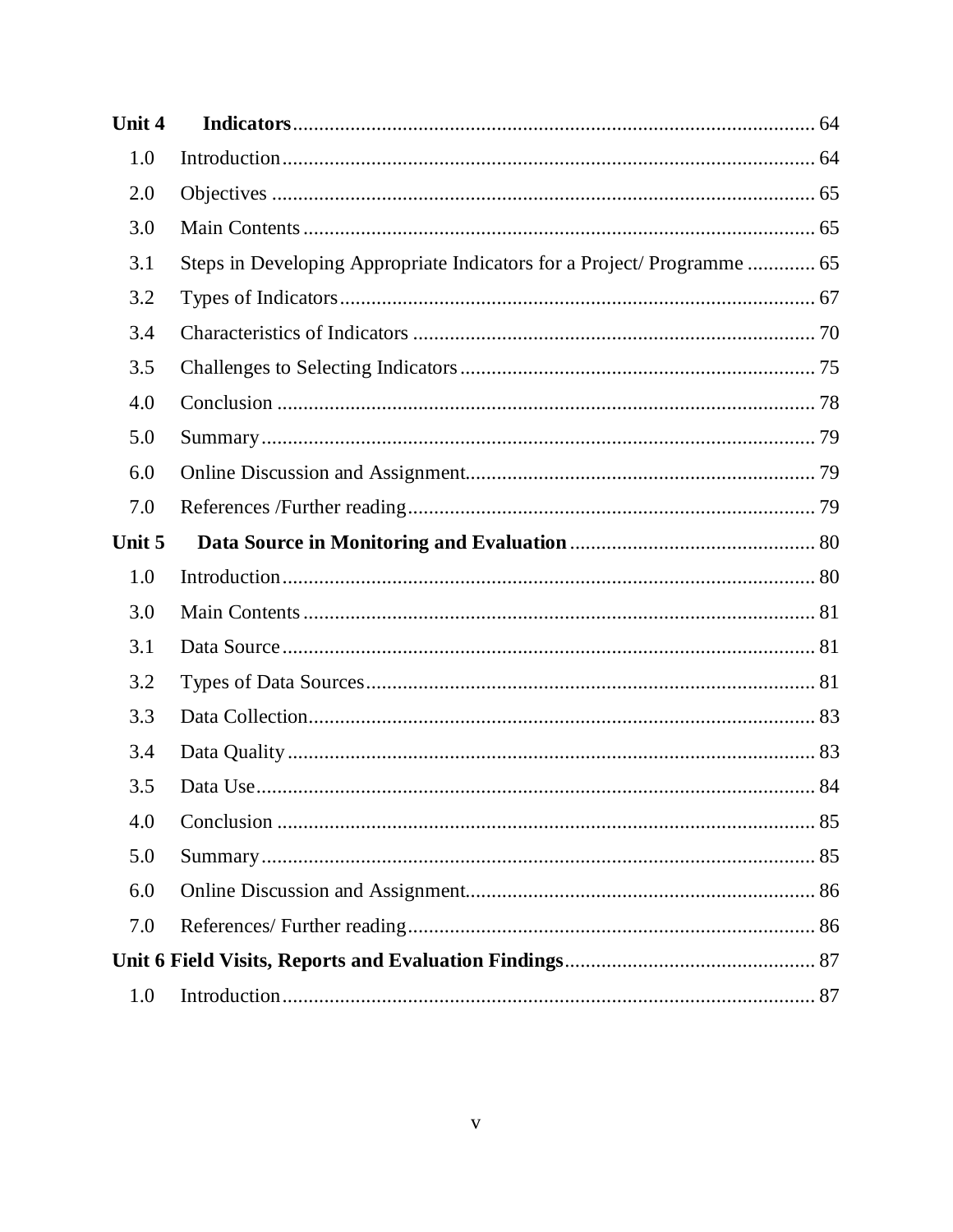| 3.0 |  |
|-----|--|
| 3.1 |  |
| 3.2 |  |
| 3.3 |  |
|     |  |
| 3.5 |  |
| 4.0 |  |
| 5.0 |  |
| 6.0 |  |
|     |  |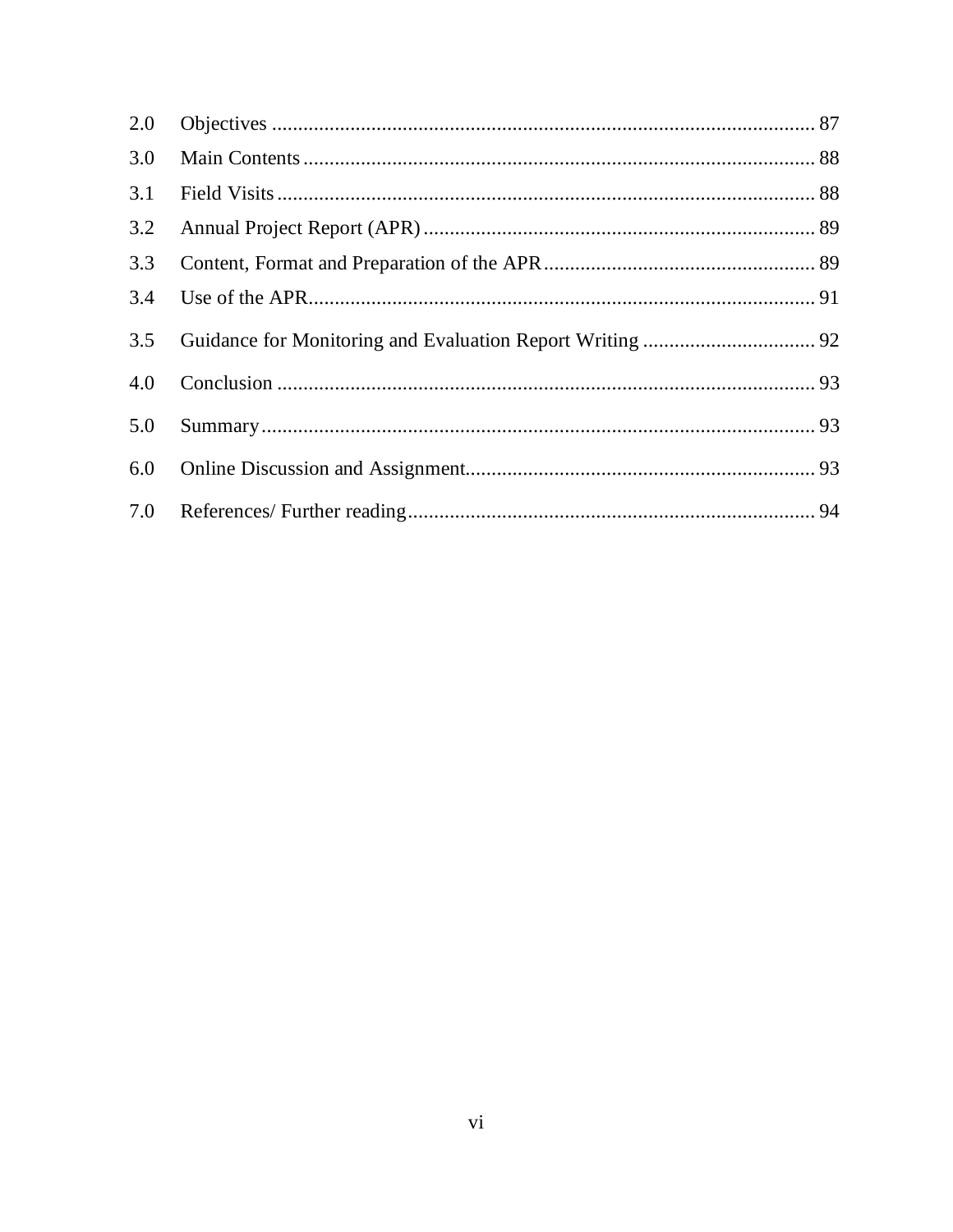#### **GENERAL INTRODUCTION**

Hello,

It's great to have you register for NSC 504- Monitoring and Evaluation (M&E) of Health Programme and Services. The principles of Monitoring and evaluation are applied to everyone. It can be applied by an individual to run a home and in any work settings. Monitoring and Evaluation is an integral part of programming for quality service delivery as professional practice demands that nurses use evidence through appropriate data collection method, analysis, and use of such data to inform decision making relating to health care service delivery and programme at all levels of care. Your knowledge on Health Statistics, Introduction to Health Economics, and Research Methods in Nursing in your 400 level will help you understand the course better.

Monitoring and Evaluation (M&E) of Health Programme and Services is a three (3) credits unit course for the students in the Bachelor of Nursing Science degree programme. The course is made up of two (2) modules with eight(8) study units. It is important that you register for the course at the beginning of the Semester. This course will build your capacity to be able to apply the knowledge of data collection and transformation to inform decision making in the process of monitoring and tracking of services and programme that are provided by nurses. The concept of monitoring and evaluation are explored, use of appropriate tool for assessment and the process of developing a monitoring and evaluation plan is also covered. Learners are expected to learn through case studies and practical experiences of monitoring of services and programme provided by nurses. This Course Guide will give you essential information about the course to help you plan to do well in the course. It is important that you read, master and utilize the information in the course guide.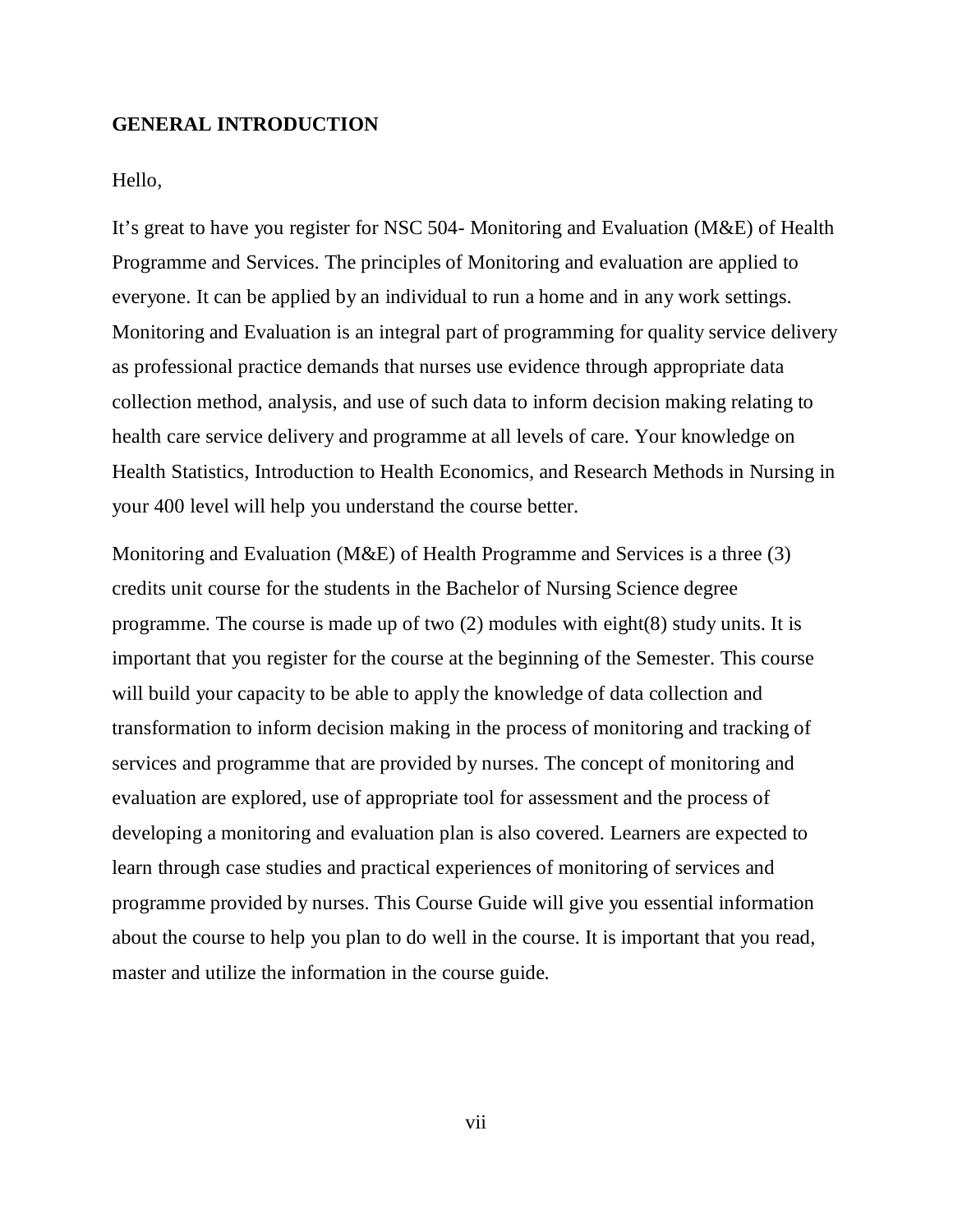#### **COURSE OVERVIEW**

Monitoring and evaluation of health services is an important course in nursing because as nurses you need to assess each of your activities, programme or services. For health intervention programme to be successful, health professionals have to apply the principles of M&E. monitoring and evaluation empowers the recipient of health services and health workers to make informed decision on interventions, and performance; and promote collaboration, transparency, accountability, and sustainability. When you read or hear that the prevalence of low birth weight in a country is 20% or the percentage of married women of reproductive age in a rural area using a modern contraceptive method rose from 52% to 73%, these types of statistics and other similar information result from "monitoring and evaluation" or "M&E" efforts. The course is a practical and training course, it will require you to do more" of practical sections.

#### **COURSE AIM**

The aim of this course is to update your knowledge and skills in basics programme monitoring and evaluation in the context of population, health, nutrition and some existing control programme.

#### **COURSE OBJECTIVES**

At the completion of this course, learners should be able to:

- describe common terms
- discussthe importance of M&E inprogramme management.
- identify the scope of M&E;
- differentiate between monitoring functions and evaluation functions;
- describe the functions of an M&E plan;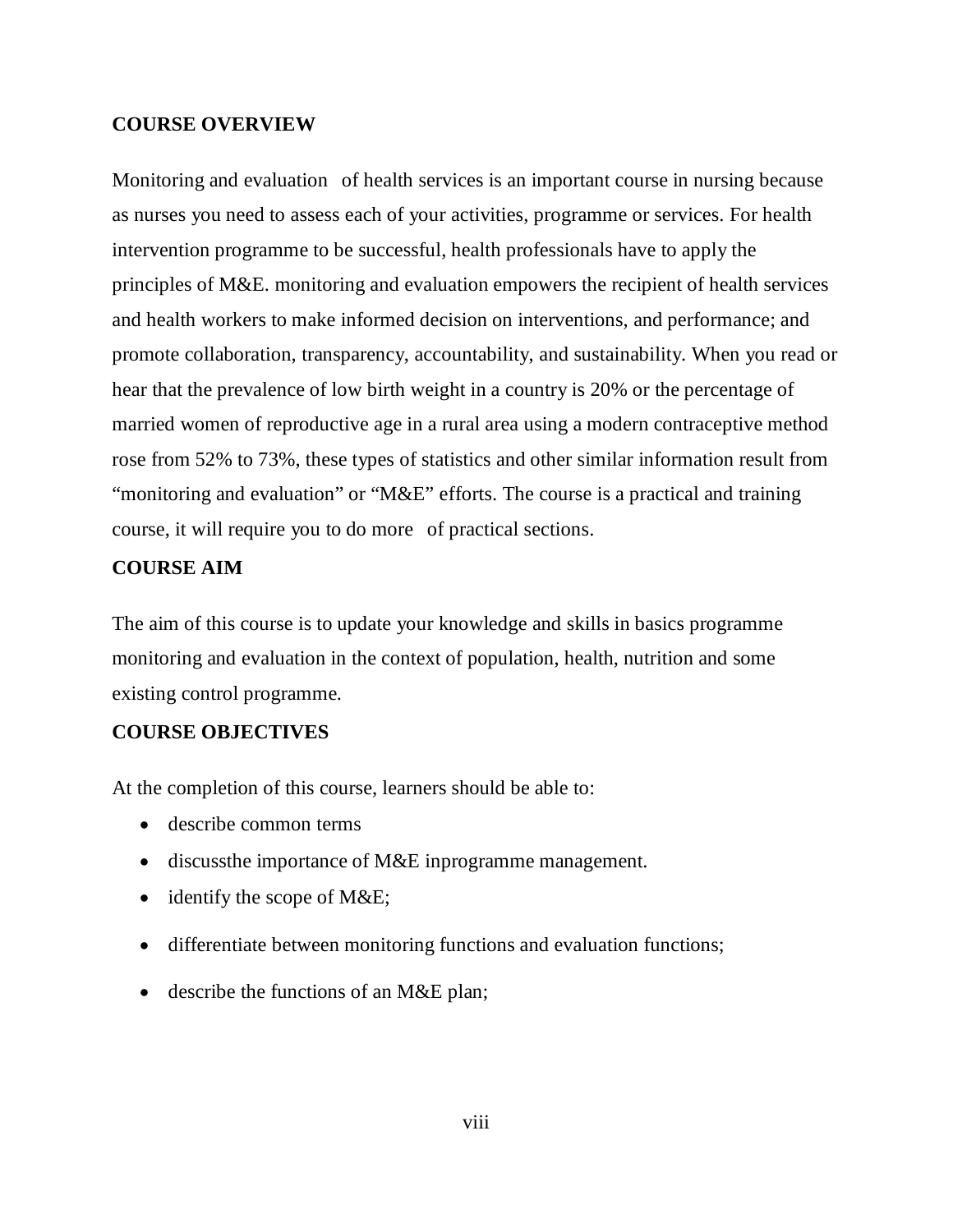- identify the main components of an M&E plan;
- identify and differentiate between conceptual frameworks, results frameworks and logic models;
- describe how frameworks are used for M&E planning;
- identify criteria for the selection of indicators;
- describe how indicators are linked to frameworks;
- identify types of data sources; and
- describe how information can be used for decision-making.

#### **DELIVERY MODE**

The course will be delivered adopting the blended learning mode, 70% of online interactive sessions and 30% of face-to-face during laboratory sessions. You are expected to register for this course online before you can have access to all the materials and have access to the class sessions online. You will have hard and soft copies of course materials, you will also have online interactive sessions, face-to-face sessions with instructors during practical sessions in the laboratory. The interactive online activities will be available to you on the course link on the Website of NOUN. There are activities and assignments online for every unit every week. It is important that you visit the course sites weekly and do all assignments to meet deadlines and to contribute to the discussion forum. You will be expected to read every module along with all assignedreadings to prepare you to have meaningful contributions to all sessions and" to complete all activities.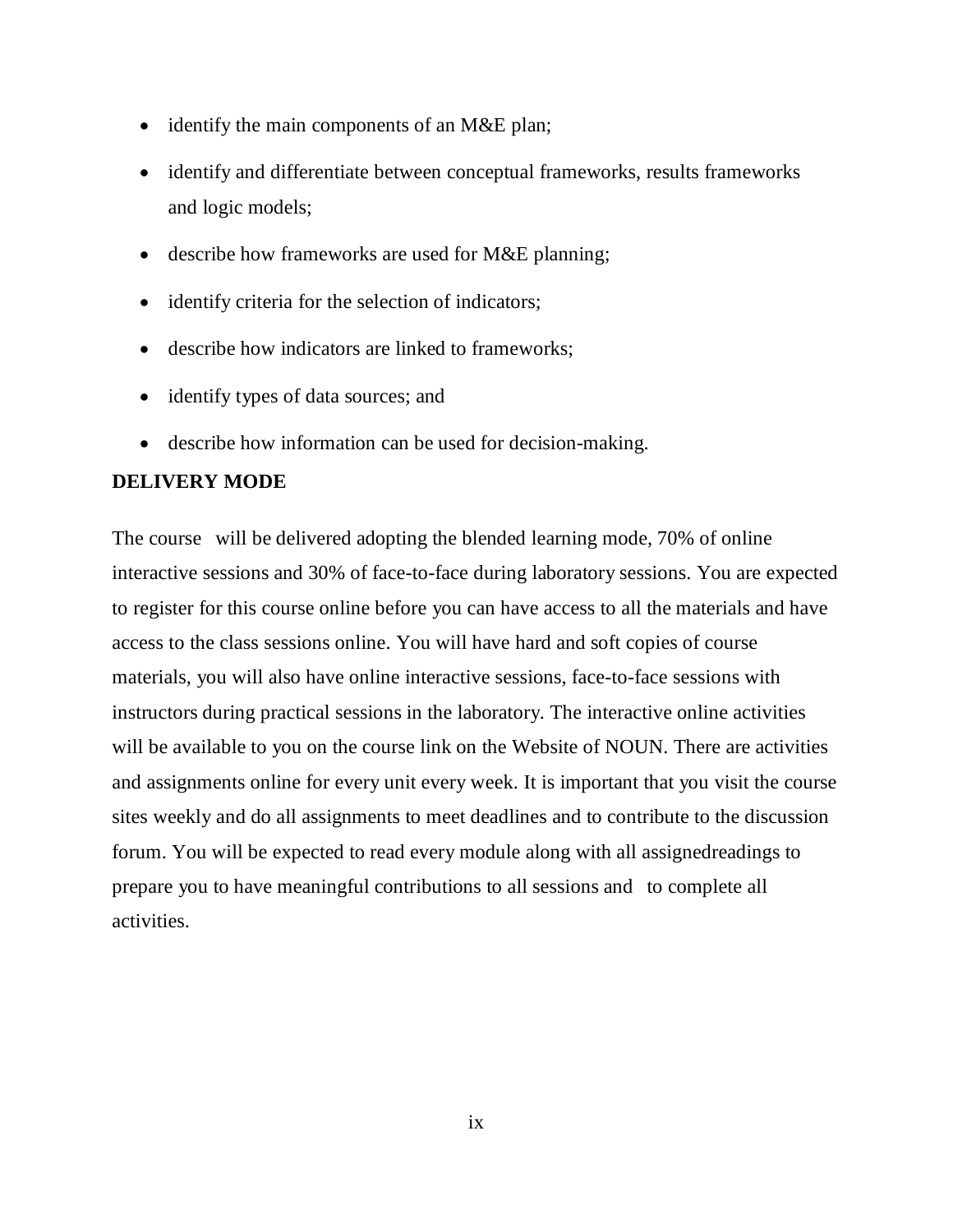#### **COURSE REQUIREMENTS AND EXPECTATIONS**

# **NSC 506: Monitoring and Evaluation of Health Programme and Services (2-1-0) 3 UNITS**

Monitoring and Evaluation is an integral part of programming for quality service delivery and professional practice demands that nurses use evidence through appropriate data collection method, analysis and use of such data to inform decision making relating to health care service delivery and programme at all levels of care. This course builds capacity of the learners to be able to apply the knowledge of data collection and transformation to inform decision making in the process of monitoring and tracking of services and programme that are provided by nurses. The concept of monitoring and evaluation are explored, use of appropriate tool for assessment and the process of developing a monitoring and evaluation plan is also covered. Learners are expected to learn through case studies and practical experiences of monitoring of services and programme provided by nurses.

#### **COURSE MODE – BLENDED**

70% online class sessions; 30% practical of face-to-face working with preceptors. To participate in online sessions, you will need to register for the course as indicated by the School of Health Science Website.

**NUMBER AND PLACES OF MEETING (ONLINE AND FACE-TO-FACE)**  The details of these will be provided to you at the time of commencement of this course

#### **DISCUSSION FORUM**

There will be an online discussion forum. The topics for discussion will be posted to the Learning Management System and you will need to contribute meaningfully. It is mandatory that you participate in every discussion every week. Your participation links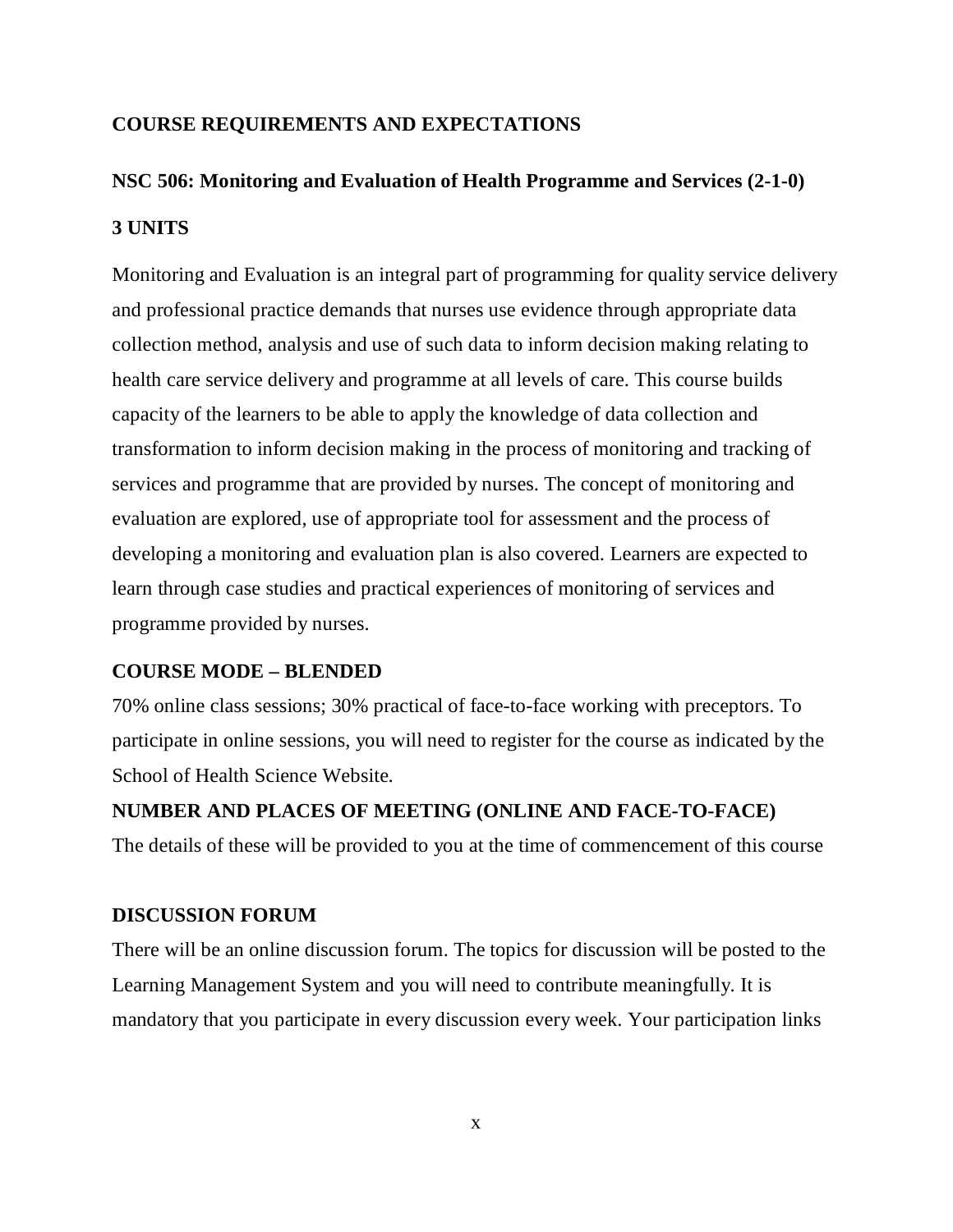you, your face, your ideas and views to that of every member of the class and earns you some mark.

## **COURSE EVALUATION**

This will be done through group review, written assessment of learning during clinical posting; teacher-learner joint review of clinical posting. Students' evaluation: The students will be assessed and evaluated based on the following criteria.

## **In-Course Examination:**

In line with the university's regulation, in-course examination will come up in the middle of the semester. This would come in the form of three (3) compulsory Tutor Marked Assignment (TMA's);with Group Assignments/projects contributing to 20%. Case studies will constitute 10% of the total mark for the course

**Final Examination:** The final written examination will come up at the end of the semester comprising essay and objective questions covering all the contents covered in the course. The final examination will amount to 60% of the total grade for the course.

# **GRADING CRITERIA**

The total of 100% for this course shall be made up as follows:

Continuous Assessment - 30%

End of Course Examination - 70%

# **GRADING SCALE**

- $A = 70-100$  $B = 60 - 69$  $C= 50 - 59$
- $F = < 49$

# **GRADE POLICY**

A= 70% and above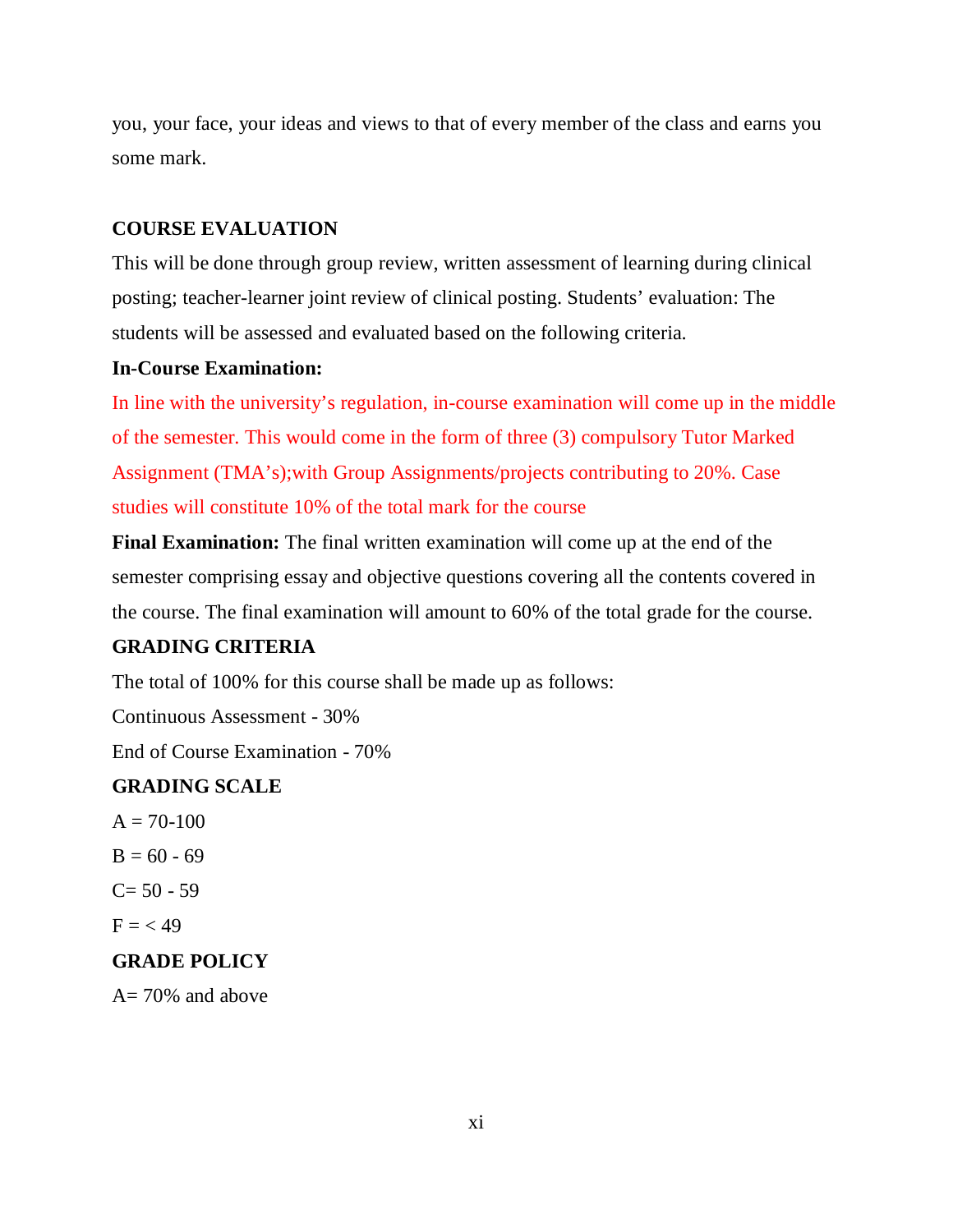# $B = 60-69$  $C = 50-59$ .

#### **EQUIPMENT AND SOFTWARE NEEDED TO ASSESS THE COURSE**

Students will be expected to have the following tools:

- 1. A computer (laptop or desktop or a Tablet)
- 2. Internet access, preferably broadband rather than dial-up access
- 3. MS Office software Word PROCESSOR, PowerPoint, Spreadsheet
- 4. Browser Preferably Internet Explorer, Moxilla Firefox, Goggle Chrome
- 5. Adobe Acrobat Reader 8

#### **REFERENCE MATERIALS**

- Frankel, N., & Gage, A. (2007). M&E fundamentals: A self-guided minicourse. *United States Agency for International Development (USAID), Washington, DC. http://www. cpc. unc. edu/measure/publications/pdf/ms-07-20. pdf*.
- Family Health International (FHI) (2011). Core Module1: Monitoring HIV/AIDS Programme: A Facilitator's Training Guide. USAID Resource for Prevention, Care and Treatment.
- International Federation of Red Cross and Red Crescent Societies (2002). Handbook for Monitoring and Evaluation. 1st edition. Switzerland
- Mokua, C., &Kimutai, G. (2019). Monitoring and Evaluation Systems and Performance of Public Private Partnership Projects in Nairobi City County, Kenya. *International Journal of Current Aspects*, *3*(VI), 124-148.
- School of Geography and Environment (2014). A step by step guide to monitoring and evaluation. Higher Education Innovation Fund at the University of Oxford. Retrieved from: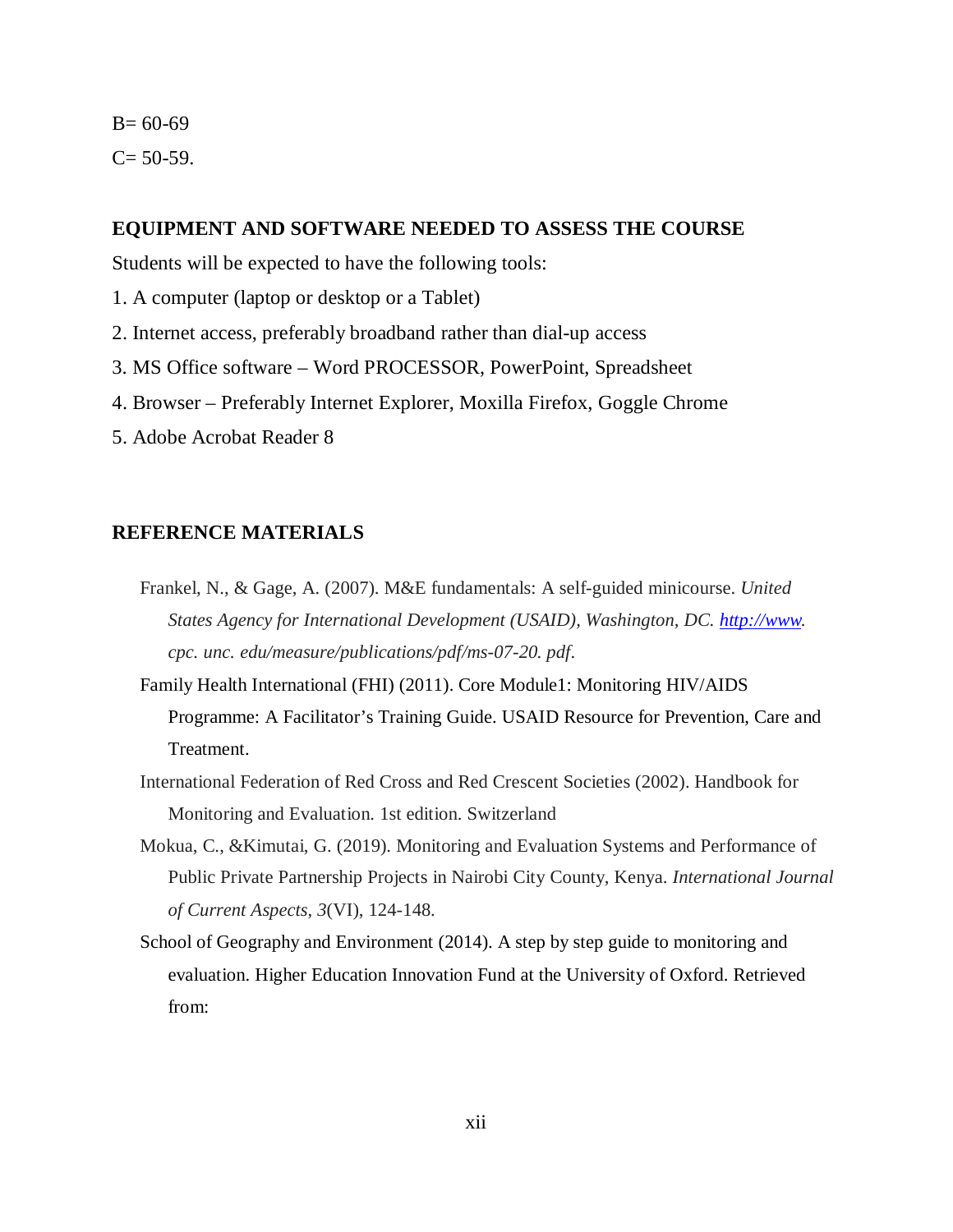(http://www.geog.ox.ac.uk/research/technologies/projects/monitoringandevaluation.html)

Accessed: December 2019

Umhlaba Development Services **(**2017). Introduction to Monitoring and Evaluation Using the Logical Framework Approach. Retrieved from:

http://eeas.europa.eu/archives/delegations/ethiopia/documents/eu\_ethiopia/ressources/m\_

e\_manual\_en.pdf. Accessed: January 02, 2020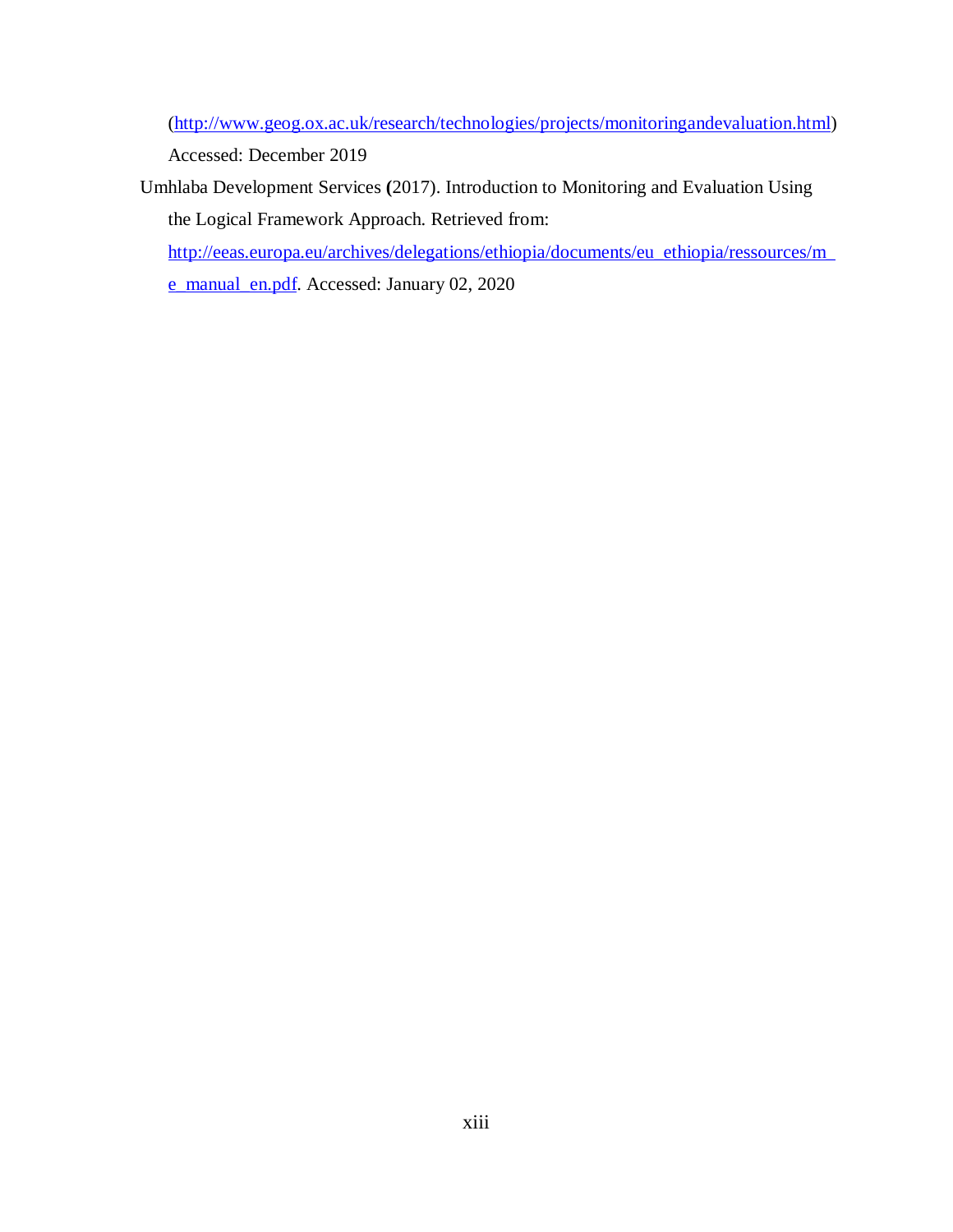# **MAIN COURSE**

# **MODULE 1 OVERVIEW OF MONITORING AND EVALUATION OF HEALTH PROGRAMME AND SERVICES**

Monitoring and evaluation (M&E) are essential management tools to assess health programme and services. It helps to ensure that health activities are implemented as planned and to assess whether desired results are being achieved. Monitoring progress and evaluating outcomes of health care services are important to improve the performance of those responsible for implementing the services. The process of M&E show whether a service or programme is accomplishing its goals. It identifies programme weakness and strength, if there are areas that need revision, and aspect of the service or programme that meet or exceed expectations.Monitoring and evaluation can sometimes seem like an unaffordable luxury, an administrative burden, or an unwelcome instrument of external oversight. But if used well, M&E can become a powerful tool for social and" political change.

# **OBJECTIVES**

At the end of this unit,learners should be able to:

- Describe the concept of Monitoringand Evaluation of health programme and services
- Identify situations that calls for Monitoring and Evaluation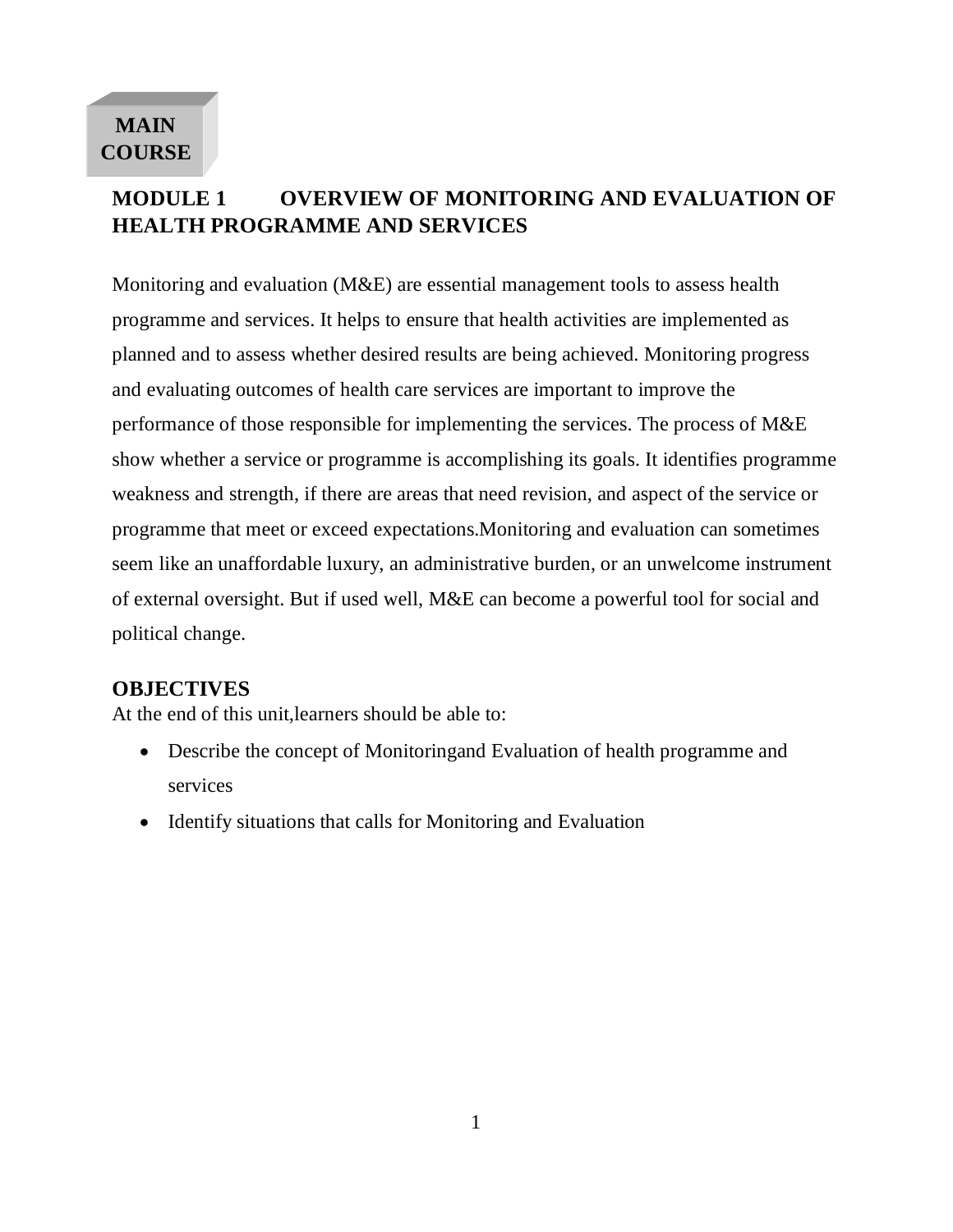# **UNIT 1 MONITORING OF HEALTH PROGRAMME AND SERVICES CONTENTS**

- 1.0 INTRODUCTION
- 2.0 OBJECTIVES
- 3.0 MAIN CONTENTS
	- 3.1.1 Monitoring
	- 3.1.2 Purpose of monitoring
	- 3.1.3 Monitoring process
	- 3.1.4 Levels of Monitoring
	- 3.1.5 Domains of information required in a monitoring system
- 4.0 CONCLUSION
- 5.0 SUMMARY
- 6.0 ONLINE DISCUSSION AND ASSIGNMENT
- 7.0 REFERENCES/FURTHER" READING

#### **1.0 INTRODUCTION**

Monitoring is a continuing function that uses the systematic collection of data on specified indicators to inform management and the main stakeholders of the extent of progress andachievement of results in the use of allocated funds. Monitoringof a programme or an intervention involves the collection of routine data that measure progress toward achieving programme objectives. It involves counting what is being done, and routinely looking at the quality of the services. It is used to track changes in programme performance over time. The purpose of monitoring is to permit stakeholders to make informed decisions regarding the effectiveness of programme and the efficient use of resources. It is an ongoing, continuous process; that requires the collection of data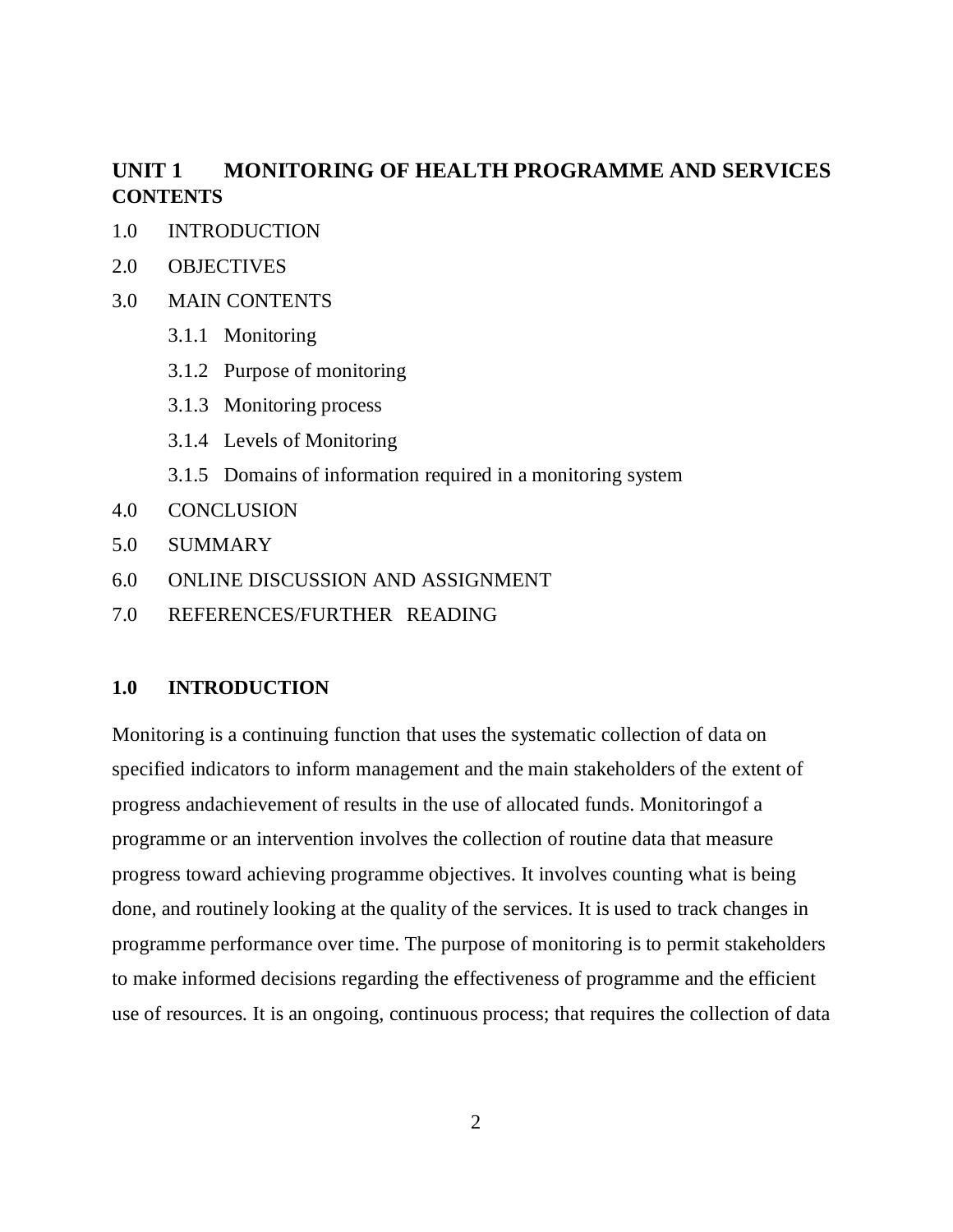at multiple points throughout the programme cycle, including at the beginning to provide a baseline; and can be used to determine if activities need adjustment during the intervention to improve desired outcomes.

# **2.0 OBJECTIVES**

At the end of this unit, learner should be able to:

- describe monitoring of health programme and services
- identify the purpose of monitoring
- describe monitoring process
- discuss the levels of monitoring
- discuss information requires in a monitoring system

# **3.0 MAIN CONTENTS**

# **3.1.1 Monitoring**

Monitoring and Planning goes together, one of the reasons for monitoring a project/programme/intervention/service is to ensure that programmeare implemented as planned. The plan should specify what needs to be done, who is going to do it, and when it is to be done. Inadequacy in planning will result in inadequacy in monitoring. Monitoring is sometimes referred to as process evaluationi.e the ongoing assessment of the programmeprogress. This is because it focuses on the step by step implementation of the process and asks key questions:

- To what extent are planned activities actually realized?
- What programme are provided, to whom, when, how often, for how long, and in what context?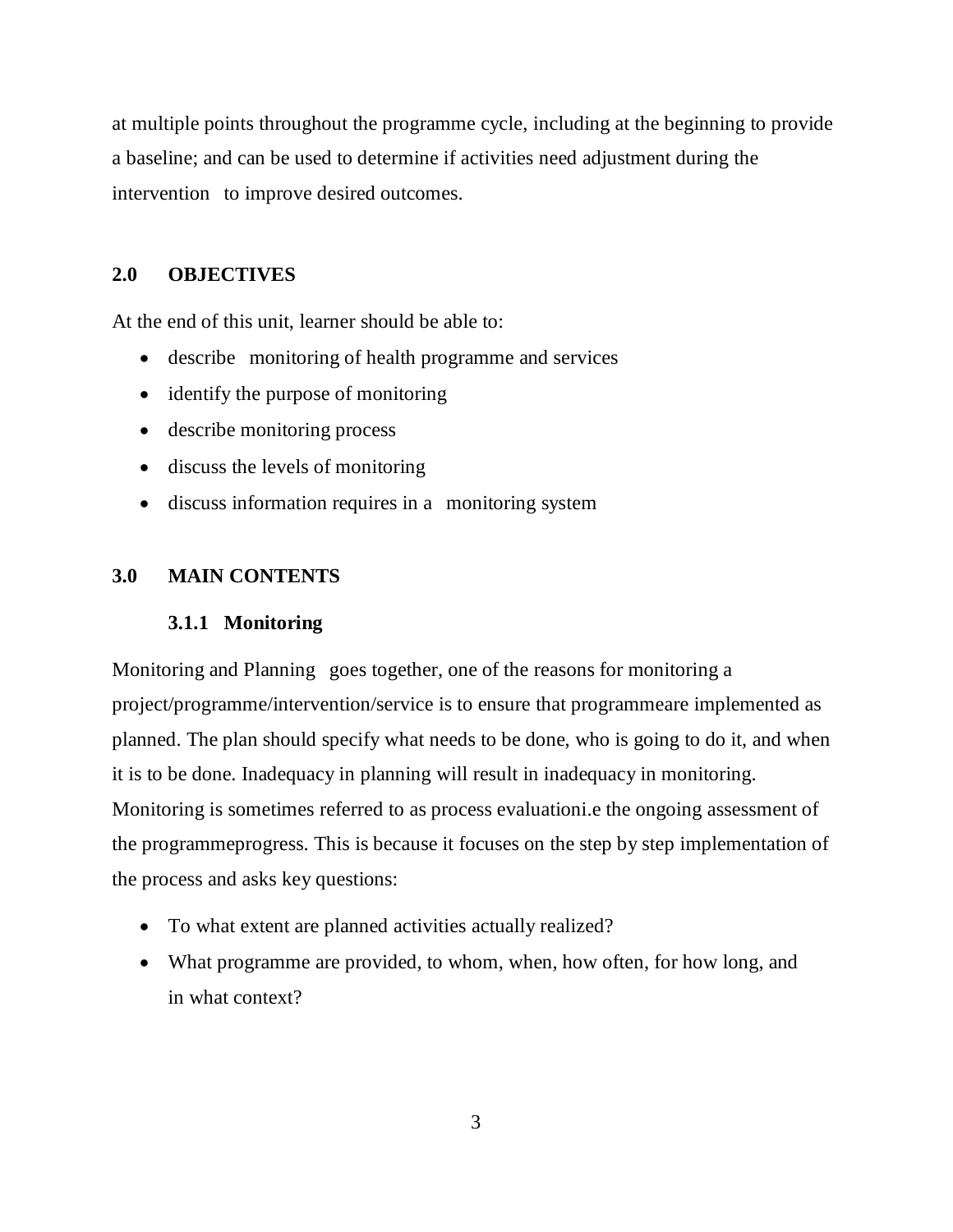- How well has the programme been implemented?
- How much does implementation vary from site to site?
- What is the quality of the programme provided?
- Did the programme benefit the intended people? At what cost?
- Is the programme making progress toward achieving our objectives?
- Is the programme consistent with each design or implementation plan?
- Is the programme directed toward the specified target group?

# **3.1.2 Purpose of Monitoring**

- i. It helps in setting norms of performance
- ii. It helps in measuring the level of performance
- iii. It helps in comparing performance level with standards or norms
- iv. It helps in identifying deviations and explain the reasons for the deviation for taking necessary correctiveaction

# **3.1.3 Monitoring Process**

Monitoring process is a continuous cycle that involves constant feedback. There are four steps in monitoring process:

- i. **Collecting and Analyzing Data:** the first step in the monitoring process is measuring, recording, collecting data with emphasis on specific indicators, and analyzing data on actual implementation of the programme
- ii. **Detecting Deviations from Plans:** following data analysis, any deviations from the plan is identified and communicated to the programme managers
- iii. **Diagnosing Causes for Deviations:** the programme manager detects the causes of the deviation after analysis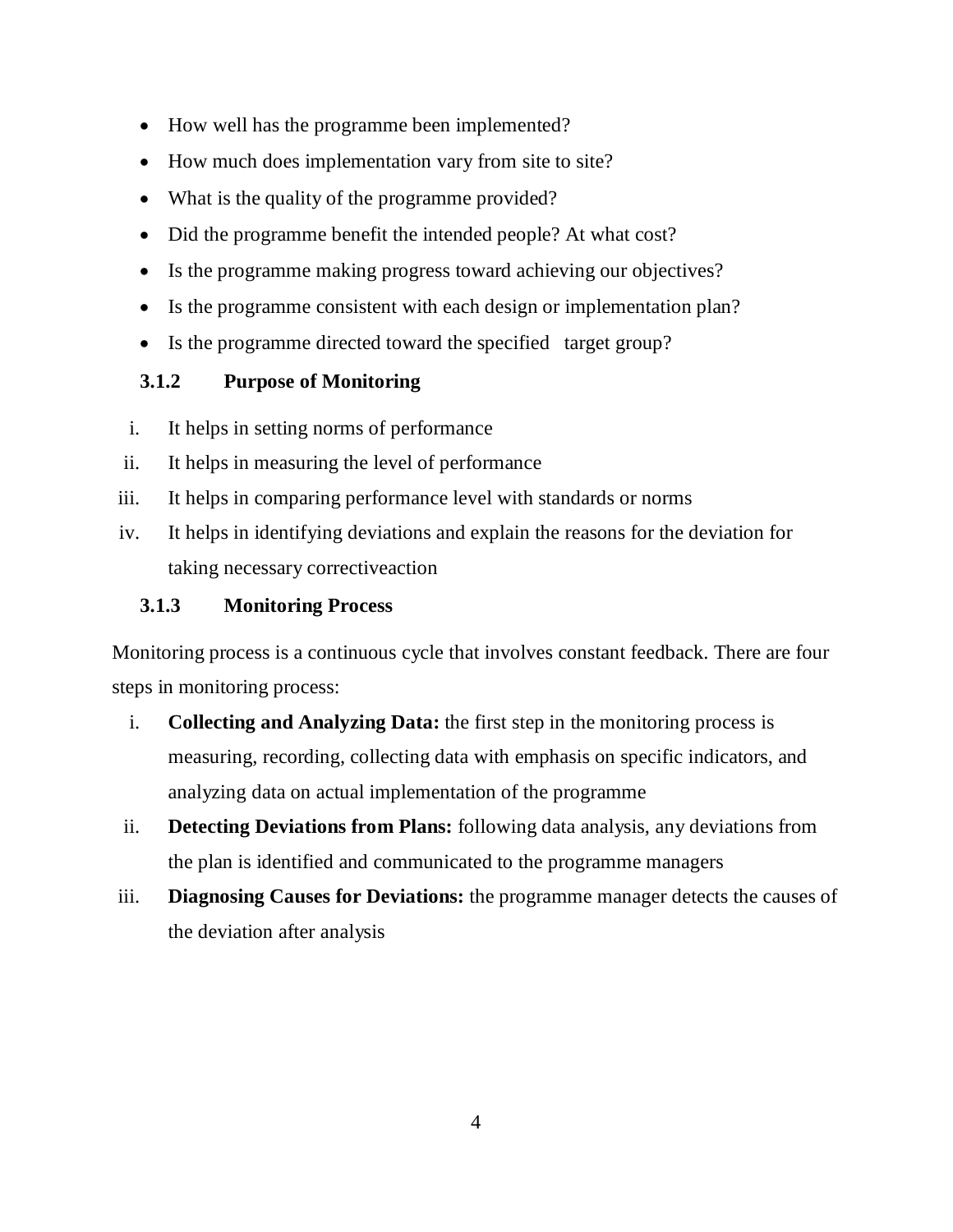iv. **Taking Corrective Action:** corrective actions are plan taking to get rid of the "deviation" and implementations of these plans to achieve the desired goal(s), then the cycle begins again

#### **3.1.4 Levels of Monitoring**

- i. *Managers at the Top Level:* They have to develop health plans based on objectives, goals, devise strategy and allocate necessary resources
- ii. *Managers at the Middle Level:* They are more concerned with whether they are getting desired output from the inputs that are being utilized
- iii. *Managers at the Operational Level:* They have to supervise actual operations and to ensure that planned activities are being carried out as per schedule

These managers are classified in a hierarchy of authority, and perform different tasks. In many organizations, the number of managers in every level resembles a pyramid. There are responsibilities for each level;

## **Top-level Managers**

These are board of directors, president, vice-president, and CEO. These managers are responsible for controlling and overseeing the entire organization. They develop goals, strategic plans, company policies, and make decisions on the direction of the business. They have a significant role in the mobilization of outside resources.Top-level managers are accountable to the shareholders and general public.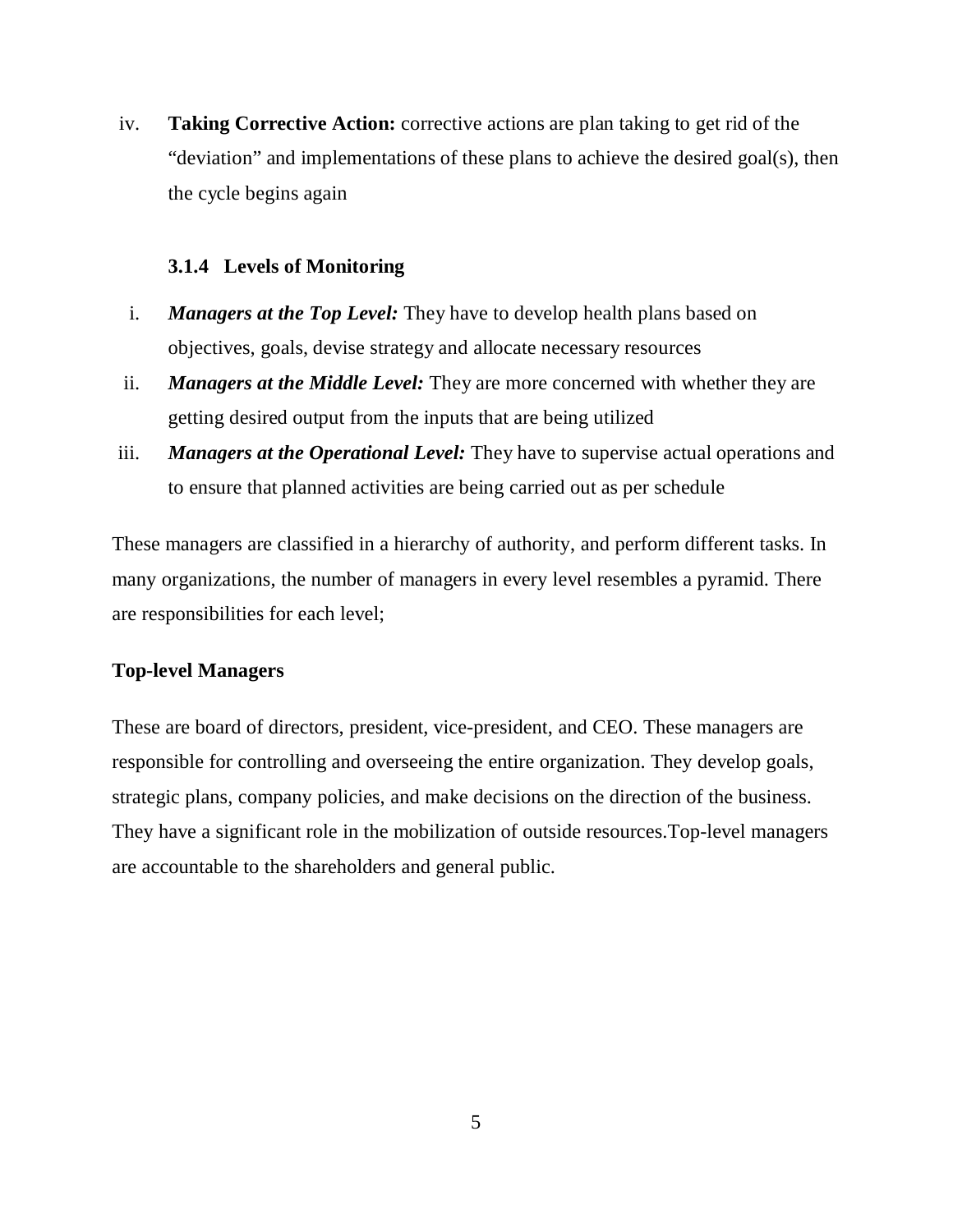#### **Middle-level Managers**

These are General managers, branch managers, and department. They are accountable to the top management for their department's function.

Middle-level managers devote more time to organizational and directional functions than top-level managers. Their roles can be emphasized as:

- i. Executing organizational plans in conformance with the company's policies and the objectives of the top management;
- ii. Defining and discussing information and policies from top management to lower management; and most importantly
- iii. Inspiring and providing guidance to low-level managers towards better performance.

Some of their functions are as follows:

- i. Designing and implementing effective group and intergroup work and information systems;
- ii. Defining and monitoring group-level performance indicators;
- iii. Diagnosing and resolving problems within and among work groups;
- iv. Designing and implementing reward systems supporting cooperative behavior.

#### **Low-level Managers**

These are supervisors, section leads, and foremen. These managers focus on controlling and directing.

Low-level managers usually have the responsibility of: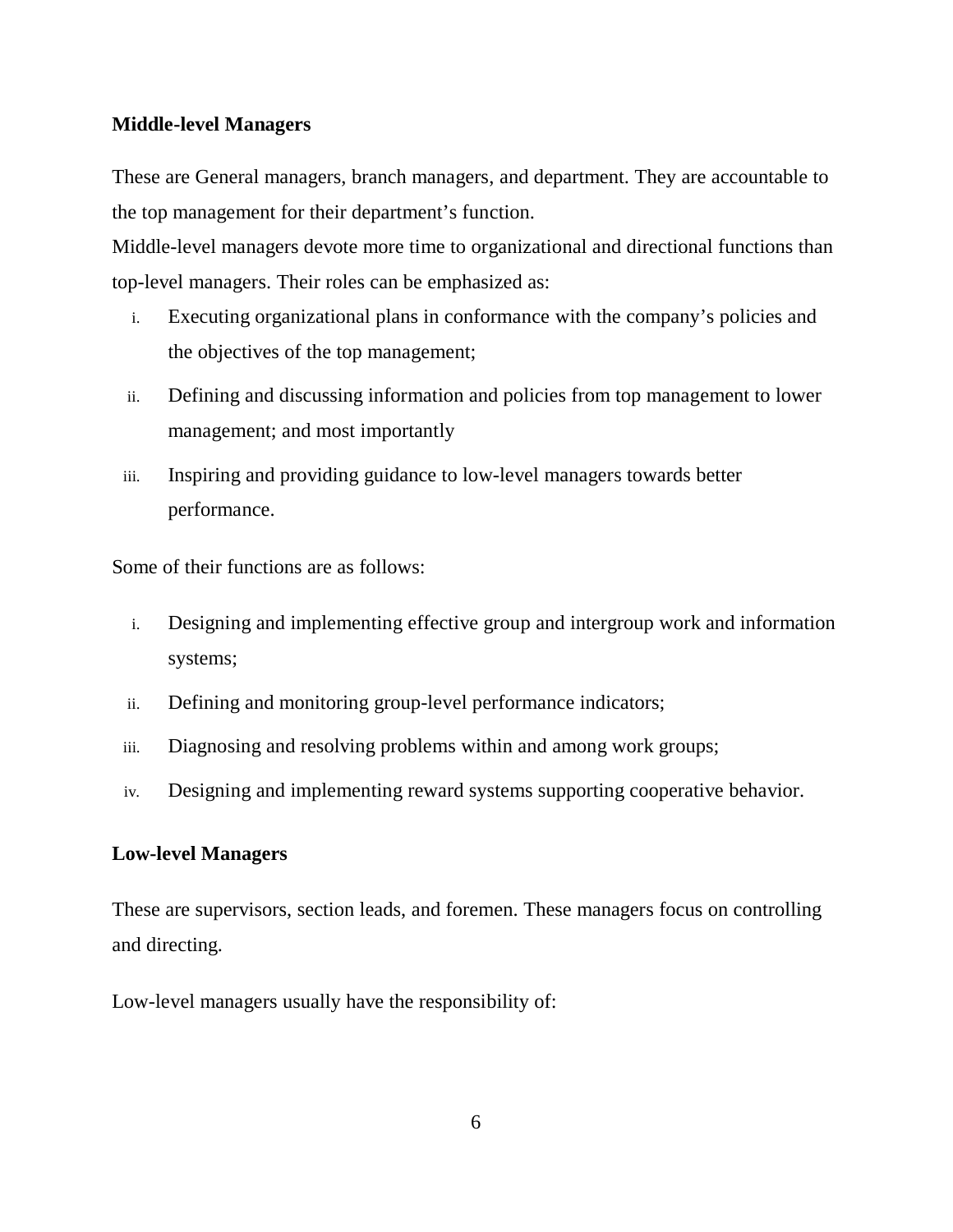- i. Assigning employees tasks;
- ii. Guiding and supervising employees on day-to-day activities;
- iii. Ensuring the quality and quantity of production;
- iv. Making recommendations and suggestions; and
- v. Up channeling employee problems.

Also referred to as first-level managers, low-level managers are role models for employees. These managers provide:

- i. Basic supervision;
- ii. Motivation;
- iii. Career planning;
- iv. Performance feedback; and
- v. Staff supervision.

#### **3.1.5 Domains of Information Required in a Monitoring System**

1. *Inputs*—Resources going into conducting and carrying out the project or programme. These could include staff, finance, materials, and time.

2. *Process*—Set of activities in which programme resources (human and financial) are used to achieve the results expected from the programme (e.g., number of workshops or number of training sessions).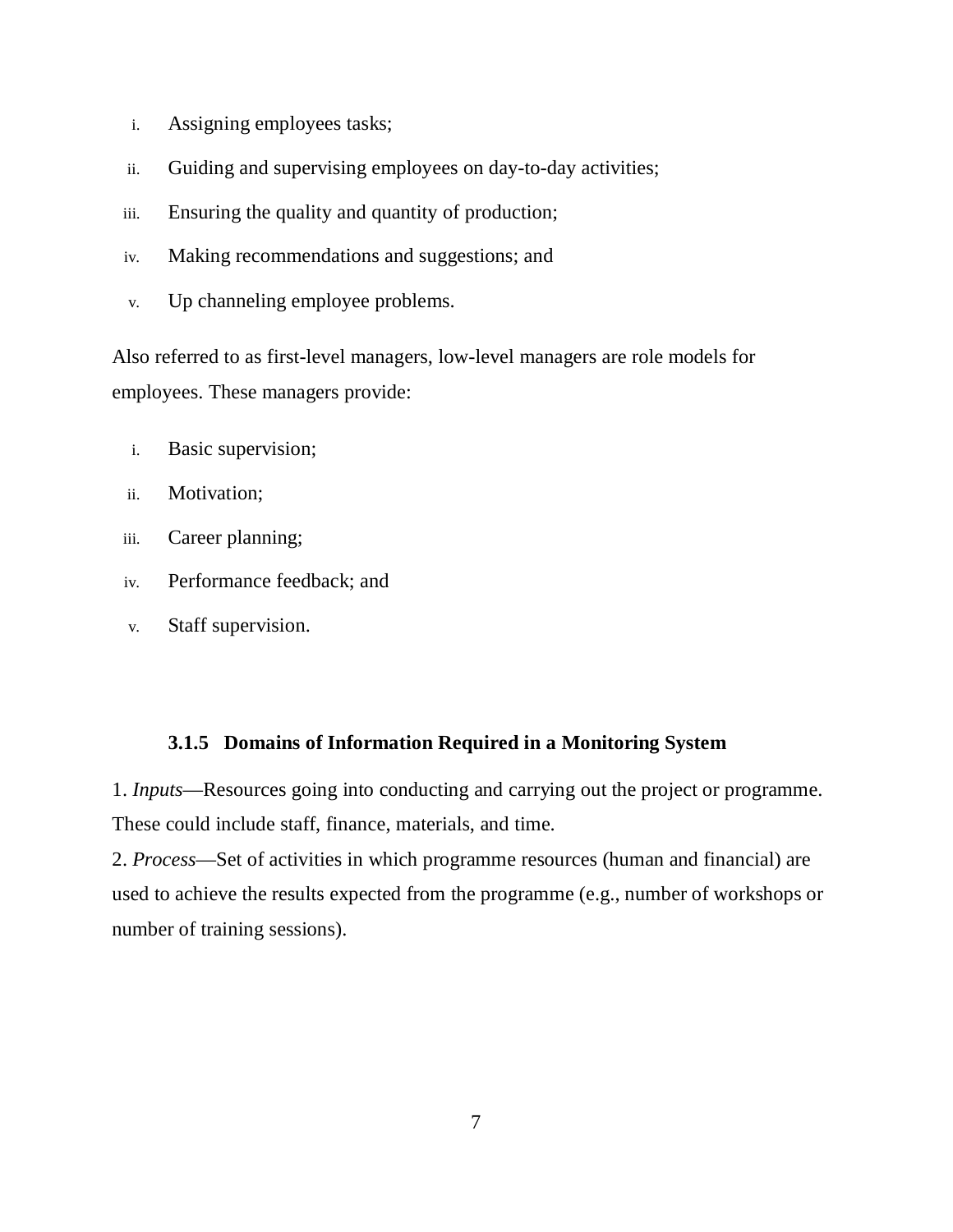3. *Outputs*—Immediate results obtained by the programme through the execution of activities (e.g., number of commodities distributed, number of staffs trained, number of people reached, or the number of people served).

#### *Examples of situations that calls for monitoring:*

A country director wants to know how many sex workers have been reached by your programme this year. This is **monitoring** because it is concerned with counting the number of something (sex workers reached).

A country director is interested in finding out if the post-abortion care provided in public clinics meets national standards of quality. *This is also monitoring because it requires" tracking something (quality of care).*

#### **4.0 CONCLUSION**

Monitoring is the day-to-day management task of collecting and reviewing information that reveals how an operation is proceeding and what aspects of it, if any, need correcting. It should be conducted at every stage of the programme, with data collected, analyzed and used on a continuous basis.

#### **5.0 SUMMARY**

In this unit, you have learnt:

- The definition of monitoring;
- The purpose of monitoring;
- Monitoring process
- Levels of monitoring
- Domains of information required in a monitoring system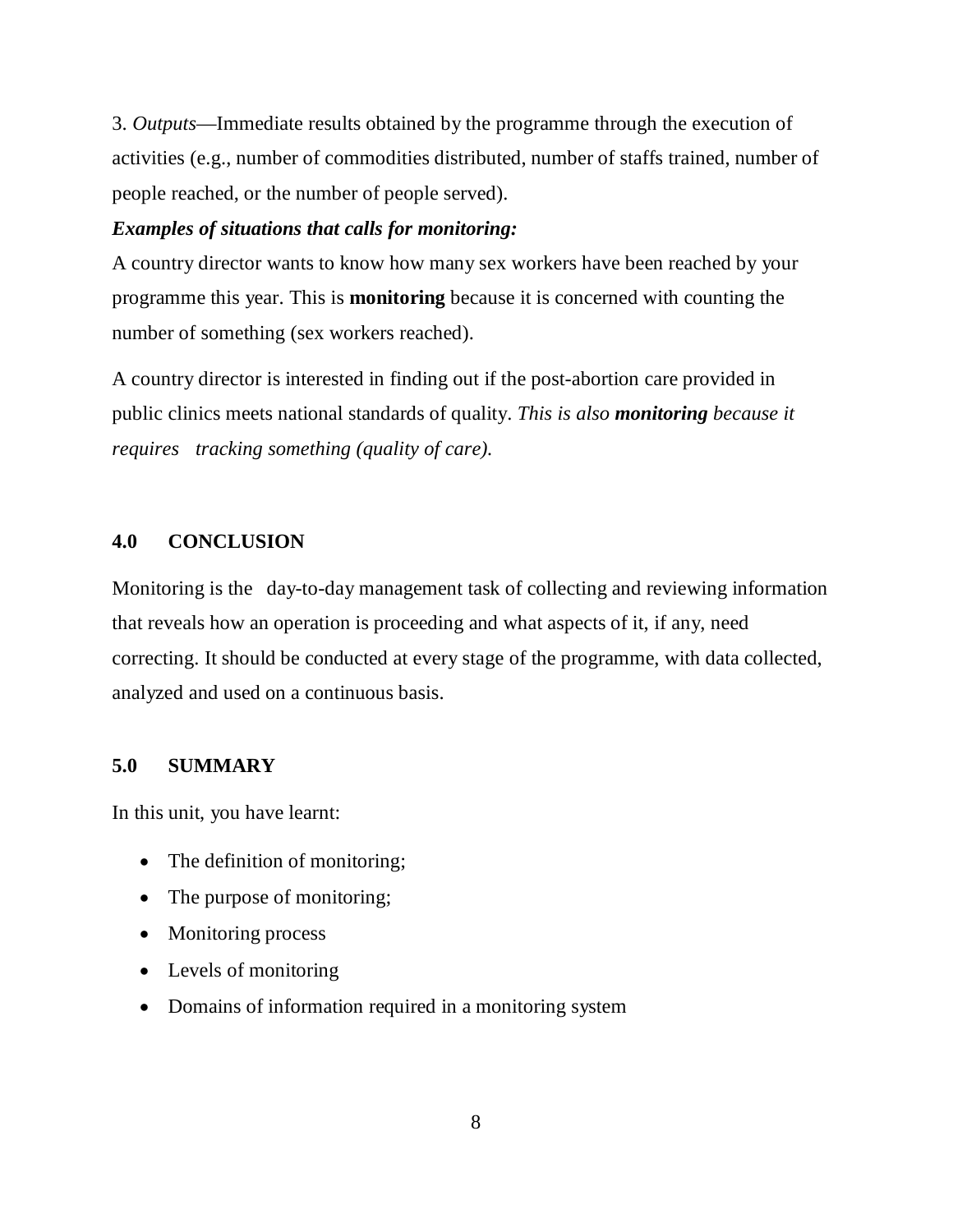#### **6.0 ONLINE DISCUSSION AND ASSIGNMENT**

- 1. Cite two examples of situations that calls for monitoring
- 2. Describe monitoring of health programme in the Primary health Care where you had your community postings and services
- 3. Highlight the process you will take in monitoring the vaccination for covid-19 in your ward.

#### **6.1.1 SELF ASSESSMENT**

1. Why do you think Monitoring is important for nursing programme? Describe your nursing roles at the different levels of monitoring?

#### **7.0 REFERENCES/FURTHER READING**

Frankel, N., & Gage, A. (2007). M&E fundamentals: A self-guided minicourse. *United States Agency for International Development (USAID), Washington, DC. http://www. cpc. unc. edu/measure/publications/pdf/ms-07-20. pdf*.

Family Health International (FHI) (2011). Core Module1: Monitoring HIV/AIDS Programme: A Facilitator's Training Guide. USAID Resource for Prevention, Care and Treatment.

International Federation of Red Cross and Red Crescent Societies (2002). Handbook for Monitoring and Evaluation. 1st edition. Switzerland

School of Geography and Environment (2014). A step by step guide to monitoring and evaluation. Higher Education Innovation Fund at the University of Oxford. Retrieved from:

(http://www.geog.ox.ac.uk/research/technologies/projects/monitoringandev aluation.html)

Management Level; a hierarchical View available on: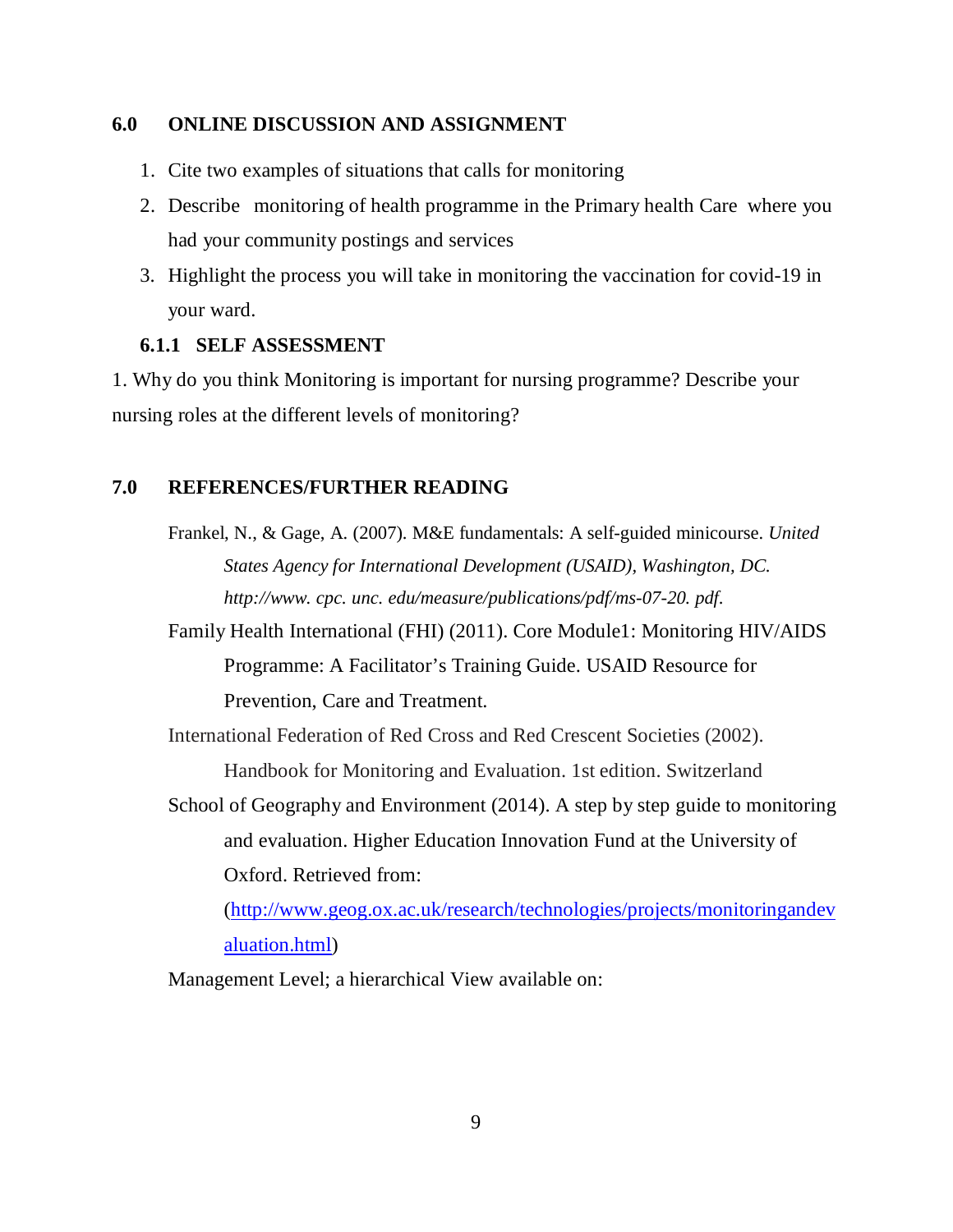https://courses.lumenlearning.com/boundless-business/chapter/types-ofmanagement/

# **Unit 2Overview of Evaluation of Health Programme and Services**

# **CONTENTS**

- 1.0 INTRODUCTION
- 2.0 OBJECTIVES
- 3.0 MAIN CONTENTS
	- 3.1.1 Evaluation
	- 3.1.2 Uses of evaluation
	- 3.1.3 Drawback to evaluation
	- 3.1.4 Types of evaluation
- 4.0 CONCLUSION
- 5.0 SUMMARY
- 6.0 ONLINE DISCUSSION AND ASSIGNMENT
- 7.0 REFERENCES/FURTHER READING

# **1.0 INTRODUCTION**

Evaluation is the systematic and objective assessment of an on-going or completed operation, programme or policy, its design, implementation and results. The aim is to determine the relevance and fulfilment of objectives, as well as efficiency, effectiveness, impact (overall Goal) and sustainability. An evaluation should provide information that is credible and useful, enabling the incorporation of lessons into management decisionmaking.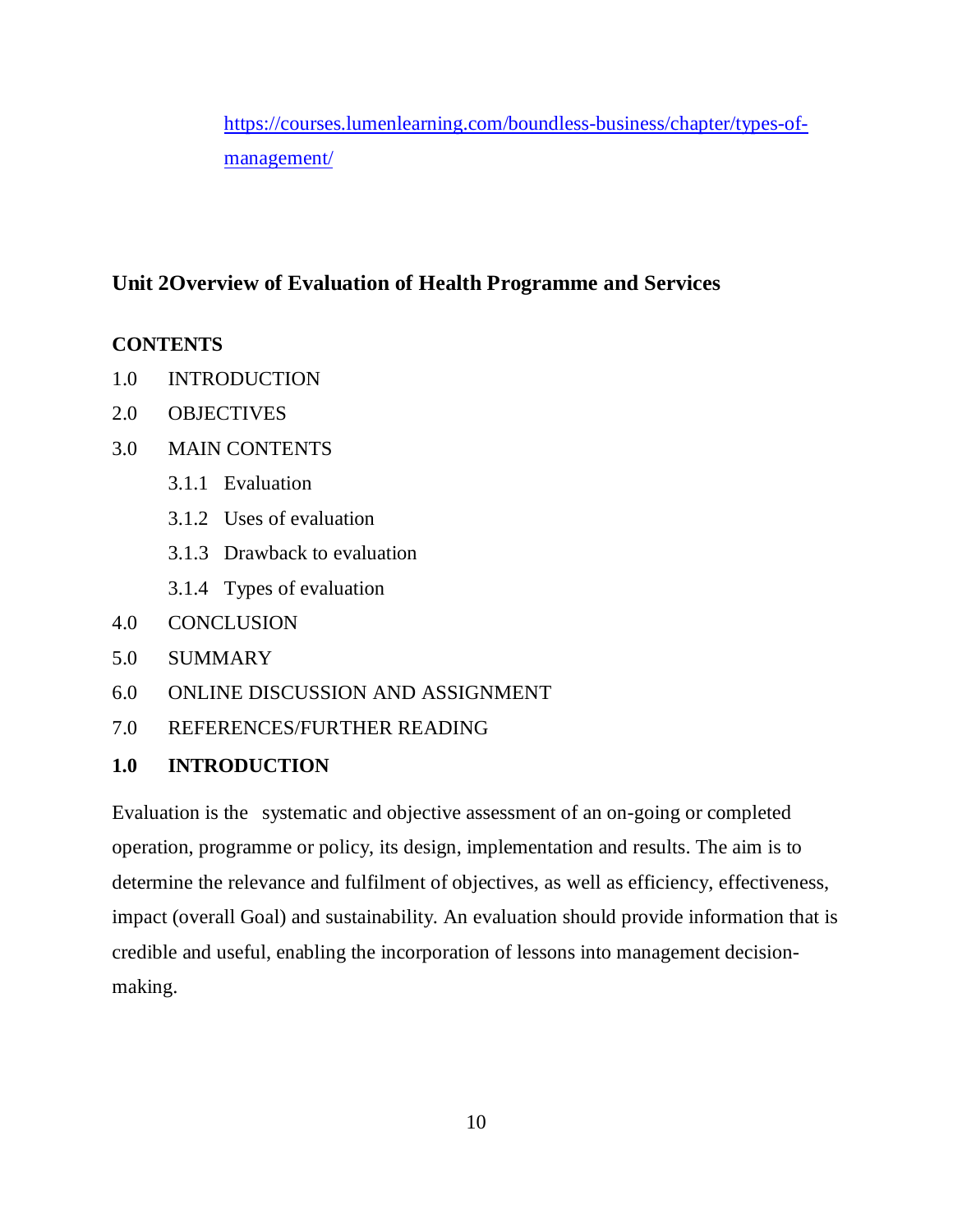#### **2.0 OBJECTIVES**

At the end of this unit, learner should be able to:

- Describethe evaluation of health programme and services
- Discuss uses of evaluation
- Discuss drawbacksto evaluation of health programme and services
- Describe types of evaluation

#### **3.0 MAIN CONTENTS**

#### **3.1.1 Evaluation**

Evaluation is a systematic way of learning from experience and using the lessons learnt to improve current activities and promote better planning by careful selection of alternatives for future action. It measures how well the programme activities have met expected objectives and/or the extent to which changes in outcomes can be attributed to the programme or intervention. Evaluation is also the use of social research methods to systematically investigate a programme effectiveness. It is a fundamental exercise to help decision-makers understand how and to what extent, a programme is responsible for particular measured results. The difference in the outcome of interest between having or not having the programme or intervention is known as it's "impact," and measuring this difference and is commonly referred to as "**Impact Evaluation**."

**Evaluations require** a well-planned study design, data collection at the start of a programme (to provide a baseline) and again at the end, rather than at repeated intervals during programme implementation and a control or comparison group in order to measure whether the changes in outcomes can be attributed to the programme.

#### **Evaluation Questions**

The following questions when addressed will make for effective evaluation;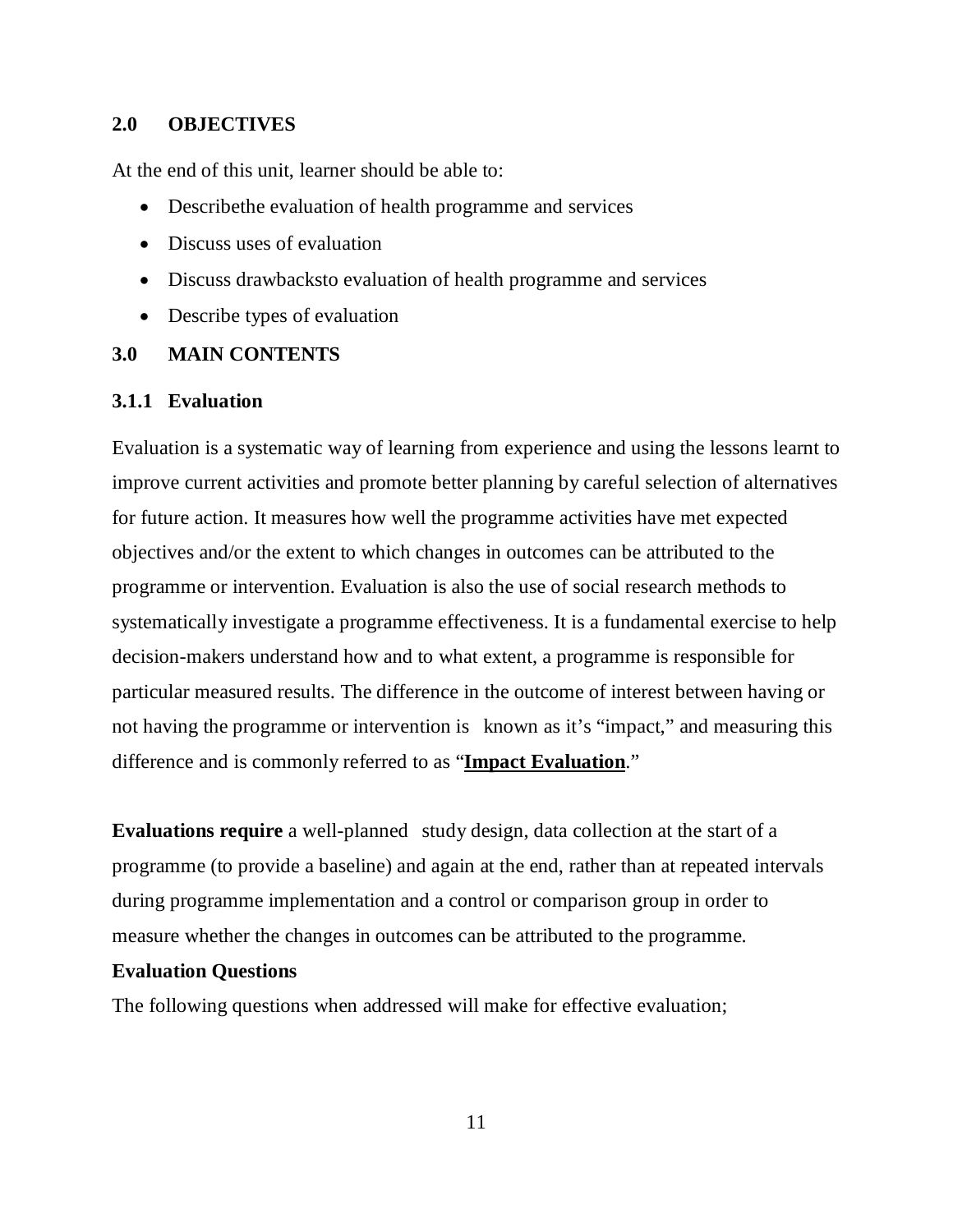1. What outcomes are observed?

2. What do the outcomes mean?

3. Does the programme make a difference?

Here are some of the questions that could be answered with a process evaluation when implementing an initiative to address a syphilis outbreak among men who have sex with men (MSM):

1. How did Disease Intervention Specialists (DIS) and STD programme management collaborate with community-based organizations (CBOs) or other partners to reach MSM who engagein high-risk behaviours?

2. How many CBO outreach workers received STD training?

- 3. What activities did these partners implement to address the problem?
- 4. When were these activities conducted?
- 5. Where were these activities conducted?
- 6. Was the target population reached?

7. What were the problems encountered in reaching the target population?

#### **3.1.2 Uses of Evaluation**

1. To assess the changes in the target group (e.g., changes in risk behaviour)

2. To assess the extent to which objectives have been met. It is the process of determining the effectiveness of a programme or a project.

3. To review the implementation of the programme and/or services provided by health programme so as to identify problems and recommend necessary revisions of the programme.

4. To assess progress towards desired health status at national or state levels and identify reasons for the gap, if any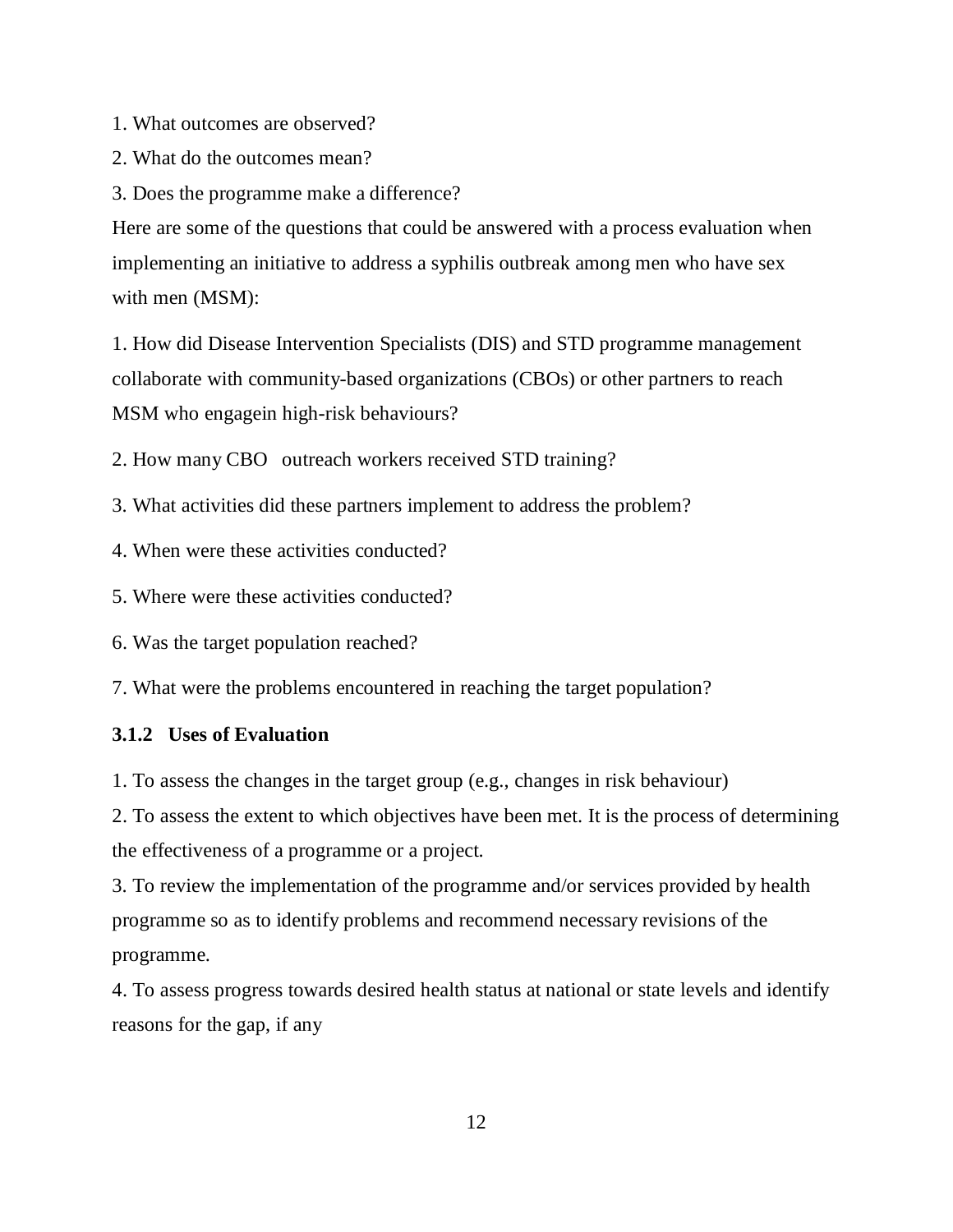5. Evaluation contribute towards better health planning

6. To document results achieved by a project funded by donor agencies

7. To know whether desired health outcomes are being achieved and identify remedial measures

8. To improve health programme and the health infrastructure

9. Allocation of resources in current and future programme

10. To track the outcomes and impacts of programme or projects at the larger population level, as opposed to the programme or project level:

a. Outcomes—Short-term or intermediate results obtained by the programme through the execution of activities

b. Impact—Long-term effects (e.g., changes in health status). This can be through special studies with wide district, regional, or national coverage.

11. To render health activities more relevant, more efficient and more effective

## **3.1.3 Drawback to Evaluations**

1. Rigorous study "design that includes a comparison or control group

2. Finding a way to measure the effects of your project or programme separate from other projects and programme in the same target group or geographic area

3. Insufficient staff (who can coordinate and guide evaluation design and implementation, including when evaluation is conducted by an external body)

4. Lack of skill in evaluation design, data collection methods (both quantitative and qualitative), analysis, write-up, and dissemination

5. Insufficient financial resources (NGOs face a multitude of pressing priorities and may not be able to spare or raise the extra money needed).

## **3.1.4 Types of Evaluation**

**Formative Evaluation** evaluates a programme during development in order to make early improvements. It also helps to refine or improve a programme. It ensures that a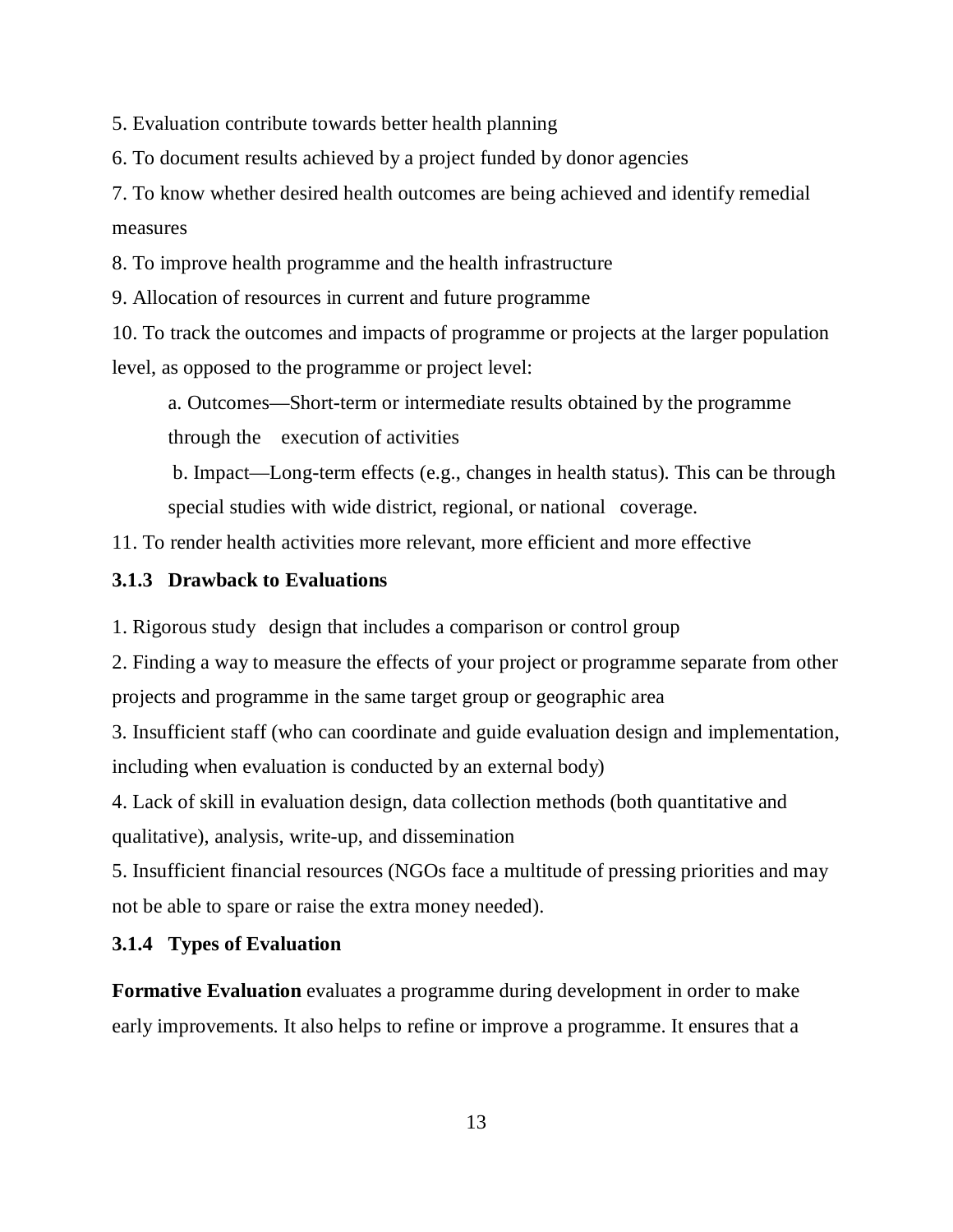programme or programme activity is feasible, appropriate, and acceptable before it is fully implemented. It is usually conducted when a new programme or activity is being developed or when an existing one is being adapted or modified.

#### **Formative Evaluation is used:**

- 1. When starting a new programme
- 2. To assist in the early phases of programme development
- 3. for behavior change projects and community engaged projects

#### **Examples of Formative Evaluation:**

- 1. How well is the programme being delivered?
- 2. What strategies can we use to improve this programme?

**Summative Evaluation:** Provides information on programme effectiveness and is conducted after the completion of theprogramme design

#### **Uses of Summative Evaluation:**

1. To help decide whether to continue, end, or expand a programme

#### **Examples of Summative Evaluation:**

- 1. Should funding continue for this programme?
- 2. Should service expand to other after-school programme in the community?

**Process/ Implementation Evaluation** determines whether programme activities have been implemented as intended. Results of a process evaluation will strengthen your ability to report on your programme and use information to improve future activities. It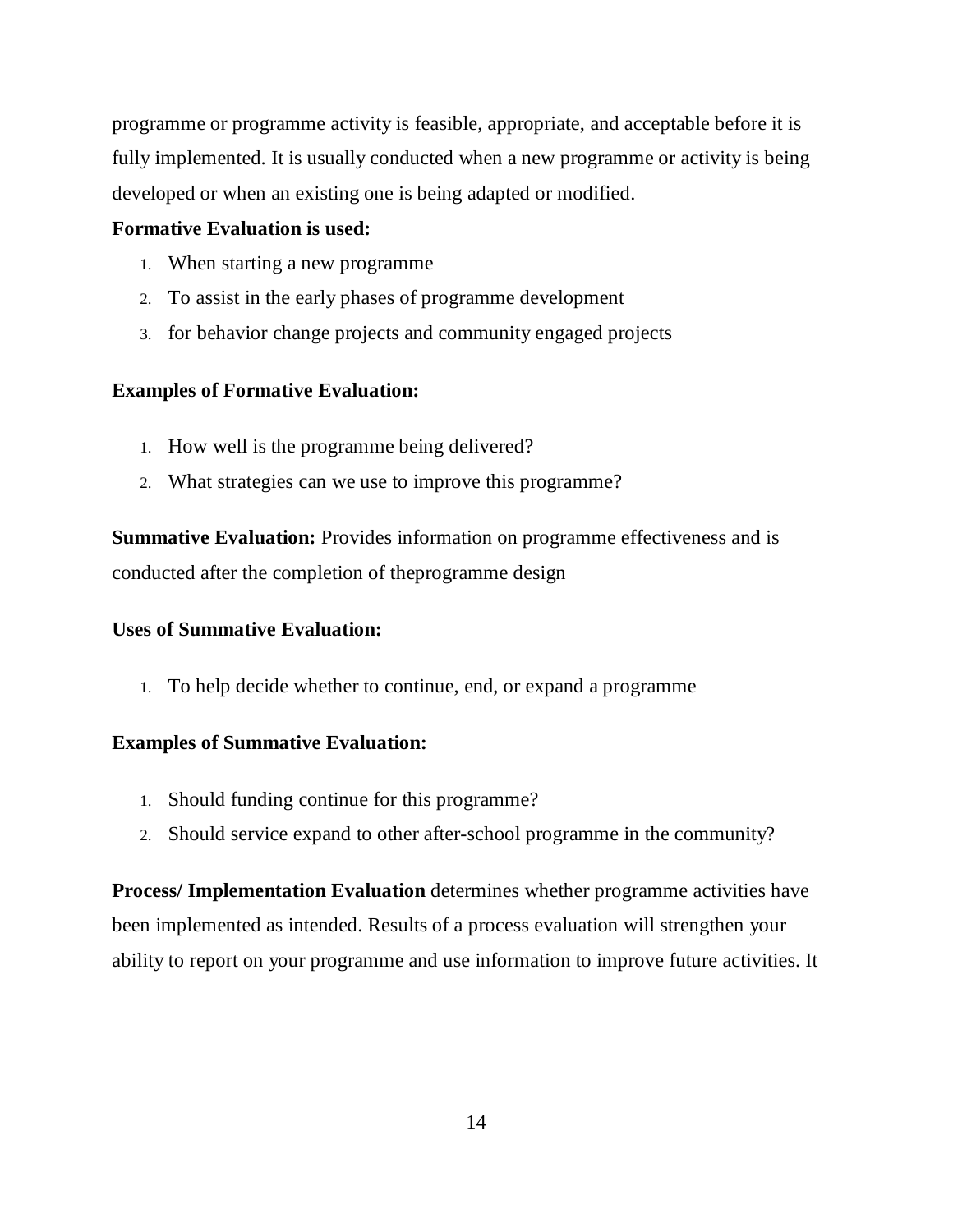allows you to track programme information related to Who, What, When and Where questions:

1. To whom did you direct programme efforts?

Example:

a. What types and how many target population members received STD services?

2. What has your programme done?

Examples:

- a. Did the programme staff distribute the STD screening protocols to clinics?
- b. Did medical staff counsel, screen, and appropriately treat clinic patients for STDs?
- c. How many professional development workshops were provided for disease intervention specialists (DIS) on protocols for interviewing clients and conducting case management?
- d. Did the programme staff collaborate with the stakeholders or other partners in designing a screening programme?

3. When did your programme activities take place?

Example:

- a. How many days after interviewing index cases were contacts treated prophylactically?
- 4. Where did your programme activities take place?

Example:

a. Where was outreach conducted to reach the target population(s)?

5. What are the barriers/facilitators to implementation of programme activities?

**Outcome / Effectiveness evaluation** measures programme effects in the target population by assessing the progress in the outcomes or outcome objectives that the programme is to achieve.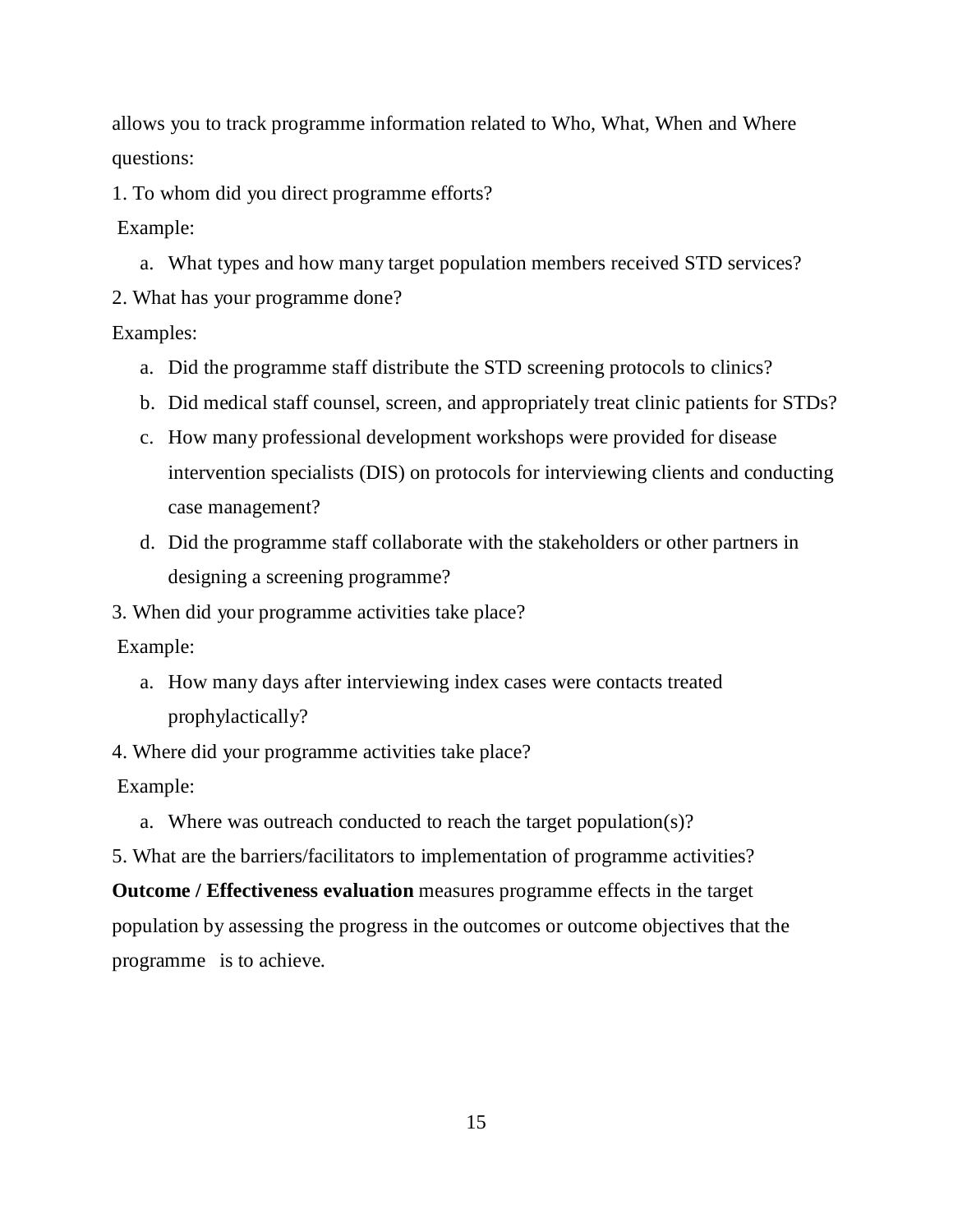Outcome evaluation reflects the intended changes in the programme/service/project target population (knowledge, awareness, attitudes, skills, and behaviour) as well as potential changes in programme policies that you hope to achieve.

Some questions that can be addressed with an outcome evaluation include:

1. Were medical providers who received intensive STD training more likely to effectively counsel, screen and treat patients than those who did not?

2. Did the implementation of STD counselling in community-based organizations result in changes in knowledge, attitudes, and skills among the members of the target population?

3. Did the programme have any unintended (beneficial or adverse) effects on the target population(s)?

4. Do the benefits of the STD activity justify a continued allocation of resources? Some of the questions you could address with an outcome evaluation in addressing a syphilis outbreak in the MSM community are:

5. As a result of the syphilis initiative, was there any change in the awareness of the syphilis outbreak among MSM who engage in high-risk behaviours?

6. Was there any change in attitudes toward condom use among MSM who engage in high-risk behaviours?

7. Was there any change in intention to use condoms among MSM who engage in highrisk behaviours?

8. Was there any change in syphilis incidence rates among MSM who engage in high-risk behaviours?

9. Did the benefits of the activity justify continued allocation of resources?

16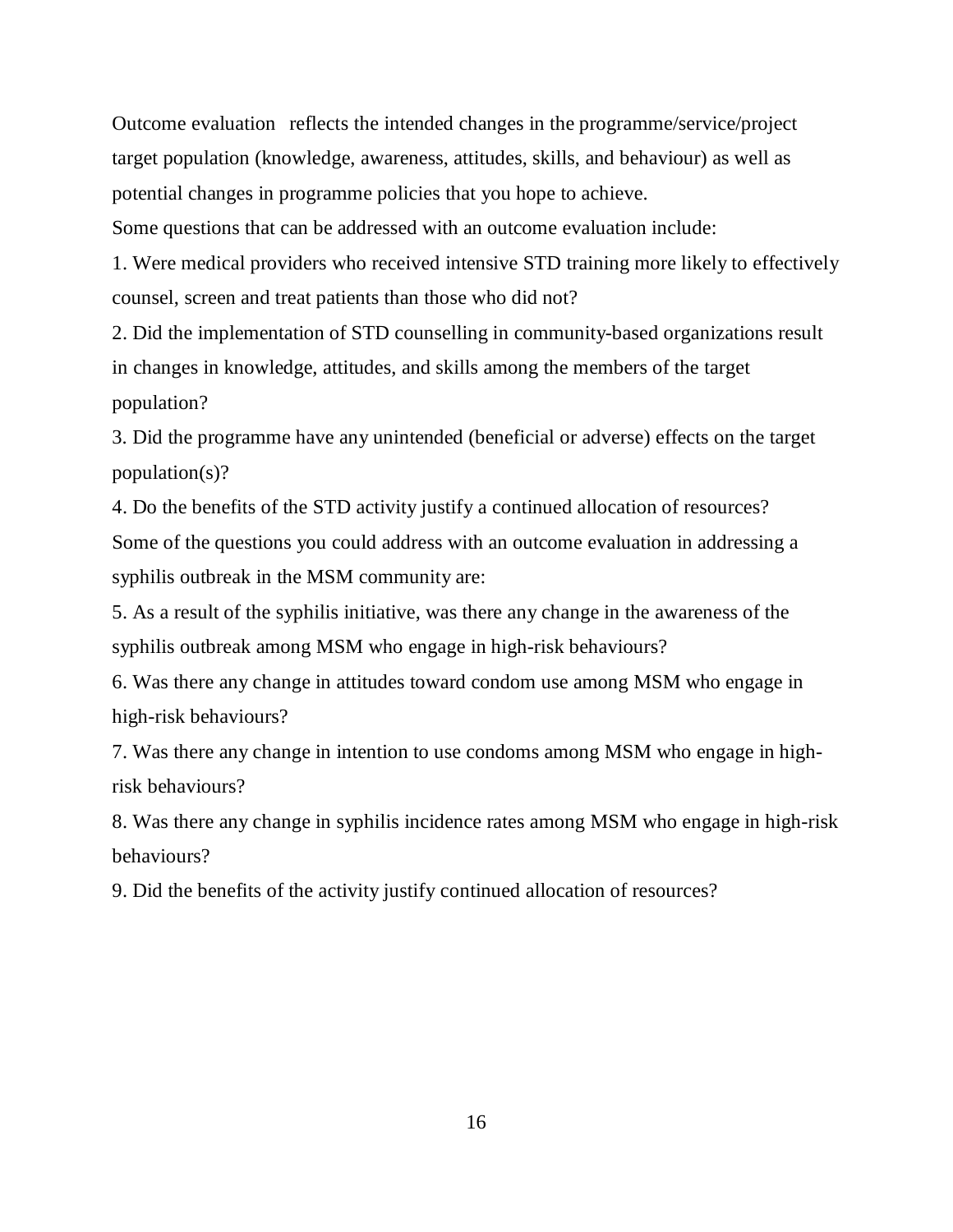**Impact Evaluation** assesses programme effectiveness in achieving its ultimate goals. ItFocuses on long-term sustained changes as a result of programme activities, both positive and negative or intended and" unintended

## **Uses of Impact Evaluation**

- 1. To influence policy
- 2. To see impact in longitudinal studies with comparison groups

#### **Examples ofImpact Evaluation**

- 1. What changes in your programme participants' behaviours are attributable to your programme?
- 2. What effects would programme participants miss out onwithout this programme?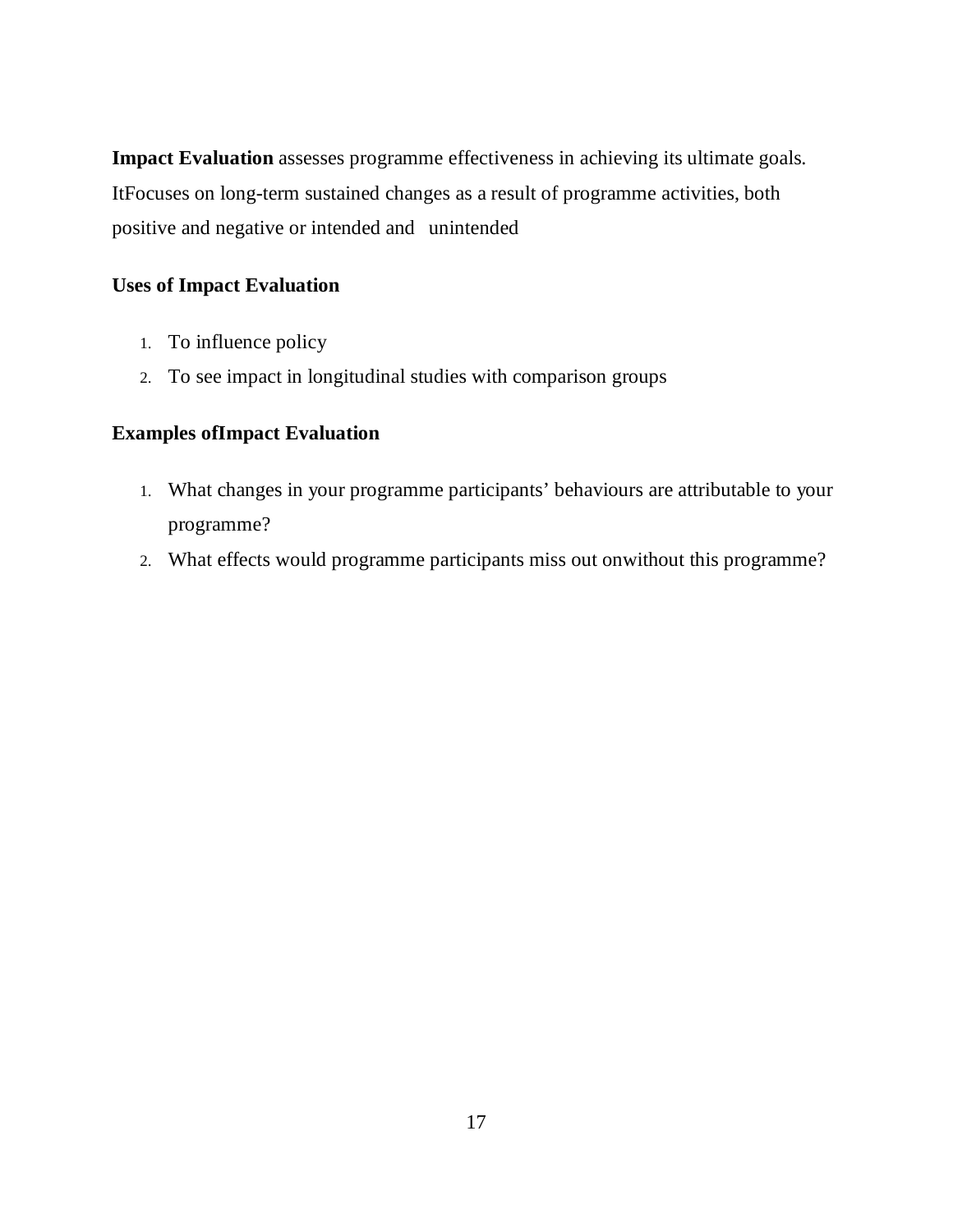| <b>Evaluation Types</b>   | When to use          | What it shows         | Why it is useful    |
|---------------------------|----------------------|-----------------------|---------------------|
| Formative                 | • During the         | • Whether the         | • It allows for     |
| Evaluation                | development of a     | proposed              | modifications to be |
| Evaluability              | new programme.       | programme             | made to the plan    |
| Assessment                | • When an existing   | elements are likely   | before full         |
| <b>Needs Assessment</b>   | programme is being   | to be needed,         | implementation      |
|                           | modified or is being | understood, and       | begins.             |
|                           | used in a new        | accepted by the       | • Maximizes the     |
|                           | setting or with a    | population you want   | likelihood that the |
|                           | new population.      | to reach.             | programme will      |
|                           |                      | • The extent to       | succeed.            |
|                           |                      | which an evaluation   |                     |
|                           |                      | is possible, based on |                     |
|                           |                      | the goals and         |                     |
|                           |                      | objectives.           |                     |
| <b>Process Evaluation</b> | • As soon as         | · How well the        | · Provides an early |
| Programme                 | programme            | programme is          | warning for any     |
| Monitoring                | implementation       | working.              | problems that may   |
|                           | begins.              | • The extent to       | occur.              |
|                           | • During operation   | which the             | • Allows programme  |
|                           | of an existing       | programme is being    | to monitor how well |
|                           | programme.           | implemented as        | their               |
|                           |                      | designed.             | programmeplans      |
|                           |                      | • Whether the         | and activities are  |
|                           |                      |                       |                     |

# **Types of Evaluation (and when to use them)**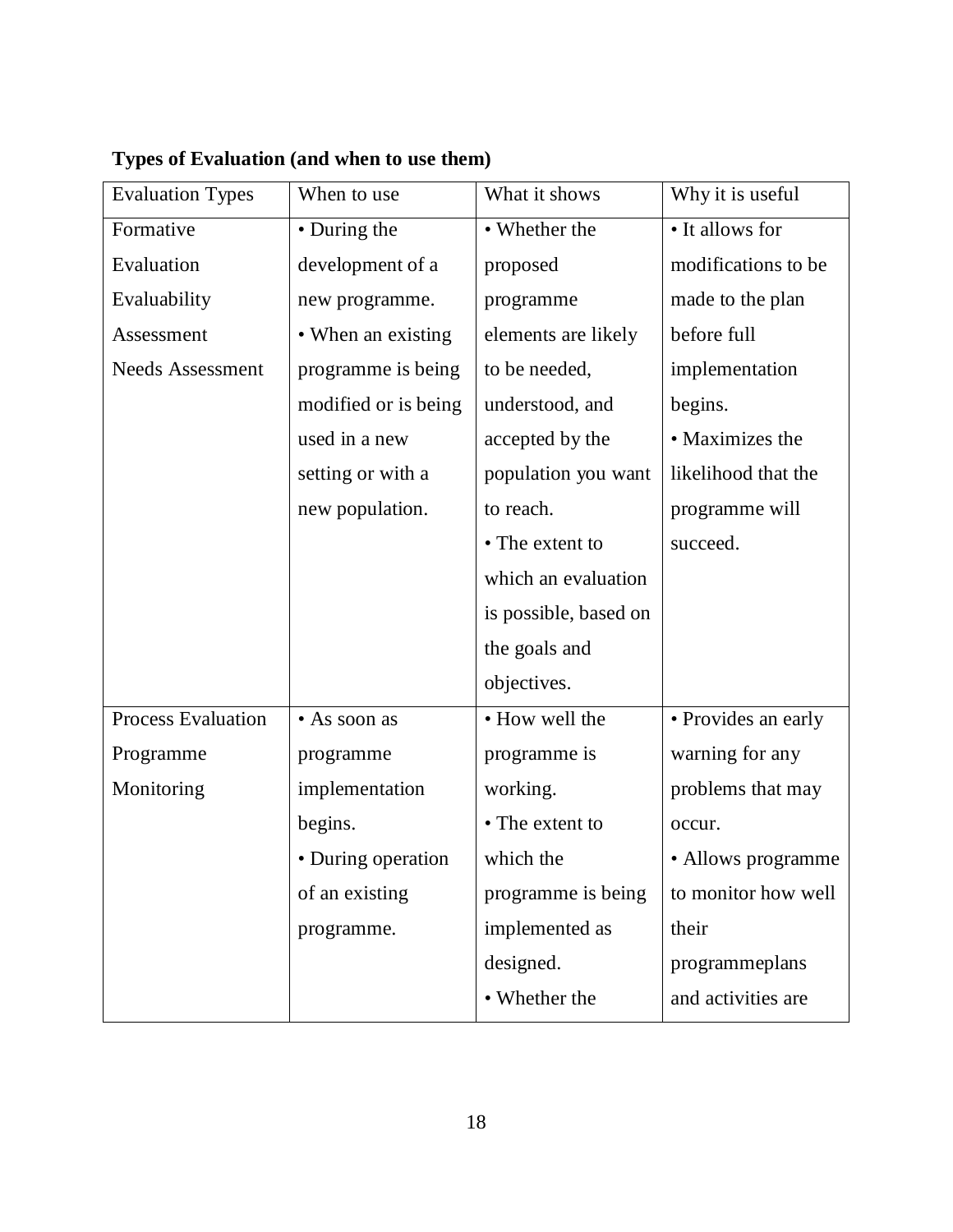|                           |                      | programme is         | working.              |
|---------------------------|----------------------|----------------------|-----------------------|
|                           |                      | accessible an        |                       |
|                           |                      | acceptable to its    |                       |
|                           |                      | target population.   |                       |
| <b>Outcome Evaluation</b> | • After the          | • The degree to      | • Tells whether the   |
| Objectives-Based          | programme has        | which the            | programme is being    |
| Evaluation                | made contact with at | programme is         | effective in meeting  |
|                           | least one person or  | having an effect on  | its objectives.       |
|                           | group in the target  | the target           |                       |
|                           | population.          | population's         |                       |
|                           |                      | behaviours.          |                       |
| Economic                  | • At the beginning   | • What resources are | • Provides            |
| <b>Evaluation: Cost</b>   | of a programme.      | being used in a      | programme             |
| Analysis, Cost-           | • During the         | programme and        | managers and          |
| Effectiveness             | operation of an      | their costs (direct  | funders a way to      |
| Evaluation, Cost-         | existing programme.  | and indirect)        | assess cost relative  |
| Benefit Analysis,         |                      | compared to          | to effects. "How      |
| Cost-Utility              |                      | outcomes?            | much bang for your    |
| Analysis                  |                      |                      | buck."                |
| <b>Impact Evaluation</b>  | • During the         | • The degree to      | · Provides evidence   |
|                           | operation of an      | which the            | for use in policy and |
|                           | existing programme   | programme meets      | funding decisions.    |
|                           | at appropriate       | its ultimate goal on |                       |
|                           | intervals. • At the  | an overall rate of   |                       |
|                           | end of a programme.  | STD transmission     |                       |
|                           |                      | (how much has        |                       |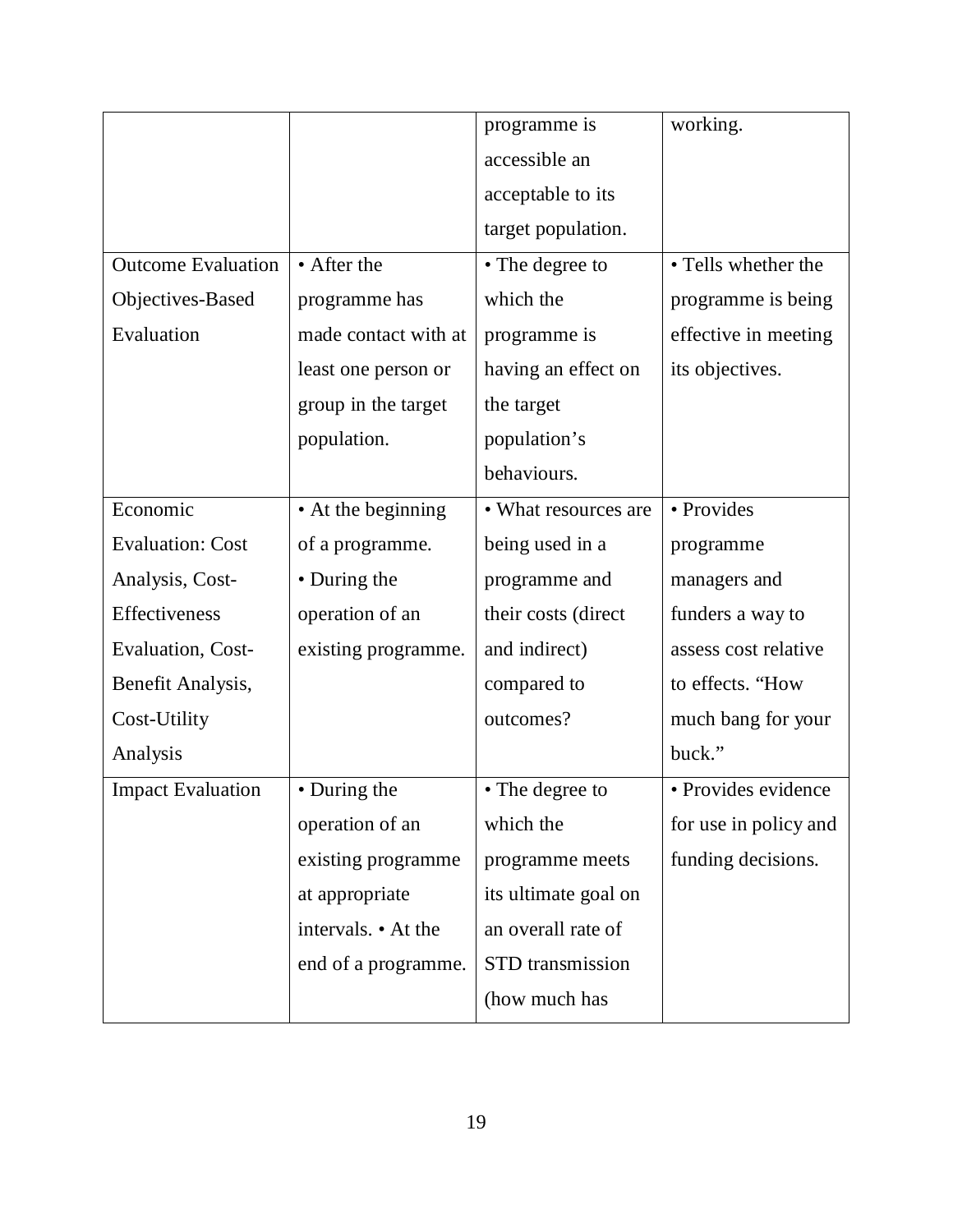|  | programme $X$       |  |
|--|---------------------|--|
|  | decreased the       |  |
|  | morbidity of an STD |  |
|  | beyond the study    |  |
|  | population).        |  |

# *Examples of situations that calls for evaluation:*

The National Council of Population and Development wants to know if the programme being carried out in province A are reducing unintended pregnancy among adolescents in that province. *This is evaluation because it is concerned with the impact of particular programme.* 

# **4.0 CONCLUSION**

Evaluation is the use of social research methods to systematically investigate a programmeeffectiveness. It requires study design and a control or comparison group which involves and measurements over time special studies. Evaluations are usually conducted at the end of any programme. However, they should be planned for at the start because they rely on data collected throughout the programme, with baseline data being especially important.

## **5.0 Summary**

In this unit, you have learnt:

- Definition of evaluation
- Uses of evaluation
- Types of evaluation

## **6.0 ONLINE DISCUSSION AND ASSIGNMENT**

Cite two examples of situationsthat calls for monitoring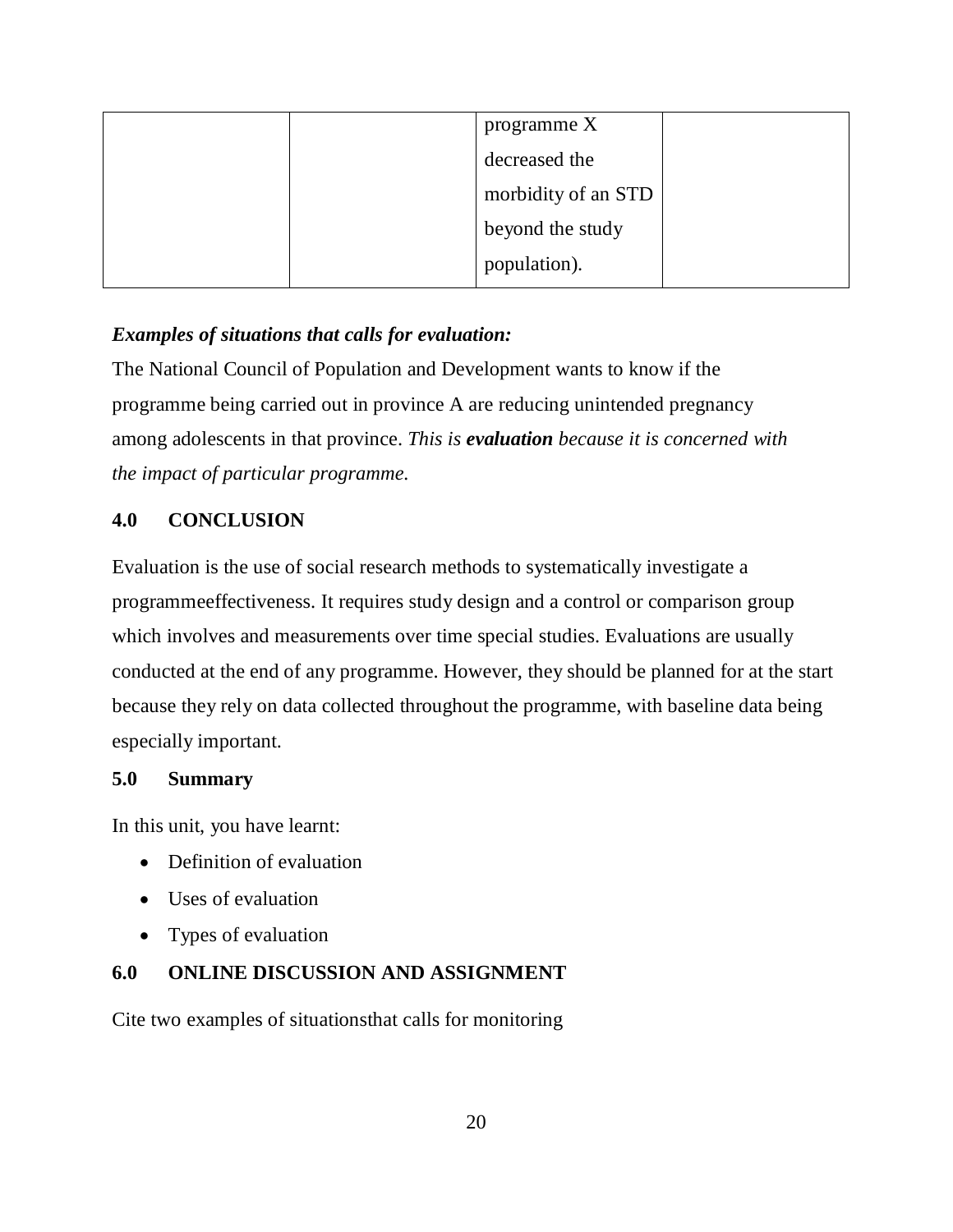#### **6.1.1 SELF ASSESSMENT**

- 1. Give five (5) different definitions of evaluation.
- 2. Highlight the benefits of evaluation to any programme targeting reduction of infant mortality rate in your State.
- 3. Which of the types of evaluation will you recommend for an ongoing programme.
- 4. Highlights the types and uses of evaluation.
- 5. Describe the challenges to evaluation of two health programme / services at the health care setting where you work.

#### **7.0 REFERENCES/FURTHER READING**

- Frankel N & Gage A (2007). M&E Fundamentals: A Self-Guided Minicourse. U.S. Agency for International Development (USAID)
- Family Health International (FHI) (2011). Core Module1: Monitoring HIV/AIDS Programme: A Facilitator's Training Guide. USAID Resource for Prevention, Care and Treatment.
- International Federation of Red Cross and Red Crescent Societies (2002). Handbook for Monitoring and Evaluation. 1st edition. Switzerland
- School of Geography and Environment (2014). A step by step guide to monitoring and evaluation. Higher Education Innovation Fund at the University of Oxford. Retrieved from:

(http://www.geog.ox.ac.uk/research/technologies/projects/monitoringandevaluatio n.html)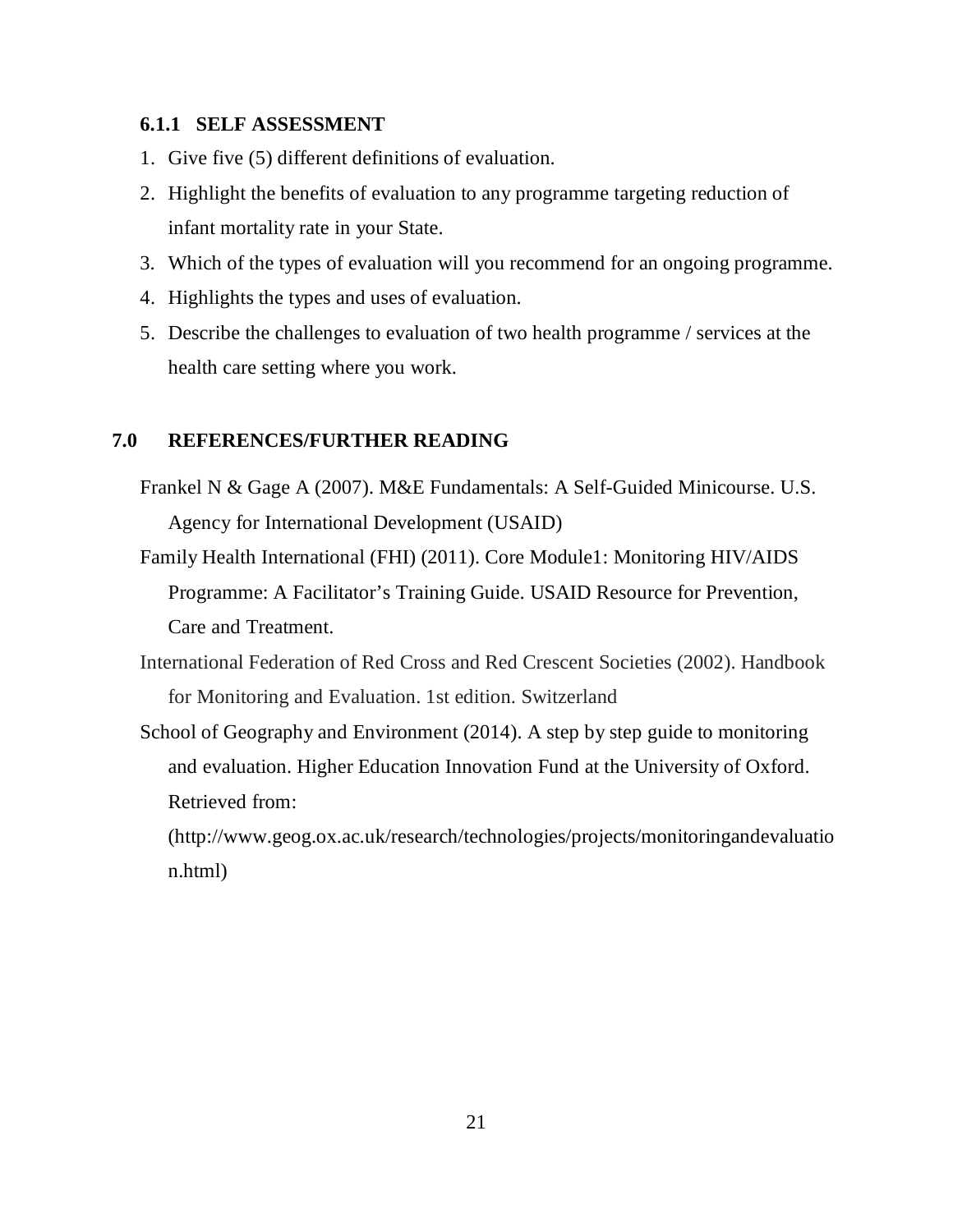### **MODULE TWO: CONDUCTING MONITORING AND EVALUATION**

Monitoring and evaluation (M&E) are important management tools to track the progress of services and facilitate decision-making process. It is an essential component of any intervention, project, or programme. It provides organizers, government officials, development managers, and civil society with better means for learning from past experience, improving service delivery, planning and allocating resources, and demonstrating results as part of accountability to key stakeholders. It is aprocess of measuring, recording, collecting and analyzing data on actual implementation of the programme and communicating it to the programme managers so that any deviation from the planned operations are detected, diagnosis for causes of deviation is carried out and suitable corrective actions are taken. M&E is a continuous process that occurs throughout the life of a programme. For a programme or service to be most effective, M&E should be planned at the design stage of a programme, with the time, money and personnel that will be required calculated and allocated in advance.

### **OBJECTIVES**

At the end of this module learners should be able to:

- Describe the importance of monitoring and evaluation
- Describe resources needed for monitoring and evaluation
- Conduct monitoring andevaluation of a health service in an identified health institution.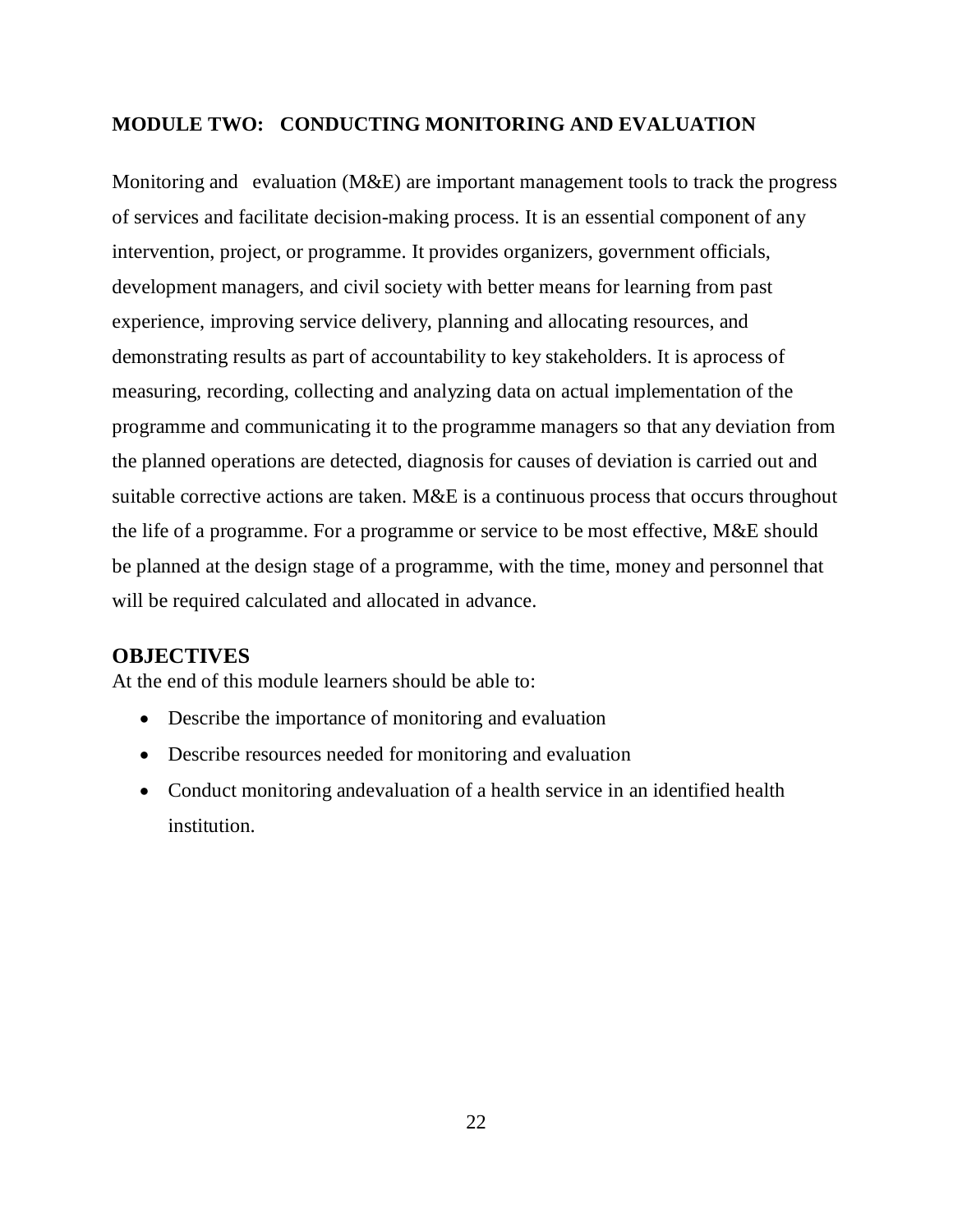# **UNIT 1: GUIDE FOR CONDUCTING EFFECTIVE MONITORING AND EVALUATION**

### **CONTENTS**

- 1.0 INTRODUCTION
- 2.0 OBJECTIVES
- 3.0 MAIN CONTENTS
	- 3.1.1 Principles of Effective Monitoring and Evaluation
	- 3.1.2 Importance of Monitoring and Evaluation
	- 3.1.3 Tools of Monitoring and Evaluation
	- 3.1.4 Types of Monitoring and Evaluation
	- 3.1.5 Resources for Monitoring and Evaluation
	- 3.1.6 Domains of information required in a monitoring system
- 4.0 CONCLUSION
- 5.0 SUMMARY
- 6.0 ONLINE DISCUSSION AND ASSIGNMENT
- 7.0 REFERENCES/FURTHER READING

### **1.0 INTRODUCTION**

Monitoring and evaluation is an important tool in achieving greater accountability in the use of resources, achievement of results and making a clear decision regarding health programme, project or services. This unit will introduce you to basic steps and principles guiding monitoring and evaluation.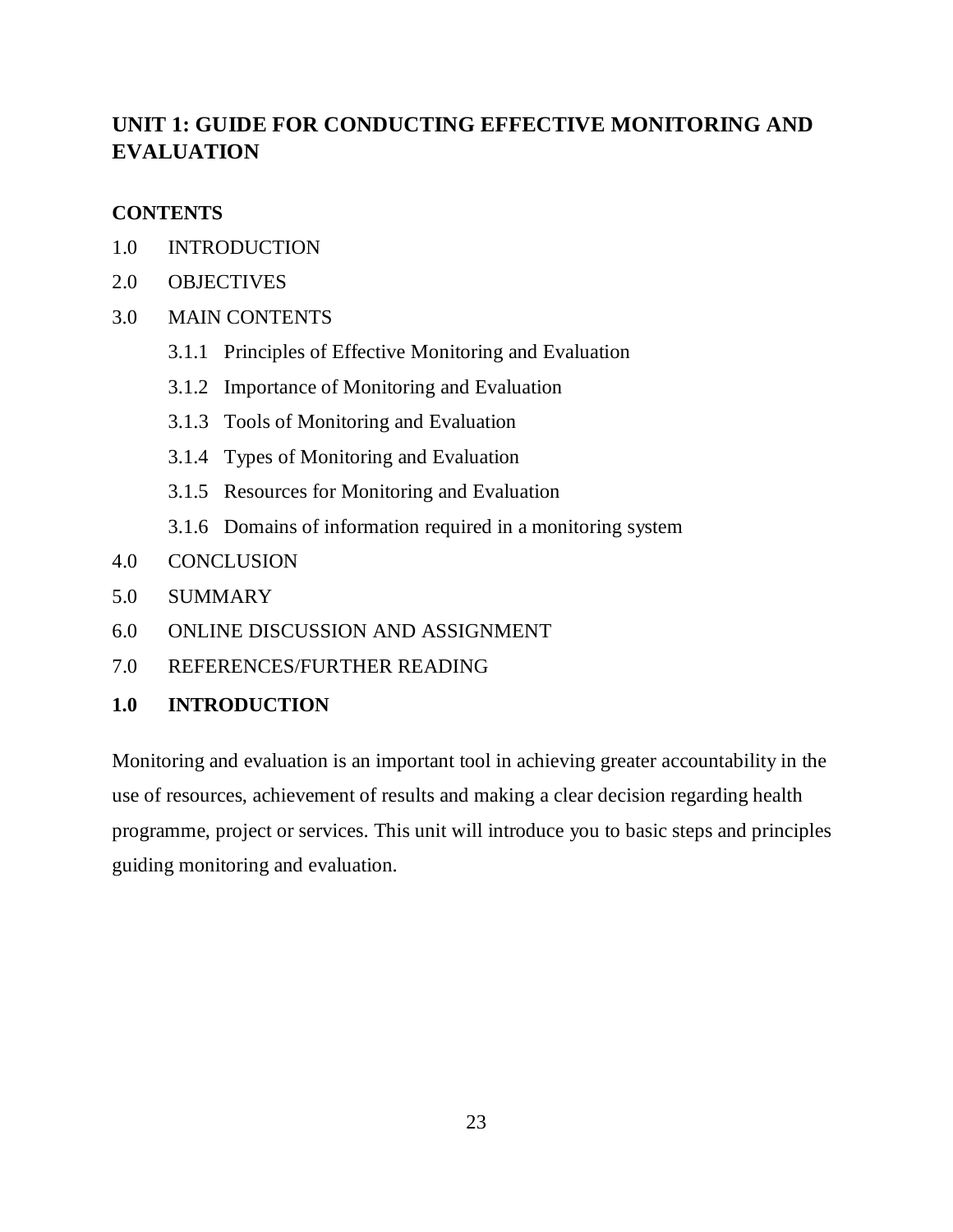#### **2.0 OBJECTIVES**

At the end of this unit, learner should be able to:

- Describe the principles of effective monitoring and evaluation
- Identify the importance of monitoring and evaluation
- Discuss the tools of monitoring and evaluation
- Describe the resources for monitoring and evaluation
- Describe the types of monitoring and evaluation

#### **3.0 MAIN CONTENTS**

# **3.1.1 Principles of Effective Monitoring and Evaluation of Health Programme and Services**

**Right Indicators**: Well formulated indicators are the basis for clear and comprehensive monitoring. There is a need for specific, measurable, qualitative, and quantitative data. Reporting on progress towards indicators should go beyond limitations which indicators sometimes contain. It should provide the monitoring body and the public with all information they might look for in the context of each indicator.

**Adequate and Timely Report:** All the officers responsible for the implementation of a certain action should be responsible for reporting on progress. Officers at each level should ideally report at least twice a year to ensure public scrutiny of progress. Any paper-based reporting requires templates. For ease of following the numerous activities, a system of enumeration of objectives and activities is recommended in action plans, and the same enumeration should be followed in the reports. Information from other sources should serve to complement and countercheck the data submitted by state bodies. Reports should contain quantitative data on the overall level of implementation, combined with a matrix on the quantitative and qualitative status of each action.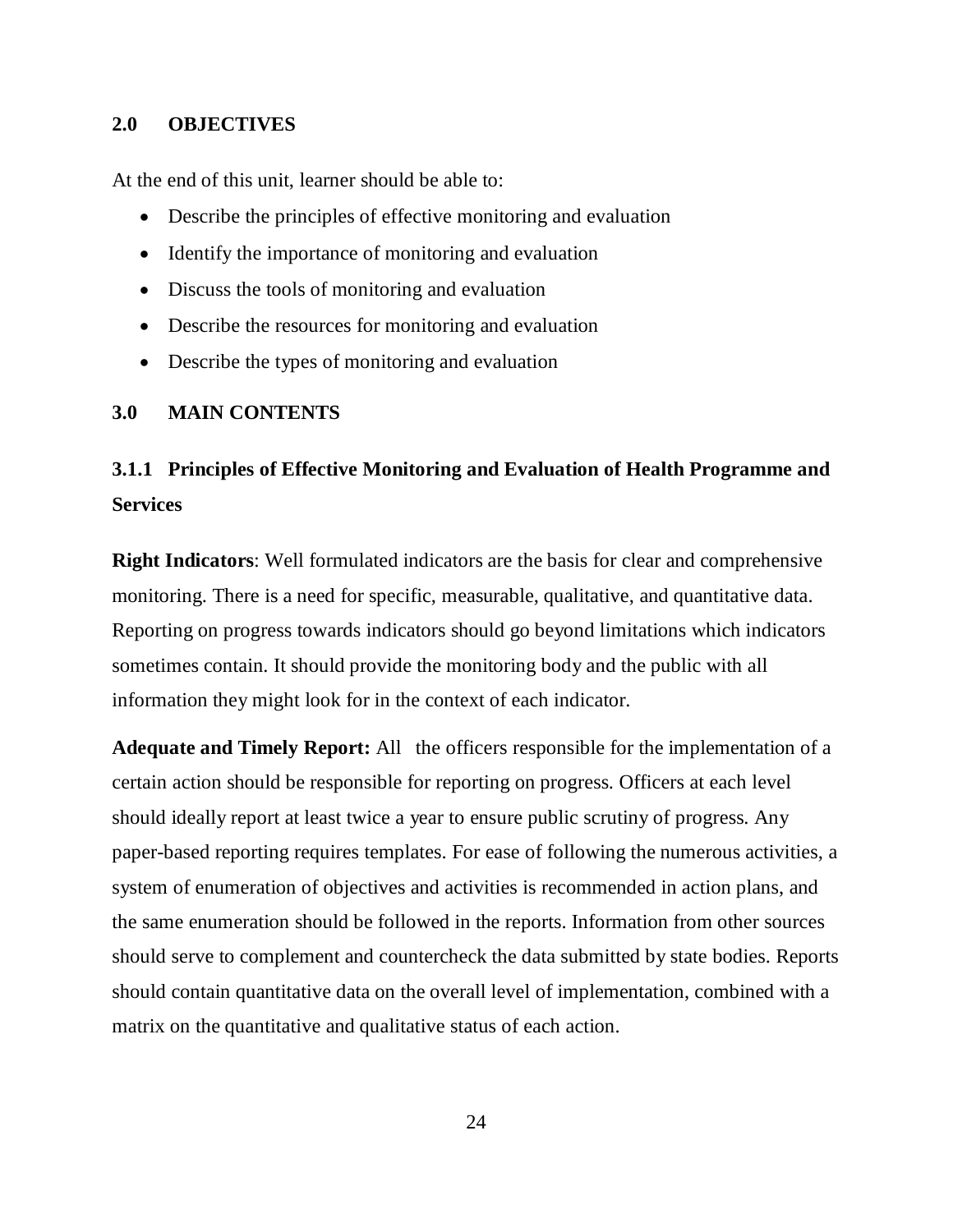**Usage of Information Technology Tools:** IT-solutions facilitate structured input, render paperwork obsolete, provide data in real-time, and allow for easy public reporting. Ideally, the monitoring body is connected through a web application with all reporting entities. Whenever an online reporting system is not available, offline software can support the aggregation and analysis of all institutional reports. As an alternative, reports should still be in electronic format sent by email to be consolidated into one table, or such tables could be shared online.

**Incentives for Reporting**: Incentives should be available to facilitate reporting. This includes clear institutional and individual responsibility for reporting; clear instructions; high-level endorsement; public availability of progress reports; IT-support; and the possibility of on-site audits by the monitoring group.

**Monitoring Bodies:** Monitoring bodies – if a collegial body – should comprise of a diversity of stakeholders, including civil society, or – if an agency – ensure input from various stakeholders; should meet at least as often as is the frequency of reporting; should have political weight by its location or level of members; should employ staff with relevant expertise, and should promote its work to the public.

**Public Access:** Public access to progress reports can increase pressure and demand for change. It provides a strong incentive for public bodies to comply with benchmarks contained in indicators. It furthermore allows the public at large to scrutinise how the programme/services meet its goals. Public access means putting all progress reports online in machine-readable format to allow for keyword search or for migrating part of the data for further analysis by civil society organisations. This is also true for" evaluation reports.

**Participation of Civil Society** Inclusion of civil society in monitoring and evaluating strategies ensures ownership of the process by a large societal basis. Civil society

25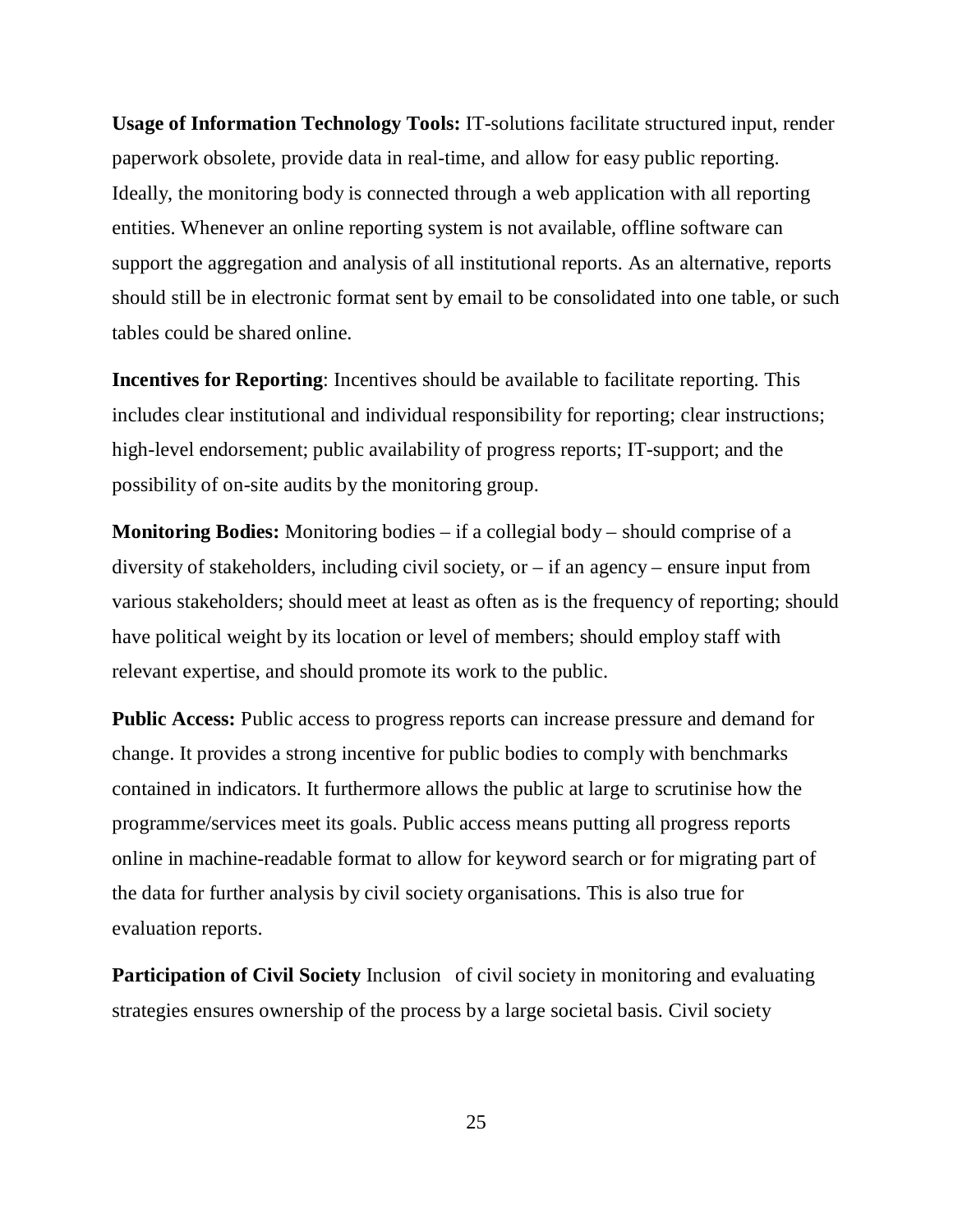representatives should be included in any monitoring/coordination commission and its working groups (e.g. for on-site audits), should have access to progress reports, and the monitoring/coordination commission as well as implementing state bodies should take their comments on the implementation of the programme/services

**Coordination**: Monitoring is not just taking note of progress reports; monitoring bodies also have to steer activities into the right direction. To this end, the monitoring/coordination team and implementing state bodies (depending on the programme) have to show leadership; communicate; review compliance with timelines; allocate resources, and update parts of an action plan in need of review or re-design. Coordination of activities has to reach out to the regional and local levels to ensure inclusion of all stakeholders and flow of information between all levels of government.

**Ensuring Compliance**: Accessibility of progress reports to the public creates a healthy competition between public entities. Implementation bodies should apply result-oriented management with their staff to facilitate achieving objectives. In addition, it is indispensable for monitoring bodies to not only react to the progress made but explain from the beginning to each agency and staff their particular role and responsibility and point out the benefit of doing so. The possibility of on-site audits by the monitoring body provides an additional incentive for implementing entities to comply with the action plan. **Evaluations**: It is necessary to review the overall success of the programme/services at least once during its timespan. The evaluation should be transparent and result in recommendations on updating the existing programmestrategies or on designing a follow-up one.

#### **3.1.2 Importance of Monitoring and Evaluation**

Monitoring and evaluation help programme implementers;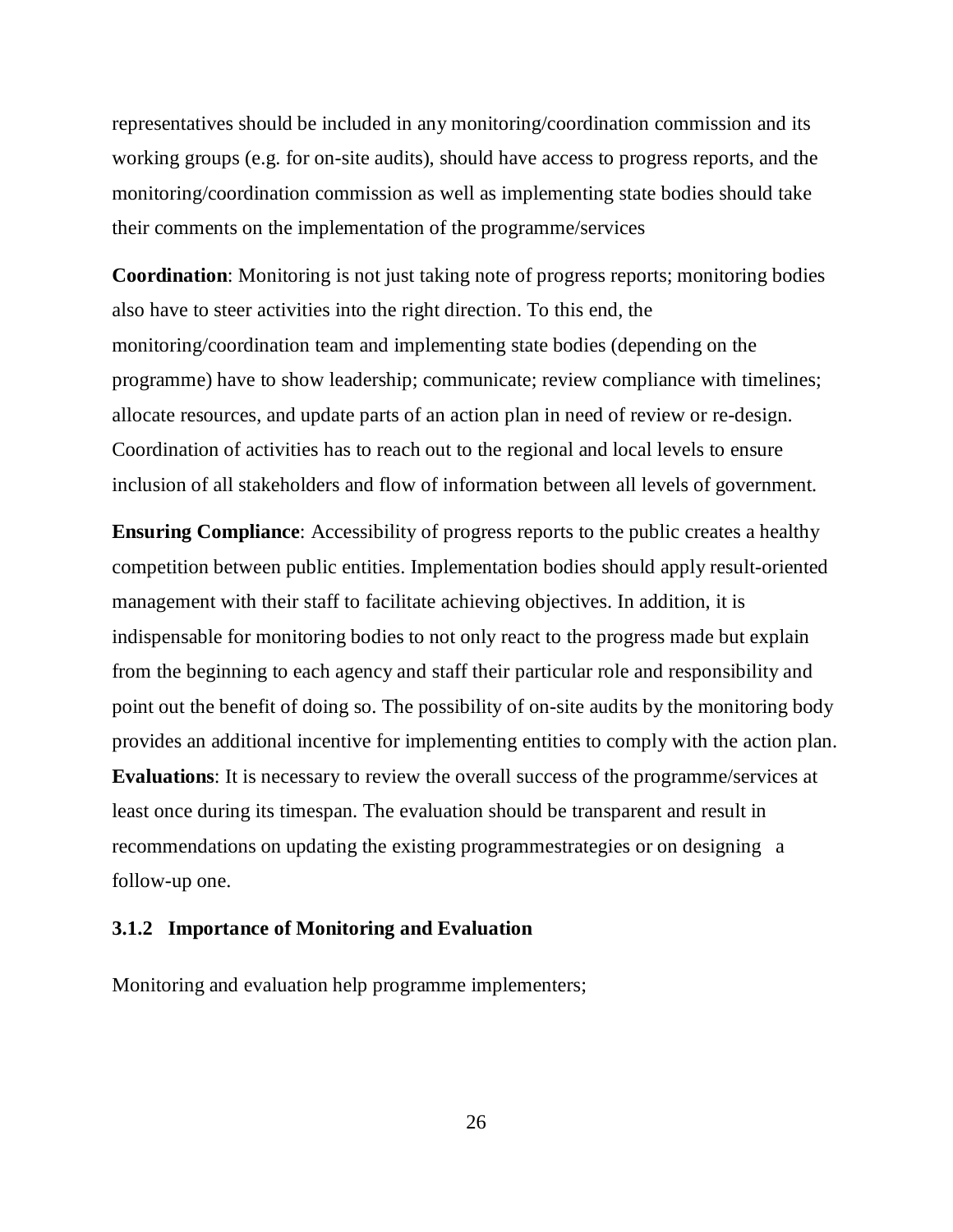- 1. to make informed decisions regarding programme operations and service delivery based on objective evidence
- 2. to ensure the most effective and efficient use of resources
- 3. to objectively assess the extent to which the programme is having or has had the desired impact, in what areas it is effective, and where corrections need to be considered
- **4.** to meet organizational reporting and other requirements and convince donors that their investments have been worthwhile or that alternative approaches should be considered.

### **3.1.3 Tools for Monitoring and Evaluation**

Tools are central to quantitative data collection because quantitative methods rely on structured, standardized instruments like questionnaires. Tools (such as open-ended questionnaires or checklists) are often also used in qualitative data collection as a way to guide a relatively standardized implementation of a qualitative method. Tools may be used or administered by programme staff or may be self-administered (meaning that the programme participant or client fills in the answers on the tool). If tools are to be selfadministered, there should be procedures in place to collect the data from clients who are illiterate. Space, privacy, and confidentiality should be observed.

Some common quantitative M&E tools include:

- 1. Sign-in (registration) logs
- 2. Registration (enrollment, intake) forms; checklists
- 3. Programme activity forms
- 4. Logs and tally sheets
- 5. Patient charts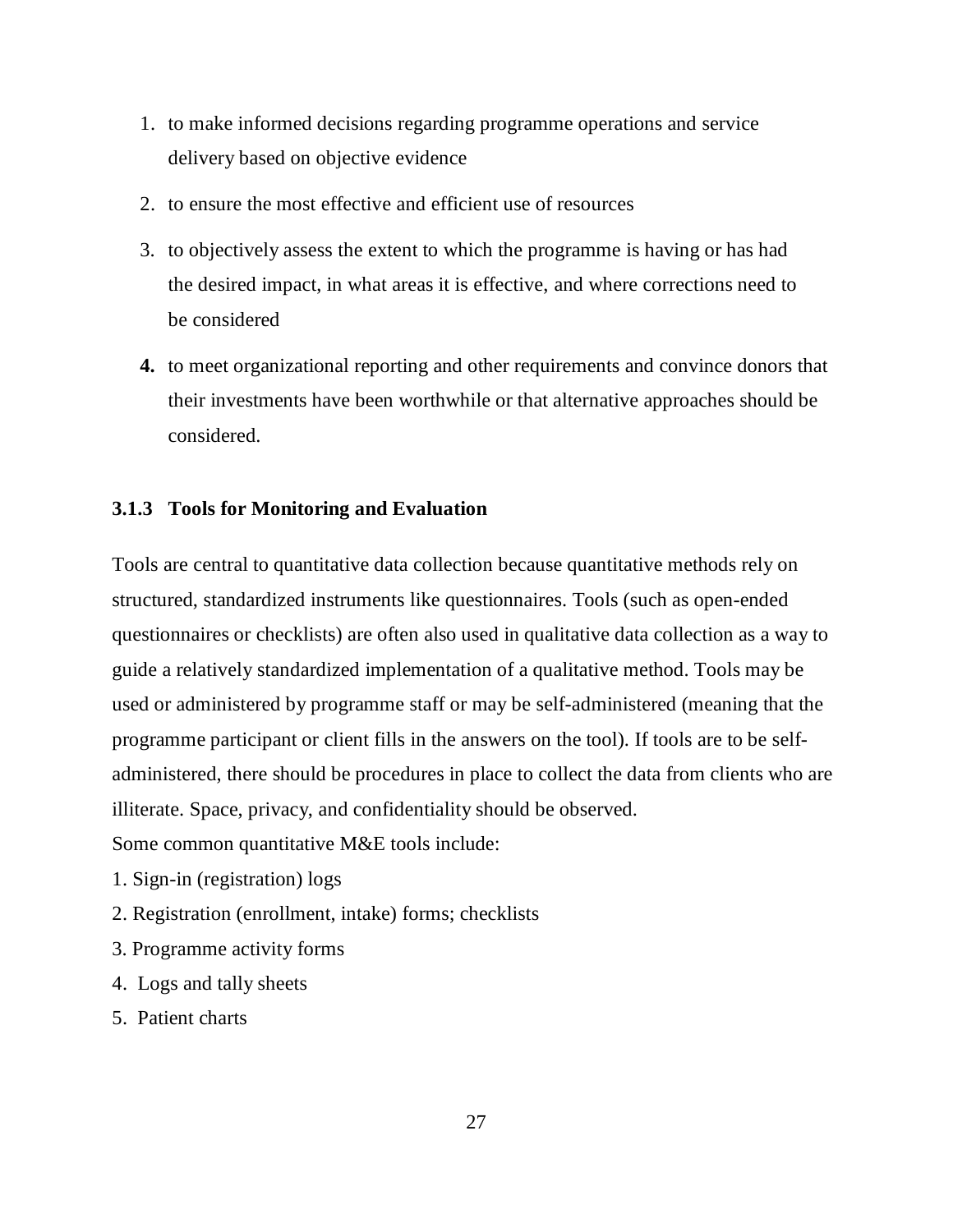### 6. Structured" questionnaires

### **Examples of Qualitative M&E Tools include;**

- 1. Focus group discussion guide
- 2. Direct observation checklist
- 3. In-depth interview guide

### **3.1.4 Types of Monitoring and Evaluation**

### **Formative Assessments and Research (concept and design**)

The Formative Needs Assessment should be conducted during the planning (or replanning) stage of a prevention programme to identify programme needs and resolve issues before a programme is widely implemented. This is the point where flexibility is greatest and programme sponsors have more freedom to make decisions about how to proceed with implementation. During a Formative Needs Assessment, the following issues are explored: a) Identifying the need for interventions

b) Defining realistic goals and objectives for interventions

- c) Identifying feasible programme strategies
- d) Setting programme targets

The Formative Needs Assessment can be used as an exploratory tool and to help project managers adjust objectives to changing situations. It is also used to identify unacceptable or ineffective intervention approaches, designs, and concepts.

### *Methods of Conducting a Formative Needs Assessment*

- 1. Reviews of existing information
- 2. Focus group discussions
- 3. Participant observations
- 4. Short surveys with structured questionnaires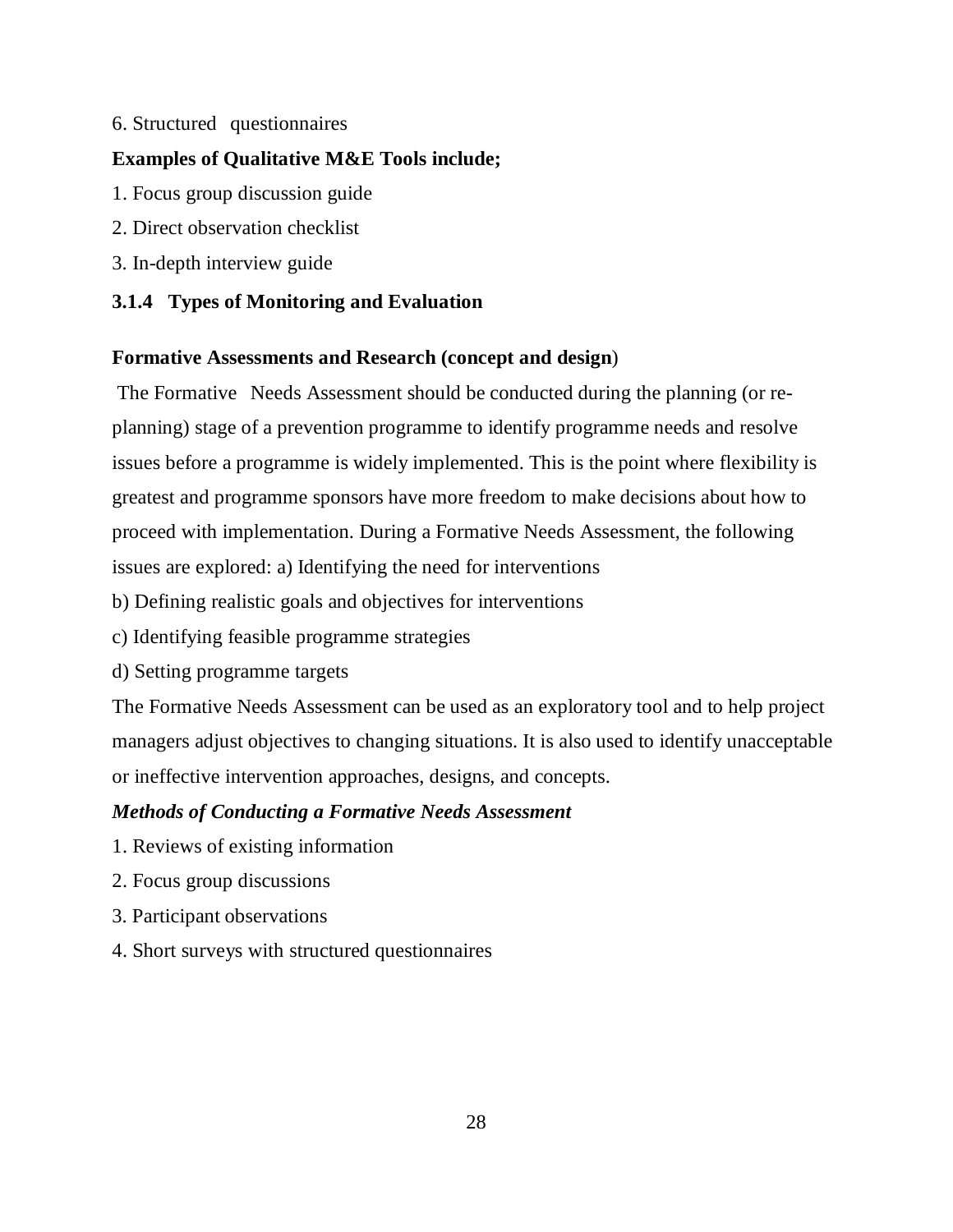### *Questions for Formative Assessment*

- 1. Is an intervention needed?
- 2. Who needs the intervention?
- 3. How should the intervention be carried out?

### *Limitation of Formative Need Assessment*

The main limitation of a Formative Needs Assessment is its inability tobe generalized to other projects.

**Monitoring (Monitoring inputs, Processes, and Outputs; assessing service quality)** Monitoring is the routine process of data collection and measurement of progress toward programme objectives. There are three main domains of information required in a monitoring system:

 1. Inputs—Resources going into conducting and carrying out the project or programme. These could include staff, finance, materials, and time.

2. Process—Set of activities in which programme resources (human and financial) are used to achieve the results expected from the programme (e.g., number of workshops or number of training sessions).

3. Outputs—Immediate results obtained by the programme through the execution of activities (e.g., number of commodities distributed, number of staff trained, number of people reached, or the number of people served).

Monitoring addresses the following questions:

1. To what extent are planned activities actually realized? Are we making progress toward achieving our objectives?

2. What services are provided, to whom, when, how often, for how long, and in what context?

3. How well are the services provided?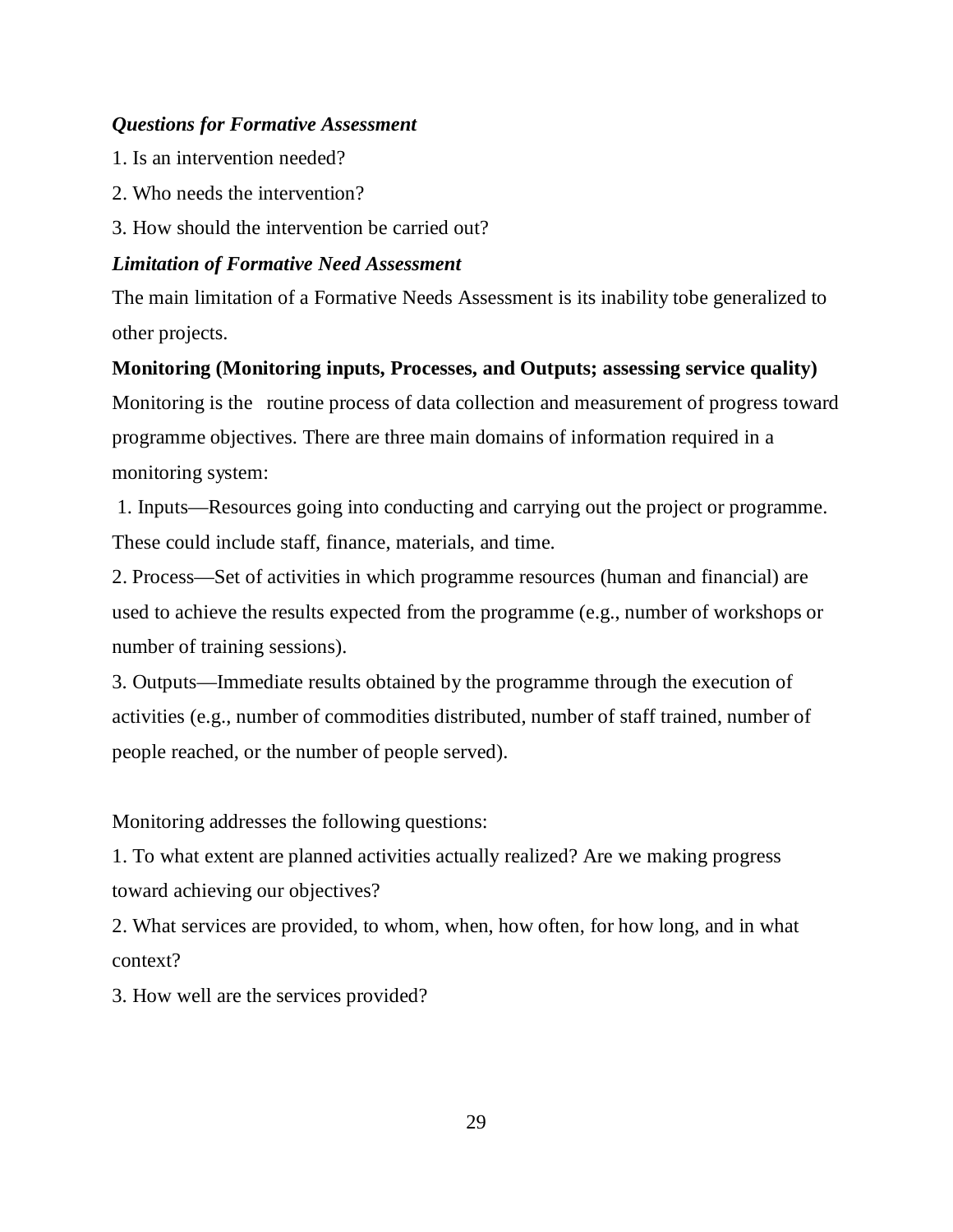- 4. What is the quality of the services provided?
- 5. What is the cost per unit service?

Monitoring also assesses the extent to which a programme or project:

- 1. Is undertaken consistently with each design or implementation plan
- 2. Is directed toward the specified target group

### *Questions Answered by Monitoring*

- 1. To what extent are planned activities actually realized?
- 2. How well are the services provided?

### **Evaluation (assessing outcome and Impact)**

Evaluation is the use of social research methods to systematically investigate a programme's effectiveness. Evaluation is used for the following:

1. To assess the changes in the target group (e.g., changes in risk behaviour)

2. To assess the extent to which objectives have been met. It is the process of determining the effectiveness of a programme or a project.

3. To track the outcomes and impacts of programme or projects at the larger population level, as opposed to the programme or project level:

• Outcomes—Short-term or intermediate results obtained by the programme through the execution of activities

• Impact—Long-term effects (e.g., changes in health status). This can be through special studies with wide district, regional, or national coverage.

Conducting evaluations is very challenging for several reasons:

1. Rigorous study design that includes a comparison or control group 2. Finding a way to measure the effects of your project or programme separate from other projects and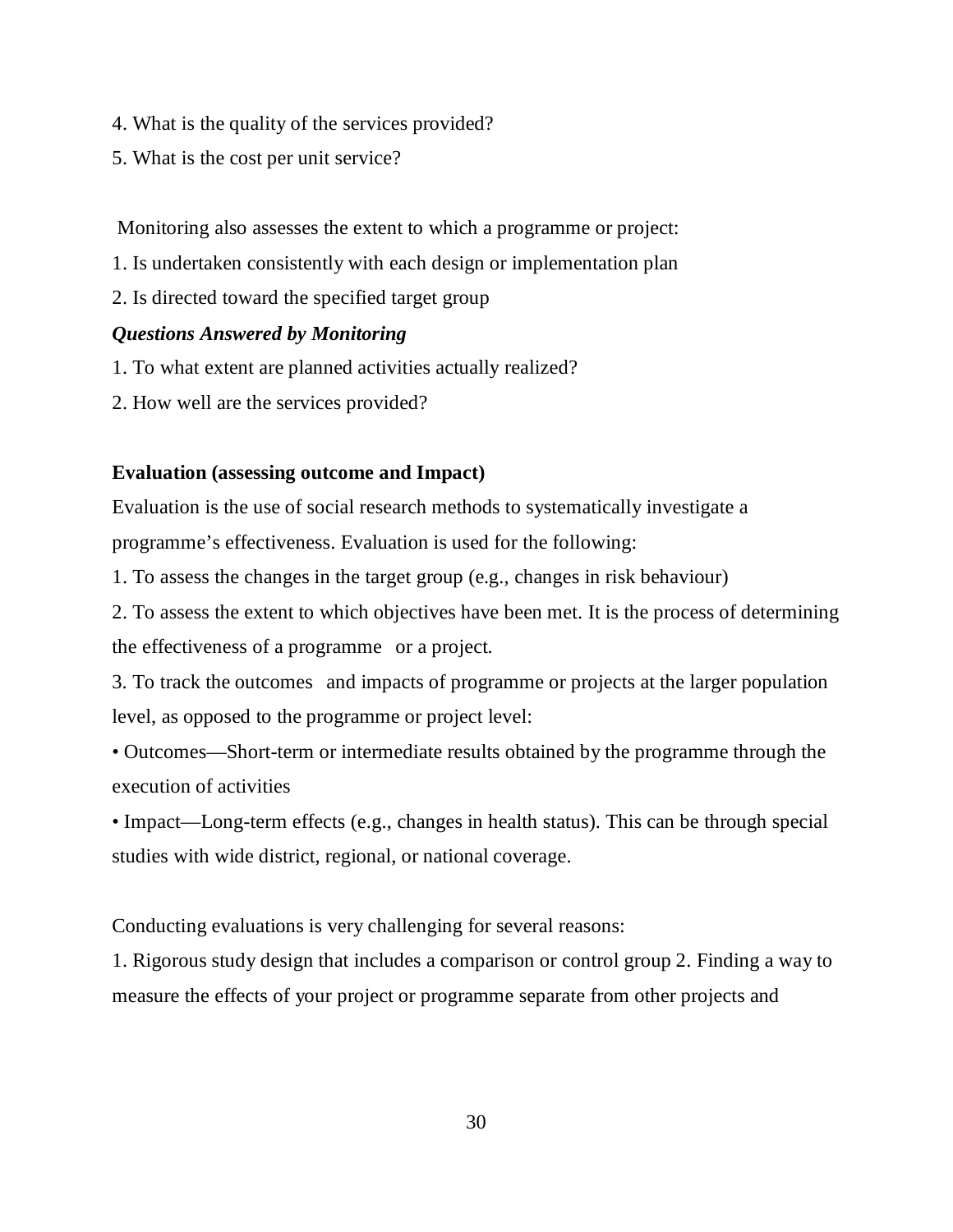programme in the same target group or geographic area 3. Insufficient staff (who can coordinate and guide evaluation design and implementation, including when evaluation is conducted by an external body)

4. Lack of skill in evaluation design, data collection methods (both quantitative and qualitative), analysis, write-up, and dissemination 5. Insufficient financial resources (NGOs face a multitude of pressing priorities and may not be able to spare or raise the extra money needed) Outcome and impact evaluation is intimately connected to process monitoring. Process information can help the evaluator understand how and why interventions have achieved their effects and, perhaps, what specifically is making the difference. Examining outcome and impact indicators without assessing programme implementation might lead to erroneous conclusions about the effectiveness of the interventions.

#### *Questions Answered by Evaluation*

- 1. What outcomes are observed?
- 2. What do the outcomes mean?
- 3. Does the programme make a difference?

Evaluations are conducted to find out what has happened as a result of a project or programme or a set of projects and programme.

#### **Cost-Effectiveness Analysis (including sustainability issues)**

Cost-effectiveness helps managers and planners make decisions about the use of their budgets and funding. With this information, decision-makers can make choices about how to allocate their funds and decide whether or not the funds are being spent appropriately and whether they should be re-allocated. This entails combining the results of monitoring data and cost data.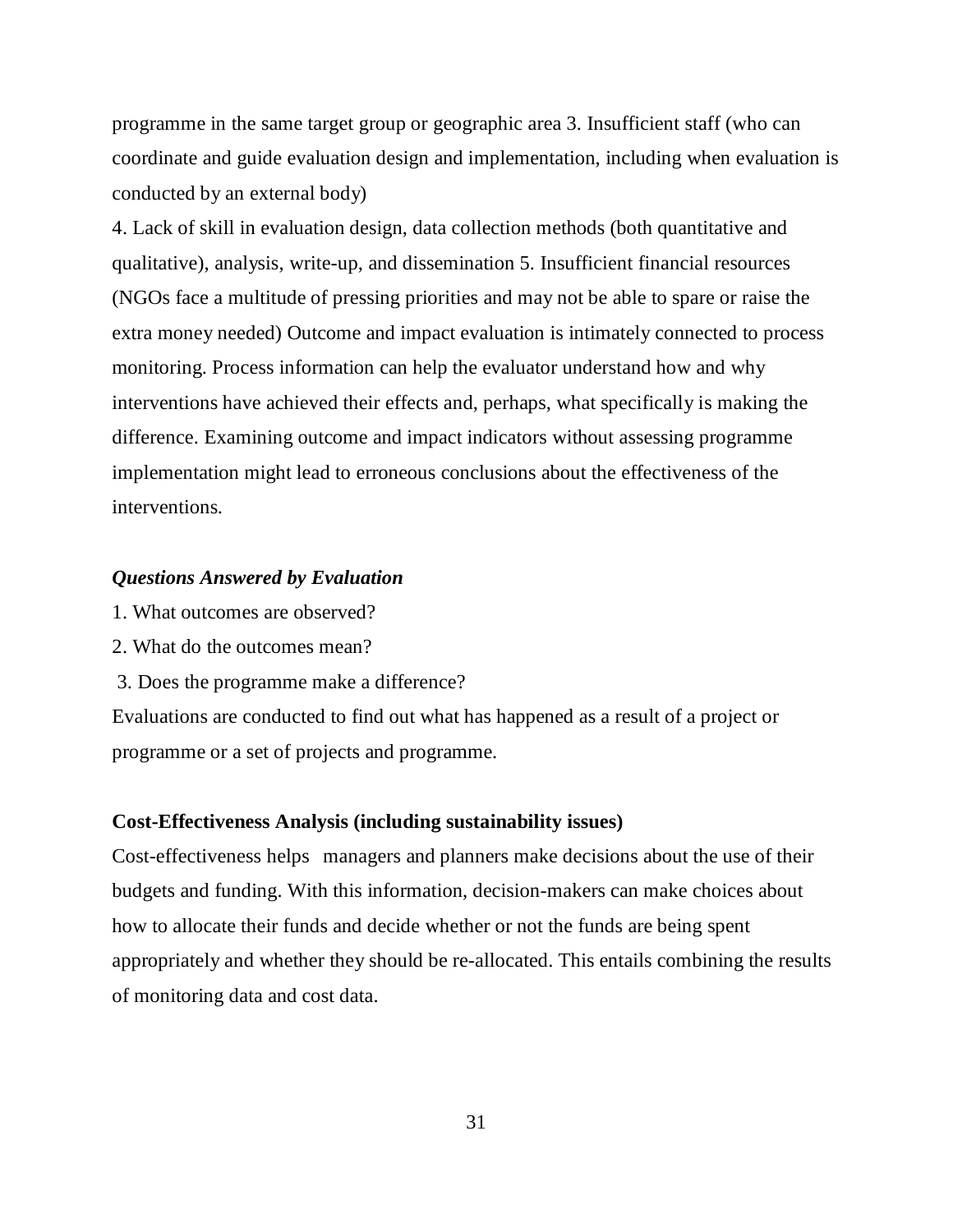#### *Questions Answered by Evaluation*

- 1. Should programme priorities be changed or expanded? •
- 2. To what extent should resources be re-allocated?

#### **Questions Answered by the Different Types of Monitoring and Evaluation**:

- 1. Is an intervention needed?
- 2. Who needs the intervention?
- 3. How should the intervention be carried out?
- 4. To what extent are planned activities actually realized?
- 5. How well are the services provided?
- 6. What outcomes are observed?
- 7. What do the outcomes mean?
- 8. Does the programme make a difference?
- 9. Should programme priorities be changed or expanded?
- 10.To what extent should resources be reallocated?

### **3.1.5 Resources for Monitoring and Evaluation**

Inadequate resources lead to poor quality monitoring and evaluation. To ensure effective and quality monitoring and evaluation, it is critical to set aside adequate financial and human resources at the planning stage.The required financial and human resources for monitoring and evaluation should be considered within the overall costs of delivering the agreed results and not as additional costs.

**Financial Resources** for monitoring and evaluation should be estimated realistically at the time of planning for monitoring and evaluation. While it is critical to plan for monitoring and evaluation together, resources for each function should be separate. In practice, each project should have two separate budget lines for its monitoring and evaluation agreed in advance with partners. This will help UNDP and its partners be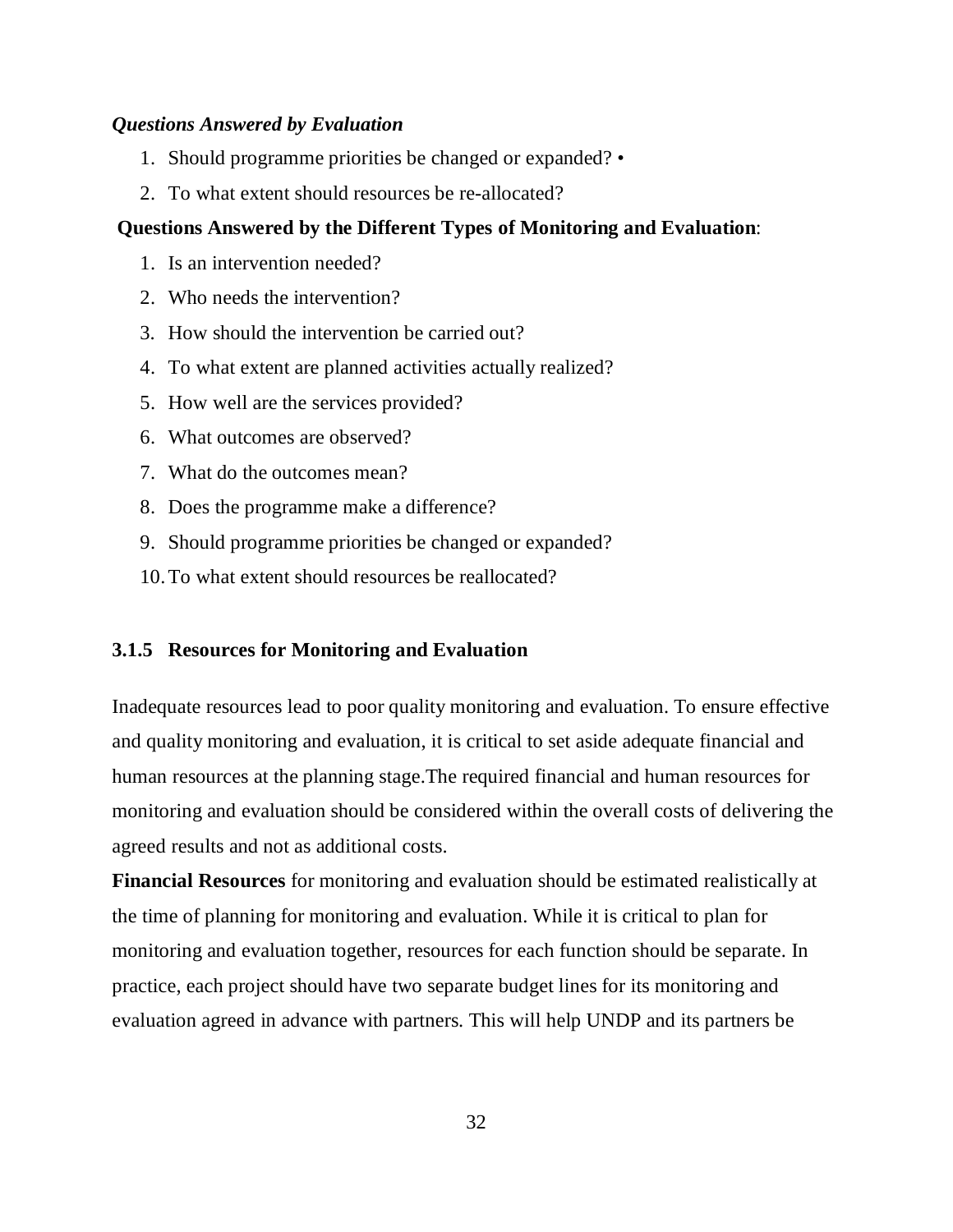more realistic in budgeting. It will also reduce the risk of running out of resources for evaluation, which often takes place towards the end of implementation. Monitoring and evaluation costs associated with projects can be identified relatively easily and be charged directly to the respective project budgets with prior agreement among partners through inclusion in the project budget or Annual Work Plan (AWP) signed by partners. Sourcing and securing financial resources for monitoring and evaluation of outcomes or programme can pose additional challenges, as there is not one project where these costs can be directly charged. The most commonly observed financing mechanism is to draw resources together from relevant projects. Some additional possibilities include:

- 1. Create a separate monitoring and evaluation fund, facility or project associated with an outcome or a programme to which all the constituent projects would 91 contribute through transfer of some project funds. This facility could be located in the same entity that manages the outcome or programme.
- 2. Mobilize funds from partners directly for an outcome or programme monitoring and evaluation facility.
- 3. Allocate required funds annually for each outcome on the basis of planned costs of monitoring and evaluation from the overall programme budget to the facility or fund.

It is important that partners consider the resources needed for monitoring and evaluation and agree on a practical arrangement to finance the associated activities. Such arrangements should be documented at the beginning of the programme to enable partners to transfer necessary funds in accordance with their procedures, which could take considerable time and effort.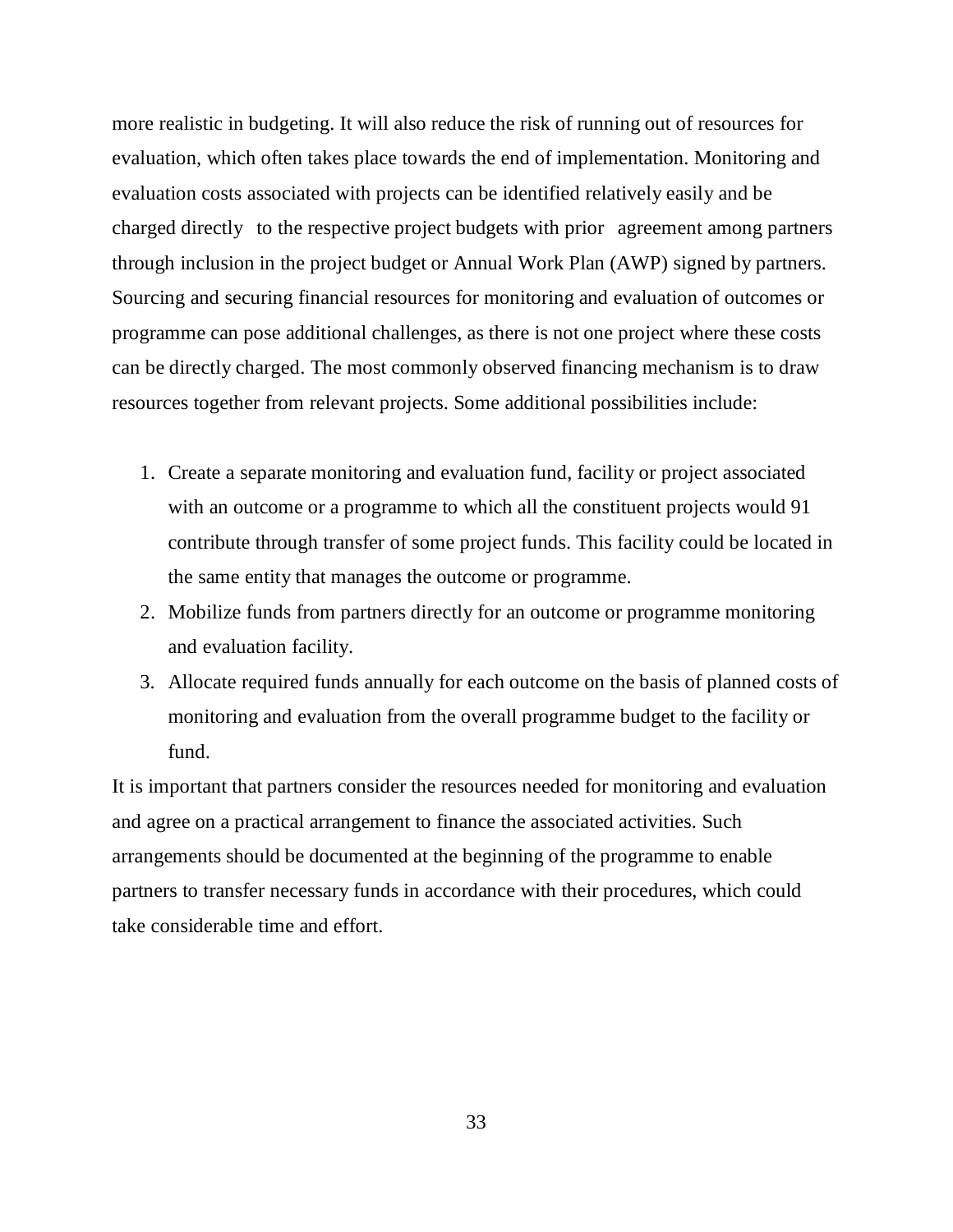**Human Resources** are critical for effective monitoring and evaluation, even after securing adequate financial resources. For high-quality monitoring and evaluation, there should be:

*Dedicated Staff Time—*For effective monitoring and evaluation, staff should be dedicated for the function. The practices of deployment of personnel for monitoring vary among organizations. Some UNDP country offices have established monitoring and evaluation units with specific terms of references (ToRs), dedicated skilled staff, work plans and other resources.

*Skilled Personnel—Staff* entrusted with monitoring should have required technical expertise in the area. A number of UNDP country offices have a dedicated monitoring and evaluation specialist. Where necessary, skill levels should be augmented to meet the needs and with ongoing investments in developing such capacity within the office as necessary. Each monitoring and evaluation entity that functions at different levels, for example at the project, programme or outcome level, should have a clear ToR outlining its role and responsibilities. In general, these responsibilities should include:

- 1. Setting up systematic monitoring frameworks and developing an evaluation plan
- 2. Meeting regularly with key partners and stakeholders to assess progress towards achieving the results
- 3. Conducting joint field monitoring and evaluation missions to assess achievements and constraints
- 4. Identifying any lessons or good practices
- 5. Reflecting on how well the results being achieved are addressing gender and the interests and rights of marginalized and vulnerable groups in the society
- 6. Identifying additional capacity development needs among stakeholders and partners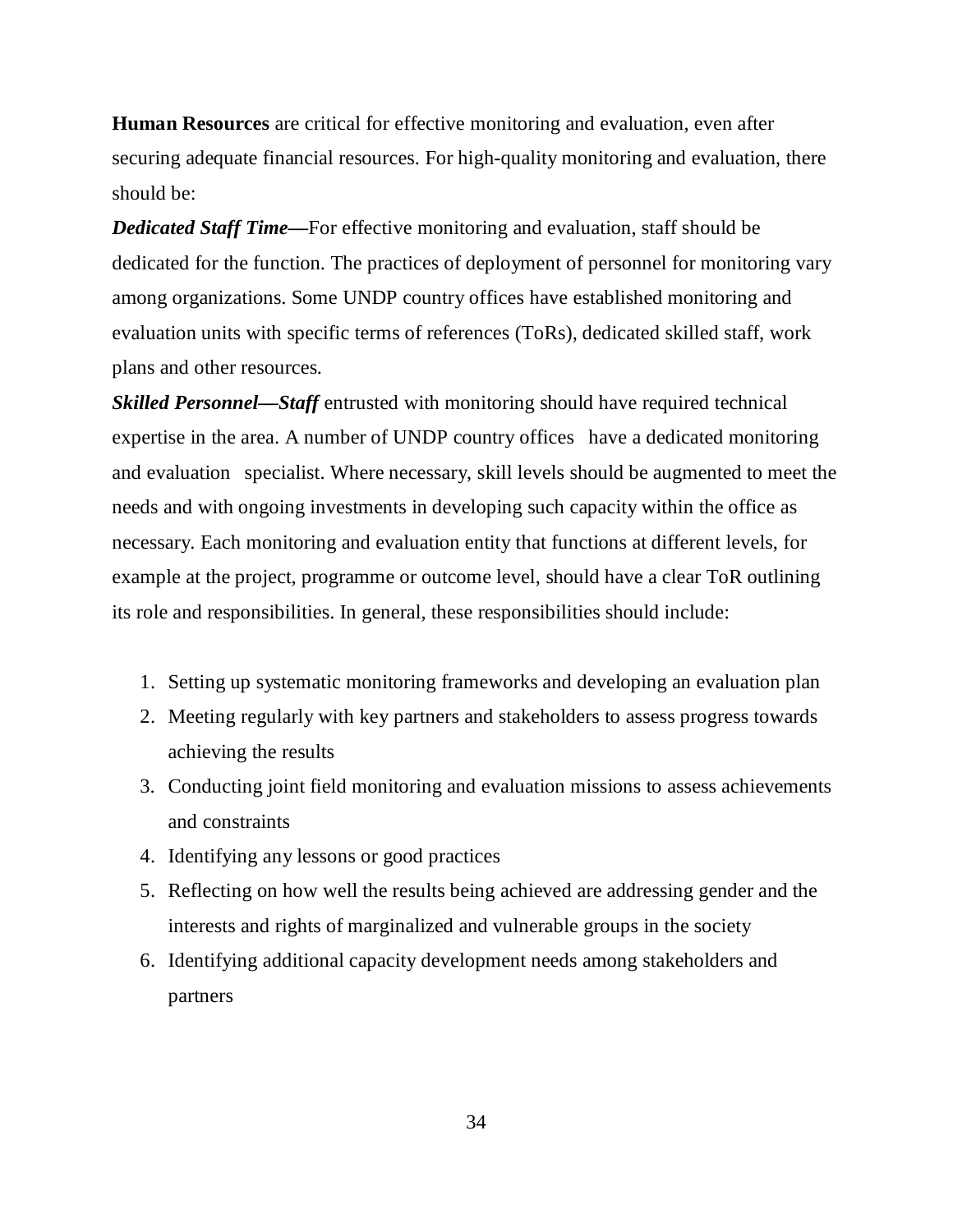- 7. Reporting regularly to the lead individuals or agencies for the particular result areas and seeking opportunities to influence policy and decision-making processes
- 8. Ensuring the quality of monitoring and evaluation work and providing guidance as needed
- 9. Assessing the relevance of the M&E framework on a regular basis based on emerging development priorities and changing context

### **4.0 Conclusion**

M&E is the process by which data are collected and analyzed in order to provide information to policymakers and others for use in programme planning and project management

### **5.0 Summary**

In this unit you have learnt:

- The principles of M&E
- Important of M&E
- Tools required for M&E
- Resources required for M&E

### **6.0 Online Discussion and Assignment**

- 1. Discuss resources needed for monitoring and evaluation
- 2. Describe the principles of monitoring and evaluation

### **6.1.1 SELF ASSESSMENT**

Enumerate the principles of Monitoring and Evaluation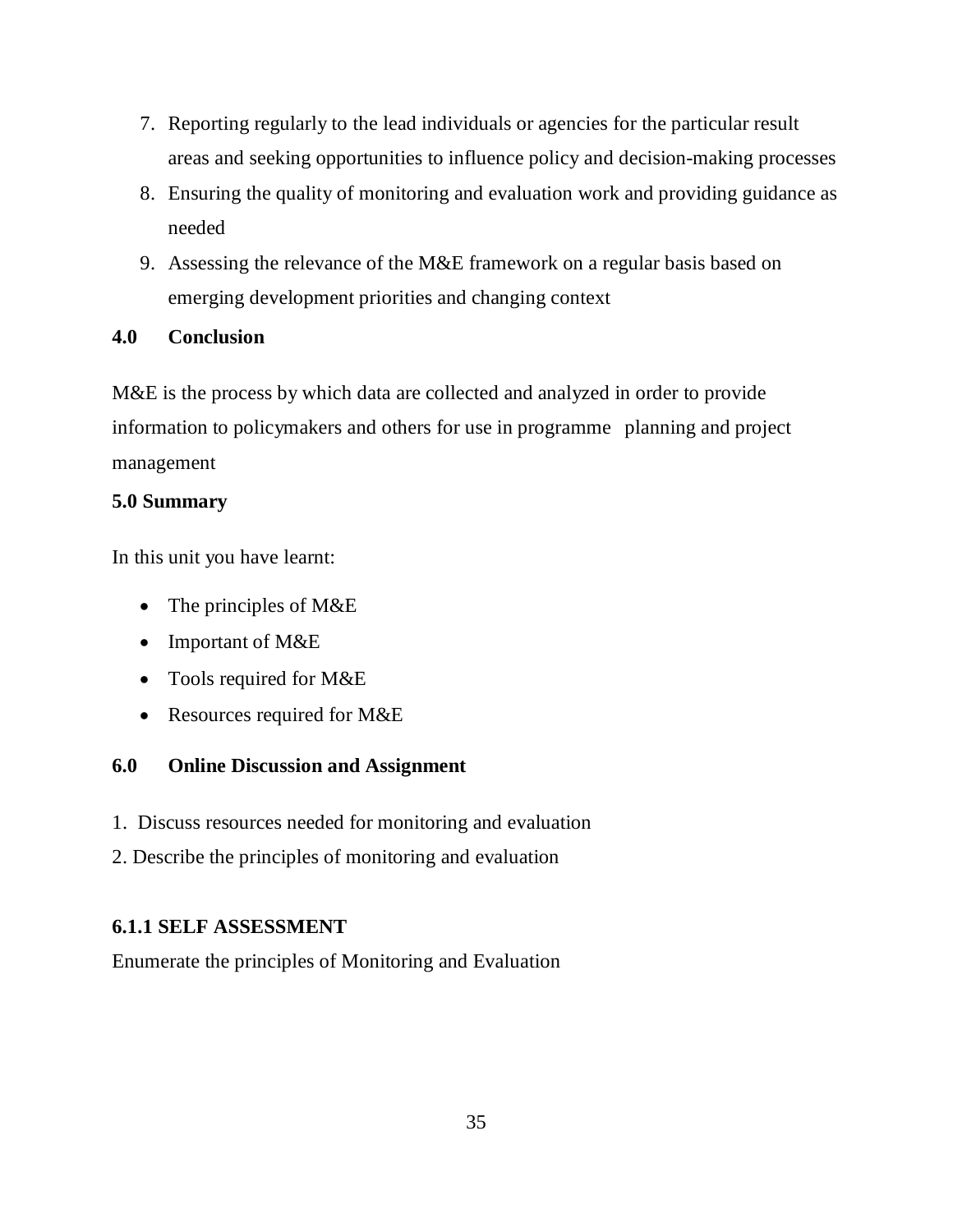### **7.0 REFERENCES/FURTHER READING**

Frankel N & Gage A (2007). M&E Fundamentals: A Self-Guided Minicourse. U.S. Agency for International Development (USAID)

Family Health International (FHI) (2011). Core Module1: Monitoring HIV/AIDS Programme: A Facilitator's Training Guide. USAID Resource for Prevention, Care and Treatment.

Regional anti-corruption initiative (2019). Ten Principles of Effective Monitoring and Evaluation of the Implementation of National Anti-corruption Strategies and Action Plans. Retrieved from: http://rai-see.org/wpcontent/uploads/2015/05/Ten\_Principles\_of\_Effective\_Monitoring\_and\_Evaluatio n1.pdf. Accessed: January 24, 2020

Ten Principles of Effective Monitoring and Evaluation (2015) available on **https://raisee.org/wp-content/uploads/2015/05/Ten\_Principles\_of\_Effective\_Monitoring\_and Evaluation1.pdf**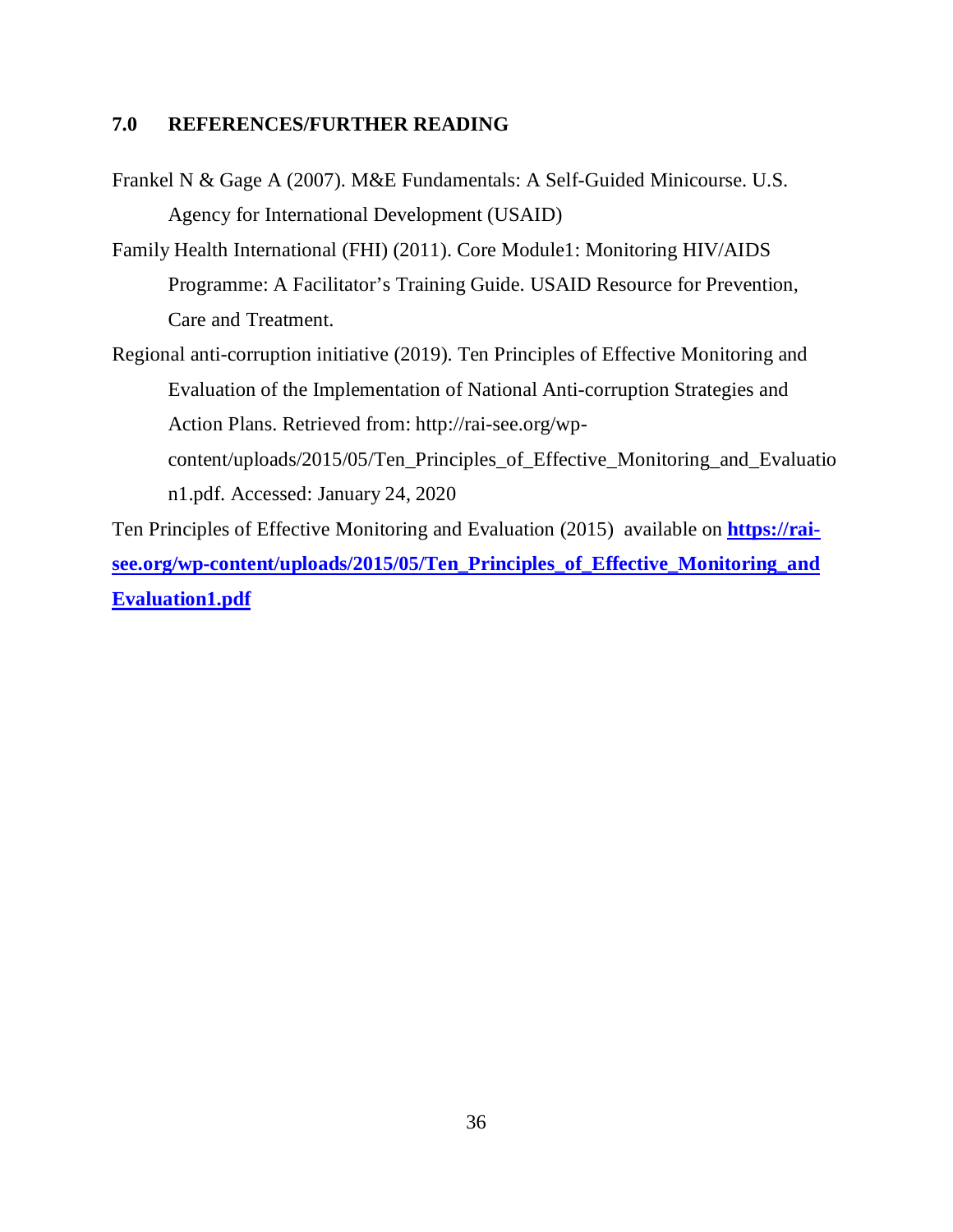# Unit 2 **DESIGNING MONITORING AND EVALUATION SYSTEM CONTENTS**

- 1.0 INTRODUCTION
- 2.0 OBJECTIVES
- 3.0 MAIN CONTENTS
	- 3.1.1 Steps in designing monitoring and evaluation system
	- 3.1.2 Monitoring and evaluation plan
	- 3.1.3 Important of monitoring and evaluation plan
	- 3.1.4 Features of monitoring and evaluation plan
	- 3.1.5 Components of monitoring and evaluation plan
- 4.0 CONCLUSION
- 5.0 SUMMARY
- 6.0 ONLINE DISCUSSION AND ASSIGNMENT
- 7.0 REFERENCES/FURTHER READING

### **1.0 INTRODUCTION**

Designing a monitoring and evaluation system depend on what you are trying to monitor and evaluate. Monitoring and evaluation is important not only help organizations reflect and understand past performance but serve as a guide for constructive changes during the period of implementation

#### **2.0 OBJECTIVES**

At the end of this unit, learner should be able to:

• Describe the steps in designing monitoring and evaluation system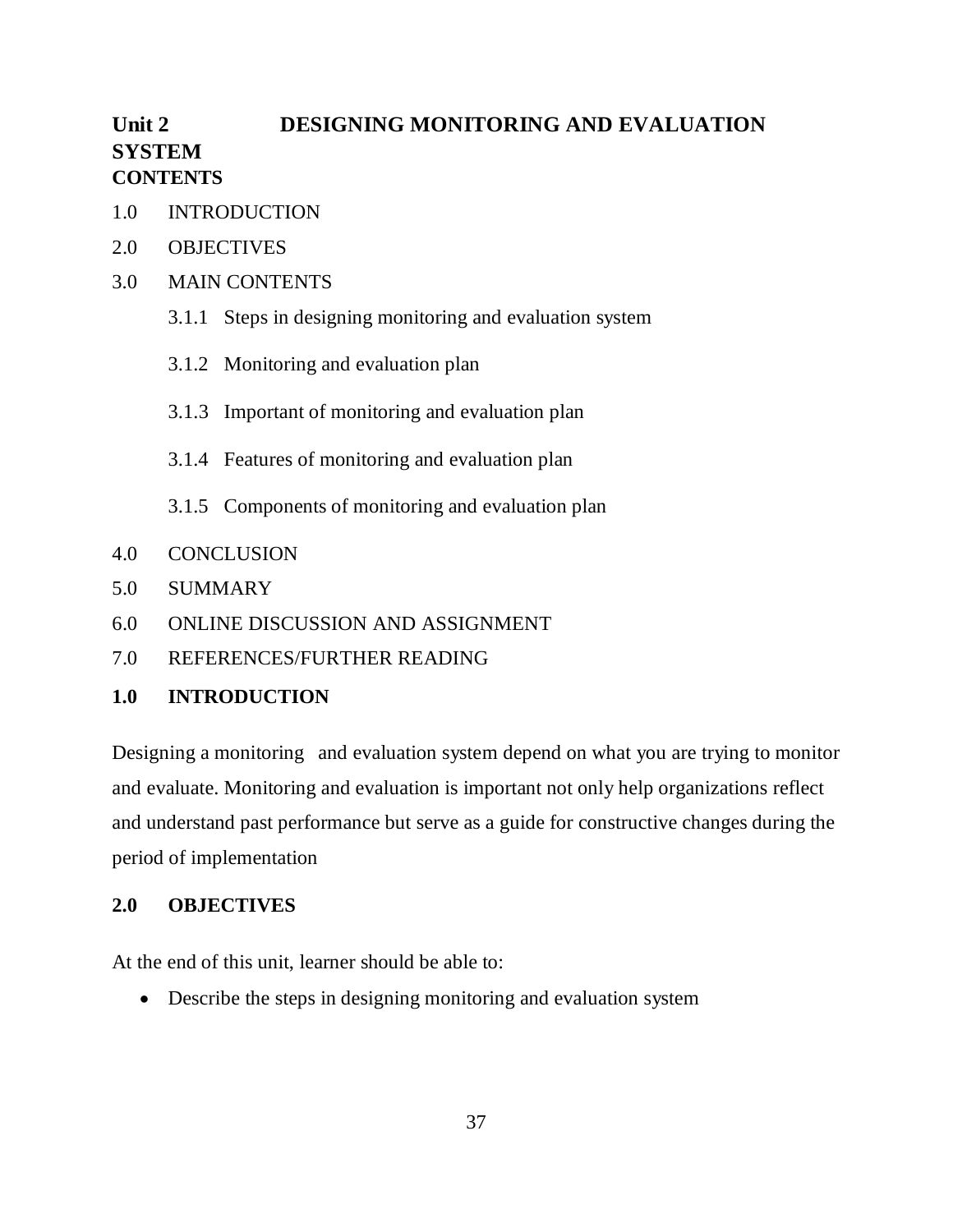- Describe M&E plan and what it entails
- Identify the important and features of M&E plan
- $\bullet$  Discuss the components of M&E plan

### **3.0 MAIN CONTENTS**

### **3.1.1 The Steps in Designing a Monitoring and Evaluation System**

- 1. Identify who will be involved in the design, implementation, and reporting. Engaging stakeholders helps ensure their perspectives are understood and feedback is incorporated.
- 2. Clarify scope, purpose, intended use, audience, and budget for evaluation.
- 3. Develop the questions to answer what you want to learn as a result of your work.
- 4. Select indicators. Indicators are meant to provide a clear means of measuring achievement, to help assess the performance, or to reflect changes. They can be either quantitative and/or qualitative. A process indicator is information that focuses on how a programme is implemented.
- 5. Determine the data collection methods. Examples of methods are document reviews, questionnaires, surveys, and interviews.
- 6. Analyze and synthesize the information you obtain. Review the information obtained to see if there are patterns or trends that emerge from the process.
- 7. Interpret these findings, provide feedback, and make recommendations. The process of analyzing data and understanding findings should provide you with recommendations about how to strengthen your work, as well as any mid-term adjustments you may need to make.
- 8. Communicate your findings and insights to stakeholders and decide how to use the results to strengthen your organization's efforts.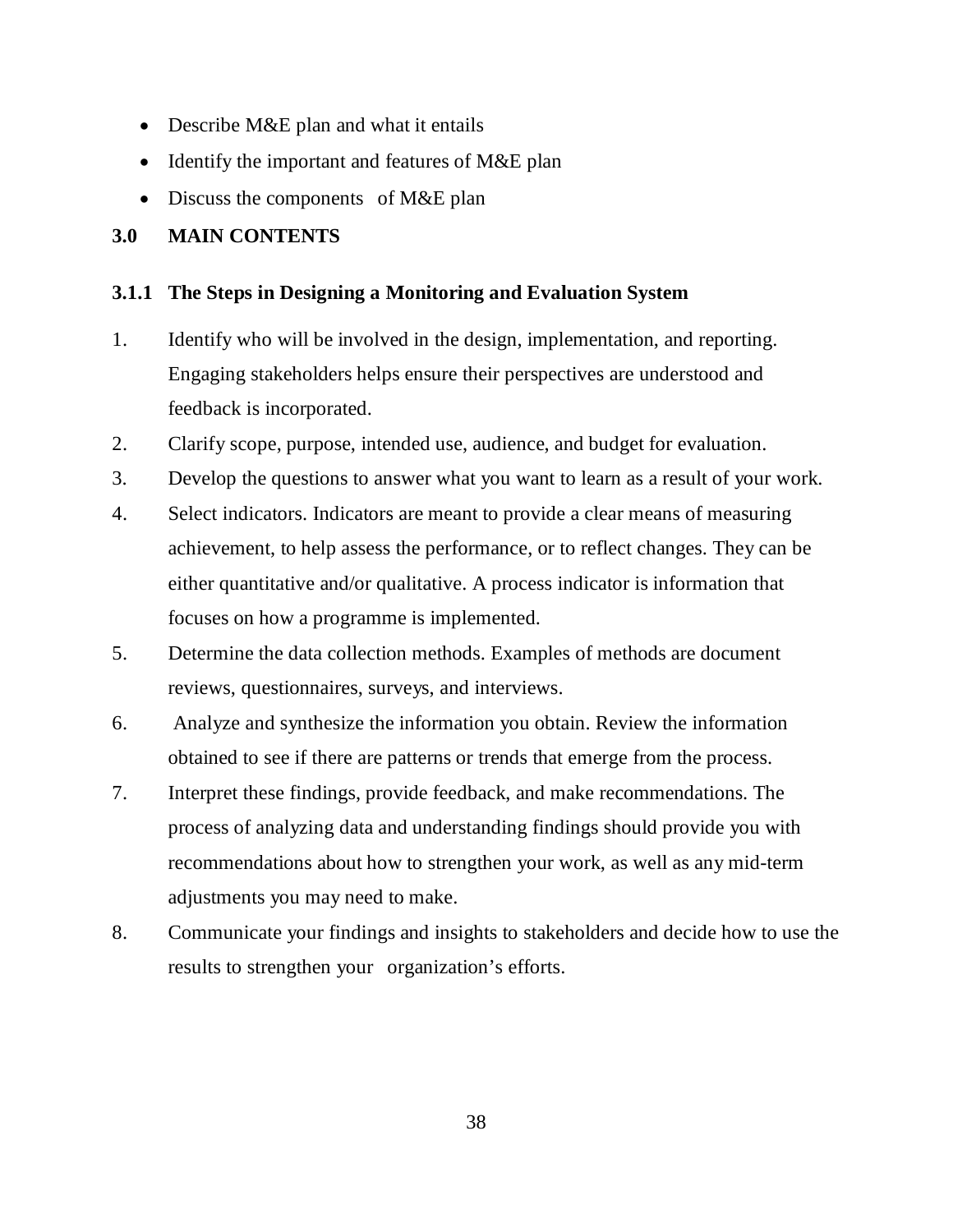| Step                | To-do-list                                                          |  |  |
|---------------------|---------------------------------------------------------------------|--|--|
| Check the           | Review and revise (and if necessary, prepare) a logical framework   |  |  |
| operation's design  | Ensure that objectives for Goal (impact), Purpose (outcome),        |  |  |
|                     | Outputs and Assumptions are clearly stated and measurable.          |  |  |
|                     | Ensure that indicators are adequately specified with quantity,      |  |  |
|                     | quality and time.                                                   |  |  |
| Assess capacity for | Identify what human and financial resources are available to        |  |  |
| monitoring and      | Assess training requirements for all monitoring staff, both from    |  |  |
| evaluation          | the International Federation and National Societies and             |  |  |
|                     | counterpart bodies. Specify training requirements                   |  |  |
| Plan for data       | Check existing information sources for reliability and accuracy, to |  |  |
| collection and      | determine what data is already available. Decide what additional    |  |  |
| analysis            | information should be collected, for baseline purposes, for         |  |  |
|                     | monitoring and for evaluation.                                      |  |  |
|                     | Set a timeframe and schedule for data collection and processing     |  |  |
|                     | and agree on responsibilities.                                      |  |  |
| Prepare the         | Summarise agreed information needs, data collection, information    |  |  |
| monitoring and      | use, reporting and presentation in a monitoring and evaluation      |  |  |
| evaluation plan and | plan.                                                               |  |  |
| budget              | Summarise capacity building and support requirements.               |  |  |
|                     | Cost all monitoring and evaluation activities and identify funding  |  |  |

**Table 2.1.Summary of Steps in Designing a Monitoring and Evaluation System**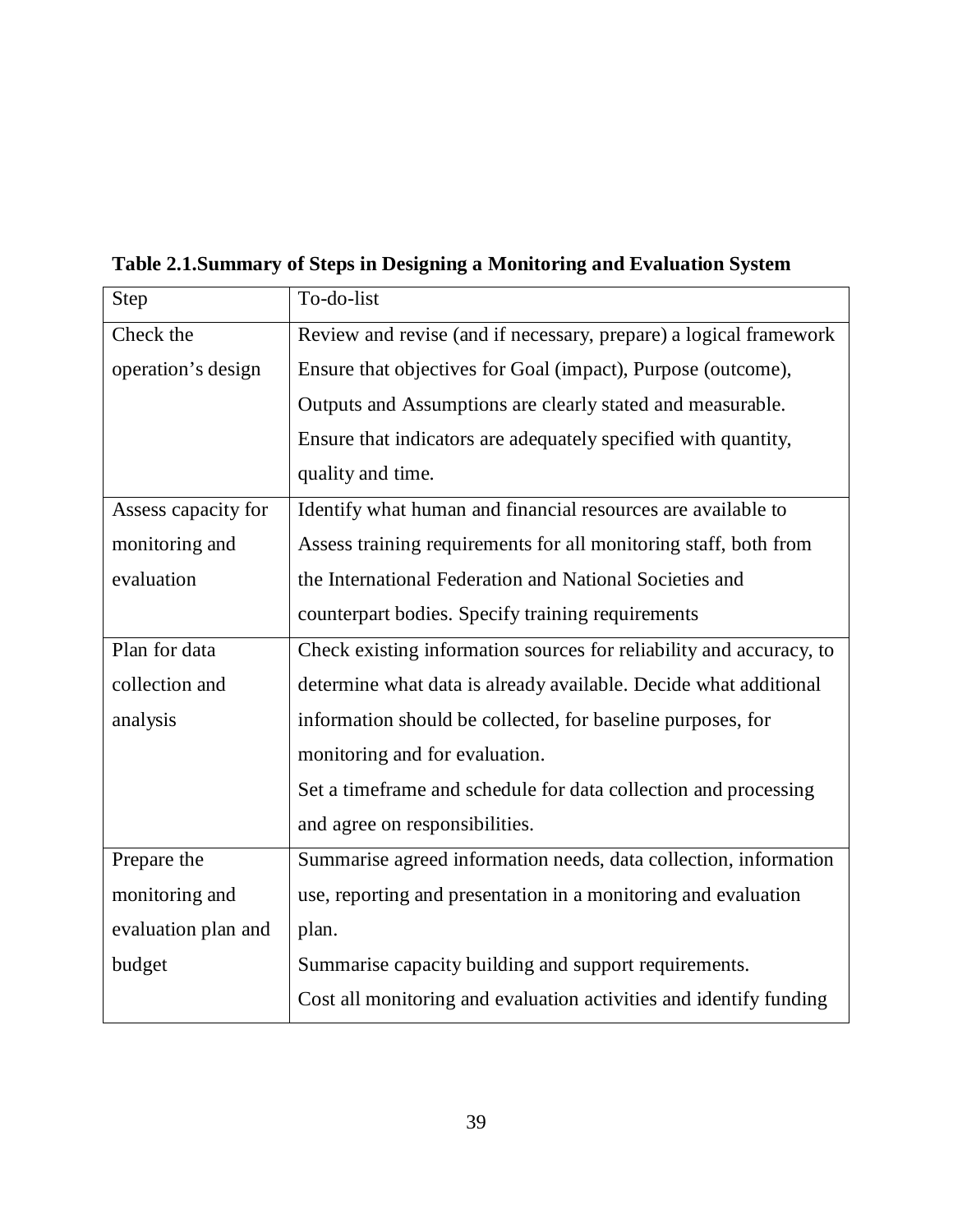|                    | sources.                                                     |  |  |
|--------------------|--------------------------------------------------------------|--|--|
| Plan for reporting | Design the reporting system, specifying formats for reports. |  |  |
| and feedback       | Devise a system of feedback and decision-making              |  |  |
|                    | for management.                                              |  |  |
|                    |                                                              |  |  |

### **3.1.2 Monitoring and Evaluation Plan**

This is the fundamental document that details a programme's objectives, the interventions developed to achieve these objectives and describes the procedures that will be implemented to determine whether or not the objectives are met. Every project or intervention should have anM&E plan andit should be created during the design phase of a programme. This document shows how the expected results of a programme relate to its goals and objectives, describes the data needed and how these data will be collected and analyzed, how this information will be used, the resources that will be needed, and how the programme will be accountable to stakeholders. M&E plan should be considered a living document and revised whenever a programme is modified, or new information is needed. M&E plan can be organized in different ways and included in the plan are:

- 1. the **underlying assumptions** on which the achievement of programme goals depend;
- 2. the **anticipated relationship**s between activities, outputs, and outcomes;
- 3. well-defined conceptual **measures and definitions**, along with baseline values;
- 4. the **monitoring schedule;**
- 5. a list of **data sources** to be used;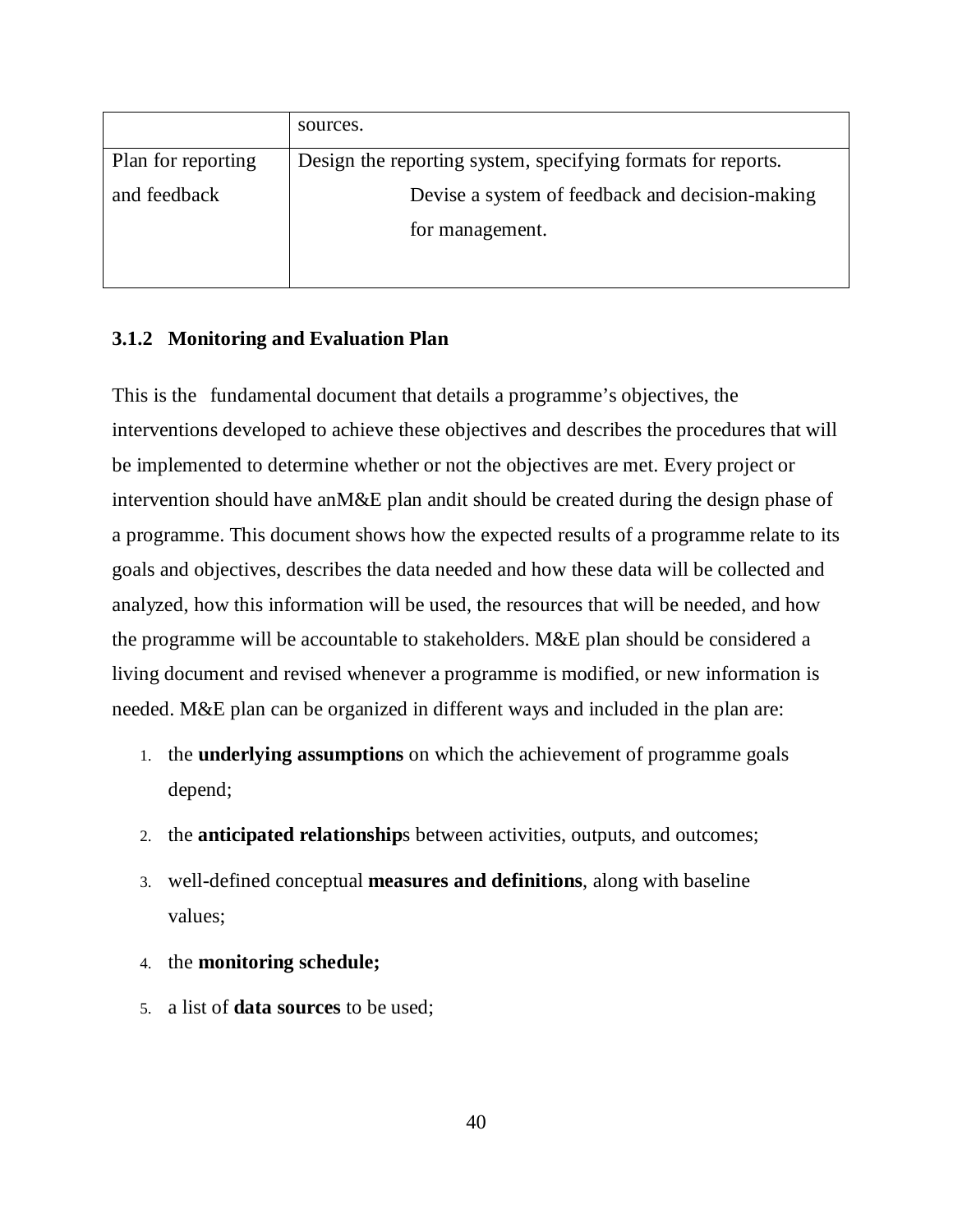- 6. **cost estimates** for the M&E activities;
- 7. a list of the **partnerships and collaborations** that will help achieve the desired results; and
- 8. a plan for the **dissemination and utilization** of the information gained.

### **3.1.3 Importance of M&E Plan**

- 1. state how a "programme will measure its achievements and therefore provide accountability;
- 2. document consensus and provide transparency;
- 3. guide the implementation of M&E activities in a standardized and coordinated way; and
- 4. preserve institutional memory.

### **3.1.4 Features of M&E Plan**

1. M&E plans should "serve the information needs of the intended users in practical ways. These users can range from those assessing national programme performance at the highest central levels to those allocating resources at the district or local level.

2. M&E plans should convey technically accurate information and should be realistic, prudent, diplomatic and frugal.

3. The activities described in M&E plans should be conducted legally, ethically, and with regard to those involved in and affected by them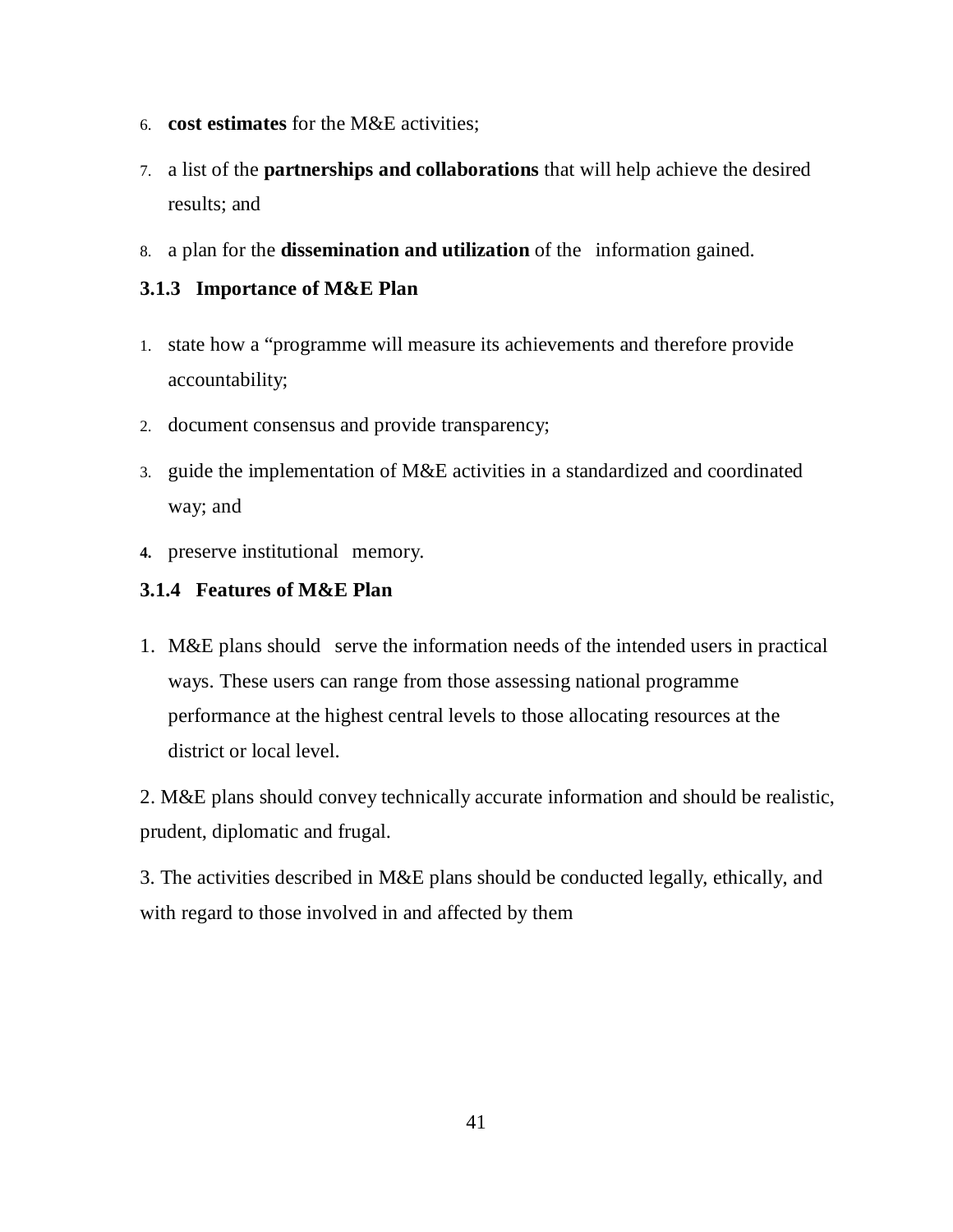### **3.1.5 Components of an M&E Plan**

Thecomponents of an M&E plan include:

- 1. Introduction
- 2. Programmedescription and framework
- **3.** Detaileddescription of the plan indicators
- 4. Datacollection plan
- 5. Planfor monitoring
- 6. Planfor evaluation
- 7. Planfor the utilization of the information gained
- **8.** Mechanismfor updating the plan

### *Introduction*

The introduction to the M&E plan should include:

- 1. information about the purpose of the programme, the specific M&E activities that are needed and why they are important; and
- 2. a development history that provides information about the motivations of the internal and external stakeholders and the extent of their interest, commitment and participation.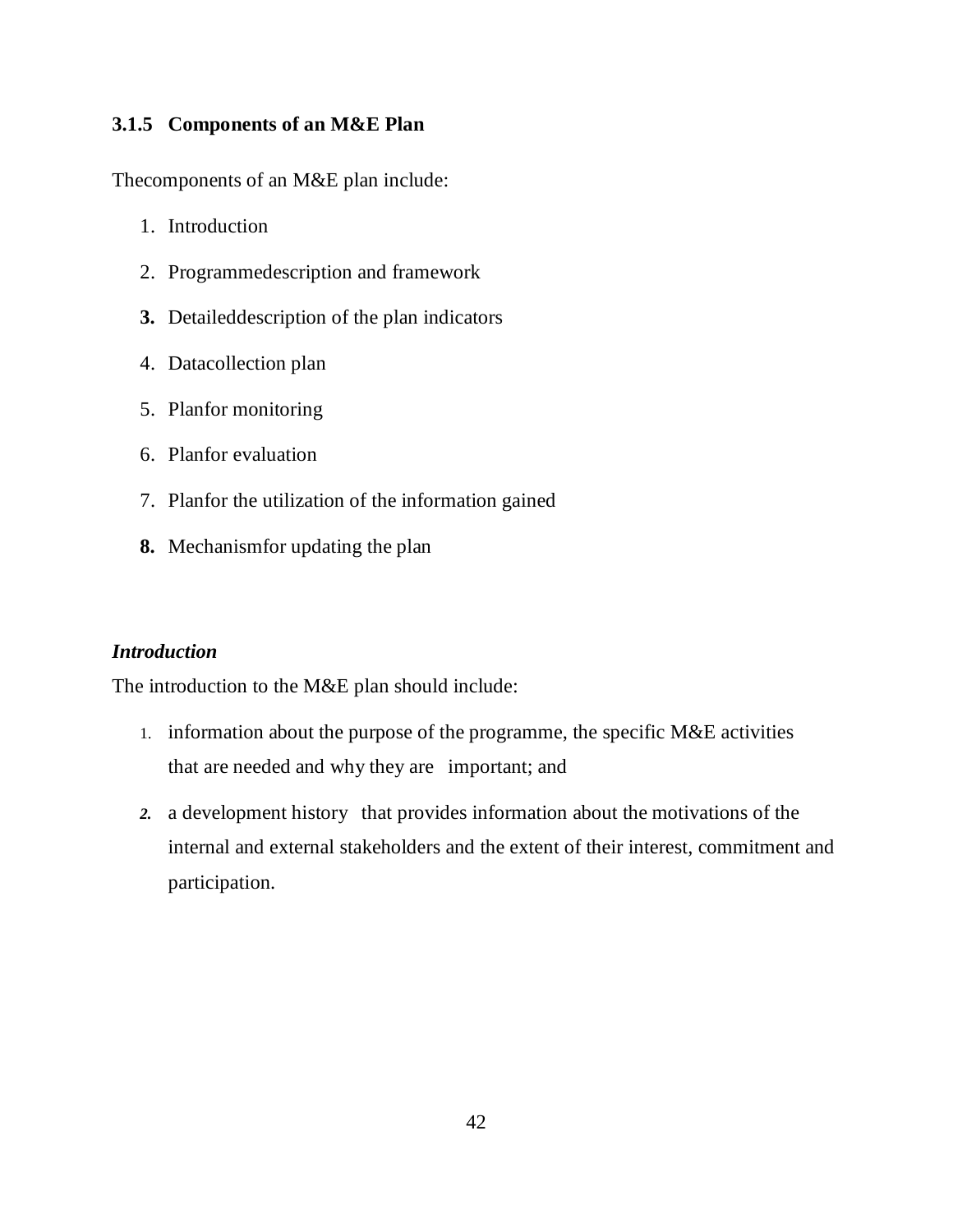#### *The programme description should include:*

a. The **problem statement** that identifies the specific problem to be addressed. This concise statement provides information about the situation that needs changing, who it affects, its causes, its magnitude and its impact on society;

#### b. The **programme goal and objectives**:

- i. a programme's **goal** is a broad statement about the desired long-term outcome of the programme. For example, improvement in the reproductive health of adolescents or a reduction in unwanted pregnancies in X population would be goals
- ii. **objectives** are statements of desired specific and measurable programme results. The objectives should be "SMART," an acronym that stands for:
	- a. **Specific:** Is the desired outcome clearly specified?
	- b. **Measurable:** Can the achievement of the objective be quantified and measured?
	- c. **Appropriate:** Is the objective appropriately related to the programme's goal?
	- d. **Realistic:** Can the objective realistically be achieved with the available resources?
	- e. **Timely:** In what time period will the objective be achieved?

Examples of objectives would be; to reduce the total fertility rate to 4.0 births by year X or to increase contraceptive prevalence over the life of the programme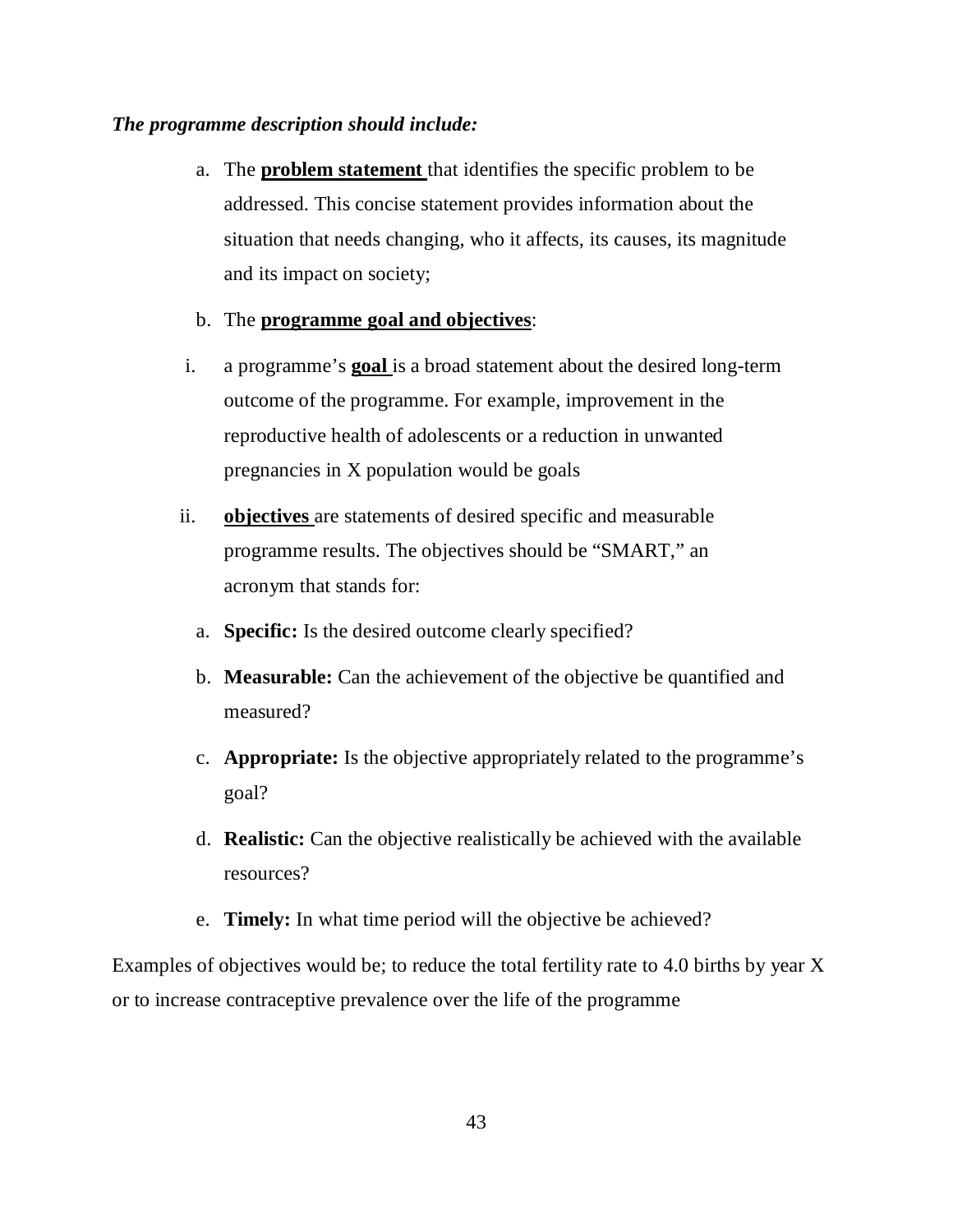Descriptions of the specific interventions to be implemented and their duration, geographic scope and" target population;

The list of resources needed, including financial, human, and those related to the infrastructure (office space, equipment and supplies);

The **conceptual framework**, which is a graphical depiction of the factors thought to influence the problem of interest and how these factors relate to each other; andthe **logical framework** or **results framework** that links the goal and objectives to the interventions.

*Indicators are* clues, signs or markers that measure one aspect of a programme and show how close a programme is to its desired path and outcomes. It is one of the most critical steps in designing an M&E system because they are used to monitor programme implementation and achievement of the goals and objectives.They are used to provide benchmarks for demonstrating the achievements of a programme.

*Data sources*are sources of information used to collect the data needed to calculate the indicators.

- i. The data collection plan should include diagrams depicting the systems used for data collection, processing, analysis and reporting. The strength of these systems determines the validity of the information obtained.
- ii. Potential errors in data collection, or in the data themselves, must be carefully considered when determining the usefulness of data sources.

*Monitoring Plan* describes specific programme components that will be monitored, such as provider performance or the utilization of resources; how this monitoring will be conducted; and the indicators that will be used to measure results. Because monitoring is concerned with the status of ongoing activities, output indicators, also known as process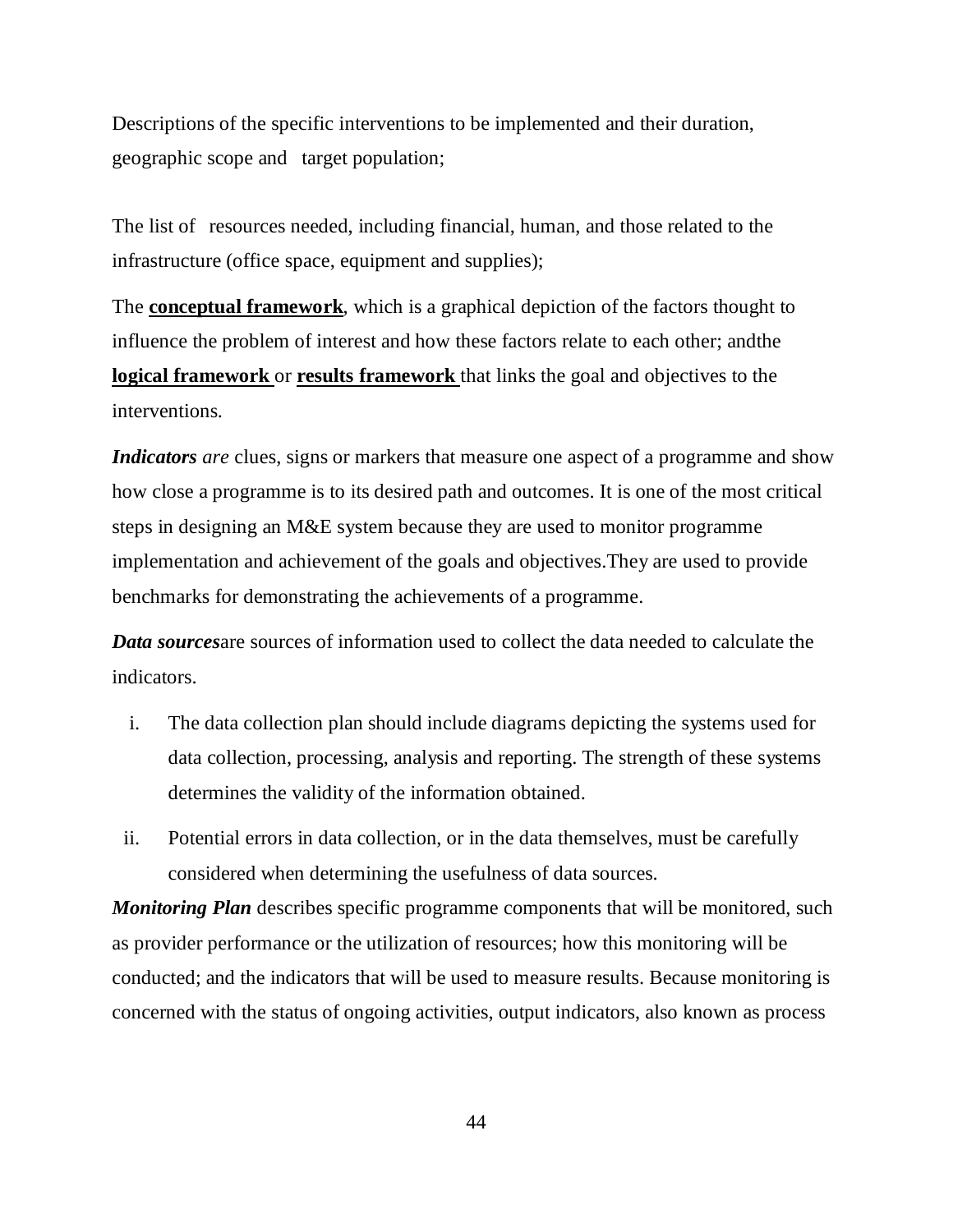indicators, are used. For example, these indicators might be the following: *How many children visit a child health clinic in one month? How many of these children are vaccinated during these visits?* 

*Evaluation Plan:* This provides the specific research design and methodological approaches to be used to identify whether changes in outcomes can be attributed to the programme. For instance, if a programme wants to test whether quality of patient care can be improved by training providers, the evaluation plan would identify a research design that could be used to measure the impact of such an intervention.

One way this could be investigated would be through a quasi-experimental design in which providers in one facility are given a pretest, followed by the training and a posttest. For comparison purposes, a similar group of providers from another facility would be given the same pretest and posttest, without the intervening training. Then the test results would be compared to determine the impact of the training.

*Plan for the utilization of the information gained:* this involves how the information gathered will be disseminated and use. This should be defined at the planning stage of the project and described in the M&E plan. This will help ensure that findings from M&E efforts are not wasted because they are not shared. The various users of this information should be clearly defined, and the reports should be written with specific audiences in mind. Dissemination channels can include written reports, press releases and stories in the mass media, and speaking events.

*Mechanism for updating the plan:* The capacities needed to implement the efforts described in the M&E plan should be included in the document. A mechanism for reviewing and updating the M&E plan should also be included. This is because changes in the programme can and will affect the original plans for both monitoring and evaluation.

45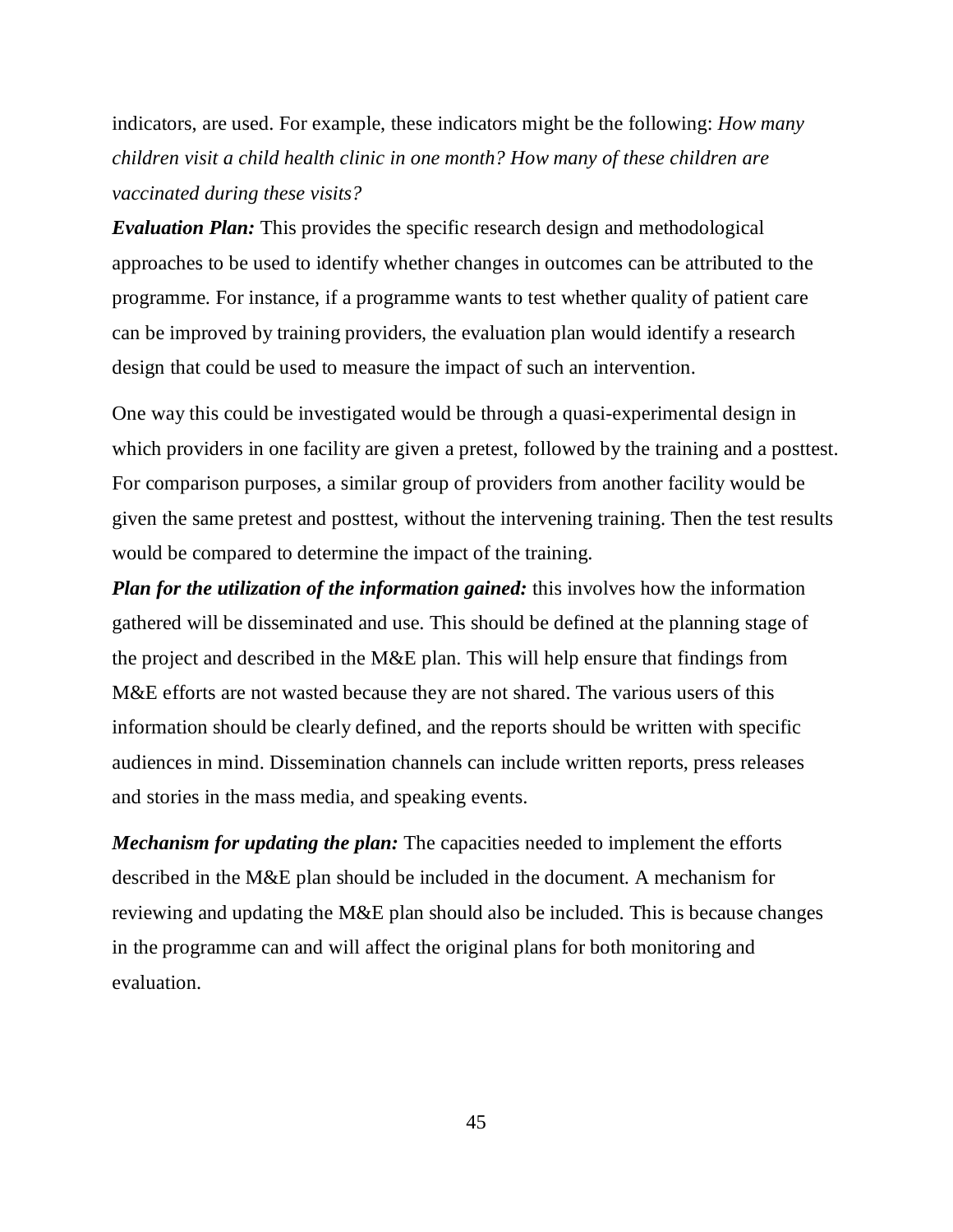### **3.1.6 How to organize M&E plan**

- 1. the **underlying assumptions** on "which the achievement of programme goals depend;
- 2. the **anticipated relationship**s between activities, outputs, and outcomes;
- 3. well-defined conceptual **measures and definitions**, along with baseline values;
- 4. the **monitoring schedule;**
- 5. a list of **data sources** to be used;
- 6. **cost estimates** for the M&E activities;
- 7. a list of the **partnerships and collaborations** that will help achieve the desired results; and
- 8. a plan for the **dissemination and utilization** of the information gained.

### *4***.0 CONCLUSION**

The activities described in M&E plans should be conducted legally, ethically, and with regard to those involved in and affected by them.

### **5.0 SUMMARY**

In this unit you have learnt:

- Steps in designing monitoring and evaluation system
- Monitoring and evaluation plan and all it entails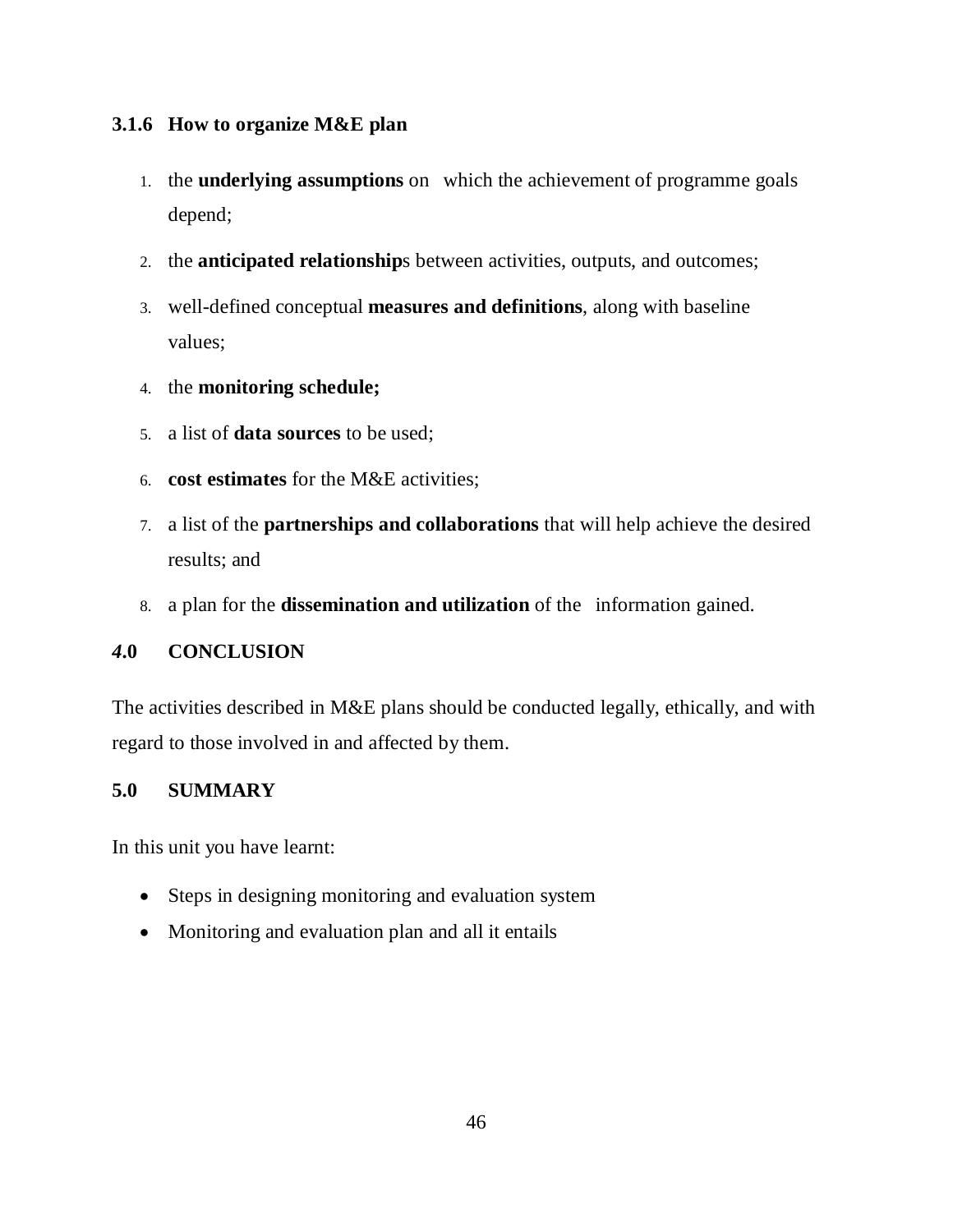### **6.0 ONLINE DISCUSSION AND ASSIGNMENT**

Discuss the components of M&E plan

#### **6.1.1 SELF ASSESSMENT**

You have been nominated to coordinate the M&E plan for the family Planning service at your PHC, highlight how you will doe this

#### **7.0 REFERENCES/FURTHER READING**

Frankel N & Gage A (2007). M&E Fundamentals: A Self-Guided Minicourse. U.S. Agency for International Development (USAID)

Family Health International (FHI) (2011). Core Module1: Monitoring HIV/AIDS Programme: A Facilitator's Training Guide. USAID Resource for Prevention, Care and Treatment.

International Federation of Red Cross and Red Crescent Societies (2002). Handbook for Monitoring and Evaluation. 1st edition. Switzerland

# **UNIT 3 MONITORING AND EVALUATION FRAMEWORKS CONTENTS**

- 1.0 INTRODUCTION
- 2.0 OBJECTIVES
- 3.0 MAIN CONTENTS
	- 3.1.1 Evaluation
	- 3.1.2 Common types of monitoring and evaluation
- 4.0 CONCLUSION
- 5.0 SUMMARY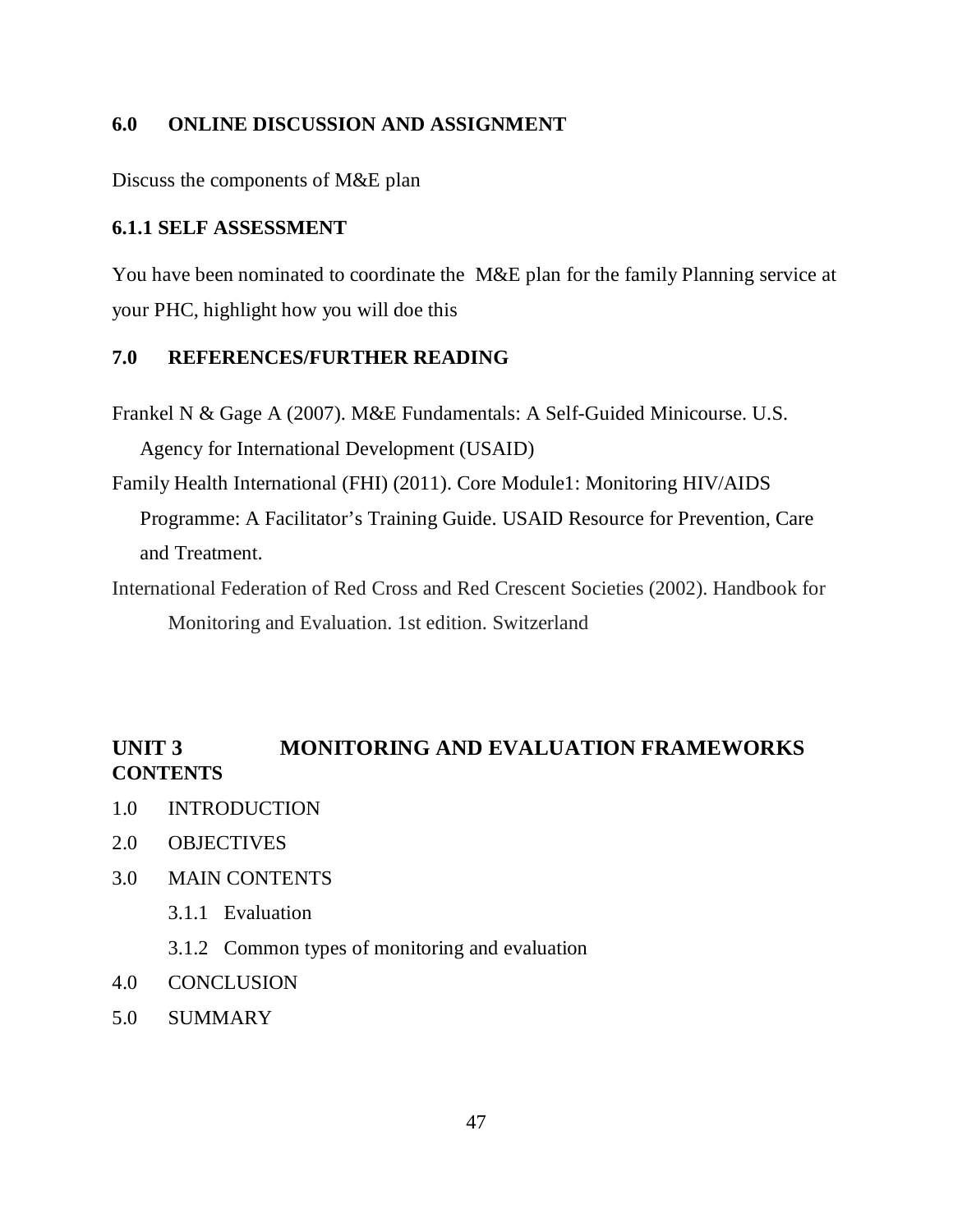#### 6.0 ONLINE DISCUSSION AND ASSIGNMENT

### 7.0 REFERENCES/FURTHER READING

### **1.0 INTRODUCTION**

Monitoring and evaluation take place at multiple stages of a programme. At each stage, we gather different information that comes together to demonstrate how the project has been conducted and what has occurred as a result. It is important to identify at the outset how we will gather the information for each level of evaluation. It is also important to keep in mind that some of these stages overlap and can, in different situations, represent different levels. For example, outcome-level data on risk behaviours of target groups can be used to evaluate the effectiveness of a programme or set of programme without associating the changes with any single programme. The need for an M&E framework applies for both programme and projects within a programme. Therefore, both programme and projects should develop M&E frameworks in their planning stages. The project-level M&E framework should cascade from the programme level M&E framework and could contain more detailed information on monitoring and evaluation tasks that apply specifically to respective projects.

#### **2.0 OBJECTIVES**

At the end of this unit, learner should be able to:

- Describetypes of M&E frameworks
- Formulate statements for the five essential components of logic models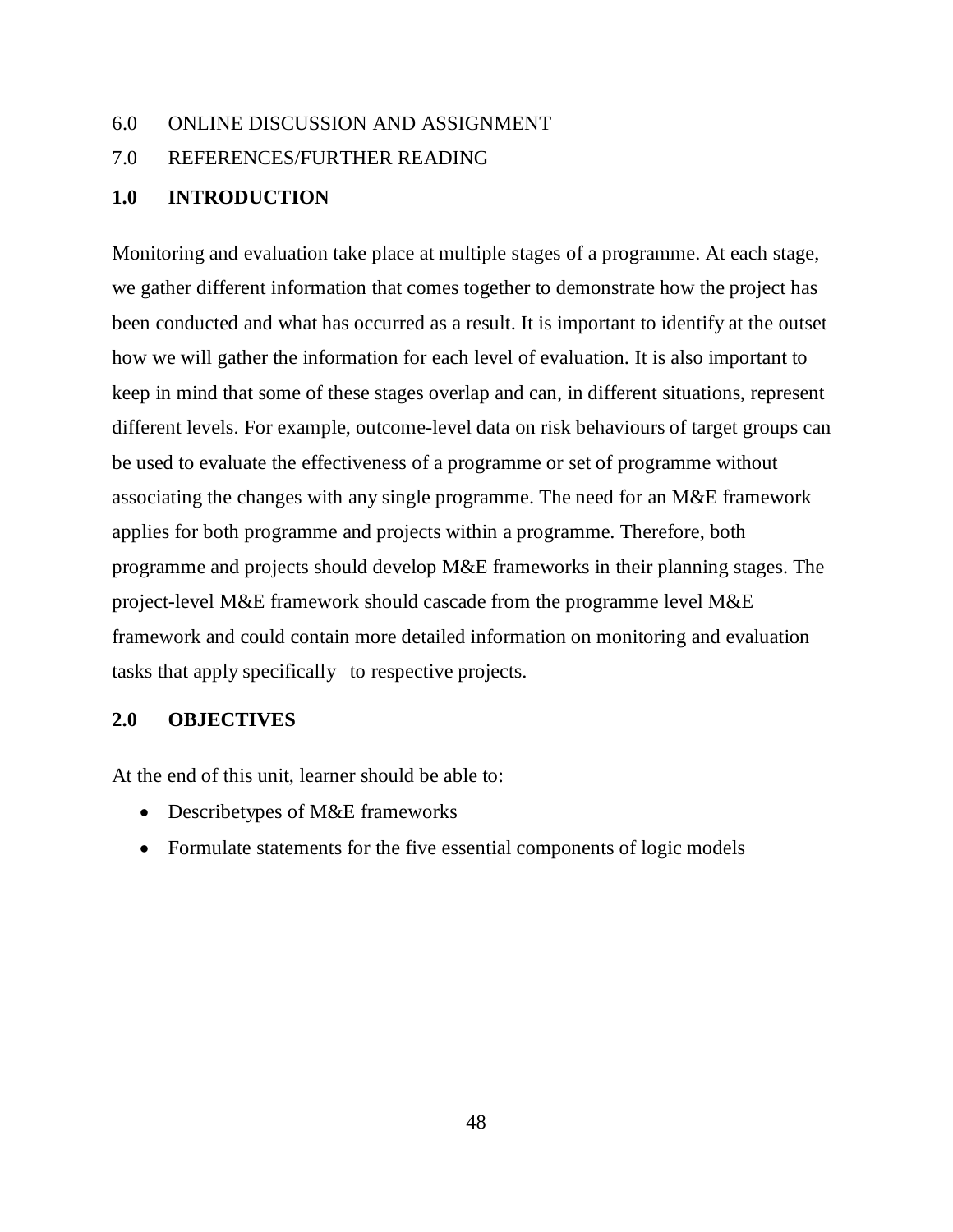#### **3.0 MAIN CONTENTS**

#### **3.1.1 Monitoring and evaluation frameworks**

Frameworks are key elements of M&E plans that depict the components of a project and the sequence of steps needed to achieve the desired outcomes. They help increase understanding of the programme's goals and objectives, define the relationships between factors key to implementation, and delineate the internal and external elements that could affect its success. They are crucial for understanding and analyzing how a programme is supposed to work.There is no one perfect framework and no single framework is appropriate for all situations.

#### **3.1.2 Common Types of M&E frameworks**

#### **Conceptual Framework**

A conceptual framework, sometimes called a "research framework," is useful for identifying and illustrating the factors and relationships that influence the outcome of a programme or intervention.

Conceptual frameworks are typically shown as diagrams illustrating causal linkages between the key components of a programme and the outcomes of interest. Example of a conceptual framework is shown below, the programme, in addition to other donors, is supplying health services, in order to increase service utilization, with the ultimate outcome of improved health. By identifying the variables that factor into programme performance and depicting the ways that they interact, the results that can reasonably be expected from programme activities are outlined. Clarifying this process permits programme designers to develop valid measures for evaluating the success of the outcomes and also guides the identification of appropriate" indicators.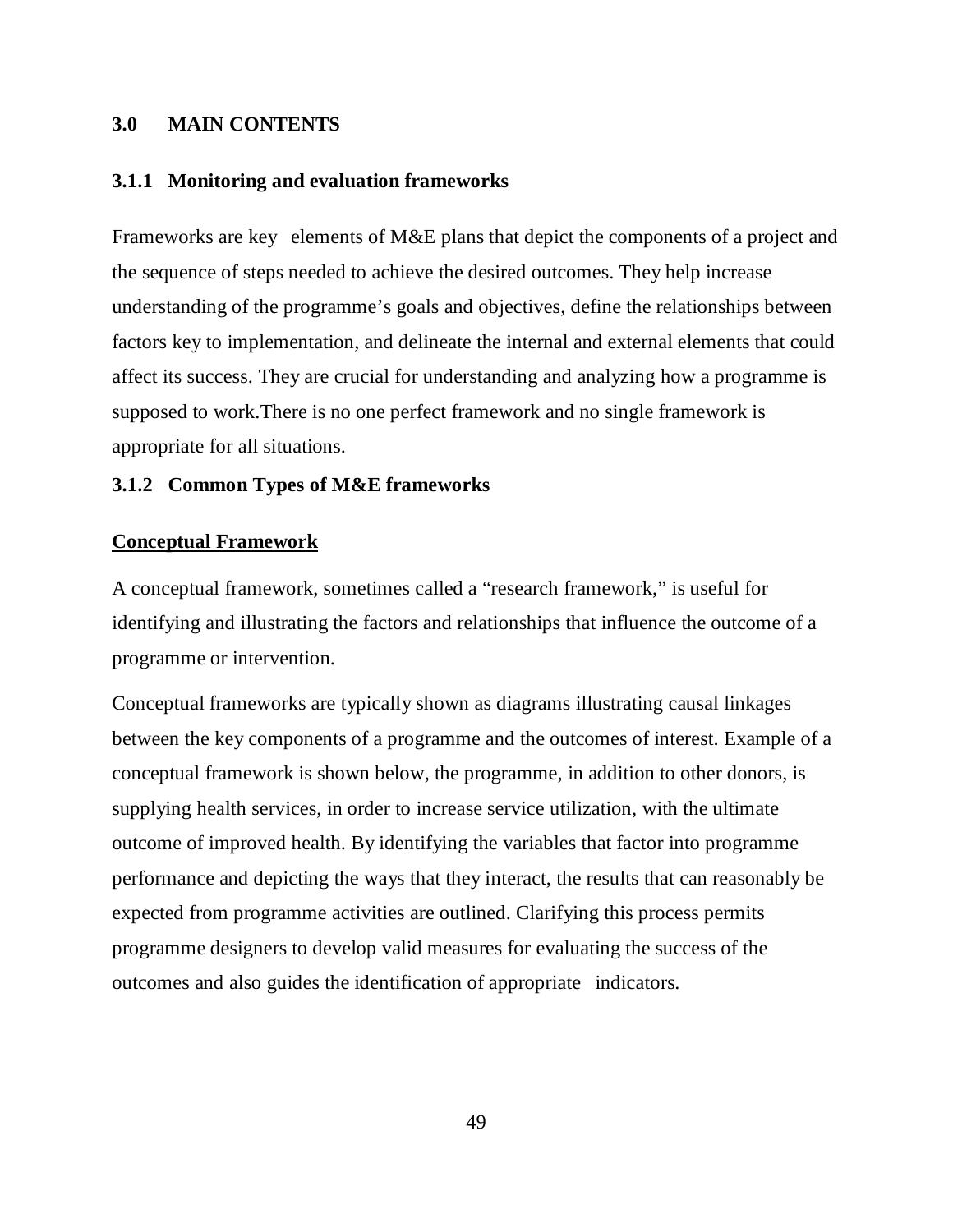

Another example of a conceptual framework, the Mosley-Chen Framework, is commonly used in the study of child survival. In this framework, socio-economic determinants act through the following five "proximate" or biological determinants to impact child health.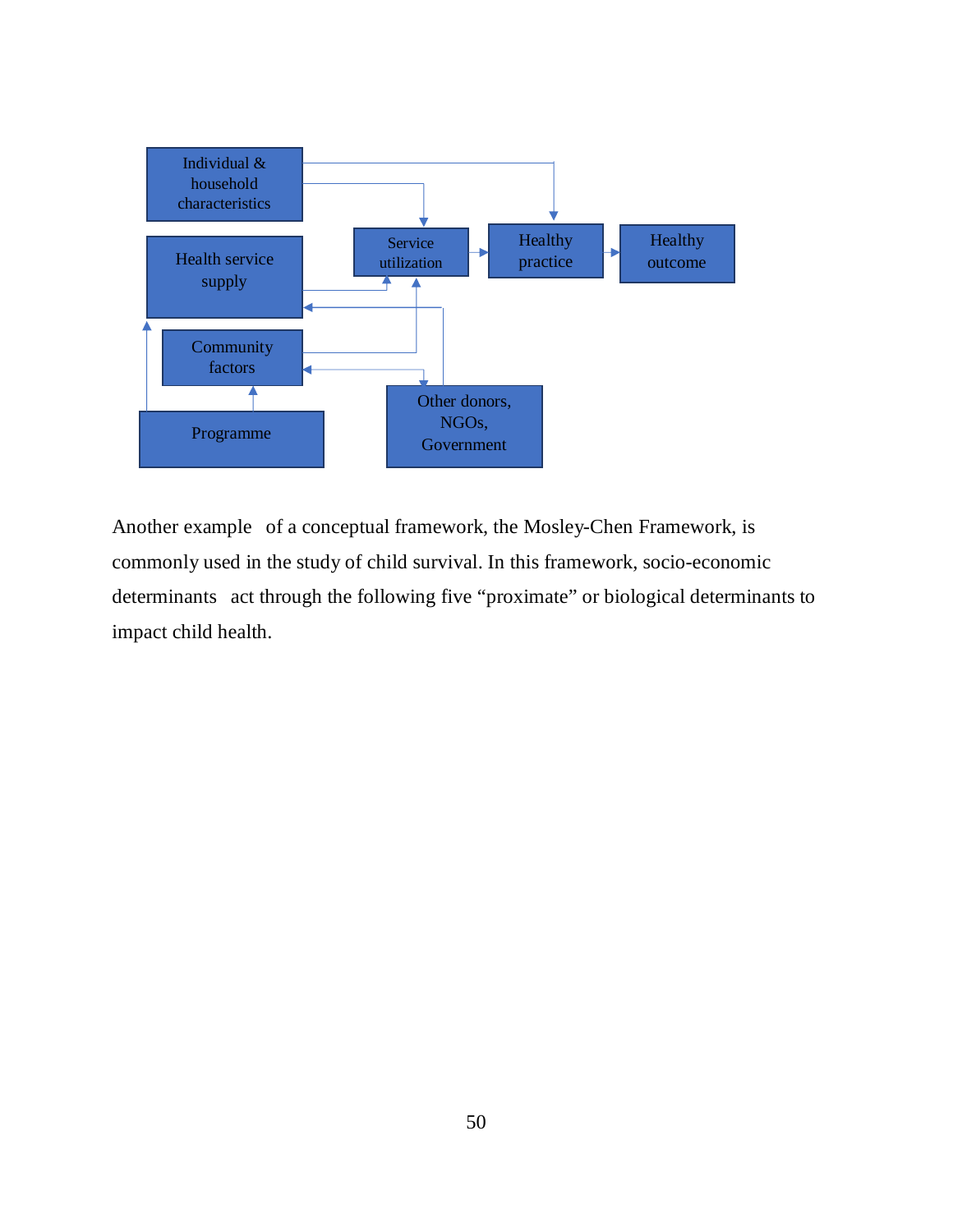

The above conceptual framework is the Mosley-Chen Framework, it's commonly used in the study of child survival. In this framework, socio-economic determinants act through the following five "proximate" or biological determinants to impact child health.

- maternal factors (age, parity, birth interval)
- environmental contamination (air, food, water, soil, insect vectors)
- nutrient deficiency (calories, proteins, vitamins, minerals)
- injury (accidental or intentional)
- personal illness control (preventive measures and medical treatment)

#### **Results Framework**

Results/logical frameworks aresometimes called "strategic frameworks," diagram the direct causal relationships between the incremental results of the key activities all the way up to the overall objective and goal of the intervention. This clarifies the points in an intervention at which results can be monitored and evaluated.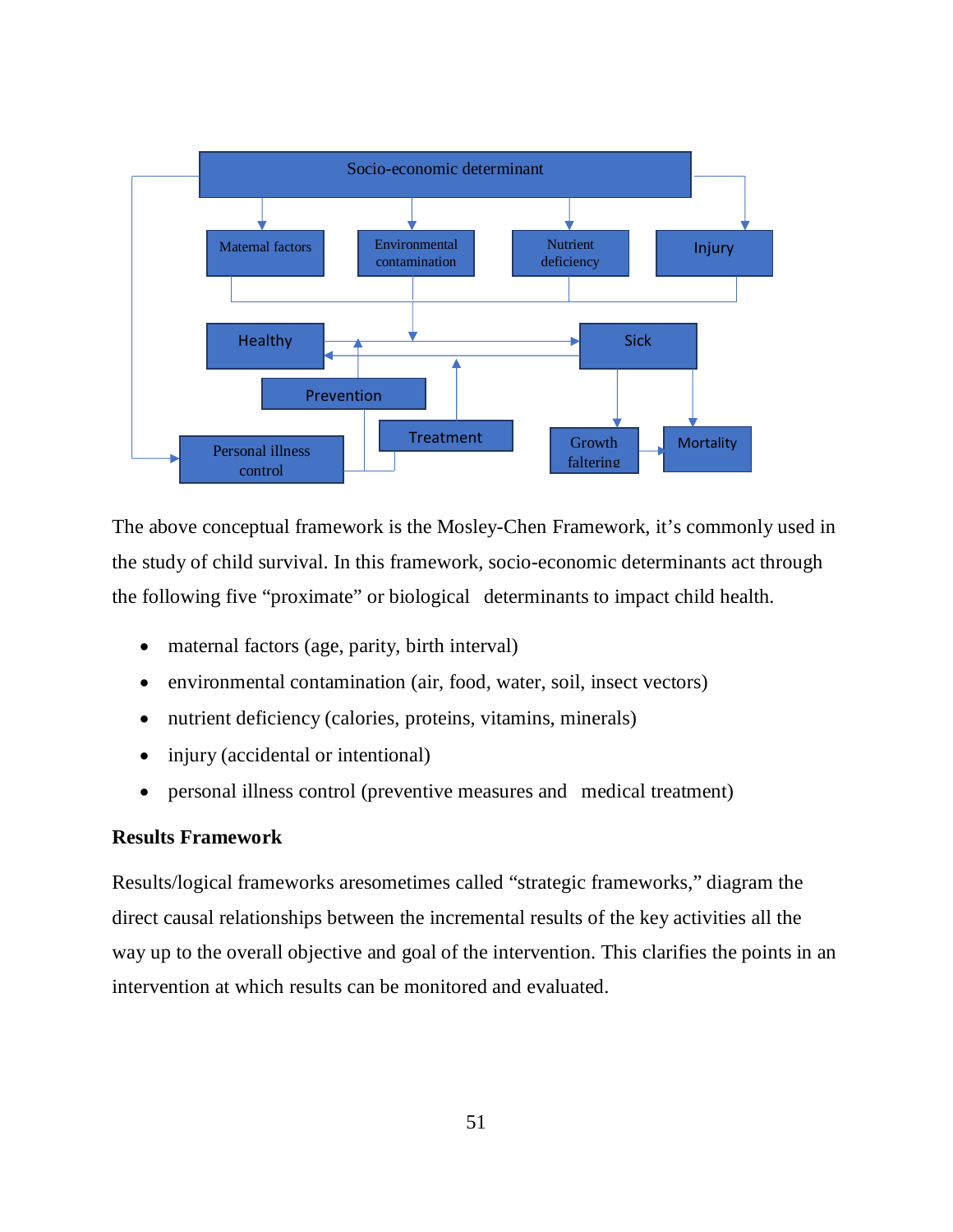As can be seen in this example, results frameworks include an overall goal, a **Strategic Objective (SO)** and **Intermediate Results (IRs)**.

- An SO is an outcome that is the most ambitious result that can be achieved and for which the organization is willing to be held responsible.
- An IR is a discrete result or outcome that is necessary to achieve an SO.



Notice that the goal and strategic objective appear at the top of the framework. Before achieving this broader strategic objective, a set of "lower-level" intermediate results must first be reached. Under each IR are subordinate intermediate results, or sub-IRs that relate directly to the intermediate results. For example, under IR1, you will see IR1.1 and IR 1.2. IR1.1 and IR 1.2 are sub-IRs.

Here is a portion of the same results framework with the information filled in. For example, as you can see under IR2, the information system, training and supervision of clinicians, and provider performance are factors that lead to improved quality of health services. Notice that IRs and sub-IRs need to be measurable; in other words, indicators can be developed for them and data can be collected to calculate them.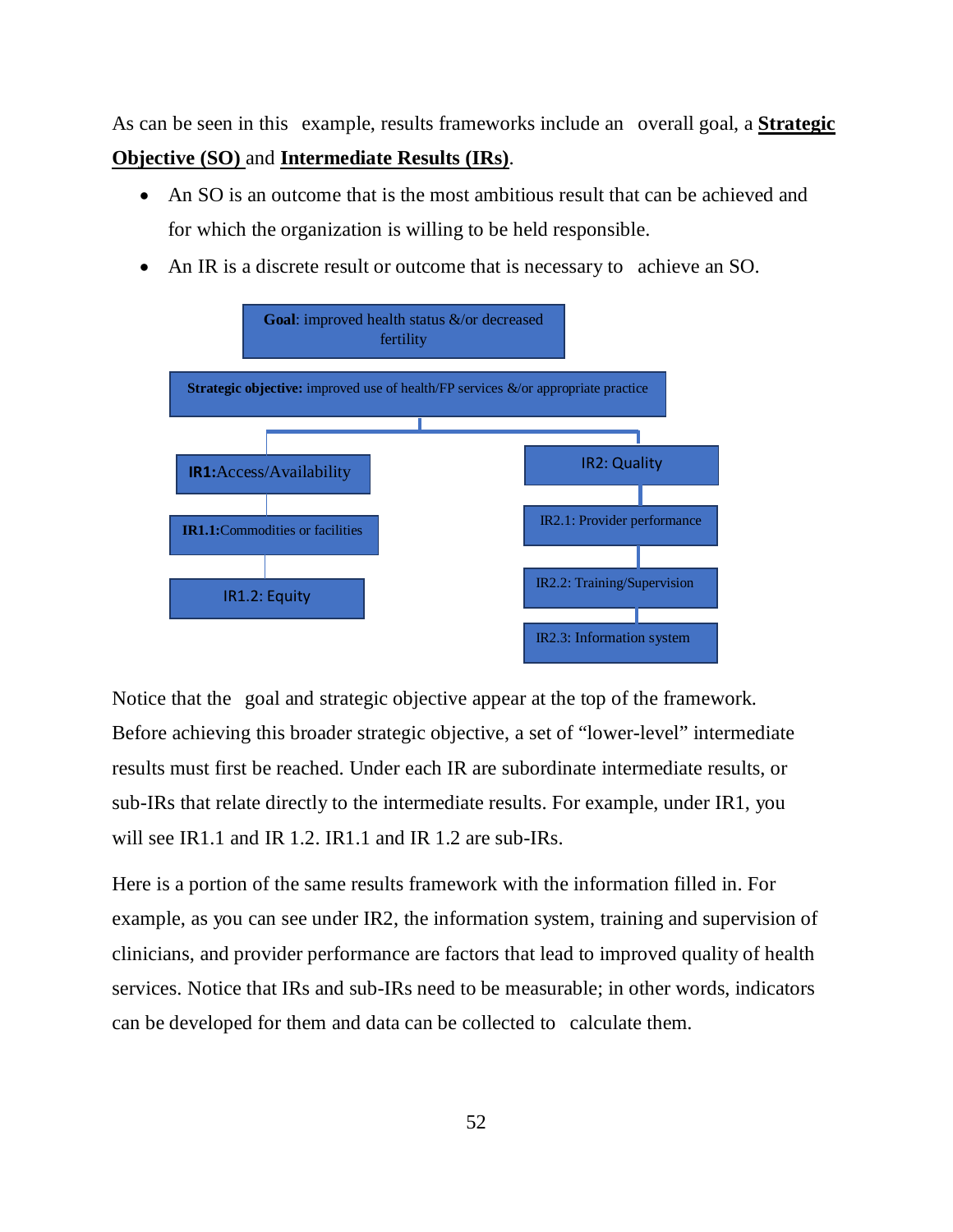| Logframe hierarchy    | Performance           | Means of           | Assumptions &          |
|-----------------------|-----------------------|--------------------|------------------------|
|                       | indicators            | verification       | risks                  |
| Goal Higher           | (Impact) Indicators   | The programme      | (Goal-to-Super-        |
| objective to which    | <i>(increasingly)</i> | evaluation system  | <b>Goal</b> ) Risks    |
| this operation,       | standardised) to      |                    | regarding strategic    |
| along with others, is | measure               |                    | impact.                |
| intended to           | programme             |                    |                        |
| contribute.           | performance.          |                    |                        |
| Purpose The           | (Outcomes)            | People, events,    | (Purpose-to-Goal)      |
| outcome of an         | Measures that         | processes, sources | Risk regarding         |
| operation. The        | describe the          | of data for        | programme level        |
| change in             | accomplishment of     | organising the     | impact                 |
| beneficiary           | the Purpose. The      | operation's        |                        |
| behaviour, systems    | value, benefit and    | evaluation system. |                        |
| or institutional      | return on the         |                    |                        |
| performance           | investment.           |                    |                        |
| because of the        |                       |                    |                        |
| combined output       |                       |                    |                        |
| strategy and key      |                       |                    |                        |
| assumptions.          |                       |                    |                        |
| Outputs The actual    | Output indicators     | People, events,    | (Output-to-            |
| deliverables. What    | that measure the      | processes, sources | <b>Purpose</b> ) Risks |
| the operation can be  | goods & services      | $of data -$        | regarding design       |
| held accountable      | finally delivered by  | supervision $&$    | effectiveness.         |
| for producing         | the operation.        | monitoring system  |                        |

# **Logical Framework or Logframe Matrix**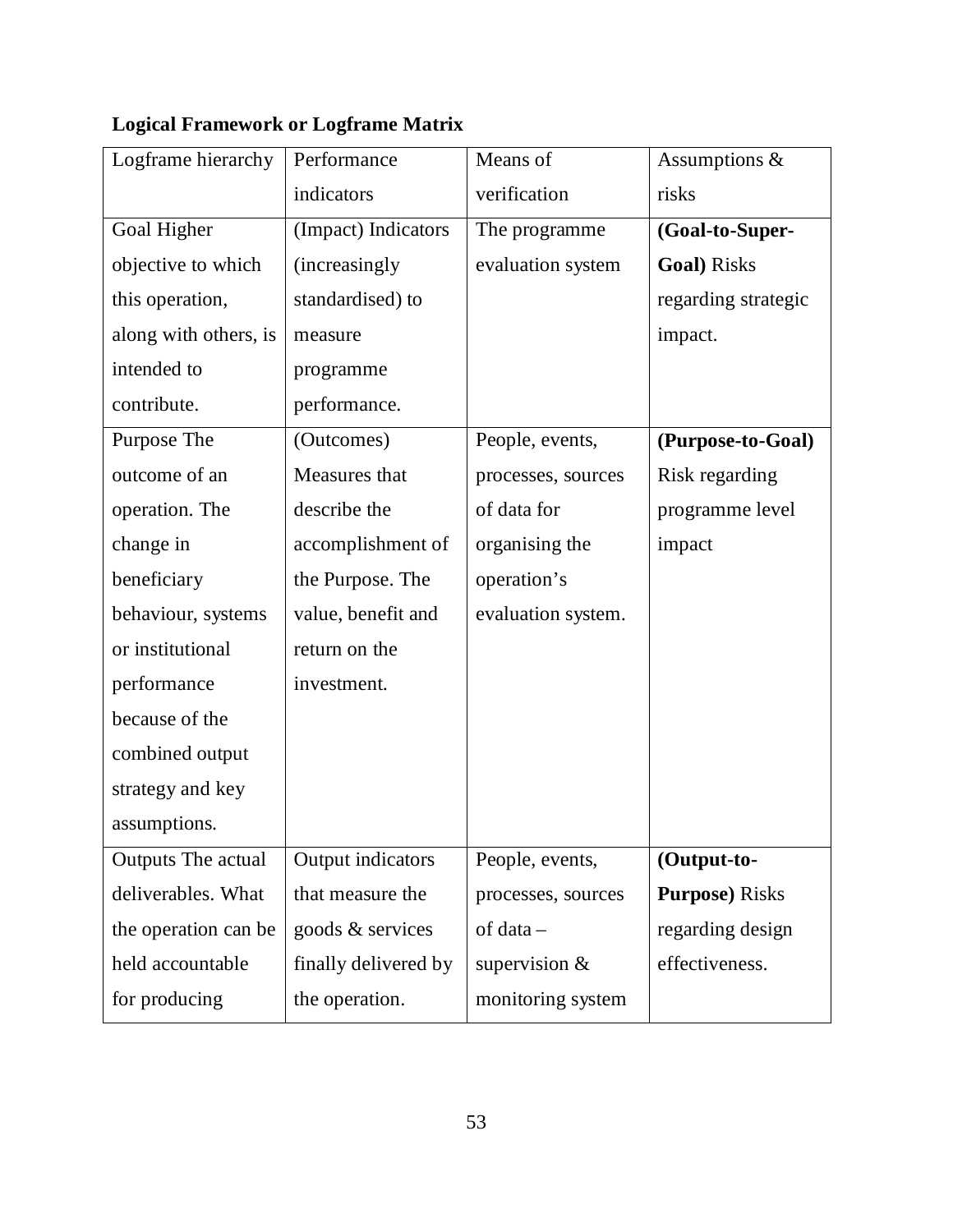|                        |                     | for validating the   |                    |
|------------------------|---------------------|----------------------|--------------------|
|                        |                     | operation's design.  |                    |
| Activities The main    | Inputs/Resources    | People, events,      | (Activity-to-      |
| activity clusters that | Budget by activity. | processes, sources   | Output) Risks      |
| must be undertaken     | Monetary, physical  | of data – monitoring | regarding          |
| in order to            | & human resources   | system for           | implementation $&$ |
| accomplish the         | required to produce | validating           | efficiency         |
| Outputs.               | the outputs.        | implementation       |                    |
|                        |                     | progress             |                    |

### **Logic model**

A **logic model** sometimes called an "M&E framework," provides a streamlined linear interpretation of a project's planned use of resources and its desired ends.

Logic models have five essential components:

**Inputs** –Inputs are essentially the resources or things that must be put in or invested in order for activities to take place. Inputs are also part of the results chain. Inputs include the time of staff, stakeholders and volunteers; money; consultants; equipment; technology; and materials. The general tendency is to use money as the main input, as it covers the cost of consultants, staff, materials, and so forth. However, in the early stages of planning, effort should be spent on identifying the various resources needed before converting them into monetary terms. The guidance above should" help to prepare the first column ('results') in the results framework. for example, technical assistance, computers, condoms or training

**Processes** – these are the activities carried out to achieve the programme's objectives. Activities describe the actions that are needed to obtain the stated outputs. They are the coordination, technical assistance and training tasks organized and executed by project personnel. In a result-based management (RBM) context, carrying out or completing a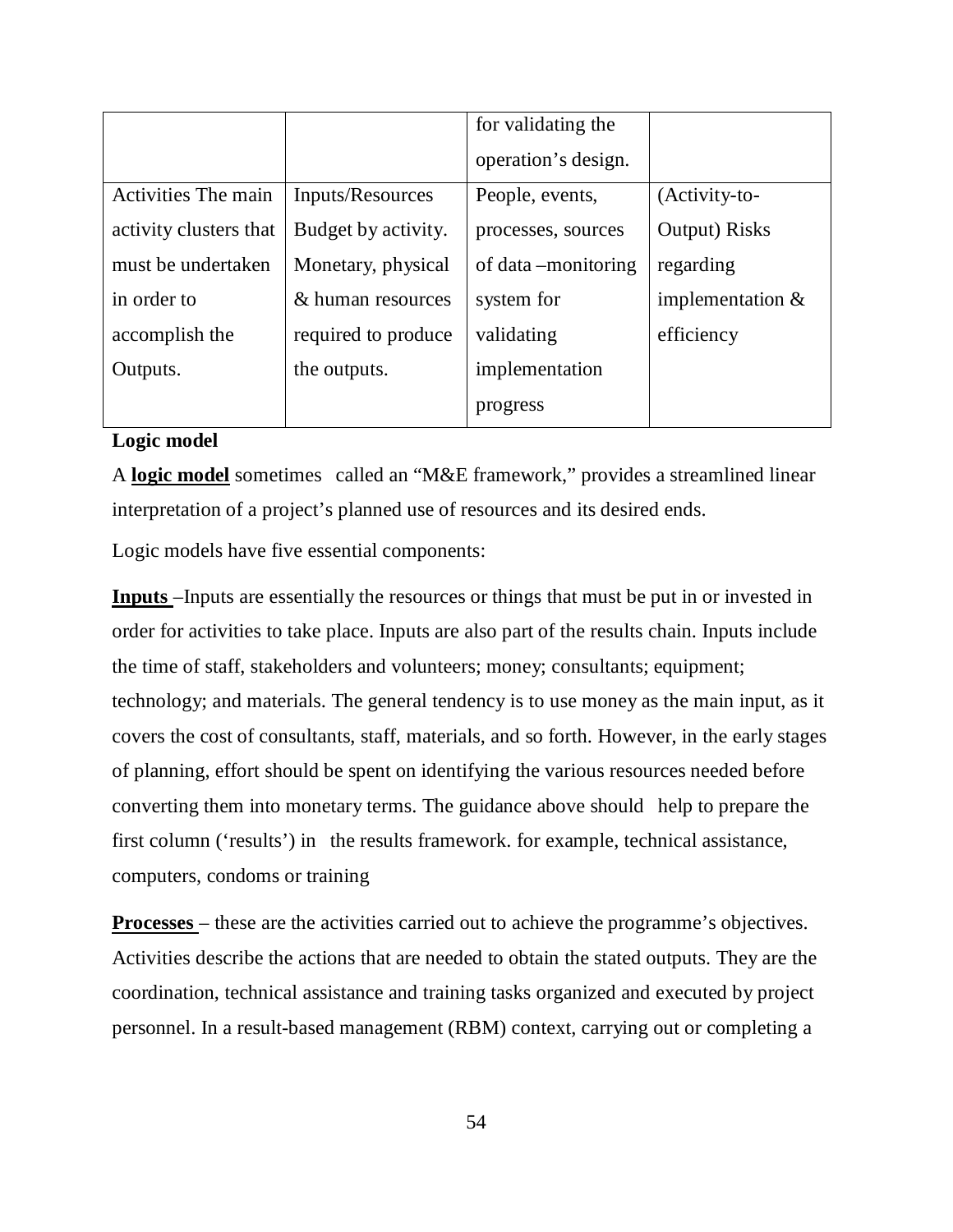programme or project activity does not constitute a development result. Activities relate to the processes involved in generating tangible goods and services or outputs, which in turn contribute to outcomes and impacts.

### **Formulating the Activities/ Processes**

In formulating activities, the following questions should be addressed:

- 1. What actions are needed in order to obtain the output?
- 2. Will the combined number of actions ensure that the output is produced?
- 3. What resources (inputs) are necessary to undertake these activities?
- 4. It is important to bear in mind:

Note that:

- a. Activities usually provide quantitative information and they may indicate periodicity of the action and more than one activity is needed to achieve an output.
- b. Activities generally start with a verb and describe an activity or action

**Outputs** – the immediate results achieved at the programme level through the execution of activities. Outputs are short-term development results produced by project and nonproject activities. They must be achieved with the resources provided and within the timeframe specified (usually less thanfive years).

#### **Formulating the Output Statement**

Since outputs are the most immediate results of programme or project activities, they are usually within the greatest control of the government, sponsors or the project. Outputs must be deliverable within the respective programme cycle and more than one output is needed to obtain an outcome.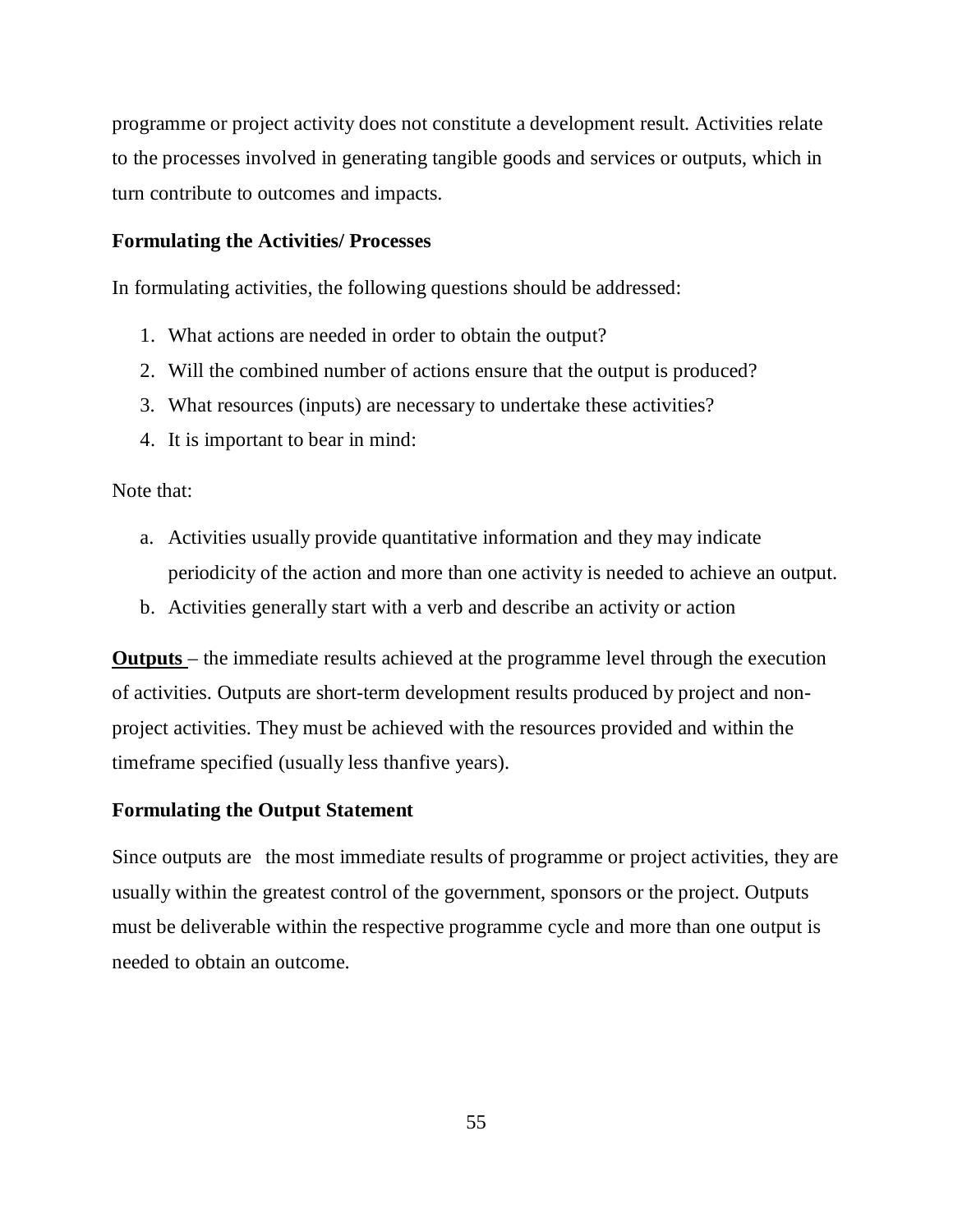#### **Questions to address when formulating outputs statement**

- 1. What kind of policies, guidelines, agreements, products and services do we need in order to achieve a given outcome?
- 2. Are they attainable and within our direct control?
- 3. Do these outputs reflect an appropriate strategy for attaining the outcome? Is there a proper cause and effect relationship?
- 4. Do we need any additional outputs to mitigate potential risks that may prevent us from reaching the outcome?
- 5. Is the output SMART—specific, measurable, achievable, relevant and timebound?

**Outcomes** – Outcomes are actual or intended changes in development conditions that interventions are seeking to support. Outcomes describe the intended changes in development conditions that result from the interventions of governments and other stakeholders, including international development agencies such as UNDP. They are medium-term development results created through the delivery of outputs and the contributions of various partners and non-partners. Outcomes provide a clear vision of what has changed or will change globally or in a particular region, country or community within a period of time. They normally relate to changes in institutional performance or behaviour among individuals or groups. Outcomes cannot normally be achieved by only one agency and are not under the direct control of a project manager. Since outcomes occupy the middle ground between outputs and impact, it is possible to define outcomes with differing levels" of ambition. For this reason, some documents may refer to immediate, intermediate and longer-term outcomes, or shortmedium and long-term outcomes.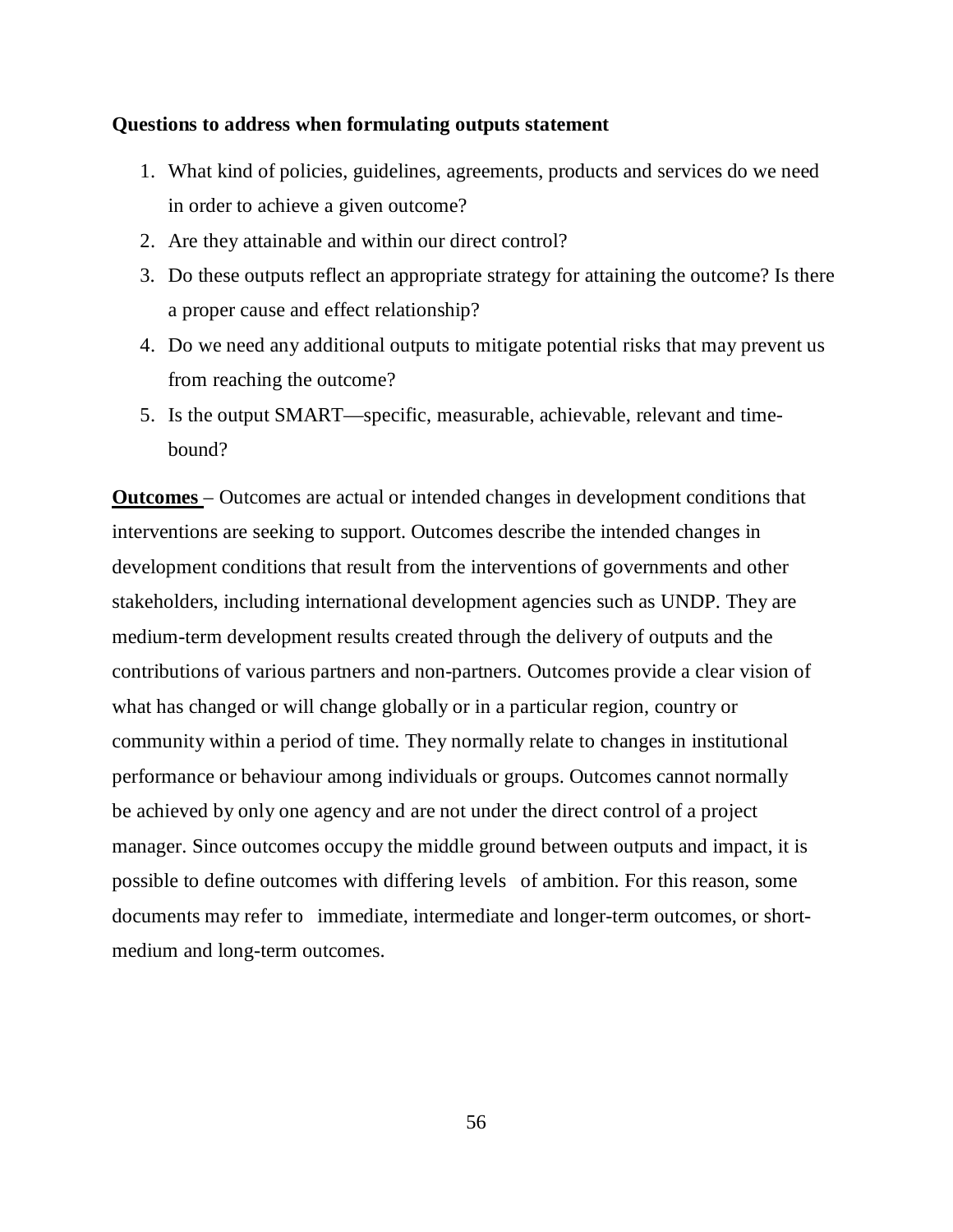## **Formulating the Outcome Statement**

- 1. An outcome statement should ideally use a verb expressed in the past tense, such as 'improved', 'strengthened' or 'increased', in relation to a global, regional, national or local process or institution.
- 2. An outcome should not be stated as "UNDP support provided to Y" or "technical advice provided in support of Z," but should specify the result of UNDP efforts and that of other stakeholders for the people of that country.
- 3. An outcome statement should avoid phrases such as "to assist/support/develop/ monitor/identify/follow up/prepare X or Y."
- 4. Similarly, an outcome should not describe how it will be achieved and should avoid phrases such as "improved through" or "supported by means of."
- 5. An outcome should be measurable using indicators. It is important that the formulation of the outcome statement takes into account the need to measure progress in relation to the outcome and to verify when it has been achieved. The outcome should, therefore, be specific, measurable, achievable, relevant and timebound (SMART).
- 6. An outcome statement should ideally communicate a change in institutional or individual behaviour or quality of life for people—however modest that change maybe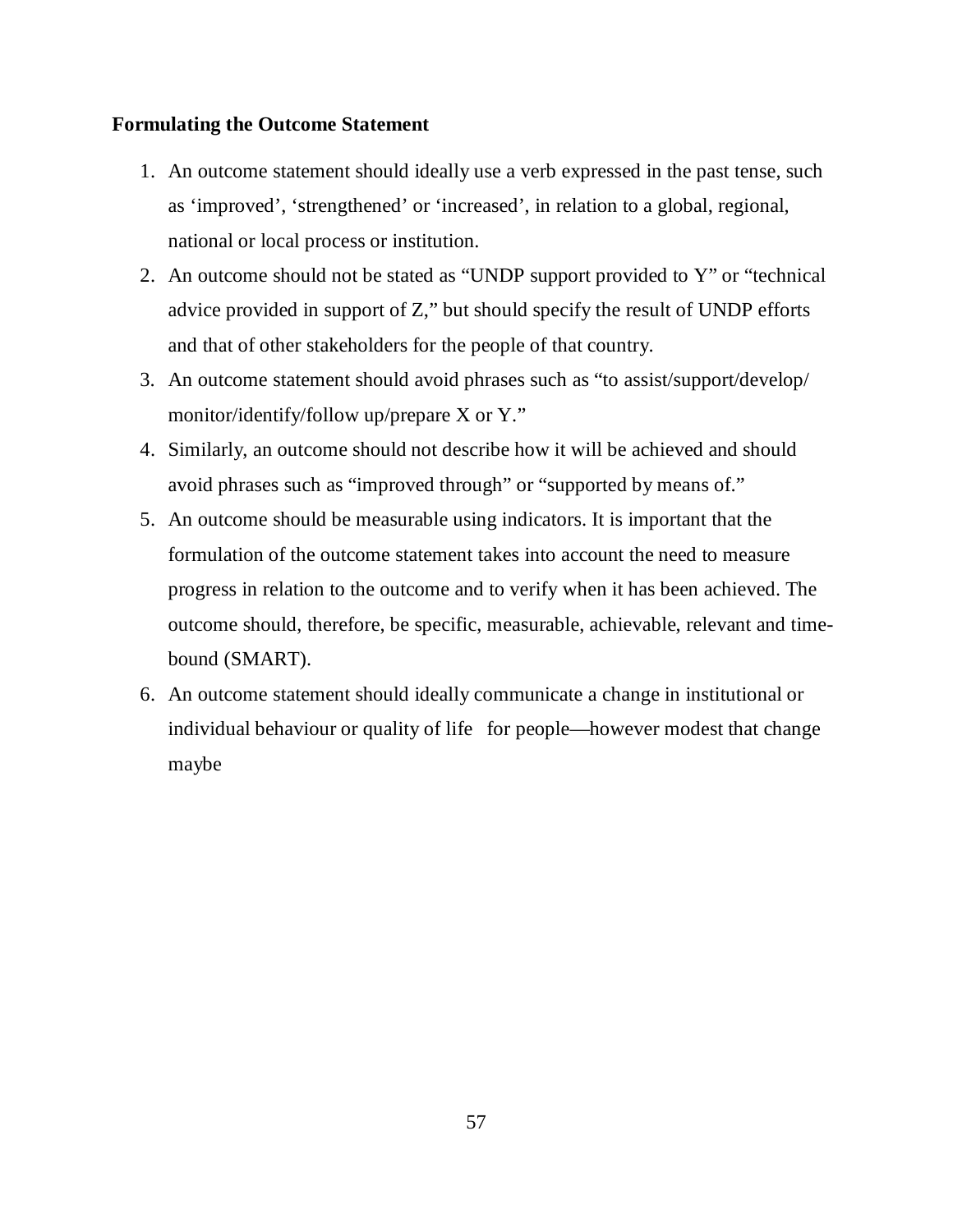## **SMART Outcomes and Impacts**

| $\overline{S}$ | Specific: Impacts and outcomes and outputs must use change language—they          |
|----------------|-----------------------------------------------------------------------------------|
|                | must describe a specific future condition                                         |
| M              | Measurable: Results, whether quantitative or qualitative, must have measurable    |
|                | indicators, making it possible to assess whether they were achieved or not        |
| $\mathbf{A}$   | Achievable: Results must be within the capacity of the partners to achieve        |
| $\mathbf R$    | Relevant: Results must make a contribution to selected priorities of the national |
|                | development framework                                                             |
| T              | Time-bound: Results are never open-ended—there is an expected date of             |
|                | accomplishment                                                                    |

## **The following illustrate different levels of outcomes**:

- 1. Policy, legal and regulatory framework reformed to substantially expand connectivity to information and communication technologies (short to medium term)
- 2. Increased access of the poor to financial products and services in rural communities (medium to long term)
- 3. Reduction in the level of domestic violence against women in five provinces by 2014 (medium to long term)
- 4. Increased volume of regional and sub-regional trade by 2015 (medium to long term)

**Impacts** – the long-term effects, or end results, of the programme, for example, changes in health status (in this context, the term "impact" refers to the health status or conditions that the programme is intended ultimately to influence [mortality, morbidity, fertility, etc.], as measured by appropriate **indicators**; measuring "impact"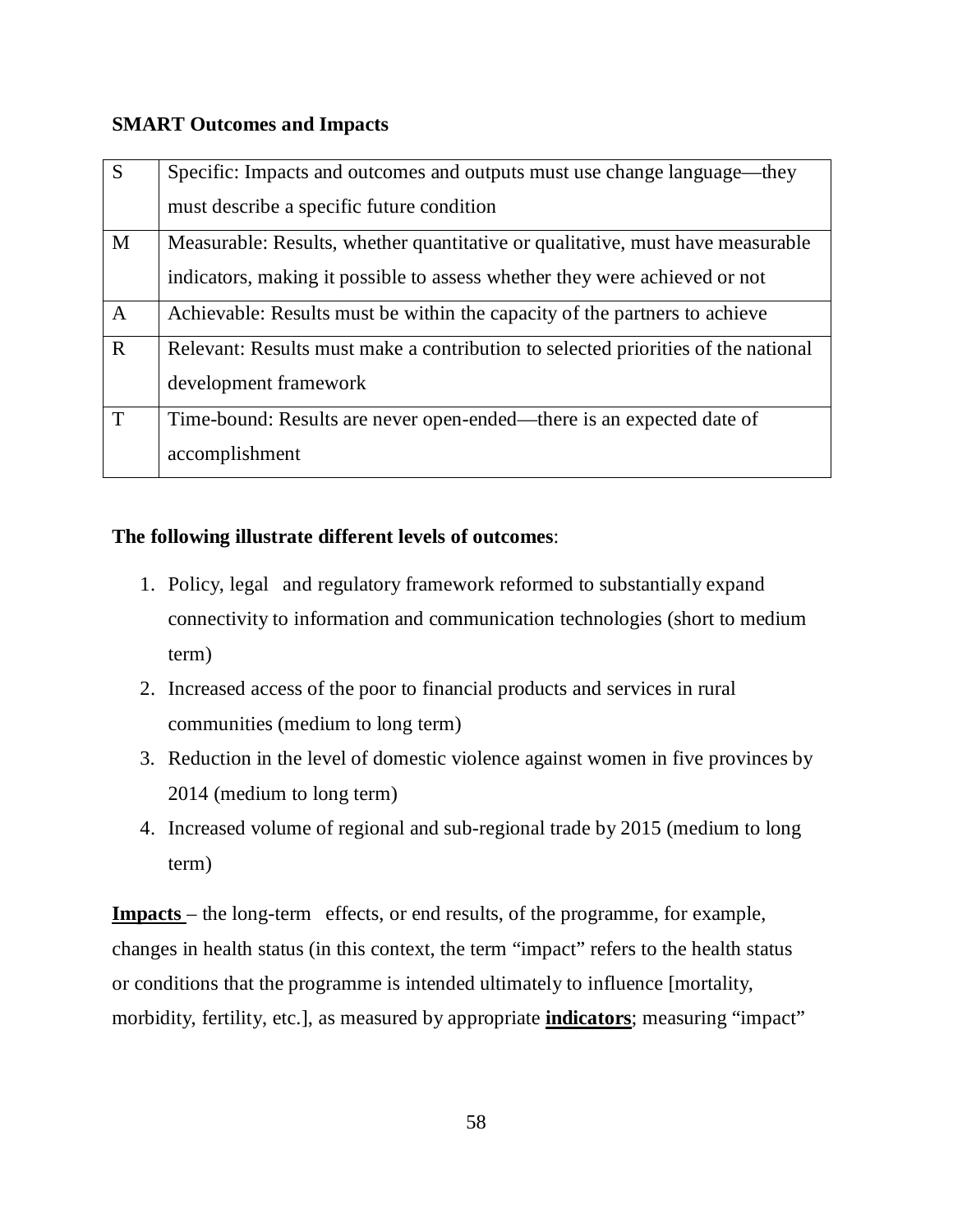in this way, however, should be distinguished from **impact evaluation**, which is a specific type of evaluation activity that focuses on examining how much of an observed change in outcomes or "impact" can be attributed to the programme).

### **Formulating Impact Statement**

 Impacts are actual or intended changes in human development as measured by people's well-being. Impacts generally capture changes in people's lives. The completion of activities tells us little about changes in development conditions or in the lives of people. It is the results of these activities that are significant. Impact refers to the 'big picture' changes being sought "and represents the underlying goal of development work. In the process of planning, it is important to frame planned interventions or outputs within a context of their desired impact. Without a clear vision of what the programme or project hopes to achieve, it is difficult to clearly define results. An impact statement explains why the work is important and can inspire people to work toward a future to which their activities contribute. Similar to outcomes, an impact statement should ideally use a verb expressed in the past tense, such as 'improved', 'strengthened', 'increased', 'reversed' or 'reduced'. They are used in relation to the global, regional, national or local social, economic and political conditions in which people live. Impacts are normally formulated to communicate substantial and direct changes in these conditions over the long term such as reduction in poverty and improvements in people's health and welfare, environmental conditions or governance. The MDG and other international, regional and national indicators are generally used to track progress at the impact level.

In other words, inputs (or resources) are used in processes (or activities) which produce immediate intermediate results (or outputs), ultimately leading to longer-term or broader results (or outcomes) and impacts.

59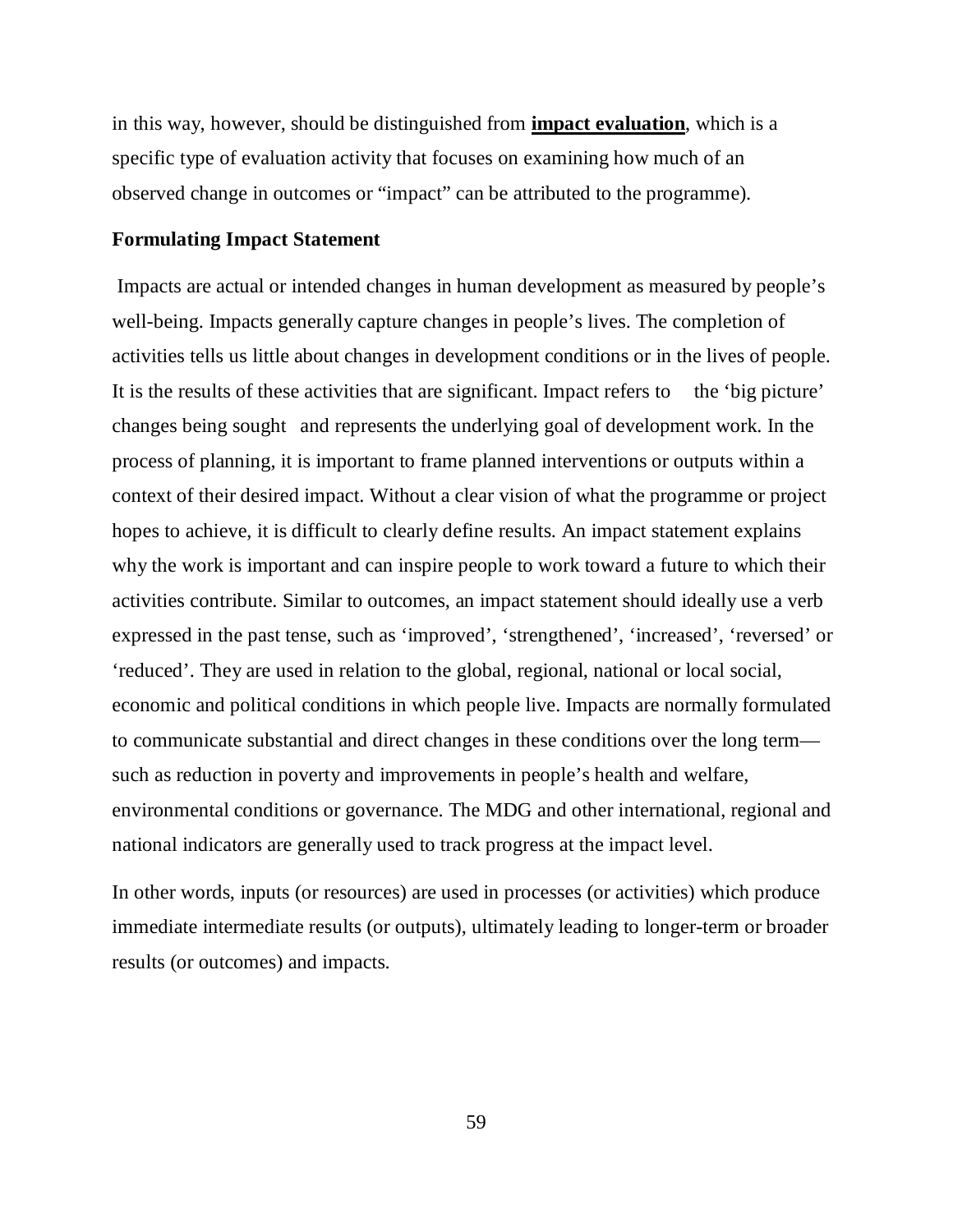The example above presents a straightforward view of a project designed to reduce population morbidity by increasing the number of clients served by trained healthcare providers. As you can see, it does not try to account for all factors that may be influencing operations and results as a conceptual framework would, but instead focuses specifically on the project's activities and impacts. This narrow focus assists programme managers and M&E planners as they clarify the direct relationships between elements of particular interest within a particular programme effort.

#### In summary:

**Inpu**t – Develop clinical training curriculum **Process** – Conduct training events **Output** – Practitioners trained in new clinical techniques **Outcome**– Increased in clients served by newly trained providers **Impact** –Declining morbidity levels in target population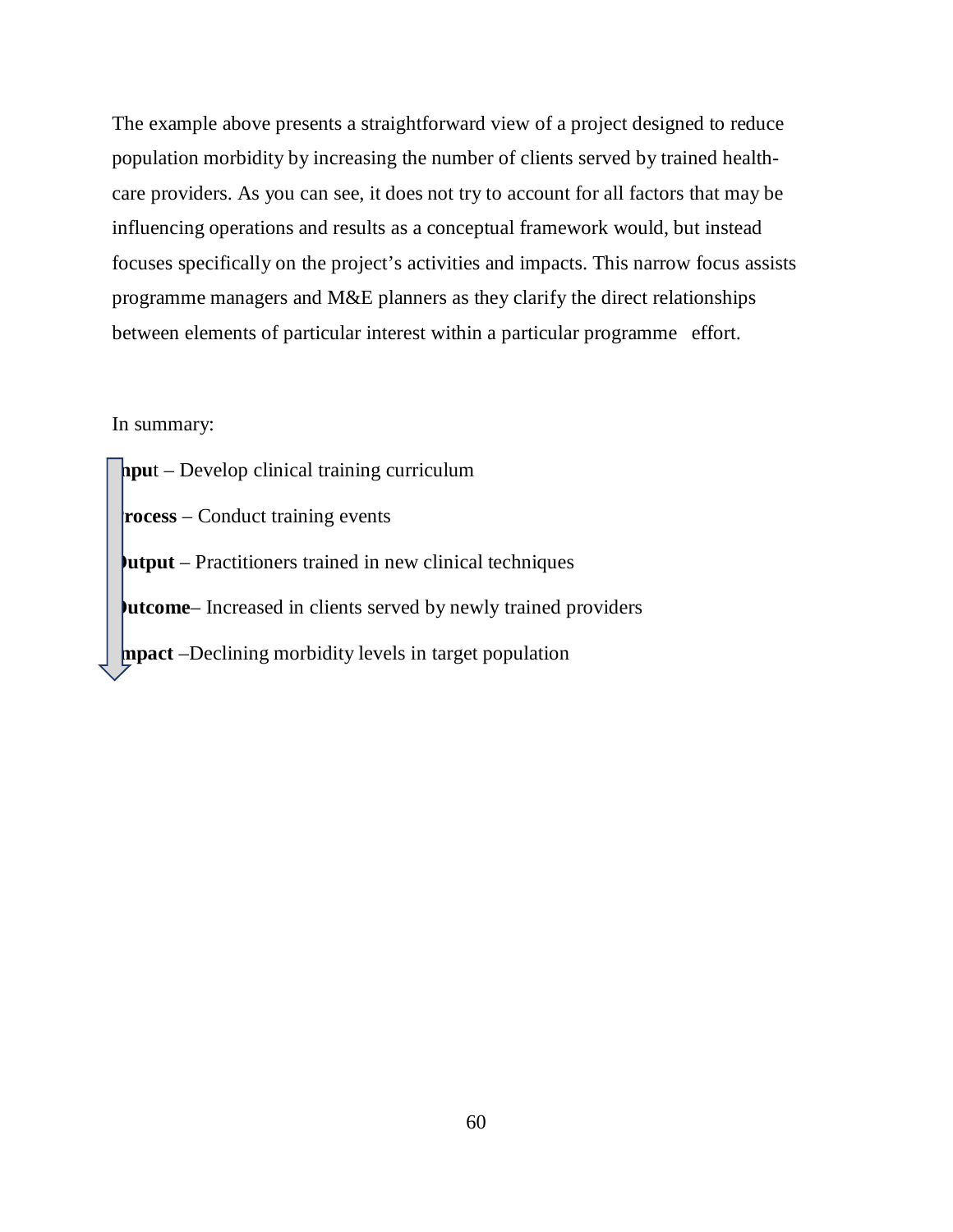

**INPUT**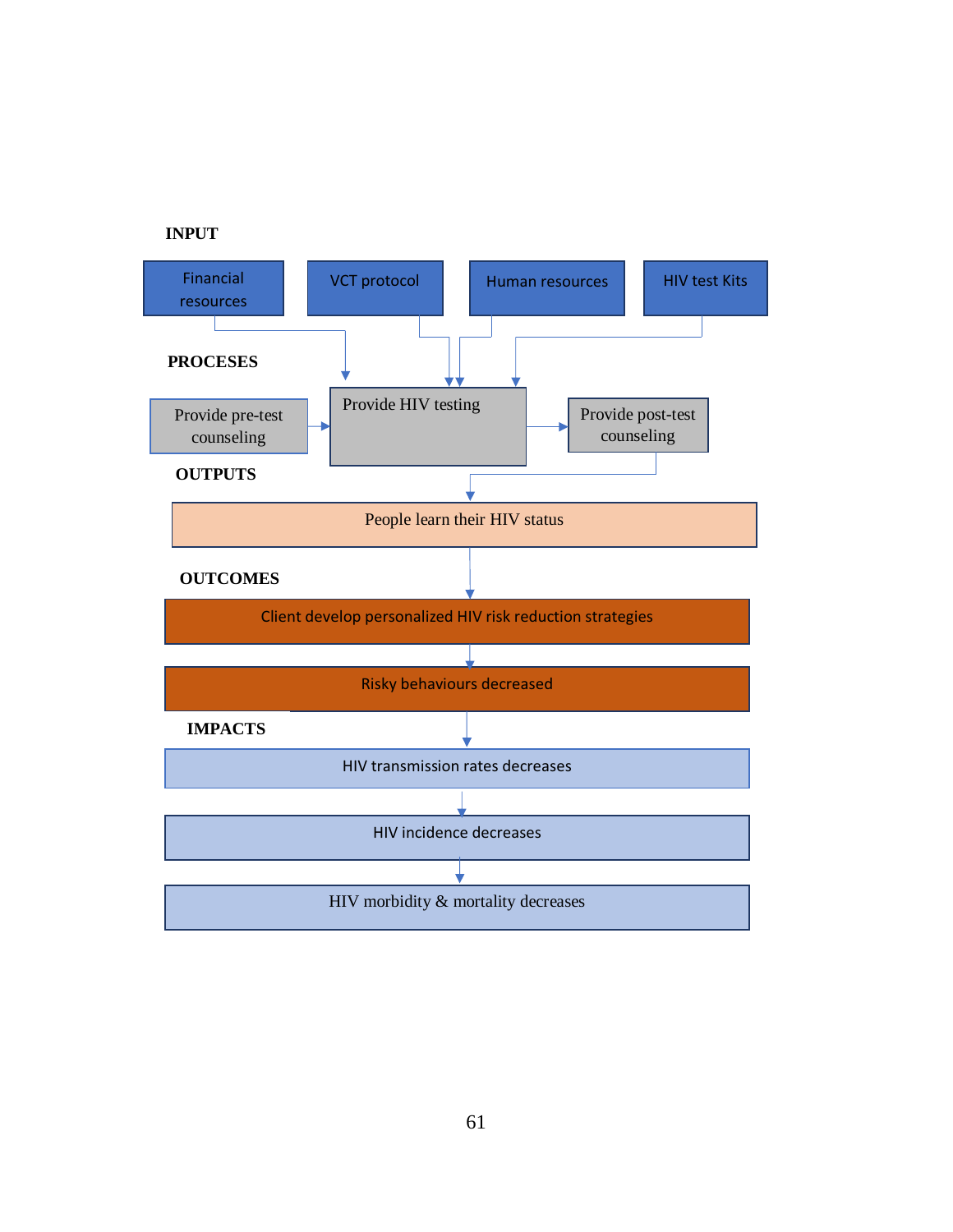# *This is a small portion from a logic model for an HIV voluntary counselling and testing (VCT) programme.*

It is important to remember that, within a programme, several activities can have their own inputs and outputs. Collectively the outputs of the activities contribute to the programme outcomes and impacts. In some cases, the output of one programme activity could be an input for another activity. For example, if an activity is to develop guidelines, the output of that activity is the guidelines, which can then be an input (VCT protocols) in this overall logic model for VCT-service" delivery.

#### **4.0 CONCLUSION**

Using frameworks is one way to develop a clearer understanding of the goals and objectives of a project, with an emphasis on identifying measurable objectives, both short-term and long-term. Frameworks, such as the three types discussed in this course, also help define the relationships between factors key to the implementation and success of a project, both internal and external to the programme context. This design process deepens the understanding of managers, implementers, and other partners in many practical ways, including serving as the foundation for selecting appropriate, useful M&E indicators.

#### **5.0 SUMMARY**

In this unit you have learnt:

The different types of M&E frameworks

### **6.0 ONLINE DISCUSSION AND ASSIGNMENT**

- 1. Describe the common types of monitoring and evaluation frameworks
- 2. Formulate an outcome, input and impactstatement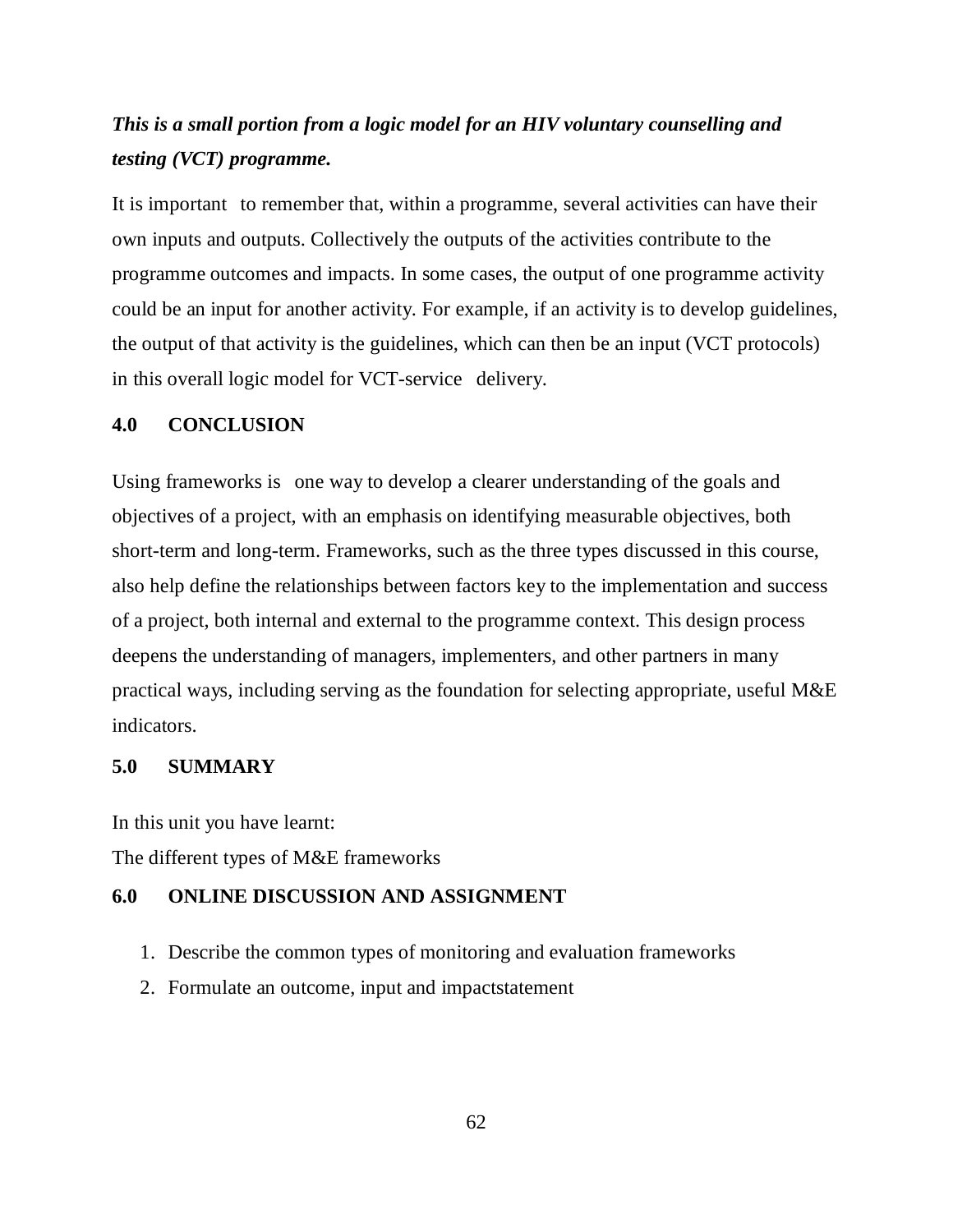## **6.1.1 SELF ASSESSMENT**

Identify the five (5) components of M& E framework

## **7.0 REFERENCES/FURTHER READING**

Frankel N & Gage A (2007). M&E Fundamentals: A Self-Guided Minicourse. U.S. Agency for International Development (USAID) Family Health International (FHI) (2011). Core Module1: Monitoring HIV/AIDS Programme: A Facilitator's Training Guide. USAID Resource for Prevention, Care and Treatment.

International Federation of Red Cross and Red Crescent Societies (2002). Handbook for Monitoring and Evaluation. 1st edition. Switzerland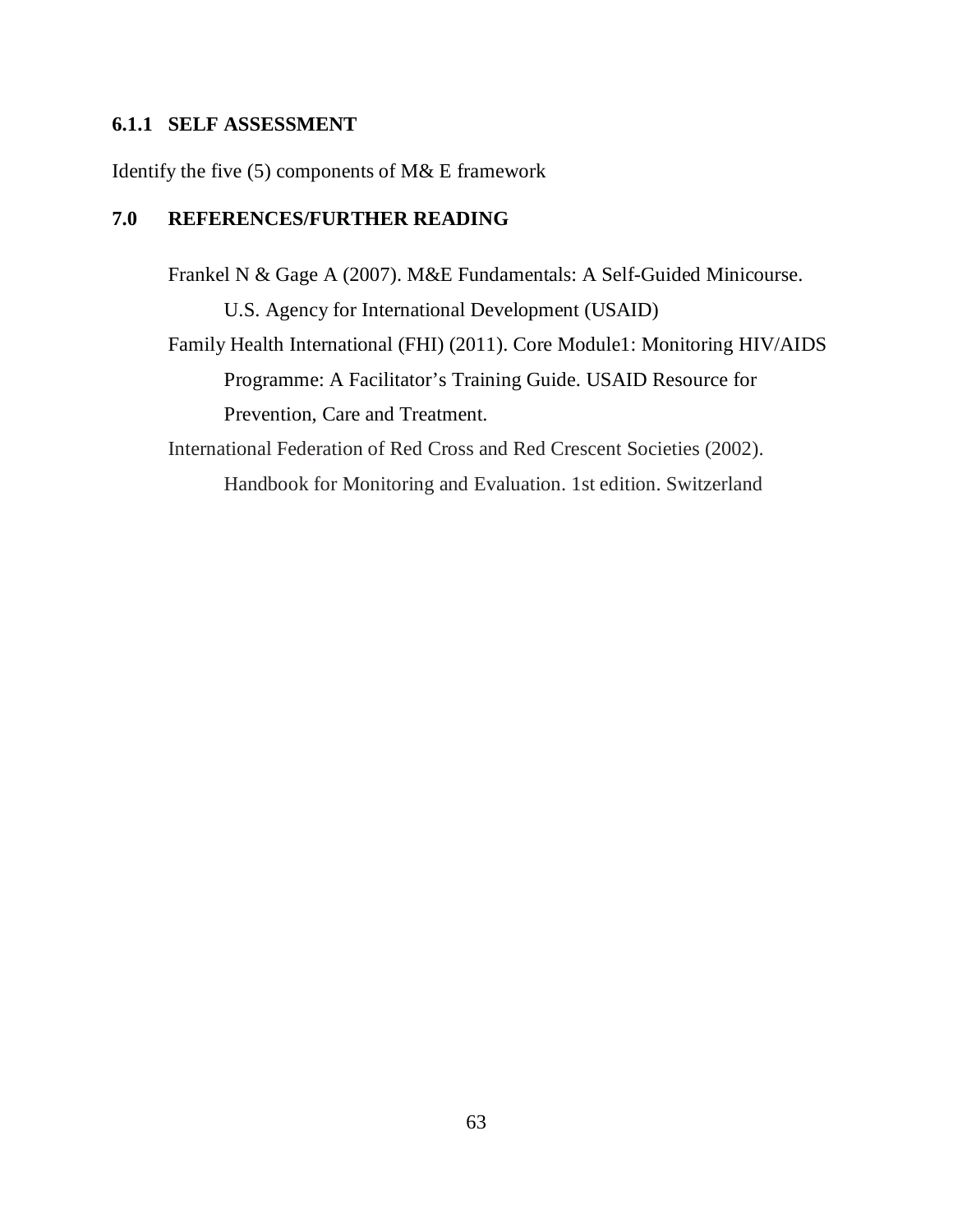## **UNIT 4 INDICATORS**

## **CONTENTS**

- 1.0 INTRODUCTION
- 2.0 OBJECTIVES
- 3.0 MAIN CONTENTS
	- 3.1.1 Steps in developing appropriate indicators for a project/programme
	- 3.1.2 Types of indicators
	- 3.1.3 Importance of indicators
	- 3.1.4 Characteristics of indicators
	- 3.1.5 Challenges to selecting indicators
- 4.0 CONCLUSION
- 5.0 SUMMARY
- 6.0 ONLINE DISCUSSION AND ASSIGNMENT
- 7.0 REFERENCES/FURTHER READING
- **1.0 INTRODUCTION**

An indicator is a "*variable* that *measures one aspect* of a programme or project that is directly related to the programme's objectives. Let's take a moment to go over each piece of this definition. An indicator is a *variable* whose value changes from the baseline level at the time the programme began to a new value after the programme and its activities have made their impact felt. At that point, the variable, or indicator, is calculated again. Secondly, an indicator is a *measurement*. It measures the value of the change in meaningful units that can be compared to past and future units. This is usually expressed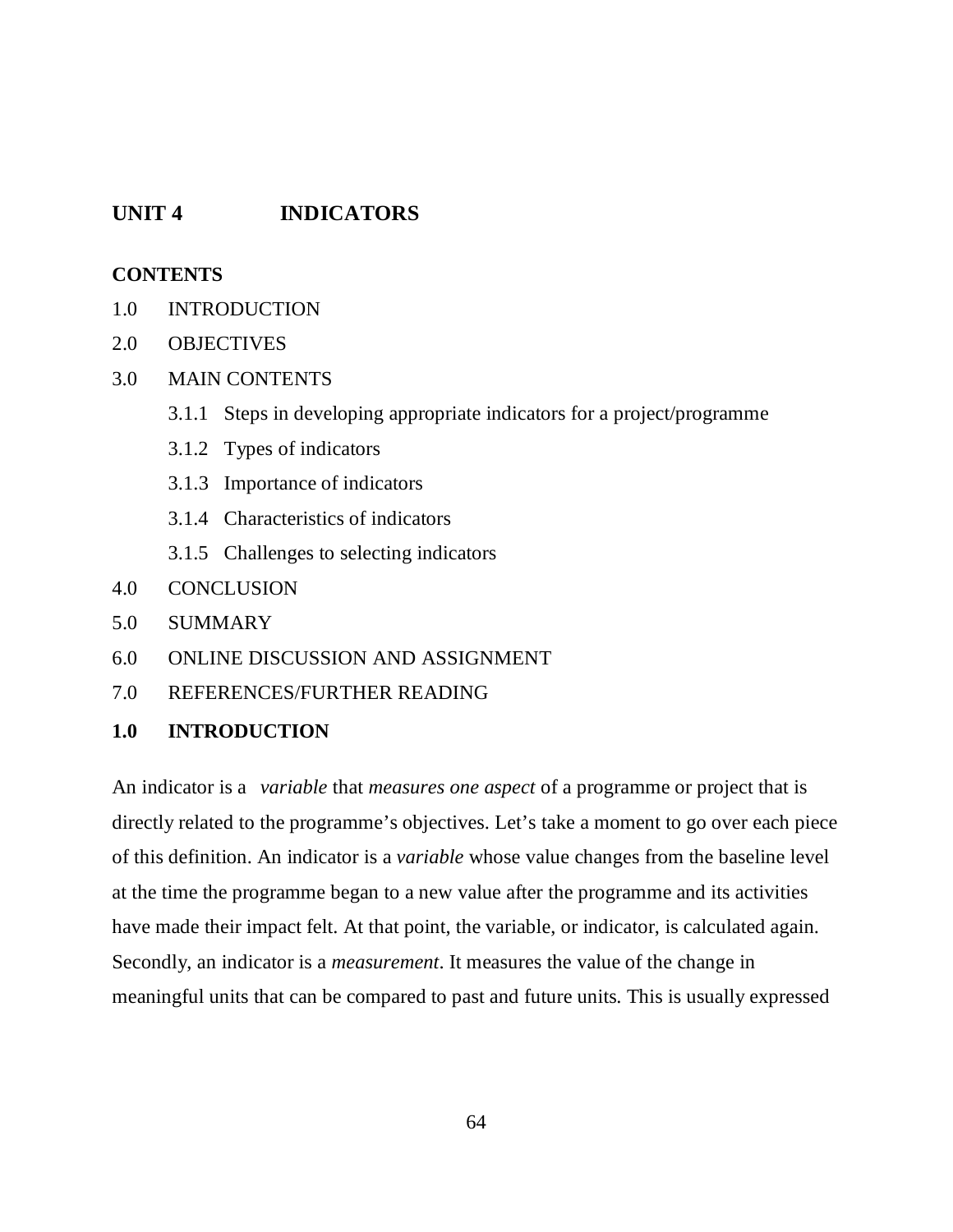as a percentage or a number. Finally, an indicator focuses on a *single aspect* of a programme or project. This aspect may be an input, an output or an overarching objective, but it should be narrowly defined in a way that captures this one aspect as precisely as possible. A reasonable guideline recommends one or two indicators per result, at least one indicator for each activity, but no more than 10-15 indicators per area of significant programme" focus.

## **2.0 OBJECTIVES**

At the end of this unit, learner should be able to:

- Describeindicators and its different types
- Discuss steps in developing appropriate indicators for a project/programme
- Describe the importance of indicators
- Discuss challenges to select indicators

### **3.0 MAIN CONTENTS**

### **3.1.1 Steps in developing appropriate indicators for a project/programme**

1. *Involve your programme stakeholders in indicator development.* Bring stakeholders together to identify meaningful indicators. This will help ensure the buy-in for your evaluation findings. Consider consulting existing literature and other relevant resources to assist with identifying indicators.

2. *Review evaluation questions and use your logic model as a template to develop indicators.* Link process indicators to your logic model outputs, Link outcome indicators to your logic model outcomes.

## 3. *Review indicators to ensure they are specific, observable, and measurable*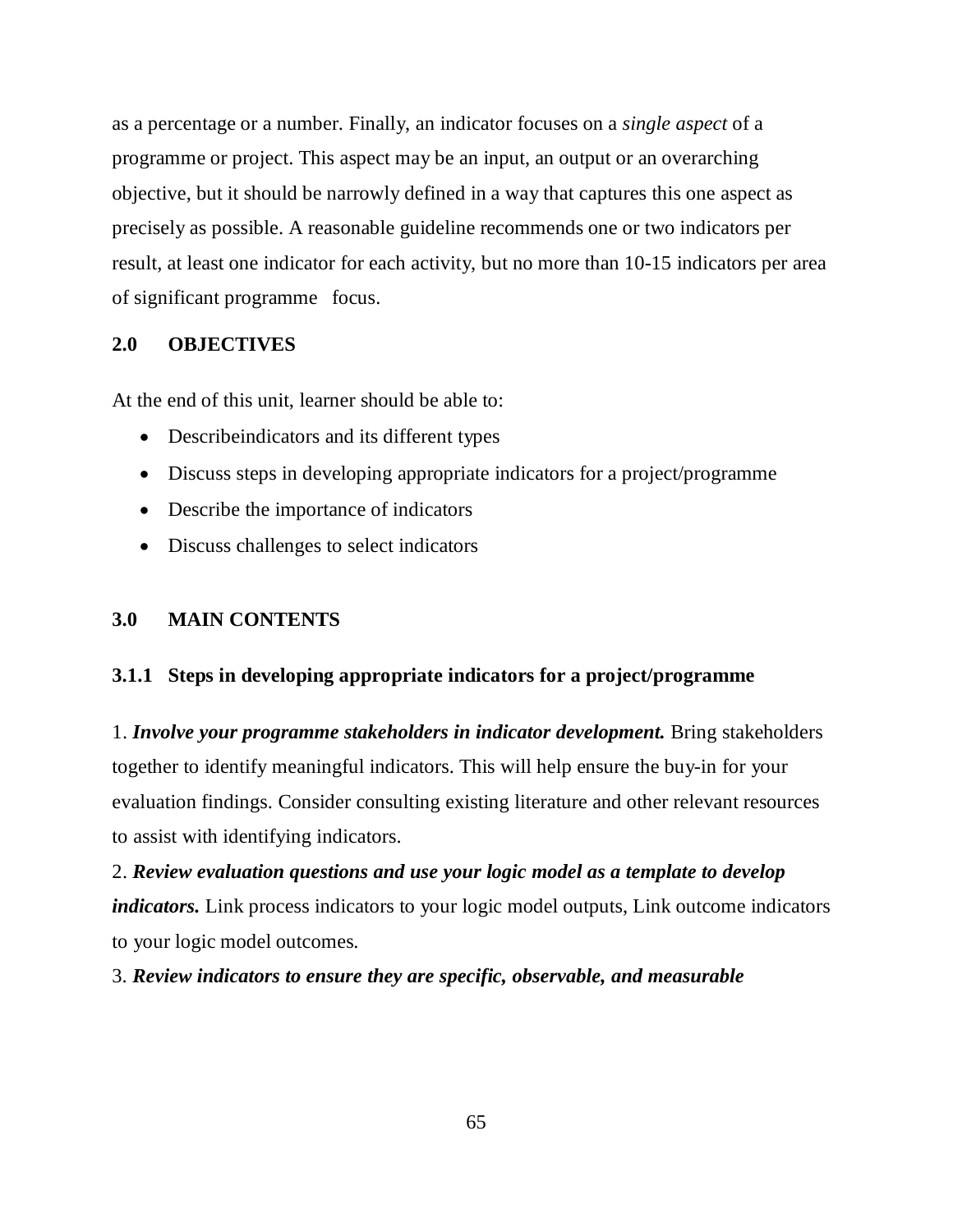Example: "The *proportion* of gonorrhoea cases among women 14–19 years of age interviewed within 7 days from the date of specimen collection"

*Specific:* "gonorrhoea cases among women 14–19 years of age" Observable:

"interviewed within 7 days from the date of specimen collection"

*Measurable:* "proportion of gonorrhoea cases"

## 4. *Include baseline data for inputs and outcomes if you are trying to measure change.*

For example, increased adherence of clinical staff to STD guidelines from time period 1 to time period 2.

## 5. *Determine whether the indicators;*

- i. Provide useful information that can measure processes and outcomes and answer evaluation questions • Are feasible in terms of data availability and timely data collection
- ii. Are adequate to capture the information you need. You may need to develop more than one indicator but avoid creating too many indicators because they can detract from the evaluation's goals.

## **Guidelines for Selecting Indicators**

- 1. Select indicators requiring data that can realistically be collected with the resources available.
- 2. Select at least one or two indicators (ideally, from different data sources) per key activity or result.
- 3. Select at least one indicator for each core activity (e.g., training event, social marketing message, etc.).
- 4. Select no more than 8-10 indicators per area of significant programme focus.
- 5. Use a mix of data collection sources whenever possible.

## **Examples of Indicators**

Percentage of clinic personnel who have completed a particular training workshop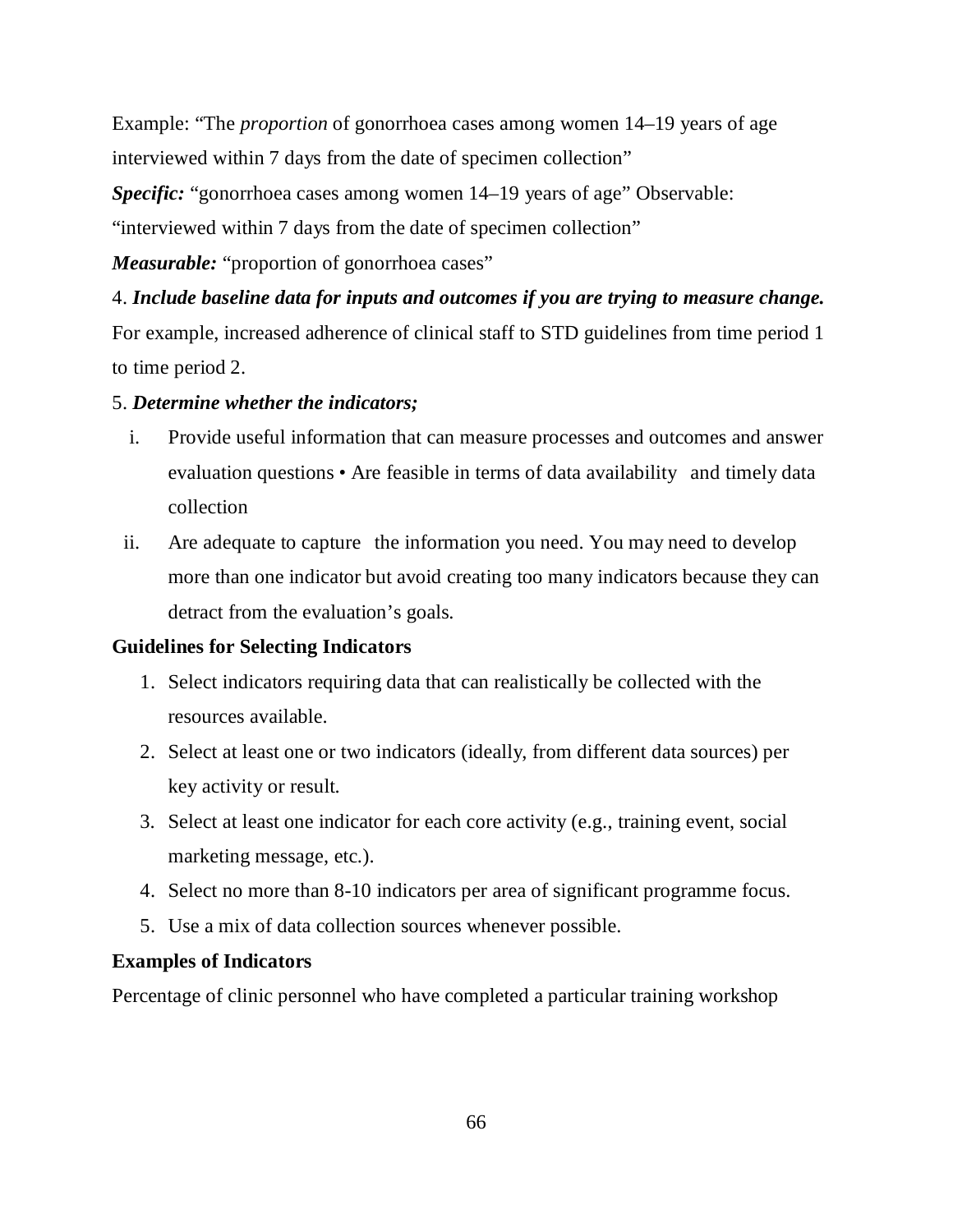Number of radio programme about family planning aired in the past year Percentage of clinics that experienced a stockout of condoms at any point during a given time period

### **3.1.2 Types of Indicators**

Indicators can be either be quantitative or qualitative.

Quantitative indicators are statistical measures that are numeric and are presented as any of the following:

- 1. Percentages.
- 2. Number
- 3. Rate (example: birth rate—births per 1,000 population)
- 4. Ratio (example: sex ratio—number of males per number of females)

Qualitative indicators are descriptive observations and can be used to supplement the numbers and percentages provided by quantitative indicators. They complement quantitative indicators by adding a richness of information about the context" in which the programme has been "operating. Qualitative indicators reflect people's judgements, opinions, perceptions and attitudes towards a given situation or subject. They can include changes in sensitivity, satisfaction, influence, awareness, understanding, attitudes, quality, perception, dialogue or sense of well-being.

Qualitative indicators measure results in terms of:

- 1. Compliance with…
- 2. Quality of…
- 3. Extent of…
- 4. Level of …

Examples include "availability of a clear, strategic organizational mission statement" and "existence of a multi-year procurement plan for each product offered."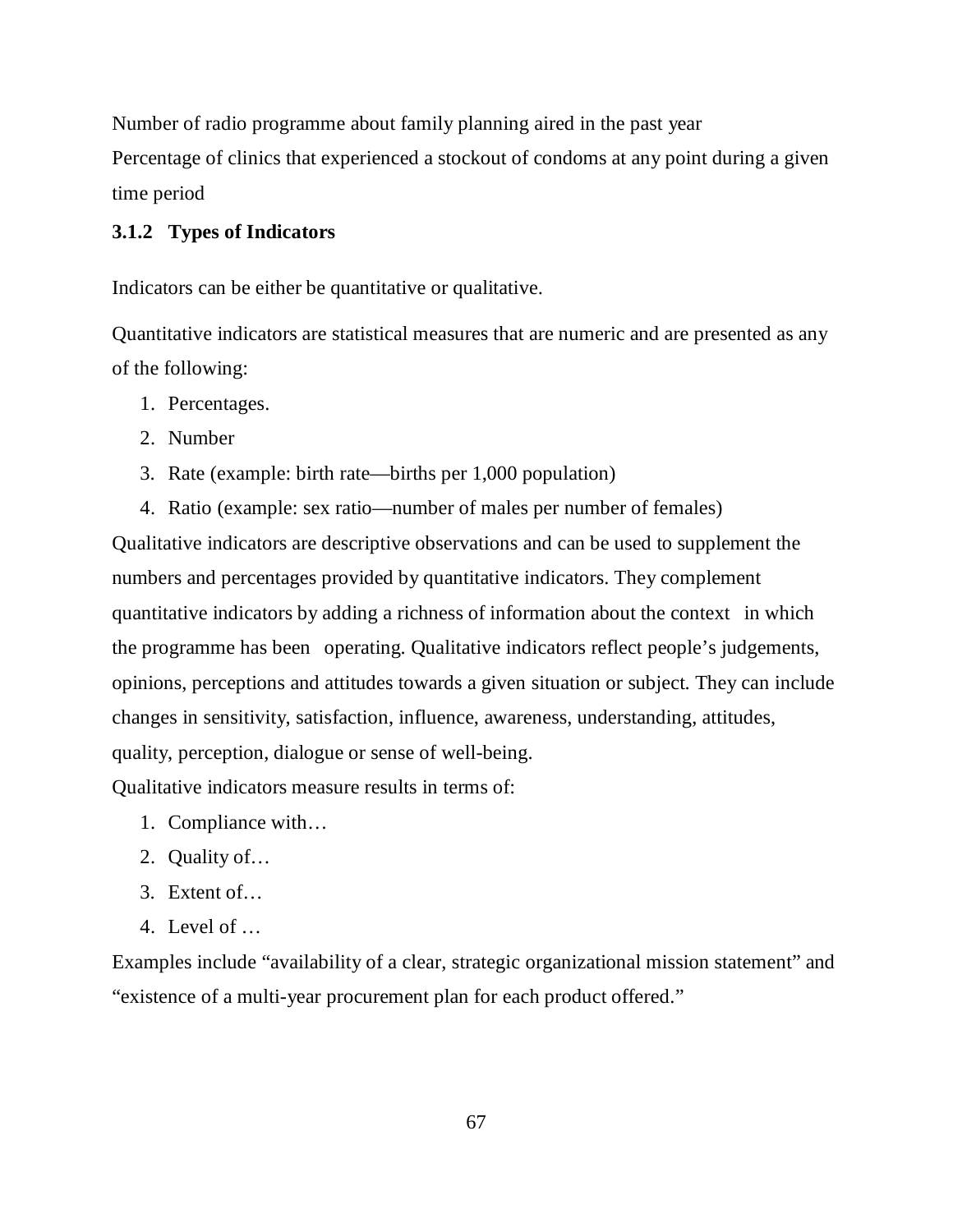## **3.1.3 Importance of Indicators**

Indicators provide M&E information crucial for decision-making at every level and stage of programme implementation.

- Indicators of programmeinputs measure the specific resources that go into carrying out a project or programme (for example, *amount of funds allocated to the health sector annually*).
- Indicators of **outputs** measure the immediate results obtained by the programme (for example, *number of multivitamins distributed* or *number of staff trained*).
- Indicators of **outcomes** measure whether the outcome changed in the desired direction and whether this change signifies programme "success" (for example, *contraceptive prevalence rate* or *percentage of children 12-23 months who received DTP3 immunization by 12 months of age*).

## **Metrics**

A metric is an important part of what comprises an indicator. The precise calculation or formula on which the indicator is based. Calculation of the metric establishes the indicator's objective value at a point in time. Even if the factor itself is subjective or qualitative, like the "attitudes of a target population, the indicator metric calculates its value at a given time objectively.

For example, an indicator might measure the percentage of urban facilities that score 85- 100% on a quality of care checklist. Note that because this indicator calls for a percentage, a fraction is required to calculate it. Possible metrics for this indicator are:

i. numerator, or top number of the fraction: number of urban facilities scoring 85-100% on a *quality of care checklist;* and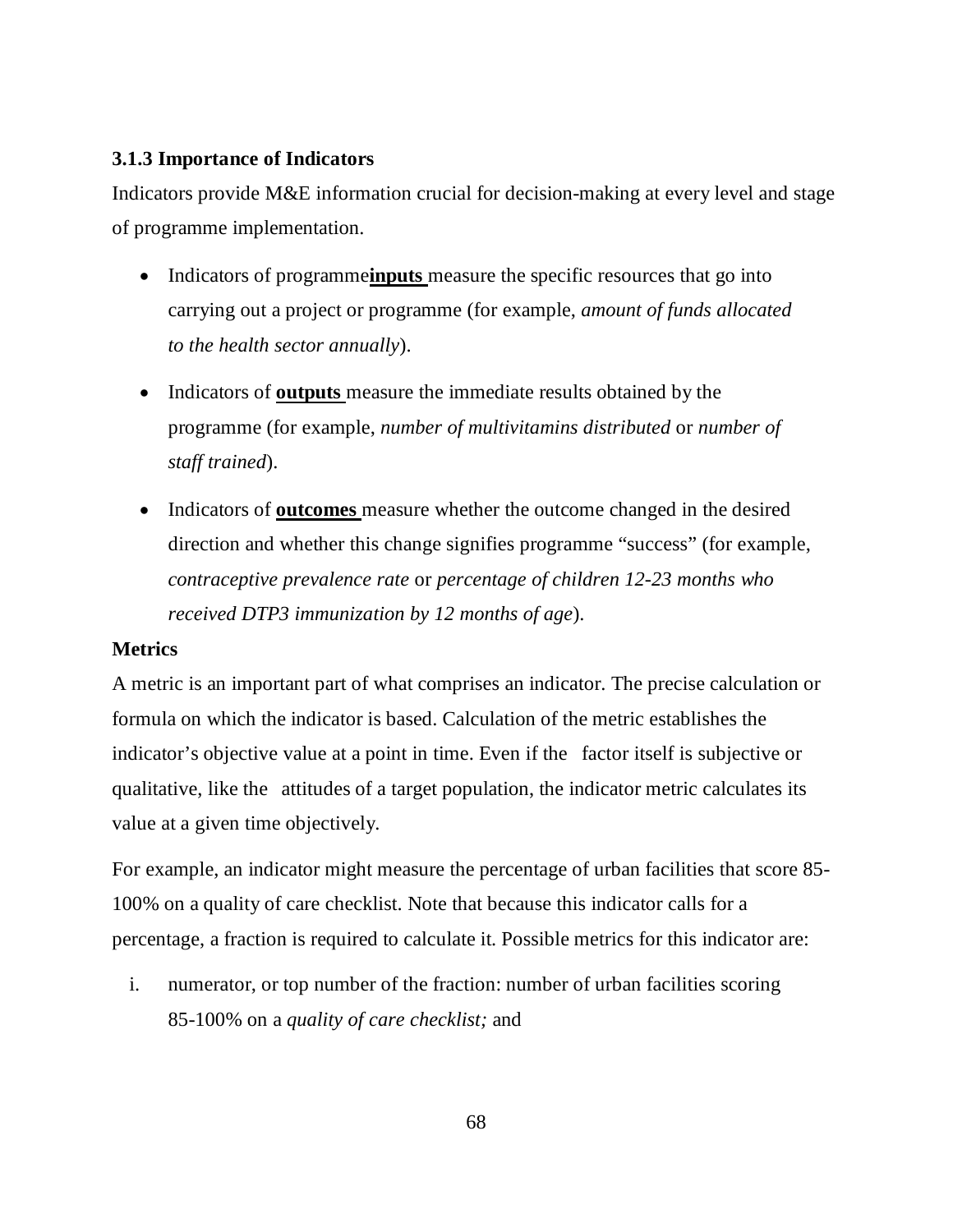**ii.** denominator, or bottom number of the fraction: *total number of urban facilities checked and scored.*

#### **Clarifying Indicators**

In many cases, indicators need to be accompanied by clarifications of the terms used. For instance, let's look at the indicator: *number of antenatal care (ANC) provides trained.* 

If such an indicator were used by a programme, definitions would need to be included. For example, *providers* would need to be defined, perhaps as *any clinician providing direct clinical services to clients seeking ANC at a public health facility*. For the purposes of this indicator then, *providers* would not include clinicians working in private facilities. *Trained* would also need to be defined, perhaps as *those staff who attended every day of a five-day training course and passed the final exam with a score of at least 85%*.

Another indicator for this programme could be the percentage of facilities with a provider trained in ANC.

In this example, because the indicator is a proportion or fraction, a numerator and a denominator are needed to calculate it.

The numerator would be the number of public facilities with a provider who attended the full five days of the ANC training and scored at least 85% on the final exam. Note that the numerator must still specify that the facilities are public and that the providers must have attended all five days and passed the exam in order to be counted. This information need not be "included in the indicator itself as long as it is in the definitions that accompany it.

The denominator would be the total number of public facilities offering ANC services. This requires that this number be obtainable. If it is not known and it is not possible to gather such information, this percentage cannot be calculated.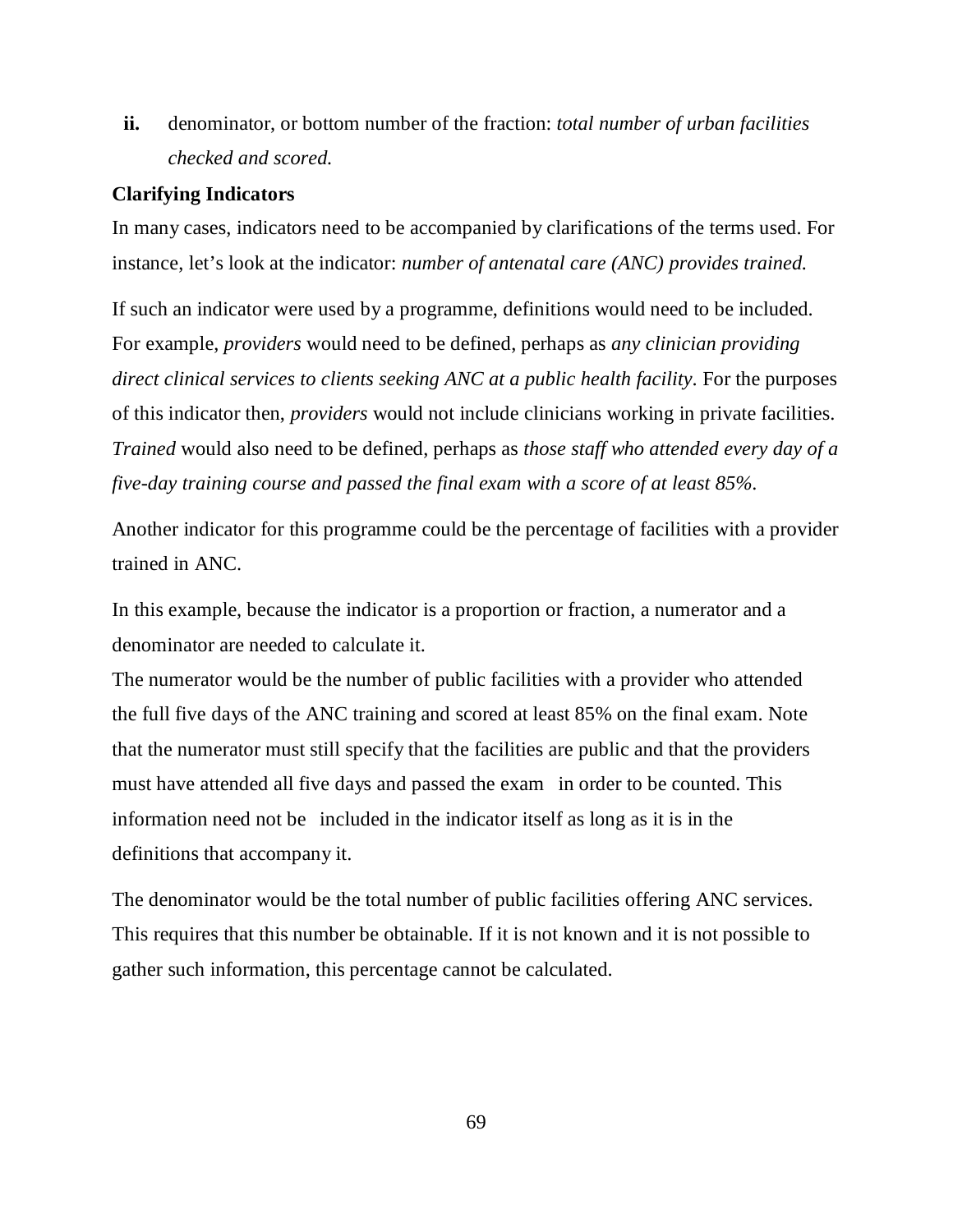In this example, it is also necessary to know at which facility each trained provider works. This information could be obtained at the time of the training. If it is not, all facilities would have to be asked if they have any providers who attended the training.

### **3.1.4 Characteristics of Indicators**

A good indicator should:

- 1. Produce the same results when used repeatedly to measure the same condition or event;
- 2. Measure only the condition or event it is intended to measure;
- 3. Reflect changes in the state or condition over time;
- 4. Represent reasonable measurement costs; and
- 5. Be defined in clear and unambiguous terms.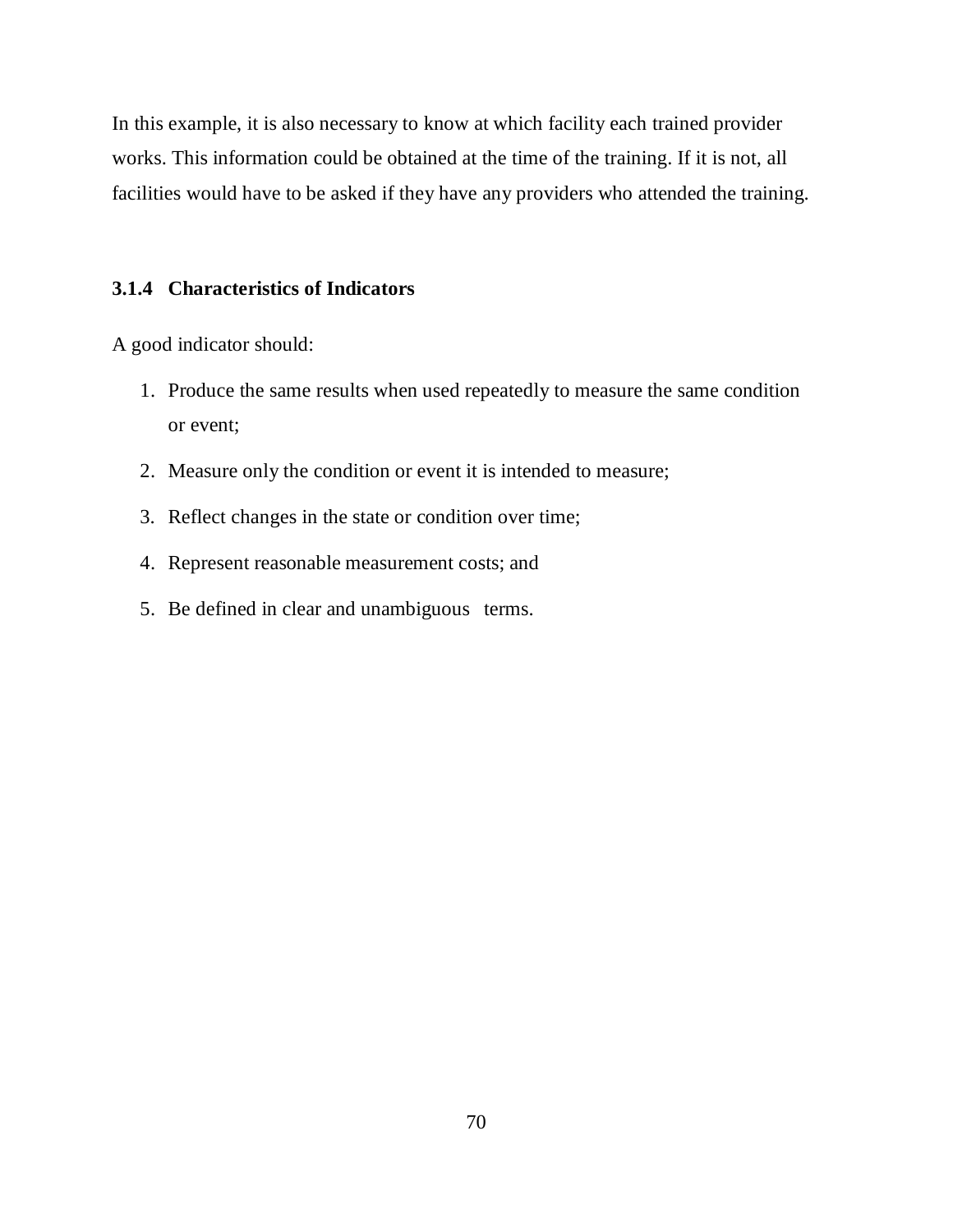



Let's use this generic results framework for a family-planning programme to demonstrate how indicators are linked to frameworks. For this programme, the strategic objective (SO) is to increase the use of family-planning services. There are two intermediate results (IRs) feeding into this objective.

- i. Under the IR of increasing availability of quality services, there are three subintermediate results (sub-IRs): services increased, practitioners' skills and knowledge increased, and sustainable effective management.
- **ii.** Under the other IR (increasing demand for services), the only sub-IR listed is to improve customer knowledge of family planning.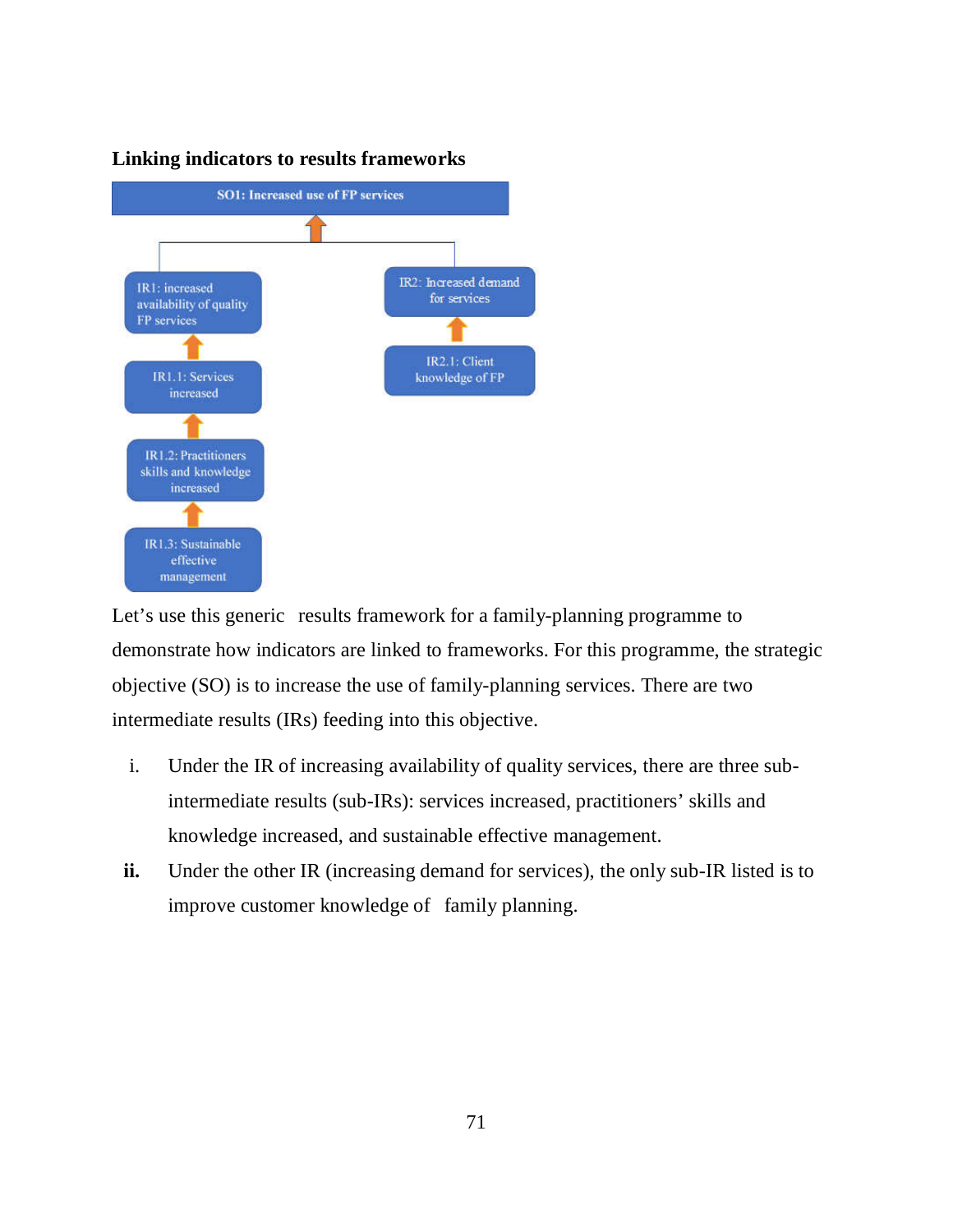

In order to develop indicators for this framework, the activities to be undertaken by the programme must first be recognized.

This portion of the results framework shows what activities are planned in order for the programme to achieve IR1 and its sub-IRs. These activities are:

- a. Provision of support and supplies to community-based distributors
- b. Expanding family-planning services to additional clinics
- c. Clinical training for providers
- d. The development of a checklist to monitor the quality of care
- e. Management Training forSupervisors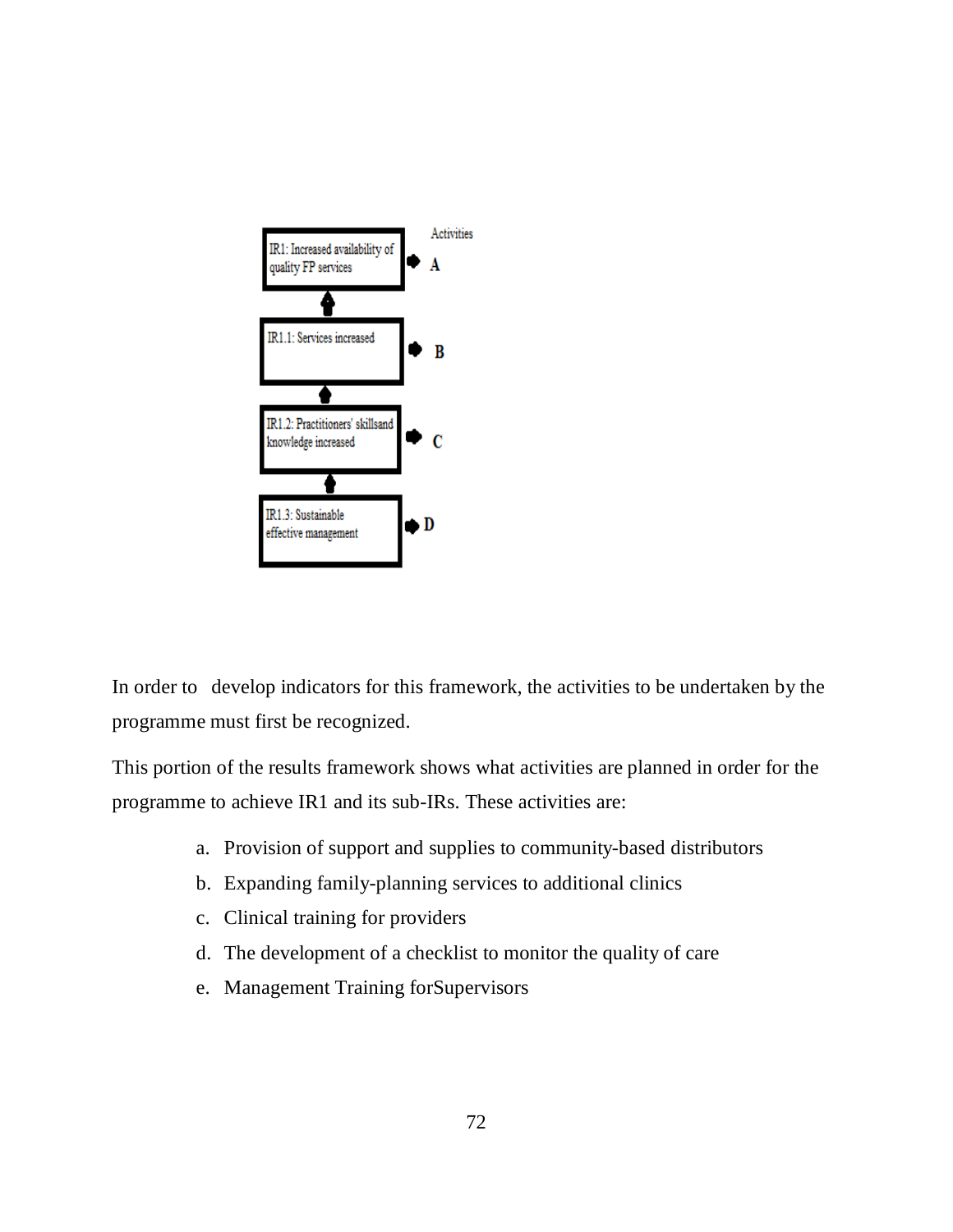

## **Note that some of these activities can affect several of the sub-IRs.**

Next, indicators that measure these activities would be identified. Here you can see the indicators that are linked to the IR and sub-IR1. Other indicators would be linked to the other sub-IRs.

Although it is important to avoid assigning so many indicators that their measurement becomes unachievable, it is risky to rely on a single indicator to measure the significant effects of a project. If the data for that one indicator became unavailable for some reason, it would be difficult to document a significant impact on that result. Therefore, some diversification of indicators tends to strengthen M&E plans.

## **linking indicators to logic models**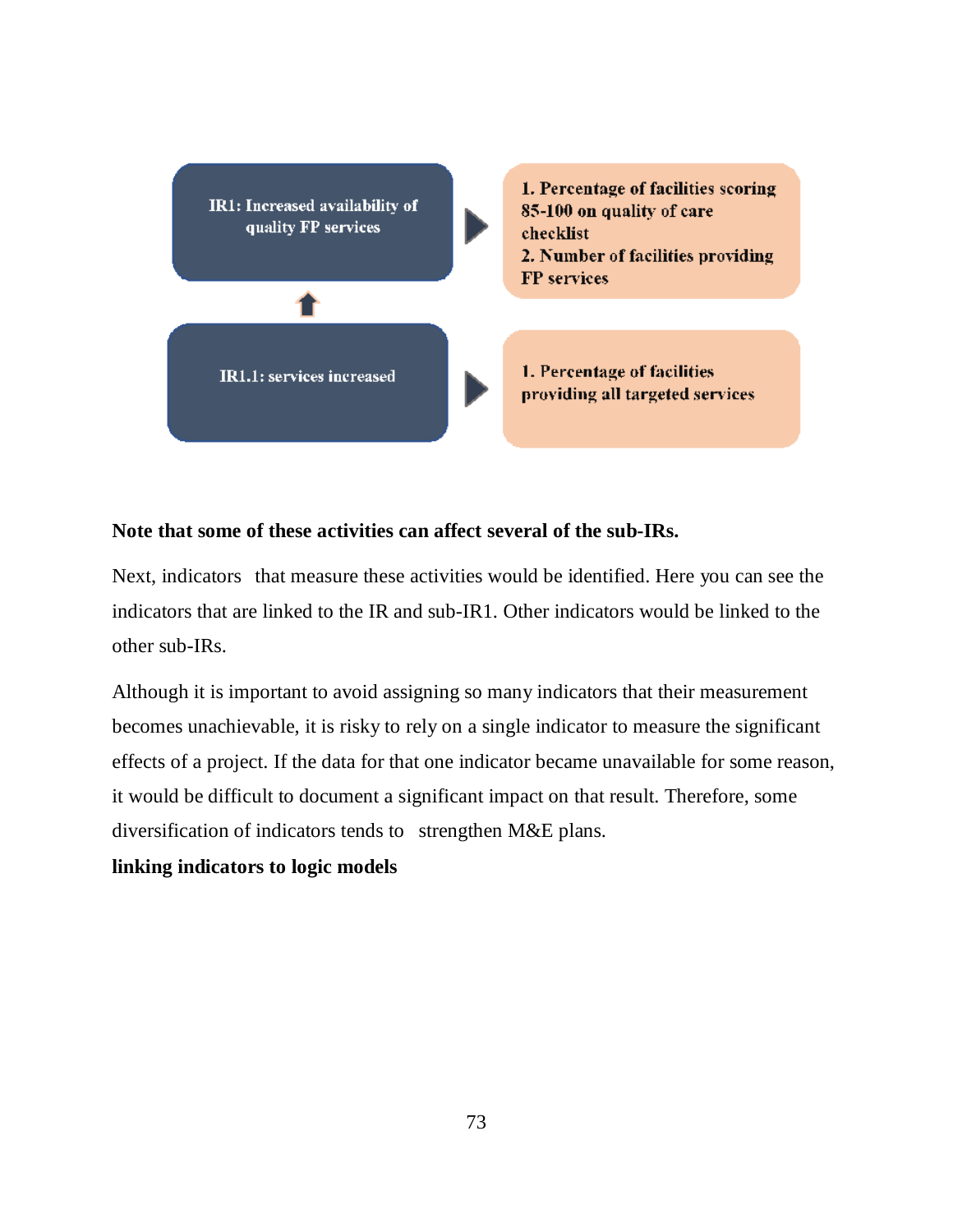

This example depicts how indicators are related to logic models. Here is a logic model for the same activity that was just depicted in the results framework.

Three indicators are linked with this activity:

- i. *Number of providers who have completed clinical training* is linked to the output of having trained providers. This indicator can provide information about whether the programme is meeting its targets for training providers.
- ii. *Percentage of providers scoring 85-100 on the practitioners' skills and knowledge checklist* relates to the intended outcome of improving the knowledge and skills of practitioners.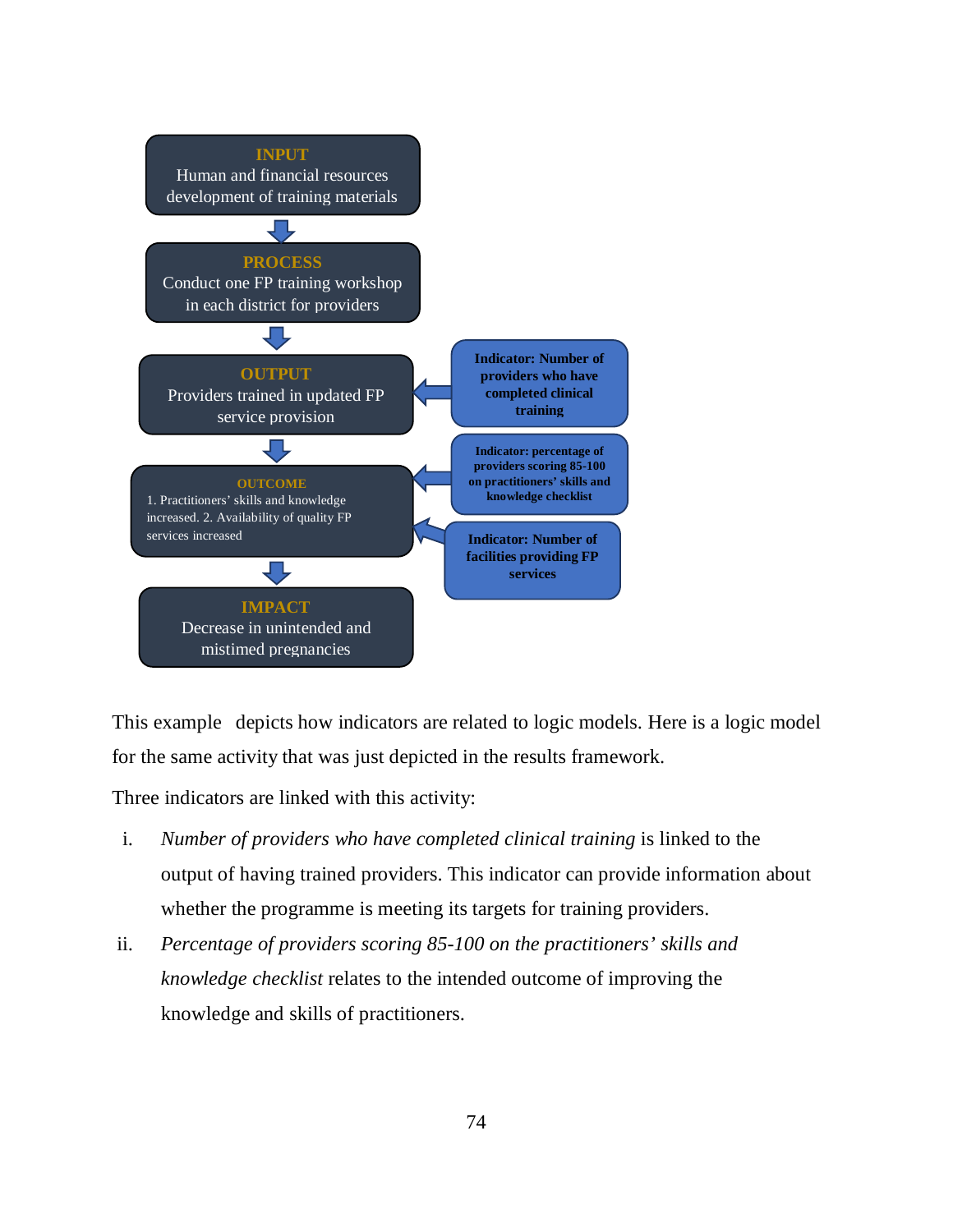iii. *Number of facilities providing family planning services* links to the intended outcome of increasing the availability of services. The assumption is that increasing the skills and knowledge of more providers will result in more facilities being able to offer services.

## **3.1.5 Challenges to Selecting Indicators**

## **1. Choosing an indicator that the programme activities cannot affect**

For instance, imagine a programme that planned to train health-care providers in AIDS prevention and treatment services in an effort to expand access to these services. The authors of the M&E plan selected the UNAIDS indicator *the proportion of health-care facilities with adequate conditions to provide care*. However, many elements can affect this indicator, such as supervision, availability of supplies and equipment, and the drafting of appropriate treatment protocols. None of these factors would be addressed by the planned training programme. In using this global indicator, the planners overlooked the fact that it did not accurately reflect their programme activities.

Better indicators would be *the number of clinicians trained* or *the number of facilities with a trained provider.*

## **2. Choosing an indicator that is too vague**

For example, imagine a radio campaign aimed at dispelling specific myths about HIV/AIDS transmission. Although the goal of the campaign is ultimately to increase knowledge about HIV/AIDS, the indicator *percentage of the population with knowledge about HIV/AIDS* does not specify the exact area of knowledge in question.

A better indicator would be one that measured precisely the objective of the campaign: *percentage of the population not believing myths X and Y about HIV/AIDS transmission.*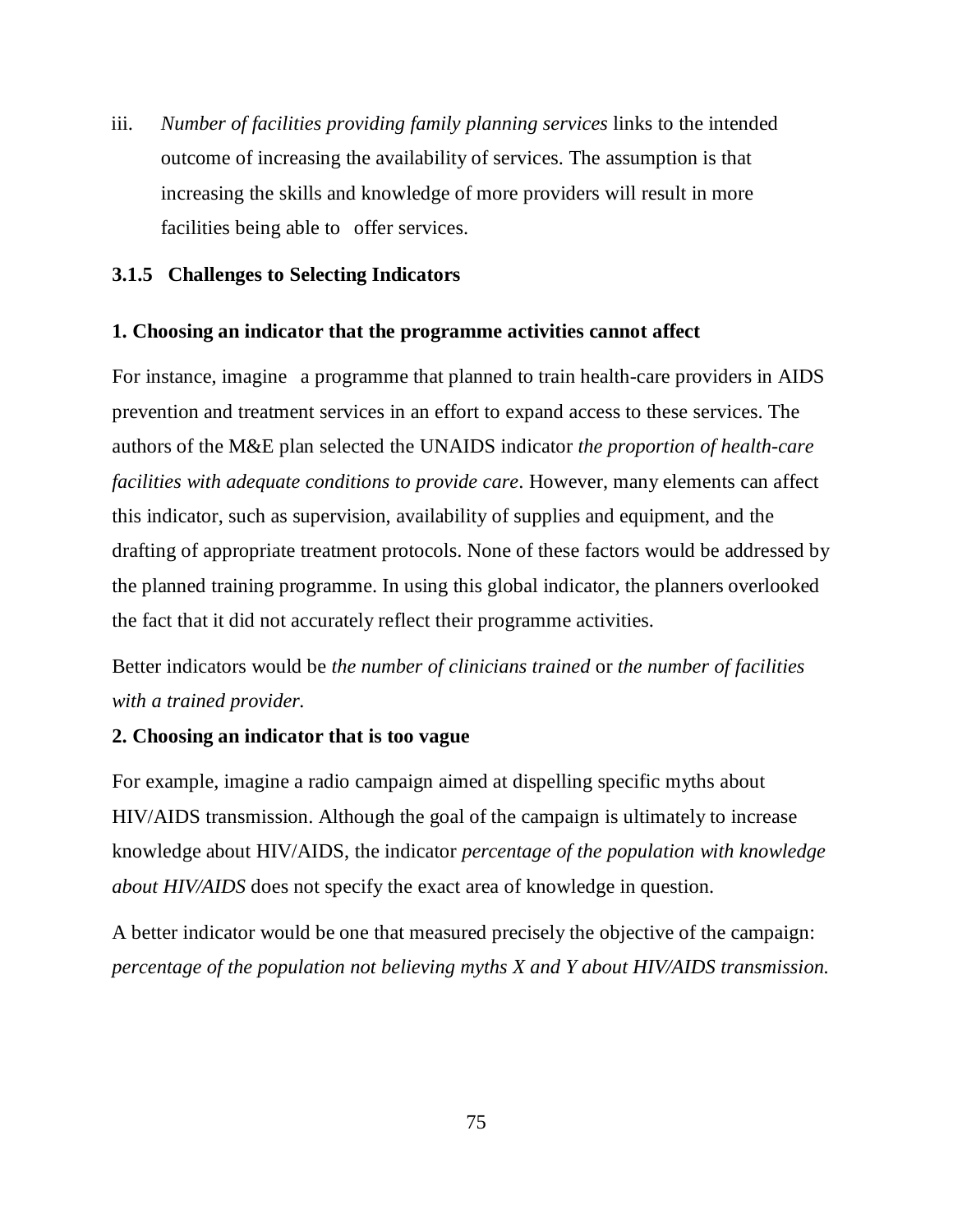### **3. Selecting an indicator that relies on unavailable data**

For instance, a programme working on drug-supply issues selected an indicator that stated *percentage of days per quarter that service delivery points have stockouts of drugs*. However, information on stockouts may not be collected often enough to provide this information.

A better indicator "would be the *percentage of service delivery points that experienced a stockout of drugs at some time during the last quarter*. Population-level data may also be unavailable or difficult to collect

#### **4. Selecting an indicator that does not accurately represent the desired outcome**

#### **Examples 1:**

For instance, if an IR states *expanded access to antiretroviral (ARV) treatment for pregnant women to prevent mother-to-child transmission (PMTCT) of HIV*, what would an appropriate indicator be?

Would the indicator *percentage of women on ARVs who are pregnant* be appropriate?

#### **Answer:**

No, this would not be an appropriate indicator because it tells us how many women are pregnant out of all women on ARVs, rather than how many HIV-positive pregnant women are on ARVs.

In other words, the numerator for this indicator is the number of women on ARVs who are pregnant, and the denominator is the number of women who are on ARVs. Let's say that there were 100 pregnant women on ARVs and a total of 400 women on ARVs. The percentage would be 100/400, which simplifies to 1/4 or 25%.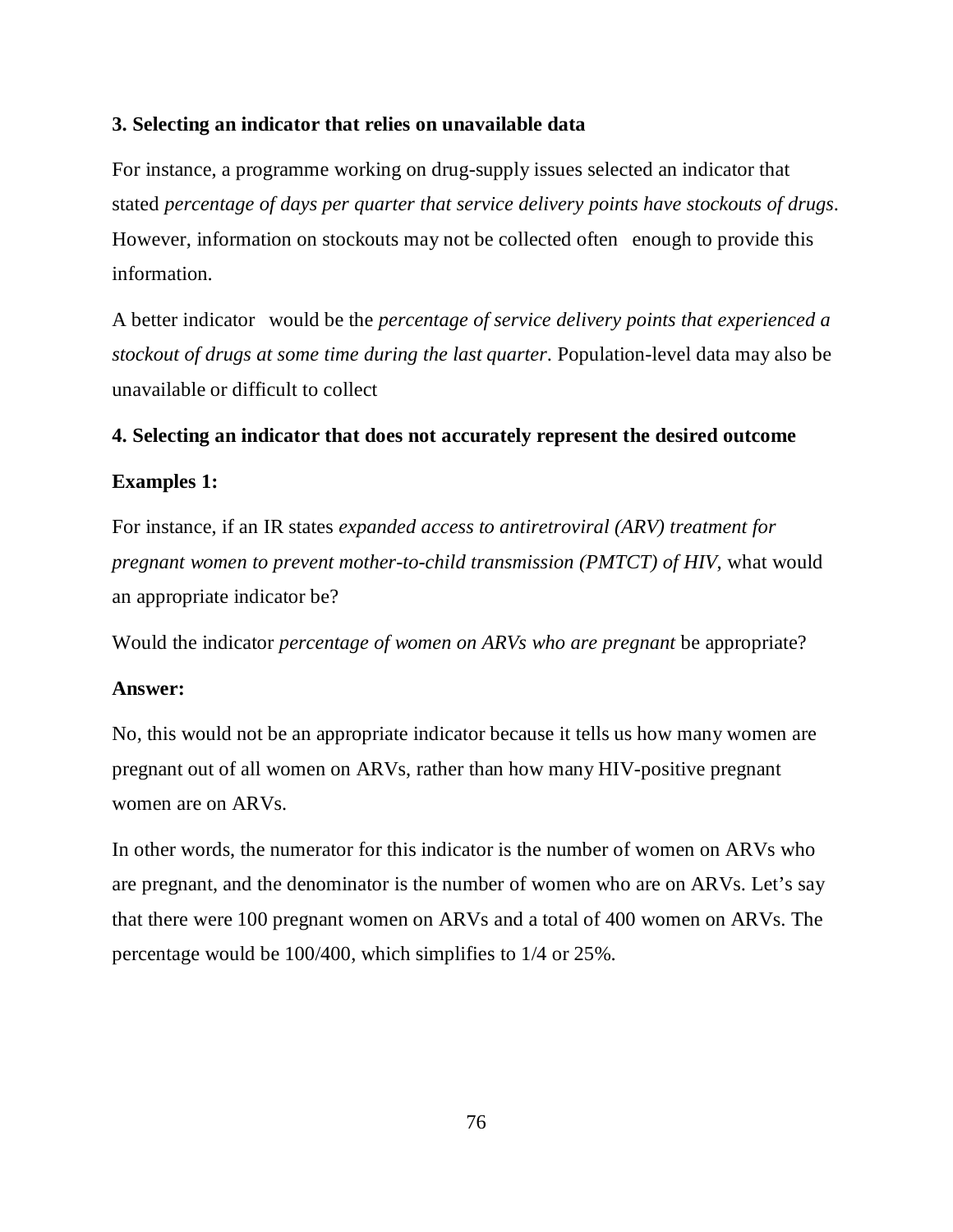If the denominator increased, that is, if more non-pregnant women received treatment for HIV but the number of pregnant women receiving treatment stayed the same, the indicator would decrease. For instance, if 1000 women were on ARVs, the percentage would become 100/1000, which simplifies to 1/10 or 10%. The indicator would reflect this change, but this change is irrelevant to the desired outcome of the programme,which is increasing the number of pregnant women on ARVs.

Similarly, if the indicator increased, for instance, if the percentage of women on ARVs who were pregnant out of all women on ARVs went from 25% to 50%, this may be because more pregnant women received ARV treatment (the desired outcome) but it also could be because fewer non-pregnant "women were on ARVs, which would not be related to the desired outcome of the programme. Because it is not clear which change occurred, this would not be a good indicator to use.

## **Example 2:**

Would the indicator *percentage of people on ARVs who are pregnant women* be appropriate?

#### **Answer:**

No, this also would not be an appropriate indicator.

Here the numerator is the number of pregnant women on ARVs (let's say it is 100 again), and the denominator is the total number of people on ARVs, including all men and women and children receiving treatment (let's say it's 5,000). In other words, this indicator would tell us, of all the people on ARVs, the percentage who are pregnant women is 100/5000 or 1/50 or 2%.

If this indicator increased over time, say from 2% to 20%, it could be because more pregnant women were receiving ARV treatment (1000/5000, the desired effect of the

77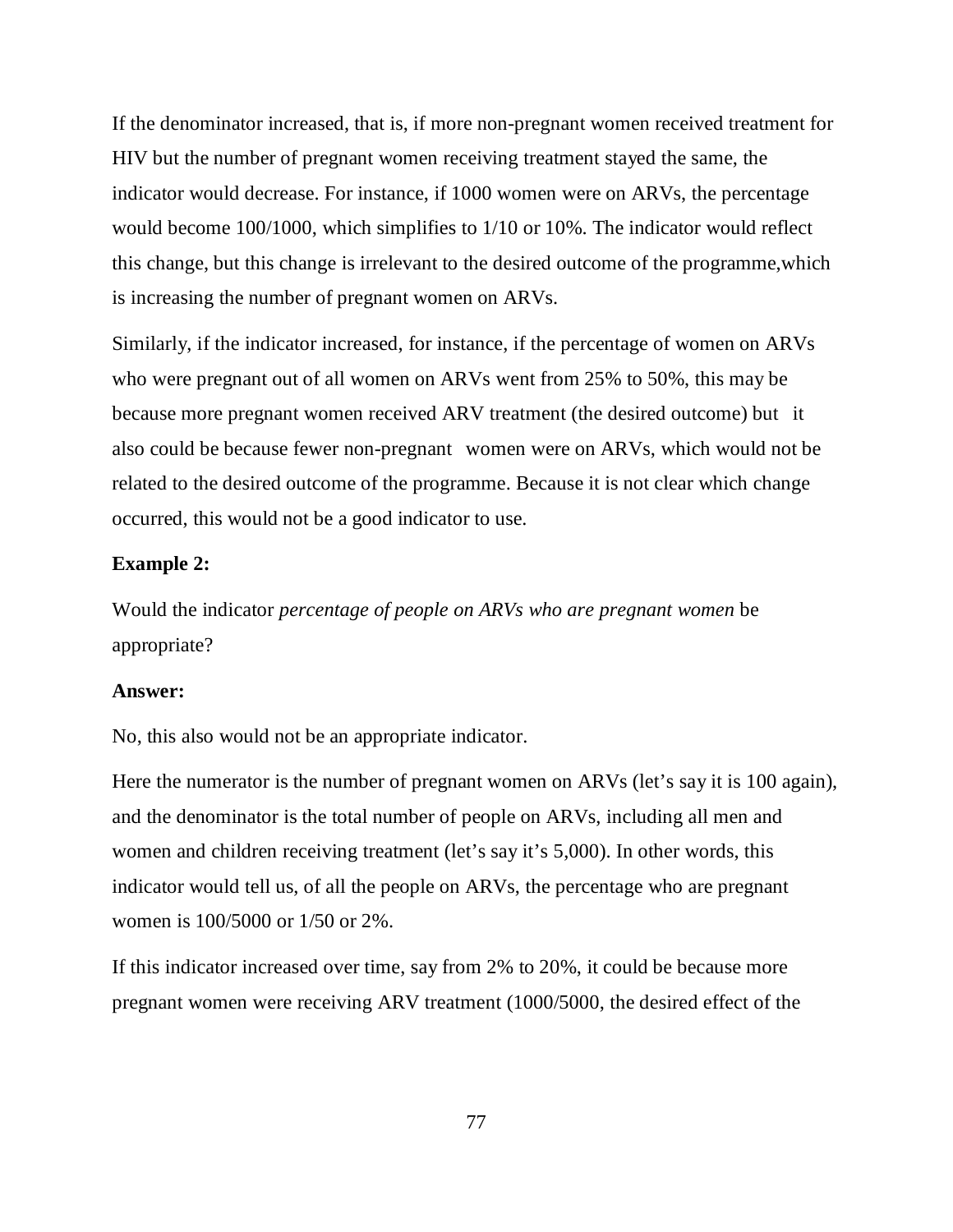programme) but it could also be because fewer people overall were receiving this treatment (100/500) and the number of pregnant women receiving treatment did not actually change.

Similarly, if the indicator decreased, it might be because more people overall were receiving treatment, because fewer women were HIV-positive or because there were fewer pregnant women. So the information provided by this indicator would be difficult or impossible to interpret accurately.

#### **Example 3:**

Let's try one more example: Would the indicator *percentageof HIV-positive pregnant women who are on ARVs* be appropriate?

#### **Answer:**

Yes, this indicator would provide the needed information.

Here the numerator is the number of HIV-positive pregnant women who are on ARVs, and the denominator is the total number of HIV-positive pregnant women.

With this indicator, interpretation is not complicated by factors unrelated to the IR, such as a decrease in HIV prevalence among pregnant women or the number of non-pregnant women receiving ARVs.

#### **4.0 CONCLUSION**

Indicators should be consistent with international standards and other reporting requirements. Examples of internationally recognized standardized indicators include those developed by UNAIDS and those included in the UNDP Millennium Development Goals. Indicators should be **independent**, meaning that they are non-directional and can vary in any direction. For instance, an indicator should measure the number of clients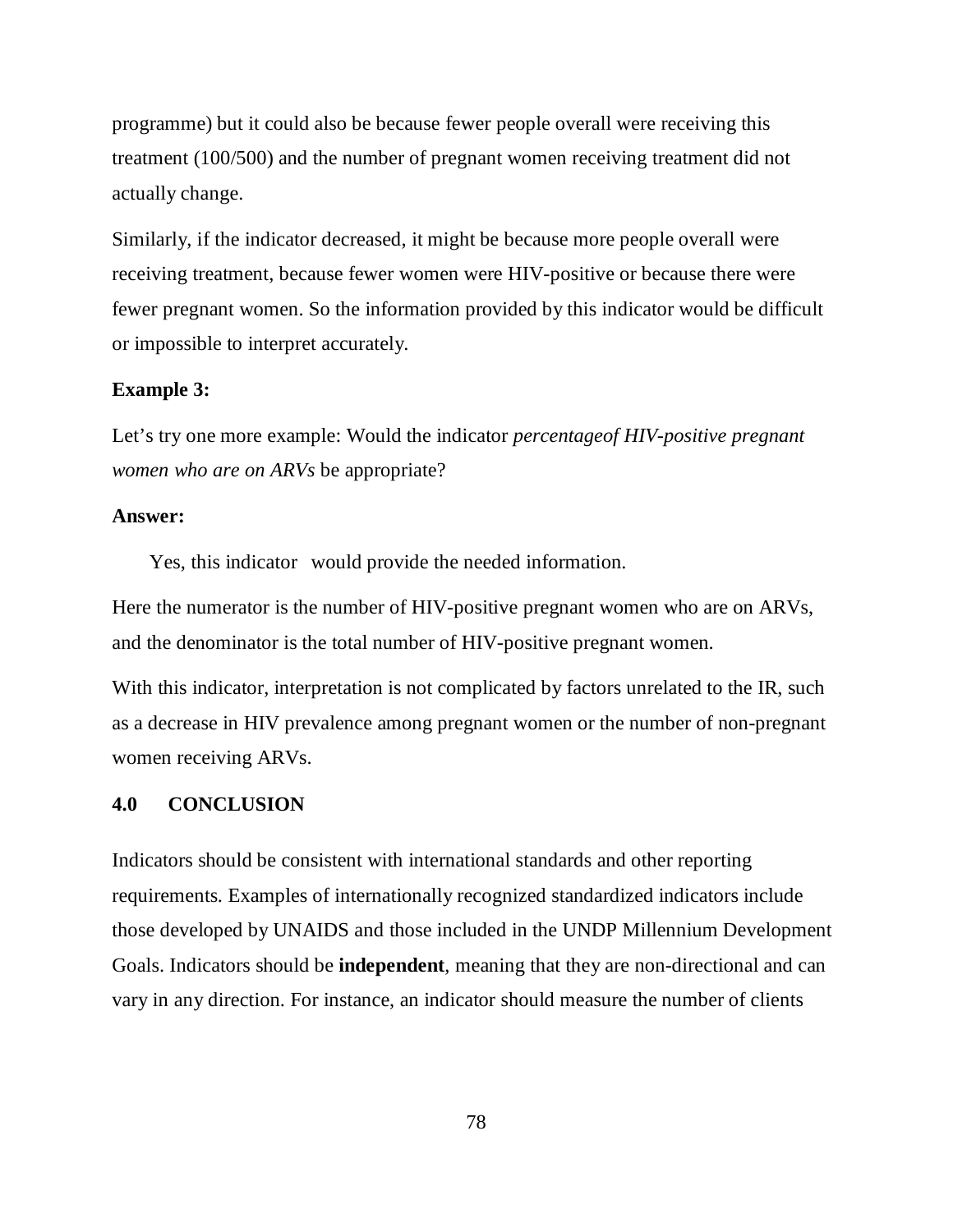receiving counselling rather than an increase in the number of clients receiving counselling. Similarly, the contraceptive prevalence rate should be measured, rather than the decrease in contraceptive prevalence.

### **5.0 SUMMARY**

Indicator values should be easy to interpret and explain, **timely**, **precise**, **valid** and **reliable**. They should also be **comparable** across relevant population groups, geography, and other programme factors.

## **6.0 ONLINE DISCUSSION AND ASSIGNMENT**

- 1. Explain challenges to selecting indicators.
- 2. Mention a programme and state an indicator for the programme/project/service

## **6.1.1 SELF ASSESSMENT**

1. Discuss steps in developing appropriate indicators for a project/programme

## **7.0 REFERENCES/FURTHER READING**

Frankel N & Gage A (2007). M&E Fundamentals: A Self-Guided Minicourse. U.S. Agency for International Development (USAID) Family Health International (FHI) (2011). Core Module1: Monitoring HIV/AIDS Programme: A Facilitator's Training Guide. USAID Resource for Prevention, Care and Treatment. International Federation of Red Cross and Red Crescent Societies (2002). Handbook for Monitoring and Evaluation. 1st edition. Switzerland School of Geography and Environment (2014). A step by step guide to monitoring and evaluation. Higher Education Innovation Fund at the University of Oxford. Retrieved from: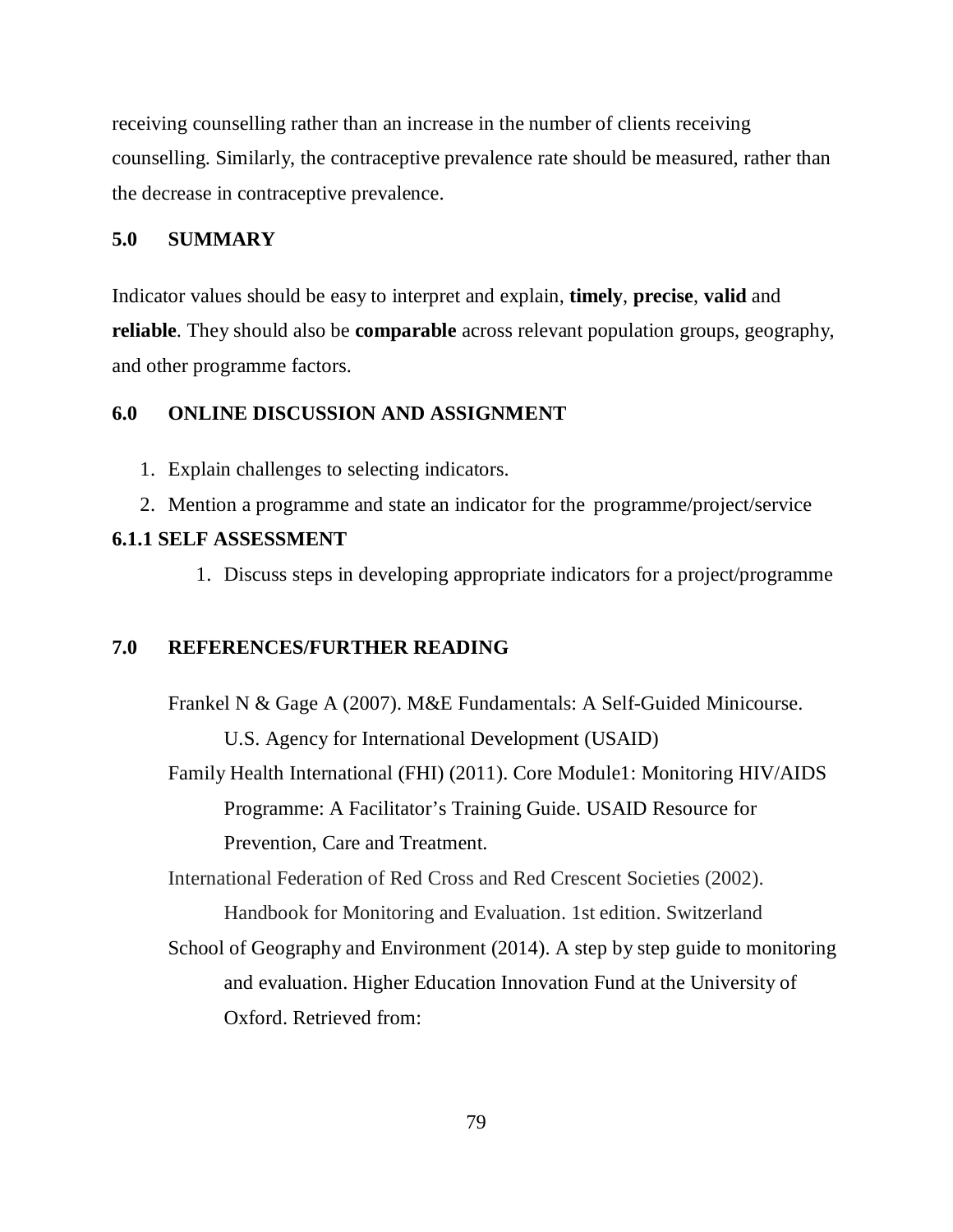(http://www.geog.ox.ac.uk/research/technologies/projects/monitoringandev aluation.html)

## **UNIT 5 DATA SOURCES IN MONITORING AND EVALUATION**

## **CONTENTS**

- 1.0 INTRODUCTION
- 2.0 OBJECTIVES
- 3.0 MAIN CONTENTS
	- 3.1.1 Data Source
	- 3.1.2 Types of Data
	- 3.1.3 Data Collection
	- 3.1.4 Data Quality
	- 3.1.5 Data Use
- 4.0 CONCLUSION
- 5.0 SUMMARY
- 6.0 ONLINE DISCUSSION AND ASSIGNMENT
- 7.0 REFERENCES/FURTHER READING

## **1.0 INTRODUCTION**

The analytical process and data used for planning provides initial opportunities and insights to discern future monitoring and evaluation requirements in comparison to existing data sources and quality. This unit discusses data source, data quality and data use

## **2.0 OBJECTIVES**

At the end of this learner should be able to: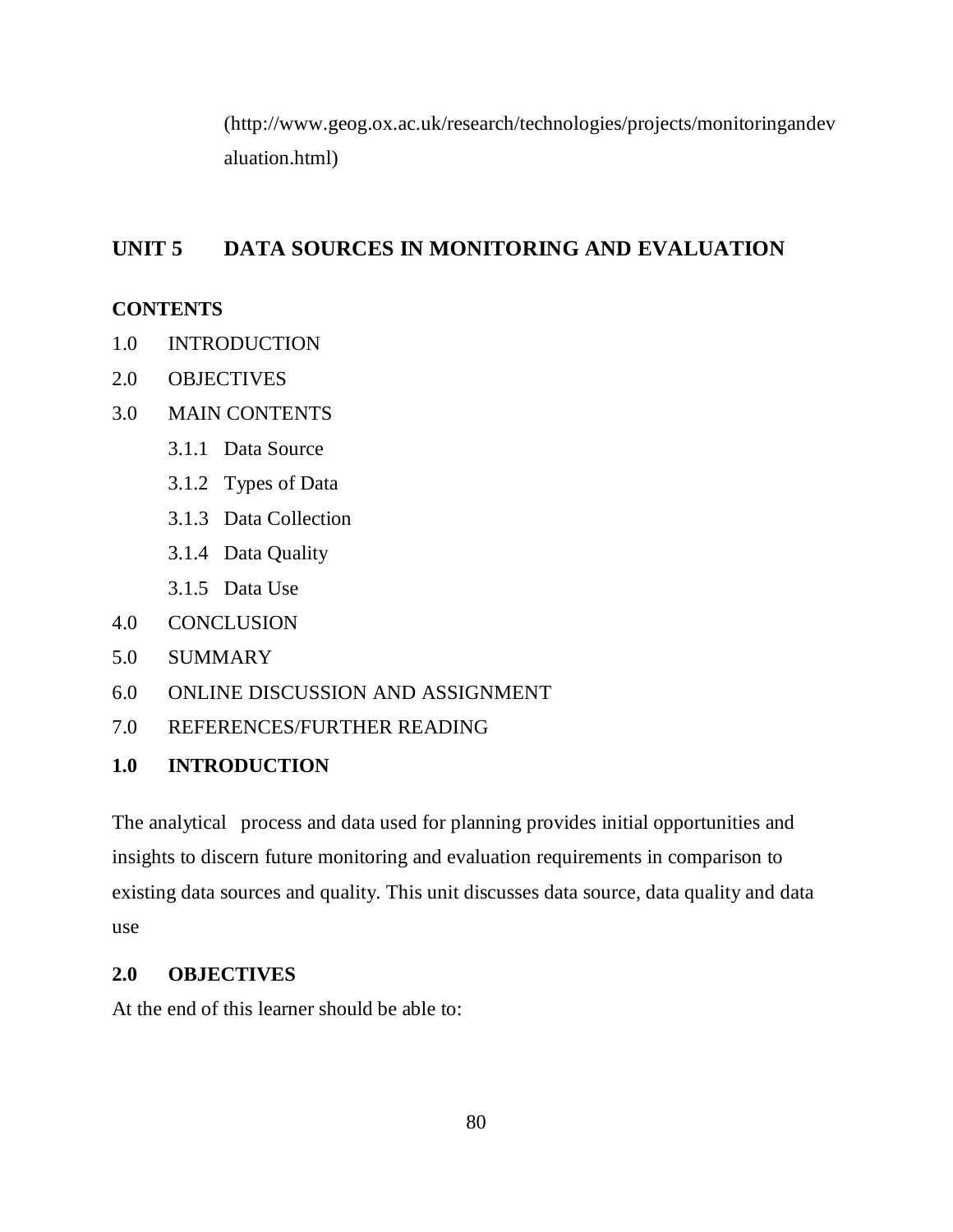- Describe data source and types of data sources
- Identify situations that calls for monitoring and evaluation

## **3.0 MAIN CONTENTS**

## **3.1.1 Data Sources**

Data sourcesare the resources used to obtain data for M&E activities. There are several levels from which data can come, including client, programme, service environment, population, and geographic levels. Regardless of level, data are commonly divided into two general categories: routine and nonroutine.

## **3.1.2 Types of Data Sources**

**Routine Data Sources** provide data that are collected on a continuous basis, such as information that clinics collect on the patients utilizing their services. Although these data are collected continuously, processing them and reporting on them usually occur only periodically, for instance, aggregated monthly and reported quarterly.

1. Examples of routine data are:

- i. Vital registration records
- ii. Clinical service statistics
- **iii.** Demographic surveillance

2. Data collection from routine sources is useful because it can provide information on a timely basis. For instance, it can be used effectively to detect and correct problems in service delivery.

3. However, it can be difficult to obtain accurate estimates of catchment areas or target populations through this method, and the quality of the data may be poor because of inaccurate record keeping or incomplete reporting.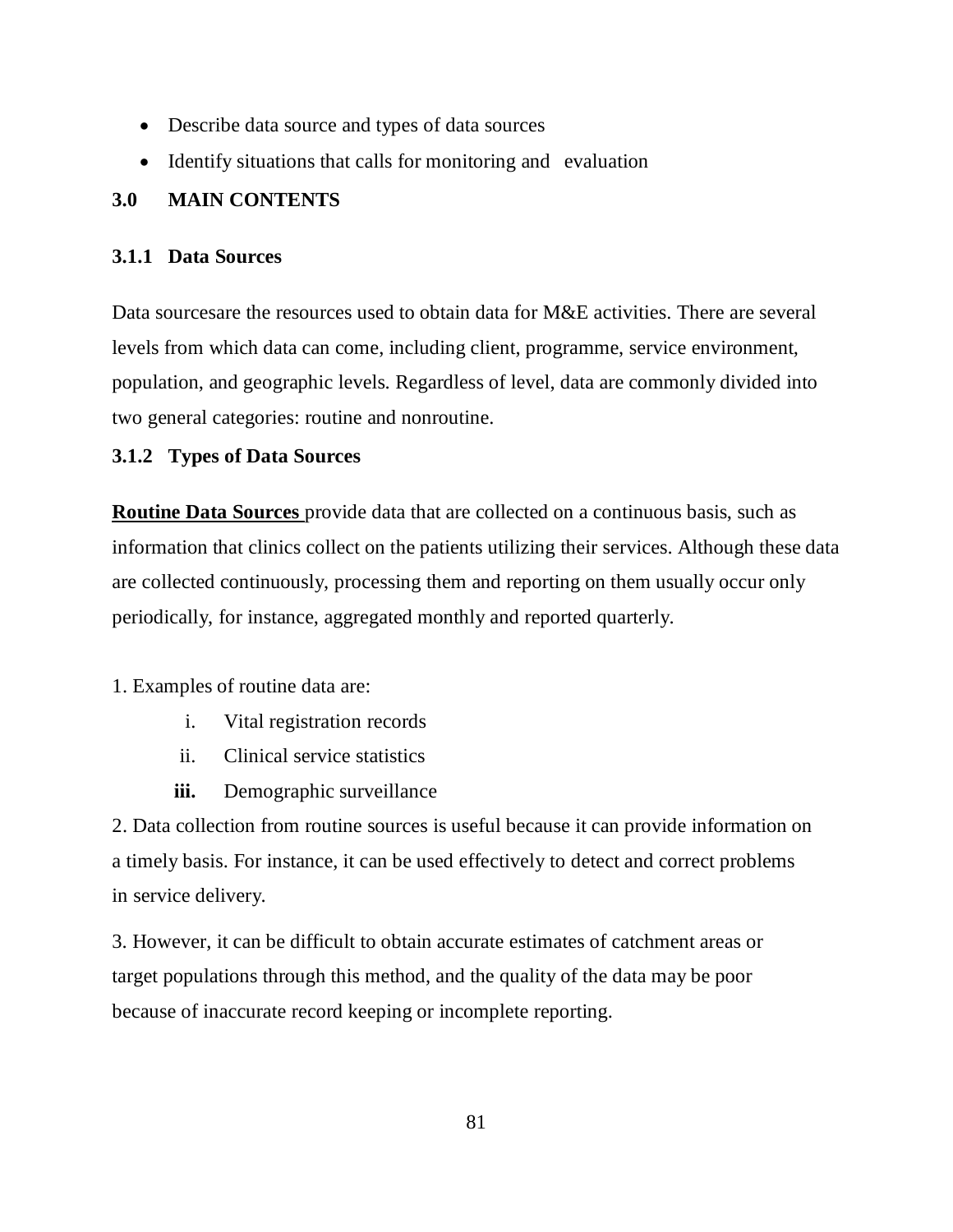**Non-routine data sources** provide data that are collected on a periodic basis, usually annually or less frequently.

1. Examples of non-routine data sources are:

- i. Household surveys such as DHS
- ii. National censuses
- iii. Facility surveys

2. Depending on the source, nonroutine data can avoid the problem of incorrectly estimating the target population when calculating coverage indicators. This is particularly the case with representative population-based surveys, such as a Demographic Health Survey (DHS).

3. Non-routine data have two main limitations: collecting them is often expensive, and this collection is done on an irregular basis. In order to make informed programme decisions, programme managers usually need to receive data at more frequent intervals than non-routine data can accommodate.

Data from different sources can be used to calculate the same indicator, although changes to the metric may be necessary. This illustration depicts one way that routine and nonroutine data can be used together to provide for an effective M&E system.

For example, when calculating the coverage rate for the first dose of a diphtheria-tetanuspertussis (DTP) vaccine:

If *population-based survey* data are used, the definition could be the *proportion of children age 12-23 months who were immunized with the first dose of DTP vaccine before age 12 months*.

- i. numerator: *Number of children age 12-23 months who were immunized with the firstdose of DTP vaccine before age 12 months*
- ii. denominator: *Total number of children age 12-23 months surveyed*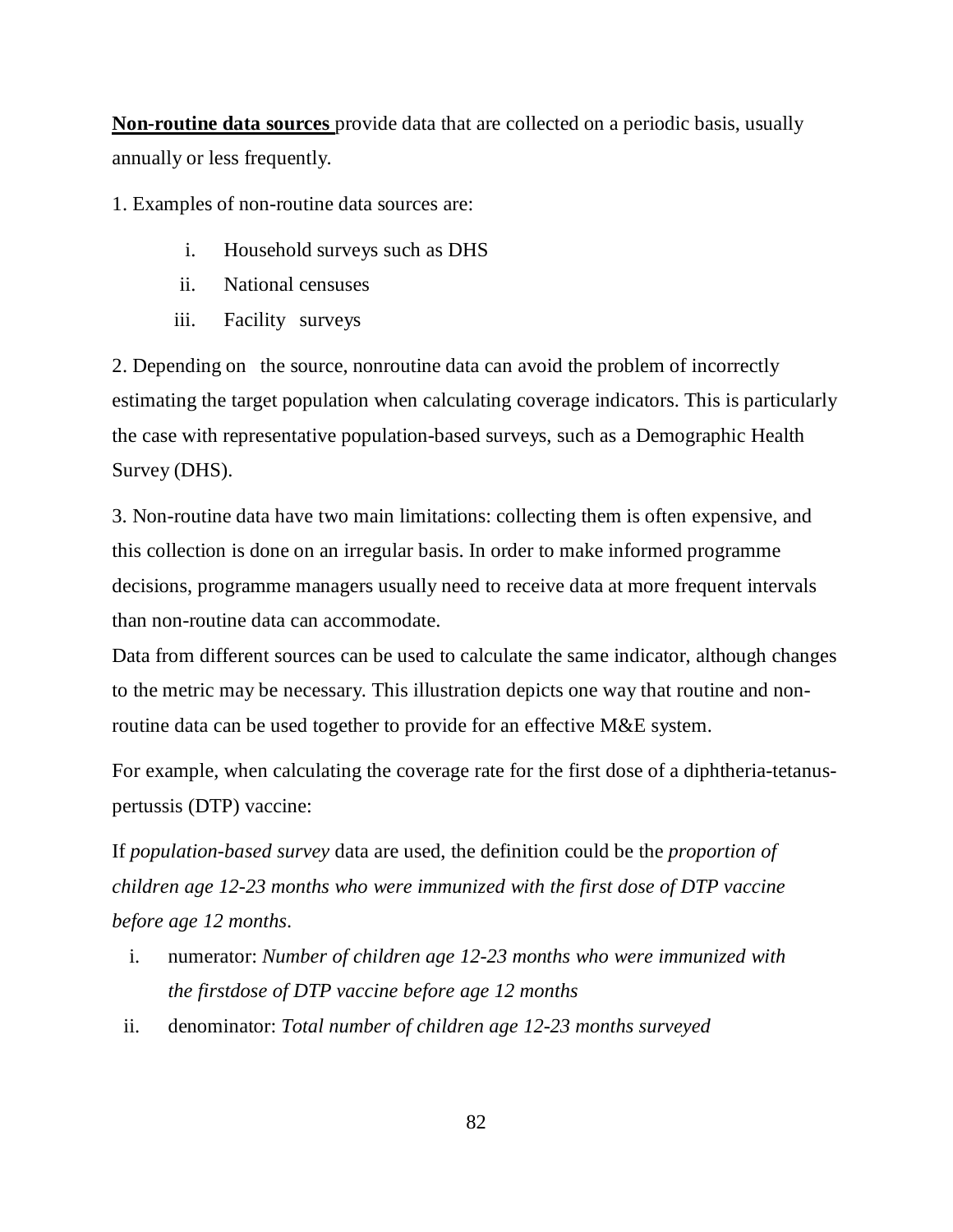If a *routine data source* is used, such as service statistics (e.g. clinic records, outreach records, etc.), the definition could be *proportion of infants 0-11 months of age in a specified calendar year who were immunized with the first dose of DTP vaccine in that calendar year*.

- i. numerator: *Number immunized by age 12 months with the first dose of DTP vaccine in a given year*
- ii. denominator: *Total number of surviving infants less" than 12 months of age in the same year*

## **3.1.3 Data Collection**

The M&E plan should include a data collection plan that summarizes information about the data sources needed to monitor and/or evaluate the programme. The plan should include information for each data source, such as:

- 1. the timing and frequency of collection;
- 2. the person or agency responsible for the collection;
- 3. the information needed for the indicators; and
- 4. any additional information that will be obtained from the source.

## **3.1.4 Data Quality**

Throughout the data collection process, it is essential that data quality be monitored and maintained. It is important to considerdata quality when determining the usefulness of various data sources; the data collected are most useful when they are of the highest quality.

It is important to use the highest quality data that are obtainable, but this often requires a trade-off with what is feasible to obtain. The highest quality data are usually obtained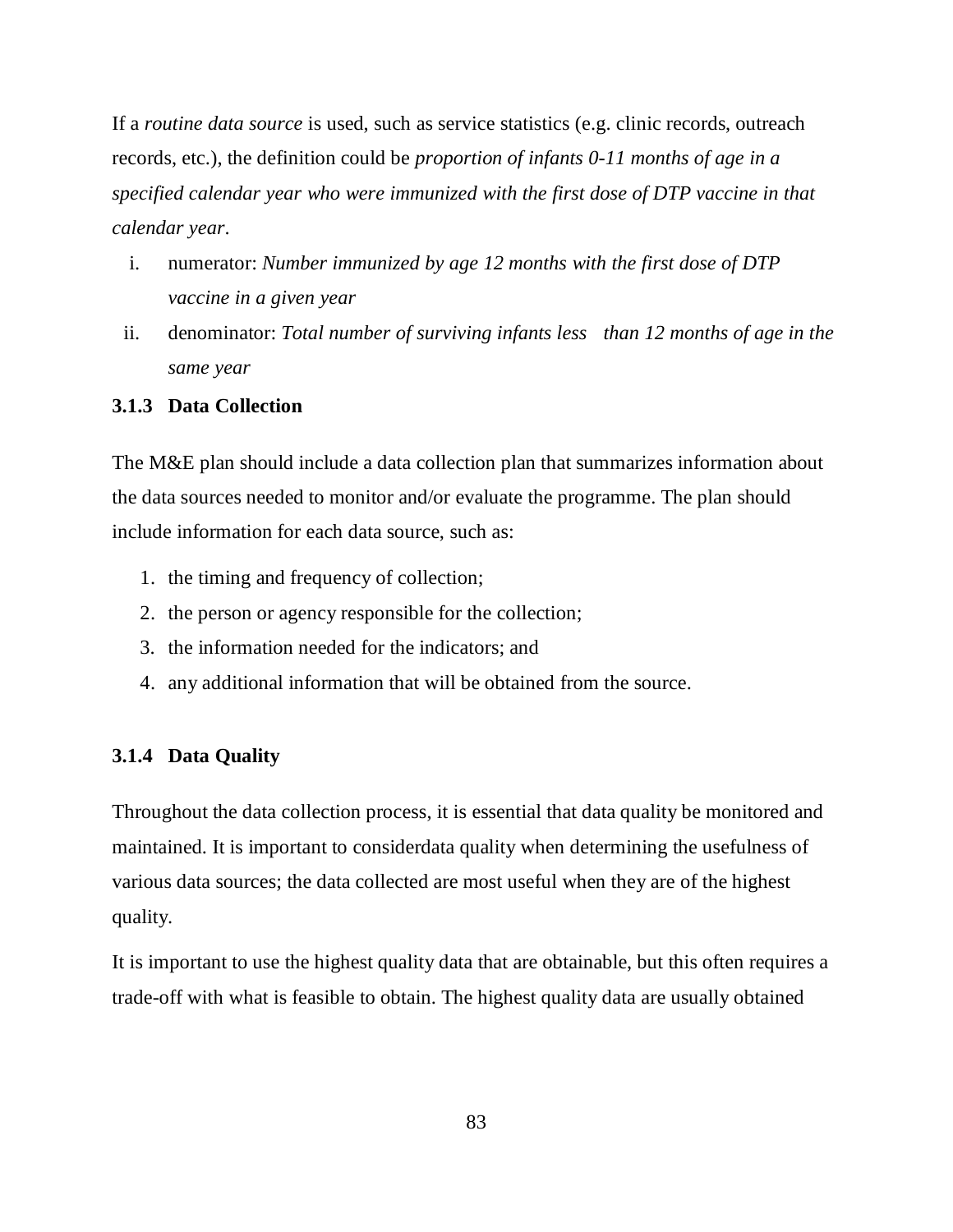through the triangulation of data from several sources. It is also important to remember that behavioural and motivational factors on the part of the people collecting and analysing the data can affect data quality.

Some types of errors or biases common in data collection include:

- 1. *Sampling bias*: occurs when the sample taken to represent the population of interest is not a representative sample;
- 2. *Non-sampling error***:** all other kinds of mismeasurement, such as courtesy bias, incomplete records, incorrect questionnaires, interviewer errors, or nonresponse rates; and

3. *Subjective measurement*: occurs when the data are influenced by the measurer. Some data quality issues to consider are:

- a. *Coverage:* Will the data cover all of the elementsof interest?
- b. *Completeness:* Is there a complete set of data for each element of interest?
- c. *Accuracy:* Have the instruments been tested to ensure validity and reliability of the data?
- d. *Frequency:* Are the data collected as frequently as needed?
- e. *Reporting Schedule:* Do the available data reflect the time periods of interest?
- f. *Accessibility:* Are the data needed collectable or retrievable?
- g. *Power:* Is the sample size big enough to provide a stable estimate or detect change?

## **3.1.5 Data Use**

The term data refers to raw, unprocessed information while information, or strategic information, usually refers to processed data or data presented in some sort of context.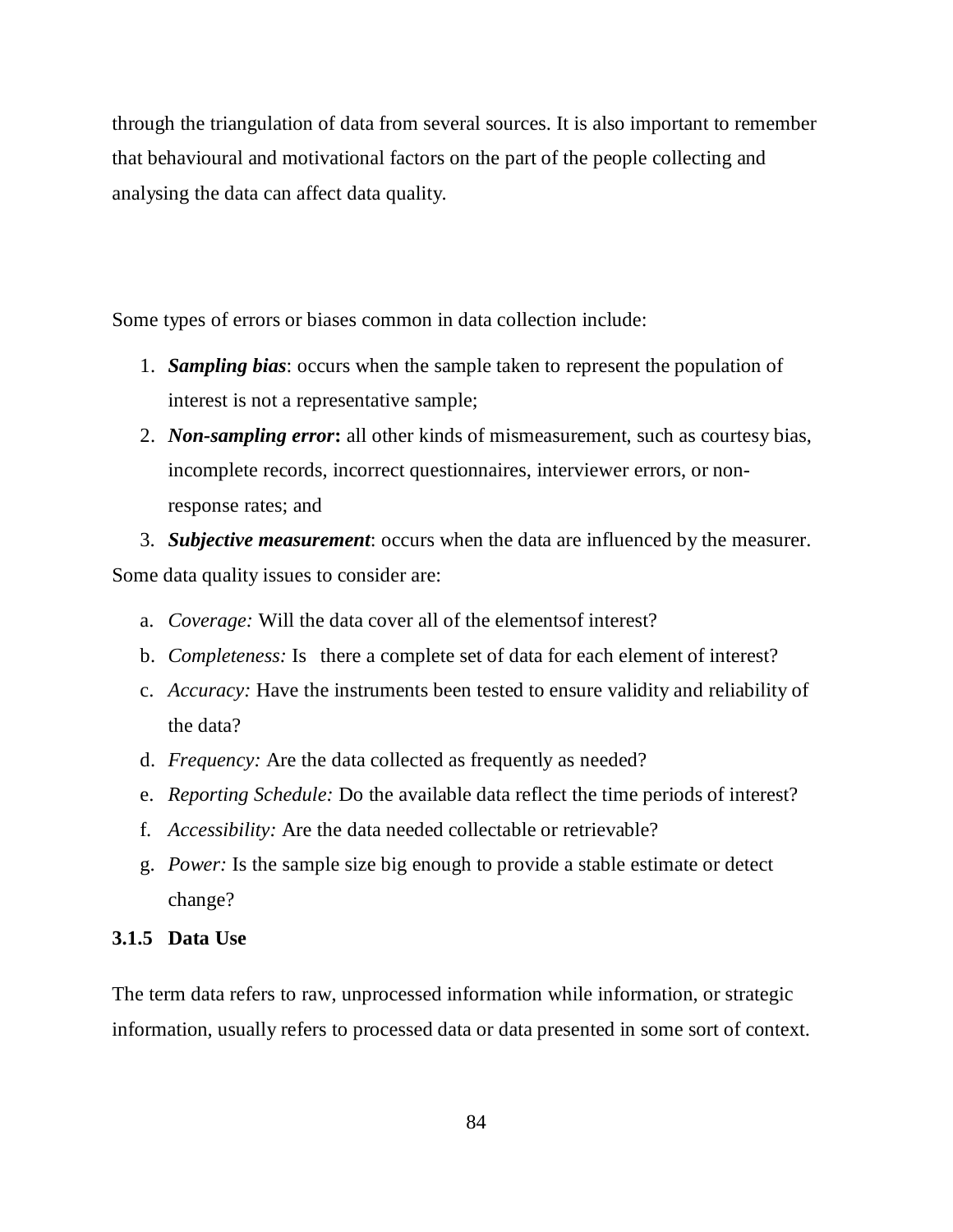Collecting data is only meaningful and worthwhile if it is subsequently used for evidence-based decision-making. Useful information are based on quality data, and be communicated effectively to policymakers and other interested stakeholders.

M&E data need to be manageable, timely, reliable, and specific to the activities in question. Also, the results need to be well understood. The key to effective data use involves linking the data to the decisions that need to be made and to those making these decisions. The decision-maker needs to be aware of relevant information in order to make informed decisions.

For example, if sales data from a programme to provide insecticide-treated bed nets show that the programme is successfully increasing bednet distribution, the decision-maker may decide to maintain the programme. Alternatively, the data may prompt the implementation of a new distribution system and could spur additional research to test the effectiveness of this new strategy compared to the existing one. When decision-makers understand the kinds of information that can be used to inform decisions and improve results, they are more likely to seek out and usethe information.

#### **4.0 CONCLUSION**

It is important to collect only the data that is intended to be used as performance information is a management tool— and there is no need to collect information that managers are not going to use. "As a rule of thumb, it is advisable to only collect baseline information that relates directly to the performance questions and indicators that have been identified. Do not spend time collecting other information"

### **5.0 SUMMARY**

In this unit you have learnt:

• Data source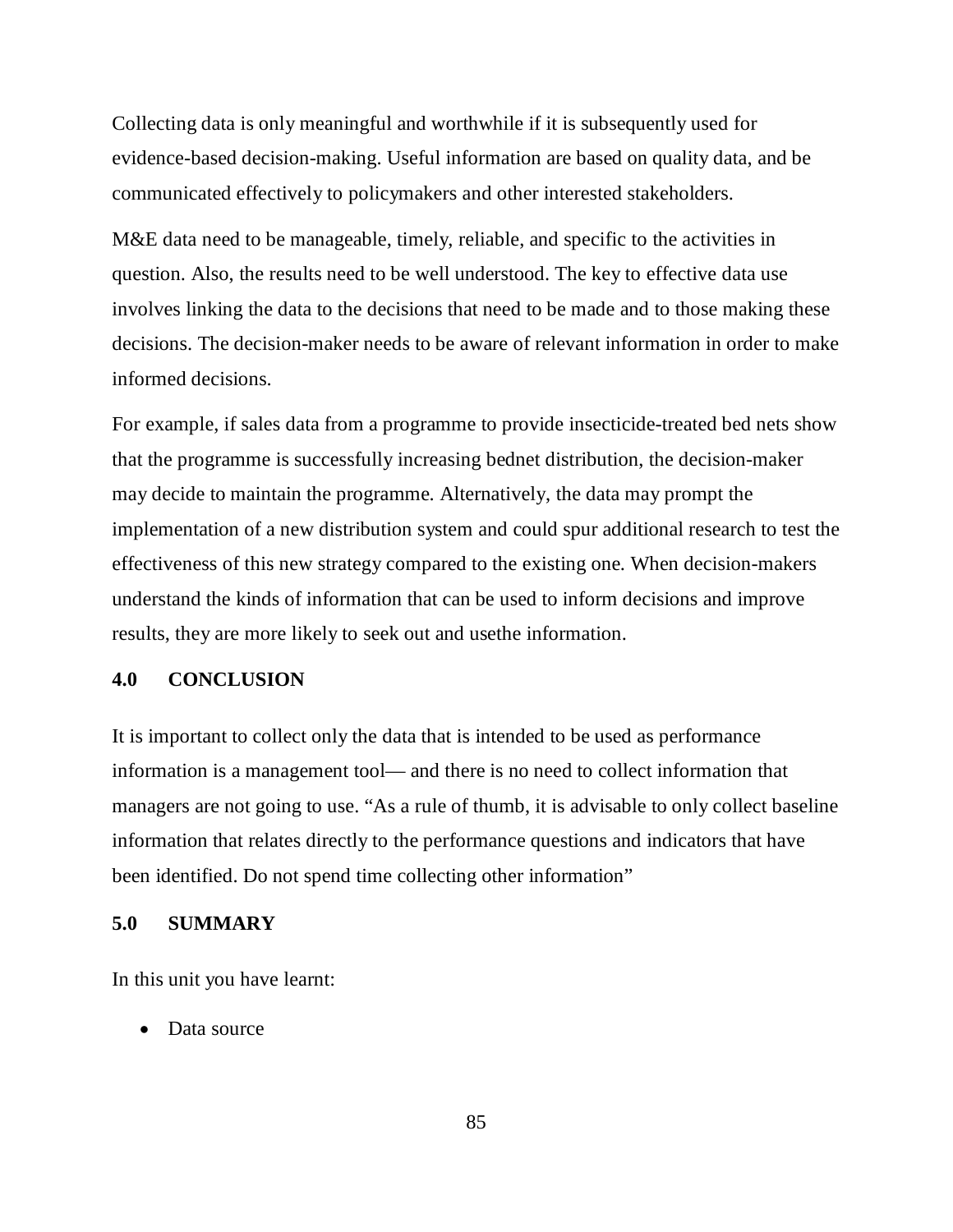- Data collection
- Data quality
- Data use

### **6.0 EVALUATIONS**

#### **6.1.1 ONLINE DISCUSSION AND ASSIGNMENT**

List and discuss data collection tools for the different typesof data source. Comment on at least two previous responses from your colleague

### **6.1.2 SELF ASSESSMENT**

Do a critical evaluation of the data collected from patient at first contact/ admission, highlight five (5) reasons for each data collected. Provide optional source of the data you collect and Justify which better way to enhance the quality of the data.

## **7.0 REFERENCES/FURTHER READING**

- Frankel N & Gage A (2007). M&E Fundamentals: A Self-Guided Minicourse. U.S. Agency for International Development (USAID)
- Family Health International (FHI) (2011). Core Module1: Monitoring HIV/AIDS Programme: A Facilitator's Training Guide. USAID Resource for Prevention, Care and Treatment.
- International Federation of Red Cross and Red Crescent Societies (2002). Handbook for Monitoring and Evaluation. 1st edition. Switzerland

School of Geography and Environment (2014). A step by step guide to monitoring and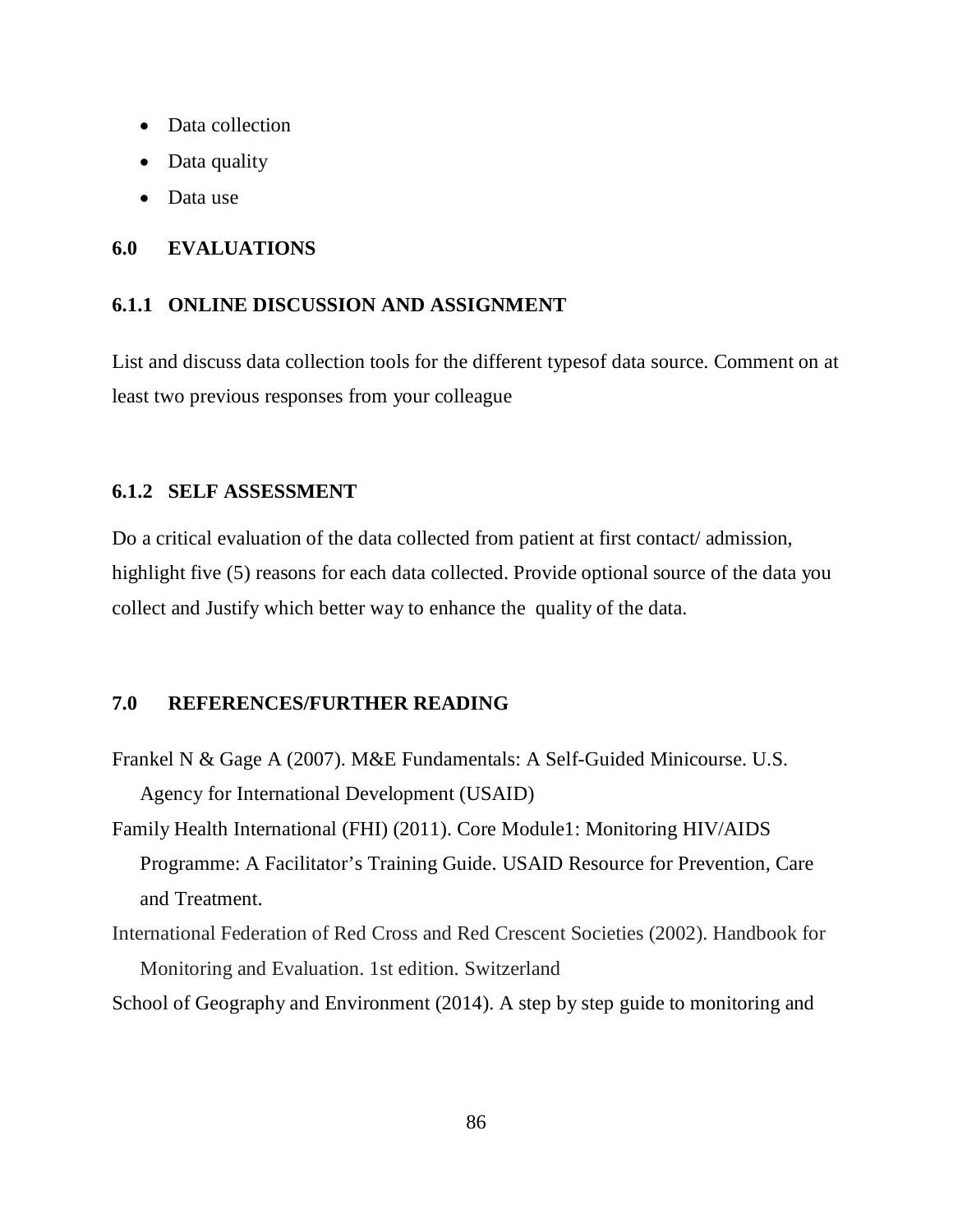evaluation. Higher Education Innovation Fund at the University of Oxford.

Retrieved from:

(http://www.geog.ox.ac.uk/research/technologies/projects/monitoringandevaluatio n.html)

# **UNIT 6 FIELD VISITS, REPORTS AND EVALUATION FINDINGS CONTENTS**

- 1.0 INTRODUCTION
- 2.0 OBJECTIVES
- 3.0 MAIN CONTENTS
	- 3.1.1 Field visits
	- 3.1.2 Annual Project Report (APR)
	- 3.1.3 Content, format and preparation of the APR
	- 3.1.4 Use of the APR
	- 3.1.5 Guidance for monitoring and evaluation report writing
- 4.0 CONCLUSION
- 5.0 SUMMARY
- 6.0 ONLINE DISCUSSION AND ASSIGNMENT
- 7.0 REFERENCES/FURTHER READING

## **1.0 INTRODUCTION**

Regular corporate reporting and evaluation findings and recommendations, it provides guidance and makes decisions on subsequent strategic programme planning.

# **2.0 OBJECTIVES**

At the end of this unit, learners should be able to:

- Describefield visit and the purpose of field visit in monitoring and evaluation
- Discuss Annual Project Report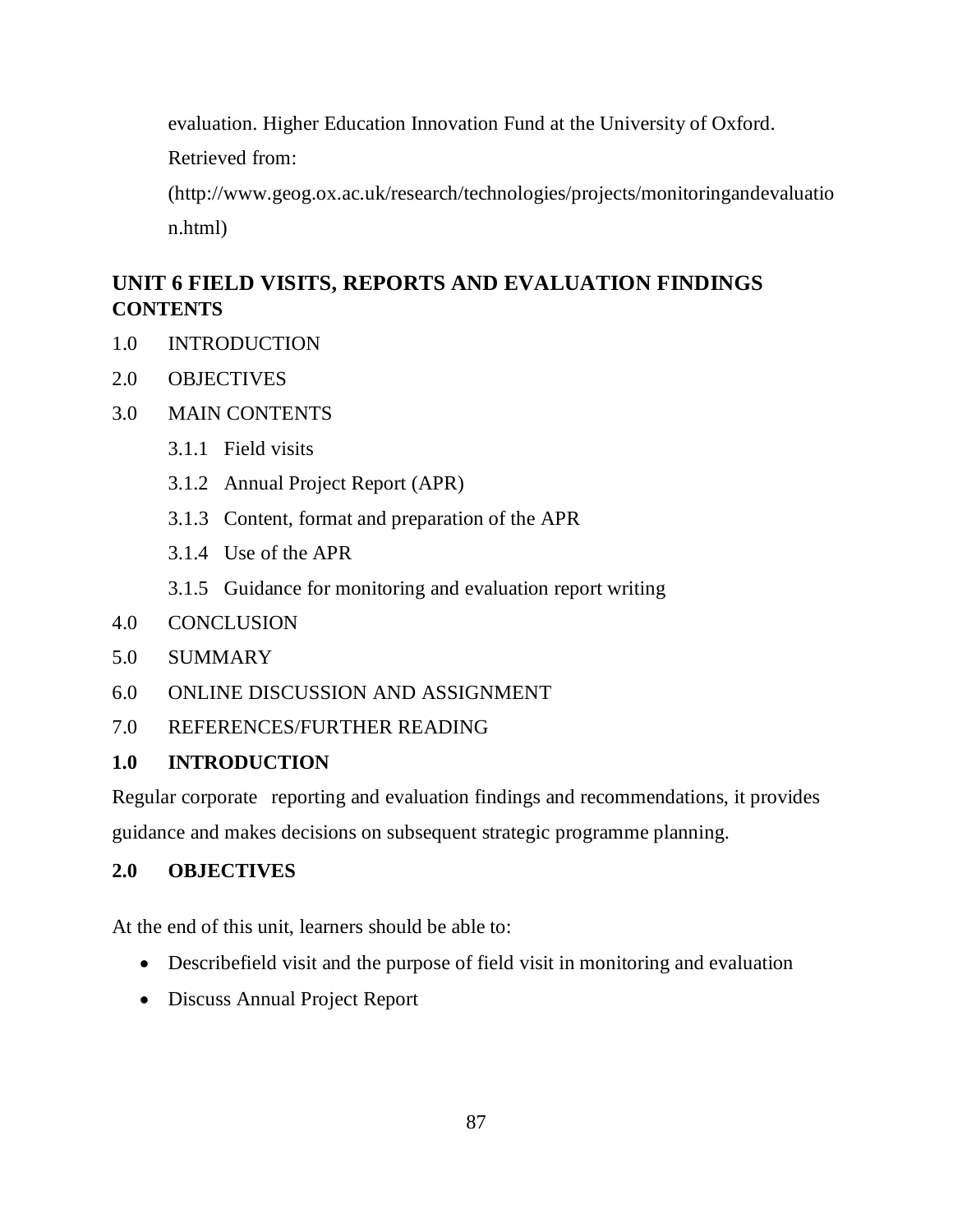#### **3.0 MAIN CONTENTS**

#### **3.1.1 Field Visits**

 Field visits are essential for any field-based project. Field visits should be planned well in order to be of maximum use. The following considerations may helpplan an effective field visit.

- i. **What is the purpose of the visit in terms of monitoring?***Field visits serve the purpose of validation*. They validate the results reported by programme and projects. They are of particular importance to large, key programme and projects that are essential for outcomes. They involve an assessment of progress, results and problems and may also include visits to the project management or directorate.
- ii. *Timing—*A field visit may take place at any time of the year. If undertaken in the first half of the year, just after the annual review, it may be oriented towards the validation of results. If undertaken in the latter part of the year, the field visit should provide the latest information on progress towards annual and outcome review processes. The reports of field visits should be action-oriented and brief, submitted within a week of return to the office to the members of the respective Project Board, Programme Board and the Outcome Group for consideration and appropriated action if required.
- iii. *Who should participate and be involved?* —Visits are increasingly joint monitoring efforts of several partners working on a cluster of programme and projects targeting an outcome or result. Joint visits also support ownership of the results. A team of staff from one or more partners may make visits to projects that are contributing to one particular outcome or in a specific geographical area addressing a specific development condition, for example, displaced persons, post-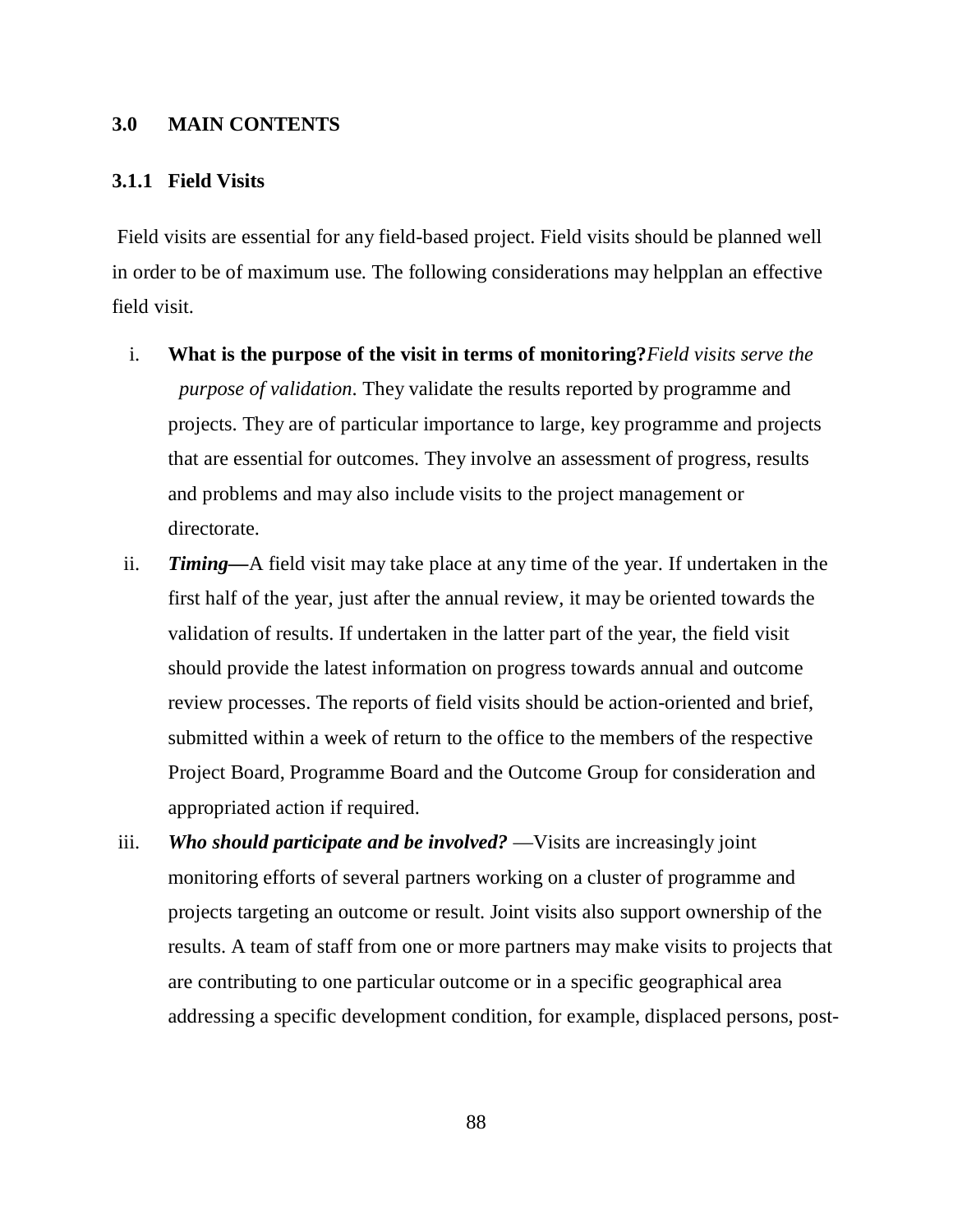natural disaster or a vulnerable community. Such joint efforts are often an efficient way to obtain a comprehensive overview of progress.In planning such visits, it is important to focus on what specific issues are to be addressed and to ensure that relevant national partners and beneficiaries would be available, involved and participate as required.

iv. *Dialogue and consultations*—The emphasis should be on observing and ascertaining credible information on progress being made towards the attainment of results—outputs and outcomes—as well as their quality" and sustainability. Those undertaking the field visit should discern other initiatives, for example, soft assistance or gaps in strategy that may need to be addressed. Field visits should not be used for lengthy discussions on detailed implementation issues. Such issues, if raised during field visits, may be noted for discussion with relevant partners who can resolve them.

### **3.1.2 Annual Project Report (APR)**

The APR is a self-assessment by the project management that serves as the basis for assessing the performance of programme and projects in terms of their contributions to intended outcomes through outputs. The APR should provide an accurate update on project results, identify major constraints and propose future directions. As a selfassessment report by project management to the country office, it can be used to spur dialogue with partners.

### **3.1.3 Content, format and preparation of the APR**

The APR is a report from the project to other stakeholders through the board or steering committee. APRs should be objective and may reflect views not agreed to by all stakeholders. The APR should be brief and contain the basic minimum elements required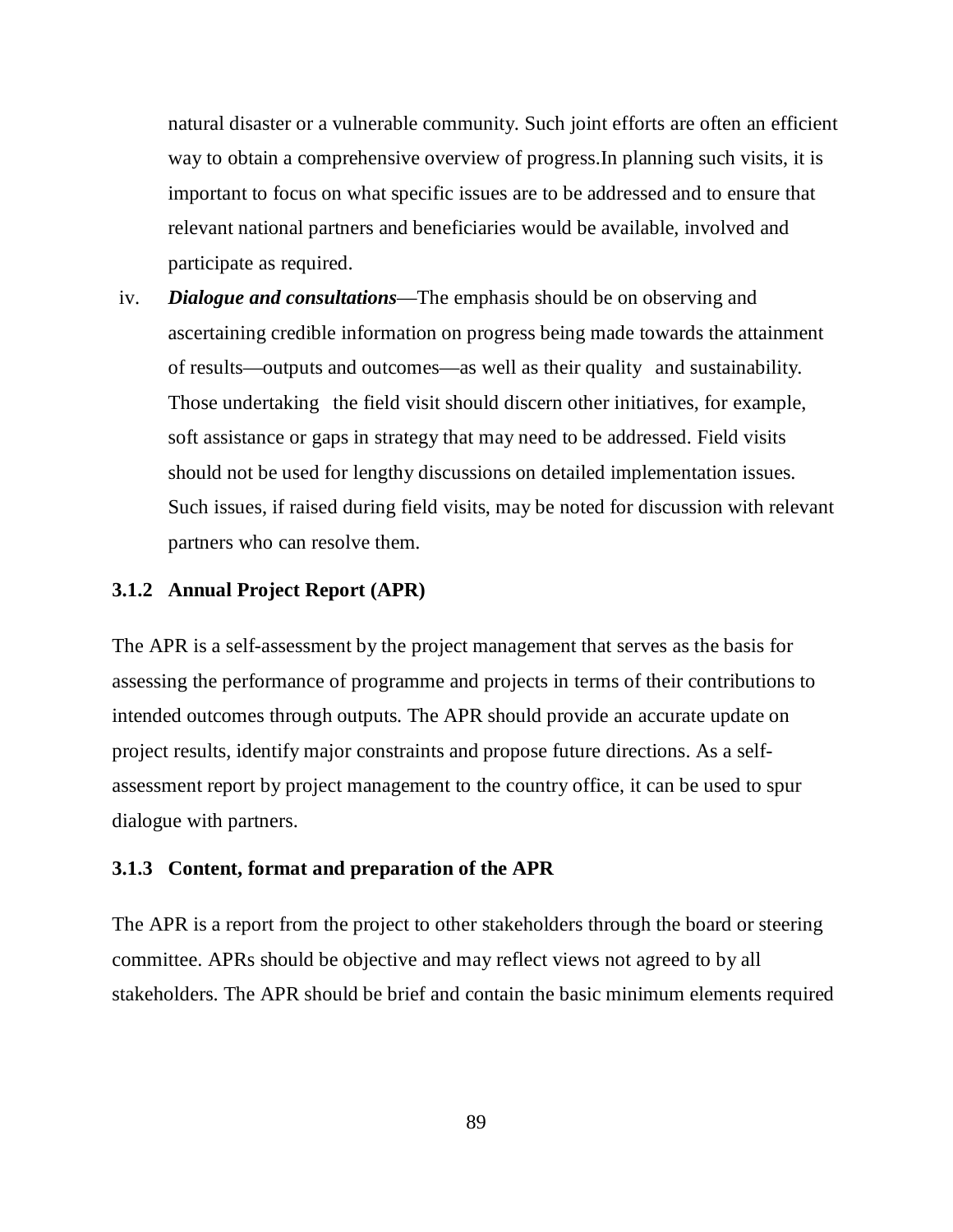for the assessment of results, major problems and proposed actions. These elements include:

- i. An analysis of project performance over the reporting period, including outputs produced and, where possible, information on the status of the outcome
- ii. Constraints in progress towards results, that is, issues, risks and reasons behind the constraints
- iii. Lessons learned and indications of how these will be incorporated
- iv. Clear recommendations for the future approach to addressing the main challenges

Beyond the minimum content, additional elements may be added as required by the project management or other partners. In the spirit of the principles of harmonization and simplification, the partners should agree on harmonized reporting formats (to the extent possible) to eliminate multiple reports and minimize work. From a monitoring perspective, it is critical for the APR to flow from the annual work plan (AWP) and for it to serve the objectives of the overall M&E framework and hence the achievement of the planned results.

The project management is responsible for preparing and circulating the APR. The APR is prepared by project staff with specific attention to outputs and is considered by donors, other partners and stakeholders. Since project staff members are often experts in their fields, monitoring at the project level may also entail some expert assessment of the status of progress towards the achievement of the outcome. The person responsible for project assurance should review and make observations on the validity, reliability and quality of monitoring data collected and compiled by the project.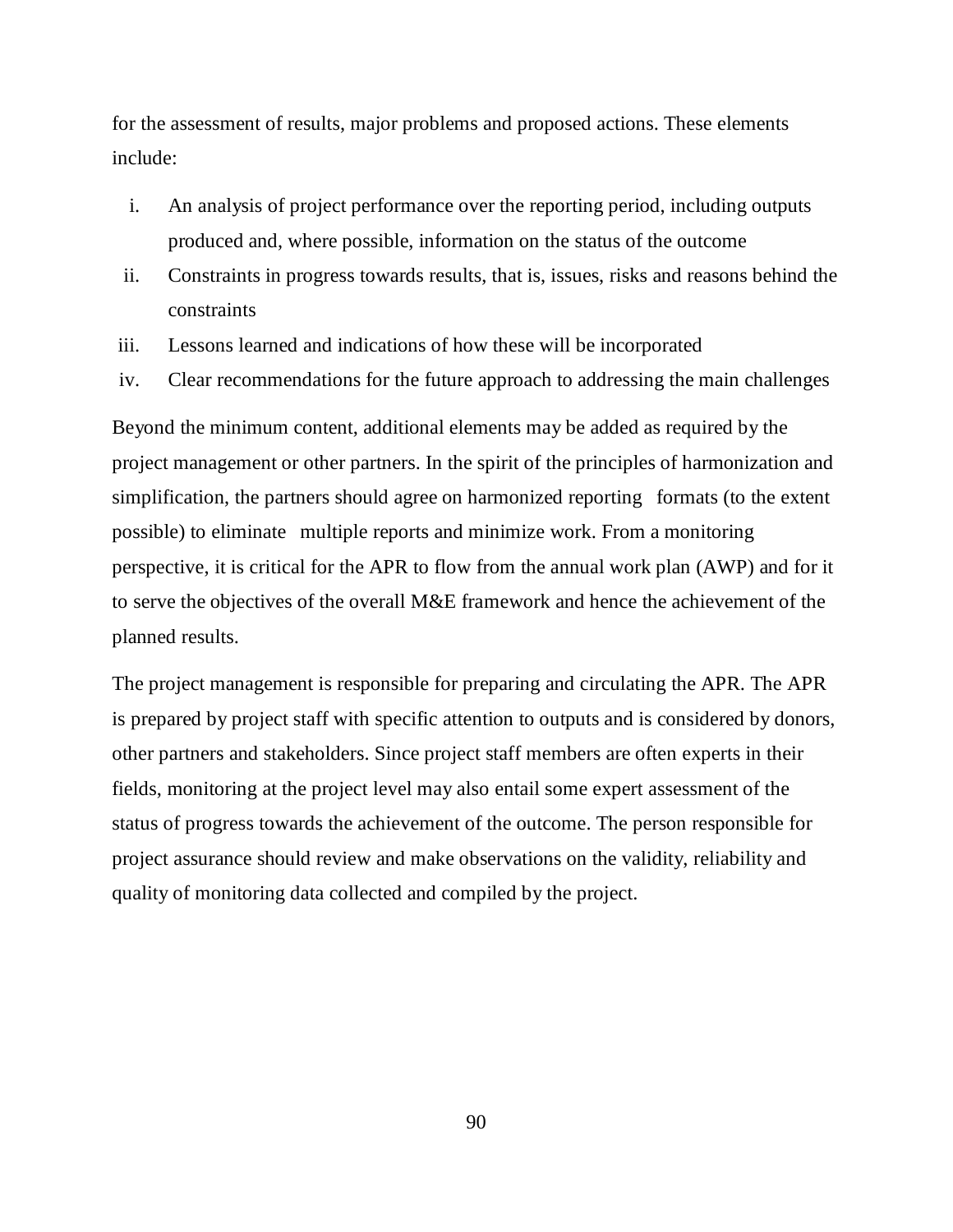#### **3.1.4 Use of the APR**

The APR is part of oversight and monitoring of projects and a key building block of the annual review. Normally, it also feeds into the annual reporting by donor partners on the results that they support. Once the APR has been prepared and distributed, the next step is to hold consultations, which may take place at the project board or steering committee, or through written observations from partners. Depending on its content and approach, the APR can be used for the following:

*1. Performance Assessment—*When using mechanisms such as outcome boards, groups or steering committees to review project performance, the APR may provide a basis for consensus-building and joint decision making on recommendations for future courses of action. Key elements of the APR are fed into higher levels of reviews, for example, the United Nations Development Assistance Framework (UNDAF) annual review, sectoral reviews and reviews of national development results and plans. The APR should be used as a basis for feedback on project performance.

*2. Learning—*The APR should provide information on what went right or what went wrong, and the factors contributing to success or failure. This should feed into the annual review, learning and practitioners' networks, repositories of knowledge and evaluations. It is recommended that the APR of the final year of the project include specific sections on lessons learned and planning for sustainability (exit strategy). APRs may address the main lessons learned in terms of best and worst practices, the likelihood of success, and recommendations for follow-up actions where necessary.

APRs may also be used to share results and problems. with beneficiaries, partners and stakeholders and to solicit their feedback.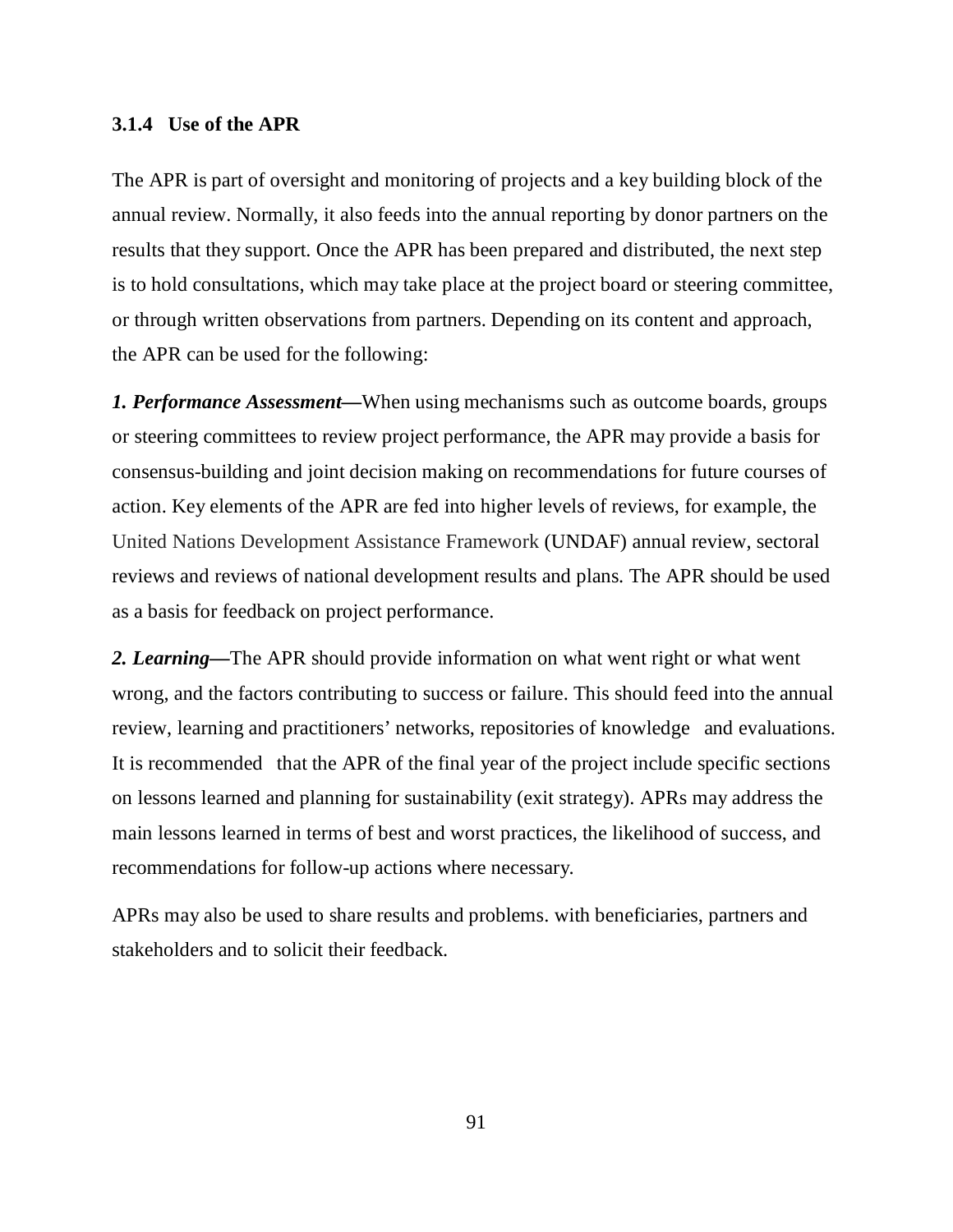*3. Decision making—*The partners may use the APR for planning future actions and implementation strategies, tracking progress in achieving outputs, approaching 'soft assistance', and developing partnerships and alliances. The APR allows the project board, steering committee and partners to seek solutions to the major constraints to the achievement of the planned results. As a result of this consultative process, necessary modifications could be made to the overall project design and to the corresponding overall results frameworks in the planning documents.

### **3.1.5 Guidance for Monitoring and Evaluation Report Writing**

1. Be as **short as possible**, consistent with the amount of information to be presented.

2. Focus on **results** being achieved as defined in the framework or defined in the objectives and link the use of resources allocated to their delivery and use.

3. Be clear on who your **audience** is and ensure that the information is meaningful and useful to the intended reader.

4. Write in **plain language** that can be understood by the target audience.

5. Ensure **timely submission** of progress reports. Even if incomplete in certain aspects or component coverage, it is better to circulate key results in other areas rather than wait for the complete picture.

6. Provide a **brief summary** (1 page) at the beginning.

7. Be consistent in your use of **terminology, definitions** and descriptions of partners, activities and places.

8. Present complex "data with the help of **figures, summary tables, maps, photographs, and graphs**.

9. Only highlight the most significant **key points or words** (using bold, italics or other stresses).

10. Include **references** for sources and authorities.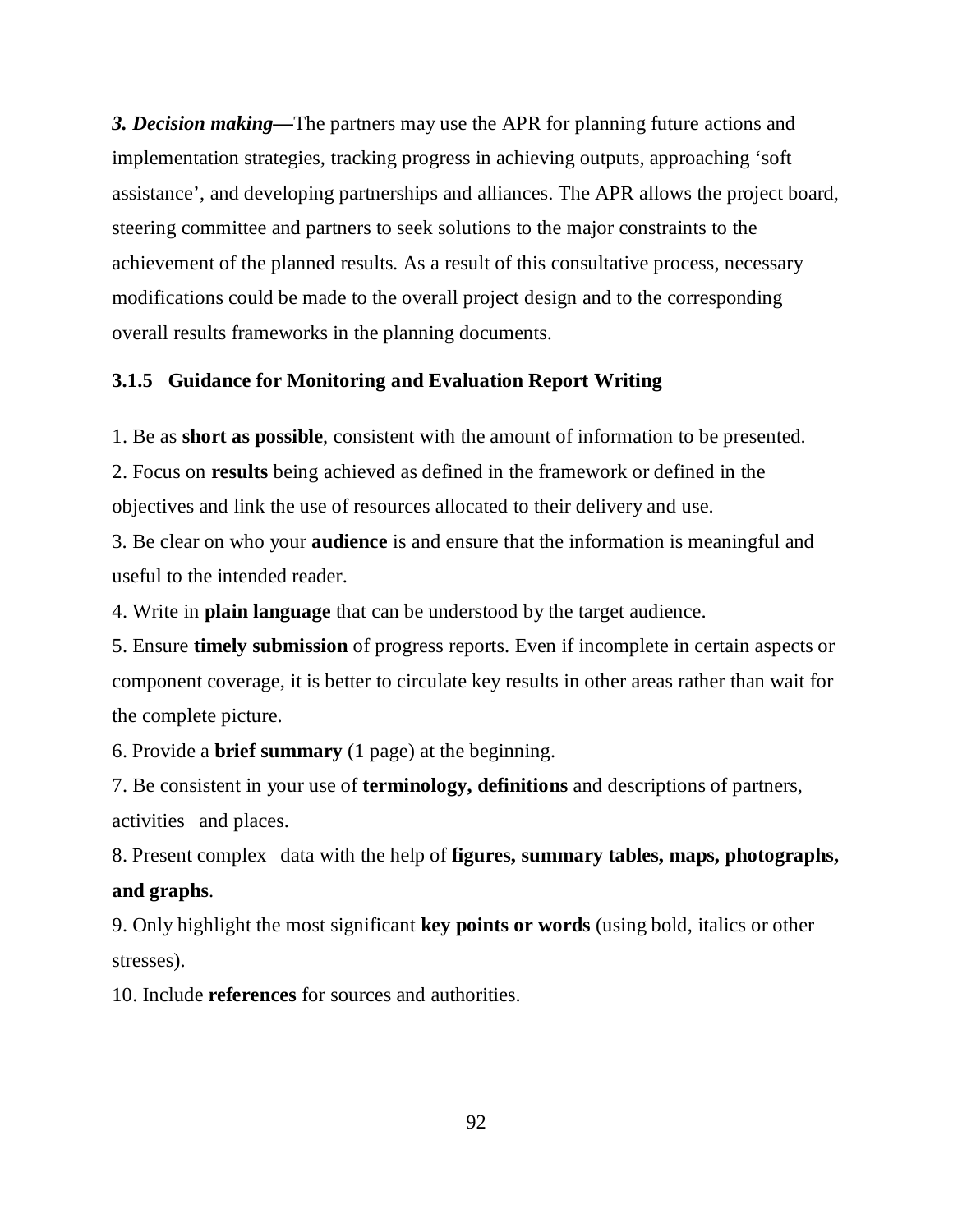### 11. Include a **table of contents** for reports over 5 pages in length

### **4.0 Conclusion**

The most common tools and events used for systematic monitoring, data gathering and reporting applicable to projects used by partners are AWPs, field visits and Annual Project Reports (APRs). Monitoring of outcomes typically requires a different mix of tools than those traditionally used at the project level. Instruments such as project visits or bilateral meetings may be insufficient because the scope of a given project is too narrow or the range of partners involved is too limited. Instead, more useful tools may include reviews by outcome groups, analyses and surveys.

# **5.0 SUMMARY**

In this unit you have learnt:

- Field visit
- Annual project report

# **6.0 ONLINE DISCUSSION AND ASSIGNMENT**

Discuss data collection tools for the differenttypes of data source

## **6.1.1 SELF ASSESSMENT**

Write a comprehensive essay on the importance of field visit to M&E